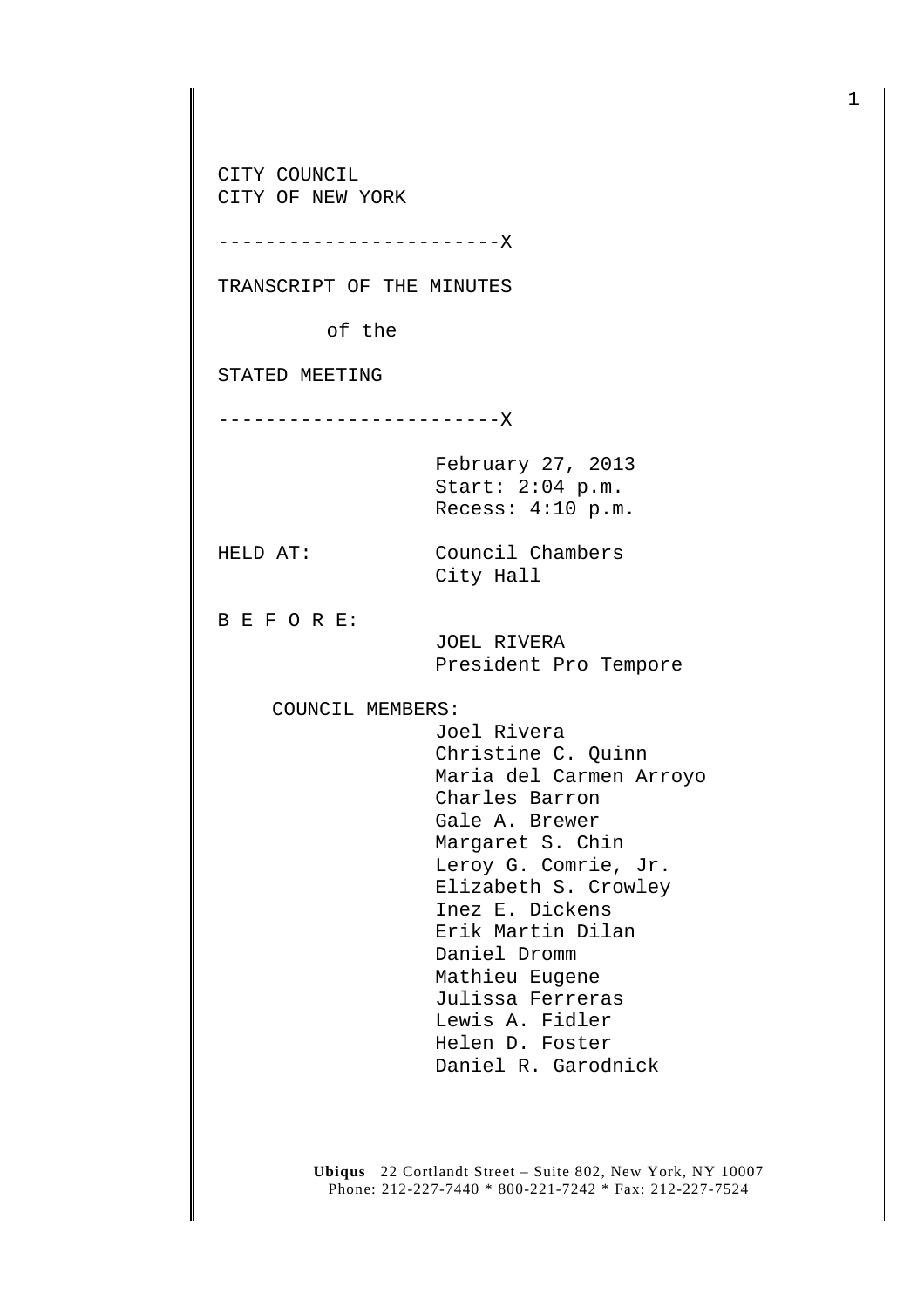## A P P E A R A N C E S

COUNCIL MEMBERS:

 James F. Gennaro Vincent J. Gentile Sara M. Gonzalez David Greenfield Daniel J. Halloran III Vincent M. Ignizio Robert Jackson Letitia James Andy King Peter A. Koo G. Oliver Koppell Karen Koslowitz Brad S. Lander Jessica S. Lappin Stephen T. Levin Melissa Mark-Viverito Darlene Mealy Rosie Mendez Michael C. Nelson James S. Oddo Annabel Palma Domenic M. Recchia, Jr. Diana Reyna Eric A. Ulrich James Vacca Peter F. Vallone, Jr. James G. Van Bramer Albert Vann Mark S. Weprin Jumaane D. Williams Ruben Wills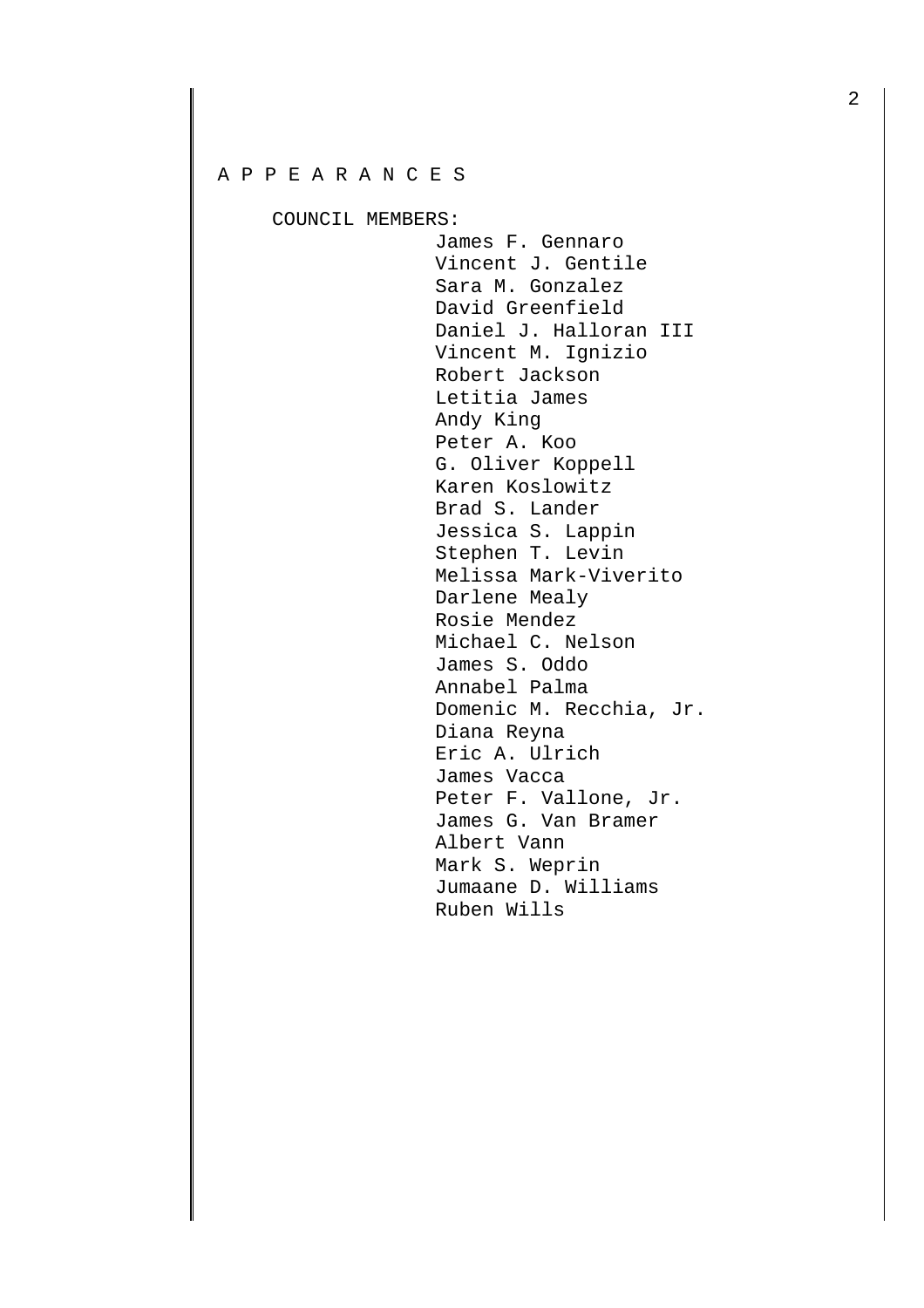A P P E A R A N C E S (CONTINUED)

Kevin Colucci

Catherine McVay Hughes Chair Manhattan Community Board 1

Mark Amaruso

Allan Tannenbaum

Captain Michael McPhillips Director of Social Services and Benefits Feal Good Foundation

Chief Ed Wilmarth President New York City Volunteer Firemen's Association

Father Ambiorix Rodriguez Our Lady of Mercy Church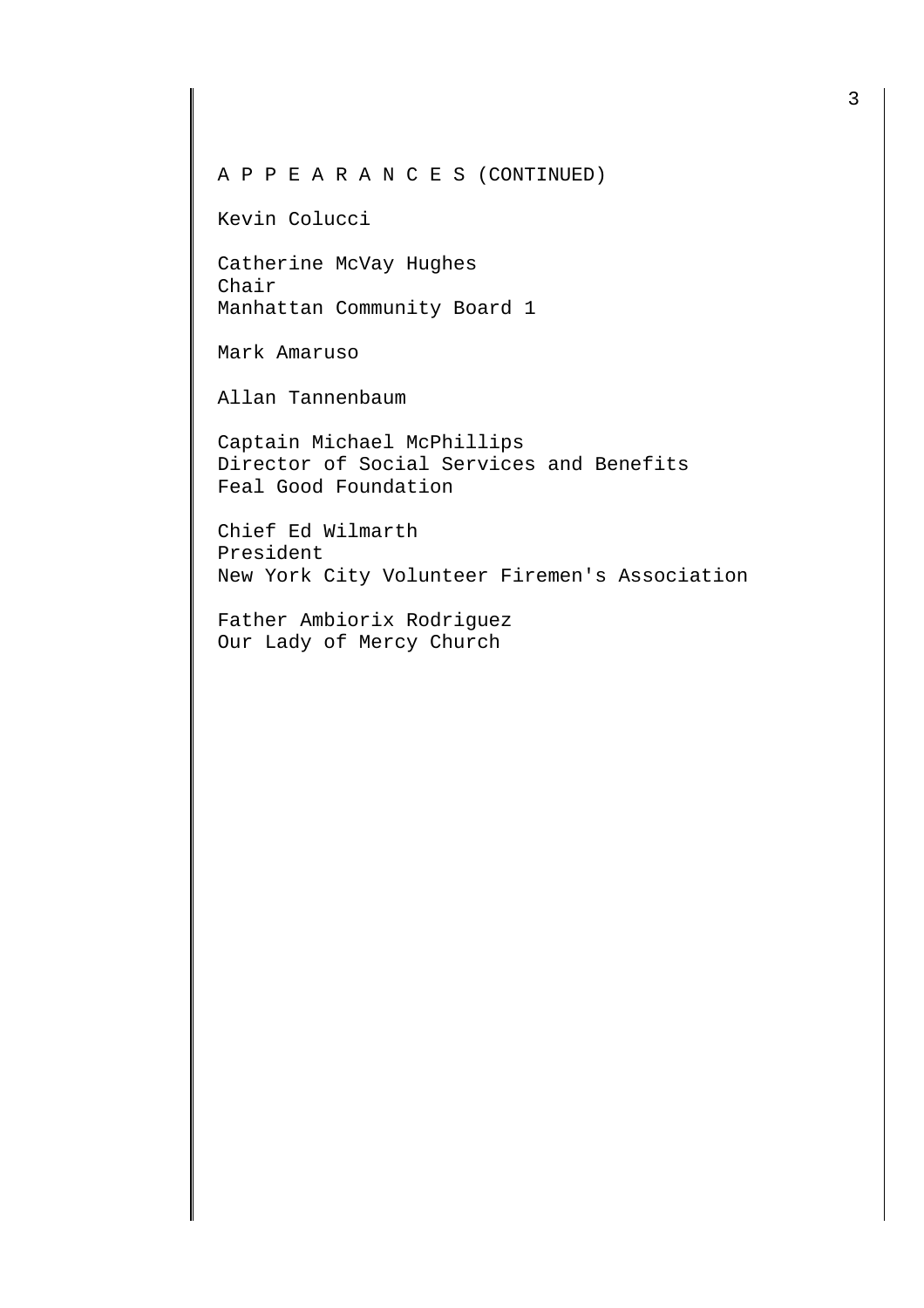| 1  | 4<br>STATED MEETING                                |
|----|----------------------------------------------------|
| 2  | SPEAKER QUINN: All right, we have                  |
| 3  | three ceremonials today. The first one is being    |
| 4  | led by Council Member Mark Weprin, and it is for   |
| 5  | the St. Francis Prep High School girl's volleyball |
| 6  | team, who are numerous time winners, as I          |
| 7  | understand it.                                     |
| 8  | All right, well let's have the                     |
| 9  | Terriers come up and Mark will tell--Hi, Peter--   |
| 10 | about their accomplishment.                        |
| 11 | COUNCIL MEMBER WEPRIN: Well, here                  |
| 12 | is the women's volleyball team from St. Francis    |
| 13 | Prep in Queens, New York. For the sixth year in a  |
| 14 | row, actually, they've won the Brooklyn-Queens     |
| 15 | Catholic High School Championship, so we want to   |
| 16 | wish them congratulations. Where are you going,    |
| 17 | Madame Speaker? I'm ruining the picture here.      |
| 18 | The problem with a volleyball team is you can't    |
| 19 | find a short person to stand behind to get in the  |
| 20 | picture, so I'm going to go over here. I'll stand  |
| 21 | with you.                                          |
| 22 | SPEAKER QUINN: [off mic]                           |
| 23 | COUNCIL MEMBER WEPRIN: Just one                    |
| 24 | little piece of trivia, and I want to let another  |
| 25 | Council Member say hello. All very talented young  |
|    |                                                    |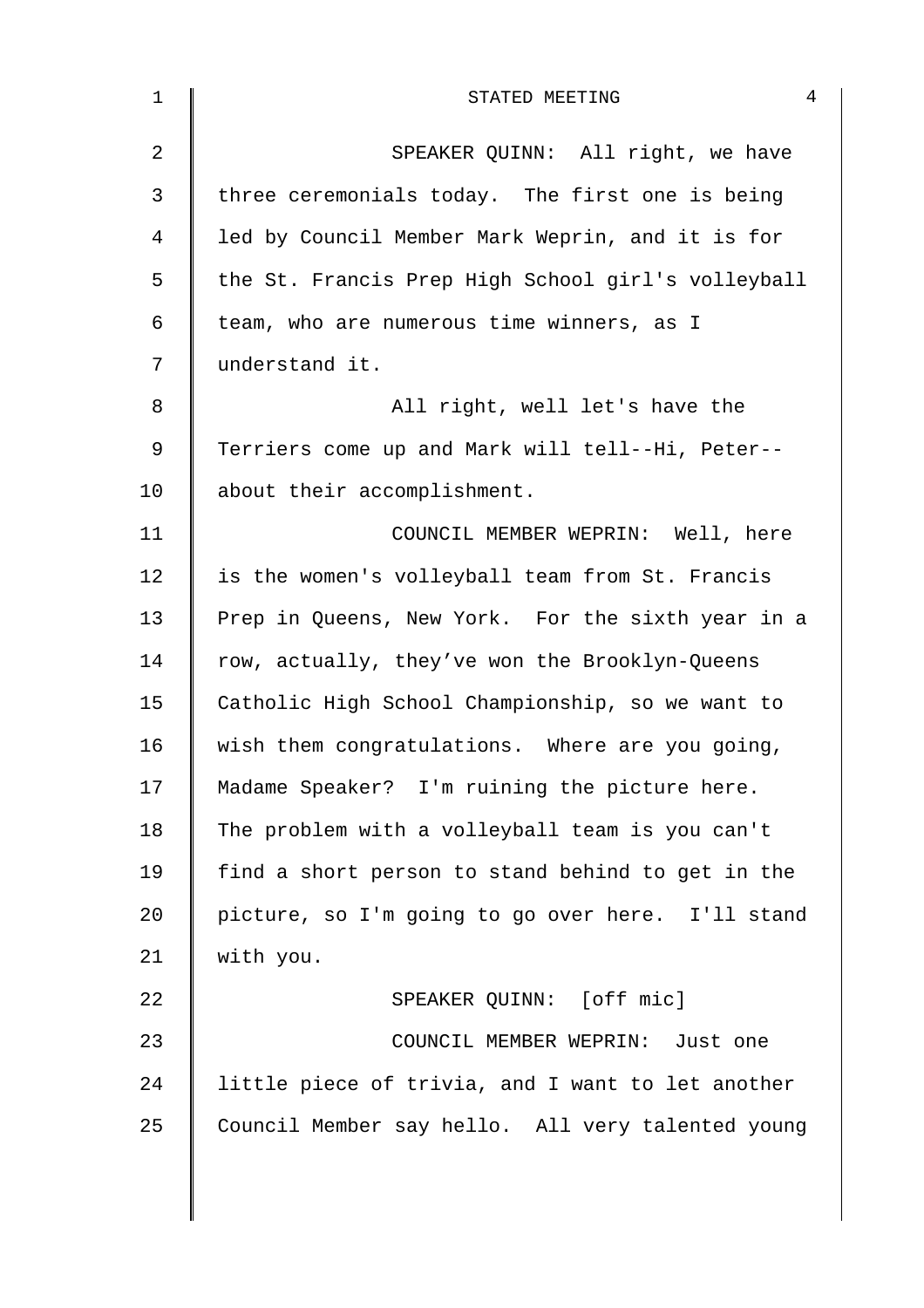| 1              | 5<br>STATED MEETING                                |
|----------------|----------------------------------------------------|
| $\overline{a}$ | ladies. One in particular happens to be the        |
| 3              | grandchild of the former speaker of the City       |
| 4              | Council, Peter F. Vallone, Sr. If you do your      |
| 5              | math, that means she's the daughter of another     |
| 6              | Council Member, Peter F. Vallone, Jr.              |
| 7              | SPEAKER QUINN: Yay.                                |
| 8              | COUNCIL MEMBER WEPRIN: So we                       |
| 9              | brought Peter up here today. I invited the women   |
| 10             | here today, and Peter wanted to partake. Caroline  |
| 11             | Vallone, who's here, wanted to borrow some money.  |
| 12             | So between those two acts of you seeing your       |
| 13             | daughter and her Anyway, no. I would like to       |
| 14             | give Peter Vallone a chance.                       |
| 15             | COUNCIL MEMBER VALLONE: Thank you,                 |
| 16             | Mark; thank you, Speaker Quinn for this great      |
| 17             | honor for these girls. As Mark said, six years in  |
| 18             | a row with one defeat, and man, was that defeat    |
| 19             | avenged. By the way, these girls didn't win all    |
| 20             | six; they won four. It's not like they got left    |
| 21             | back or anything. In fact, you know the reason     |
| 22             | they won is just because they're better athletes   |
| 23             | and they train harder and they have better coaches |
| 24             | with Mr. C. It's because of what's up here. I      |
| 25             | think almost every girl in this team, every girl   |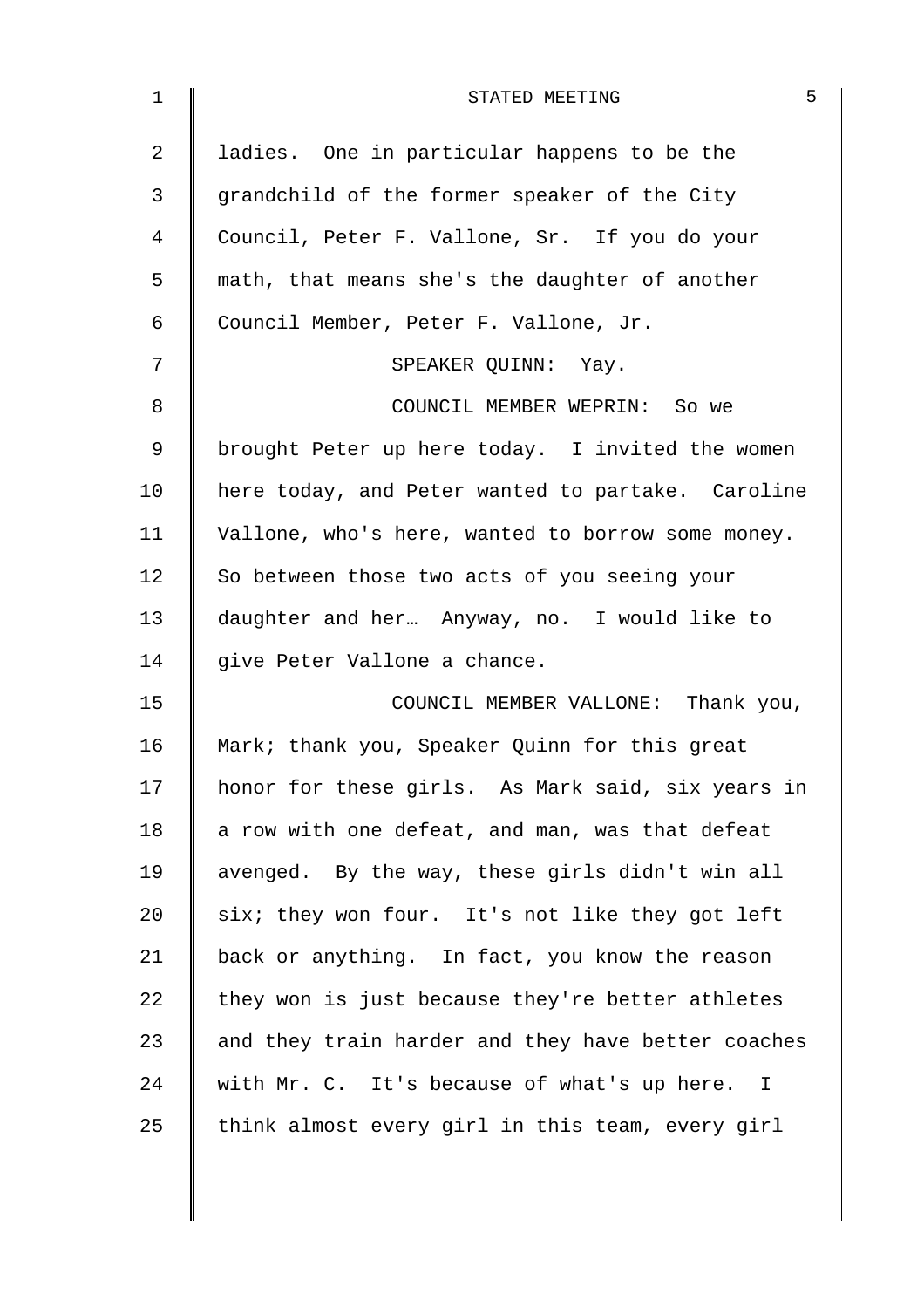| 1              | 6<br>STATED MEETING                                |
|----------------|----------------------------------------------------|
| $\overline{a}$ | probably has over a 90 average, the most high--way |
| 3              | higher than that. Yep.                             |
| 4              | SPEAKER QUINN: Yay.                                |
| 5              | COUNCIL MEMBER VALLONE: And what's                 |
| 6              | in here. These girls, you know, have the hearts    |
| 7              | of lions. That's why they've been winning six      |
| 8              | years in a row. They really do deserve this        |
| 9              | honor. They represent New York and Queens on the   |
| 10             | court. Off the court, they all have great futures  |
| 11             | ahead of them. I'm proud to have not missed one    |
| 12             | of their games. So, thanks girls.                  |
| 13             | Congratulations. If I could ask the clerk to read  |
| 14             | the proclamation.                                  |
| 15             | CLERK: The City of New York is                     |
| 16             | proud to honor the St. Francis Preparatory High    |
| 17             | School Girl's Volleyball Team for outstanding      |
| 18             | teamwork that led to a triumphant win at the       |
| 19             | Brooklyn-Queens championship for the sixth         |
| 20             | consecutive season.                                |
| 21             | And whereas, St. Francis                           |
| 22             | Preparatory High School, commonly known as St.     |
| 23             | Francis Prep, in Fresh Meadows, Queens, is the     |
| 24             | largest private Catholic secondary school in       |
| 25             | America. This year, the members of St. Francis     |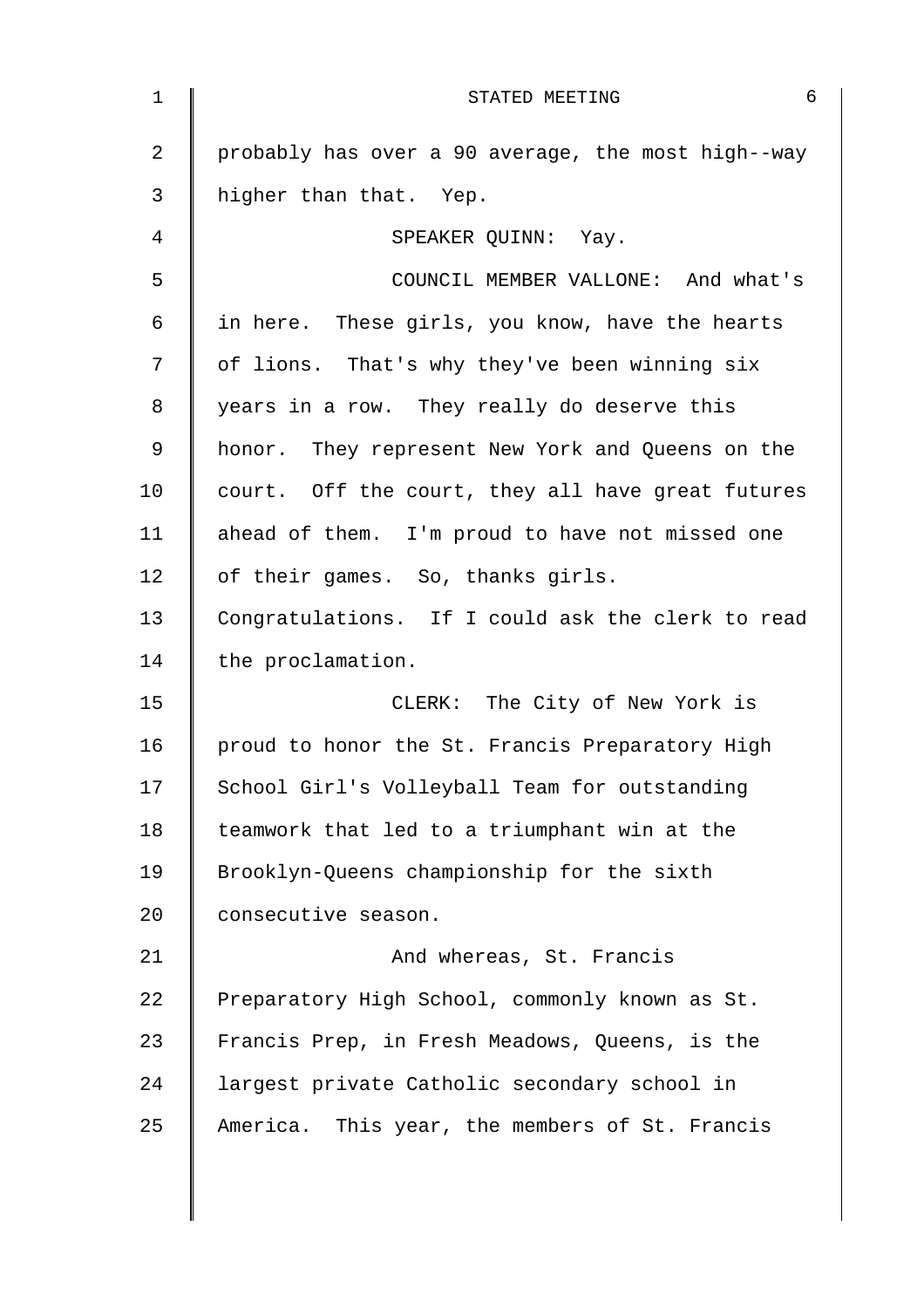| $\mathbf 1$    | 7<br>STATED MEETING                                |
|----------------|----------------------------------------------------|
| $\overline{a}$ | Prep Volleyball Team, also known as the Terriers,  |
| 3              | reaffirmed their school's reputation for athletic  |
| 4              | excellence when the team, led by Coach Kevin       |
| 5              | Colucci and Assistant Coach Rose Delnnocentiis     |
| 6              | Ruesing, won the Brooklyn-Queens championship.     |
| 7              | And whereas, the players who                       |
| 8              | comprise St. Francis Prep's Terriers are: Jessica  |
| $\mathsf 9$    | Vishnunad [phonetic], Caroline Vallone, Nicole     |
| 10             | Tong, Kaitlyn Sluyk, Stephanie Socalich            |
| 11             | [phonetic], Katie Shields, Johary Rivadeneira,     |
| 12             | Kiara Pierre, Kira Otero, Tara O'Rourke, Kendra    |
| 13             | McCalla, Jacyln LaForgia, Caroline Gorecki, Kelly  |
| 14             | Flynn, Daniele Devana [phonetic], and Kayla        |
| 15             | Burlovan [phonetic].                               |
| 16             | And whereas, the Terriers owe their                |
| 17             | championship victory, not only to the hard work,   |
| 18             | discipline and dedication of each player, but also |
| 19             | to the shared commitment and enthusiastic          |
| 20             | teamwork. We congratulate each of these champions  |
| 21             | on their accomplishments and we wish them          |
| 22             | continued success, both on and off the volleyball  |
| 23             | court.                                             |
| 24             | Now, therefore, be it known that                   |
| 25             | the Council of the City of New York honors and     |
|                |                                                    |
|                |                                                    |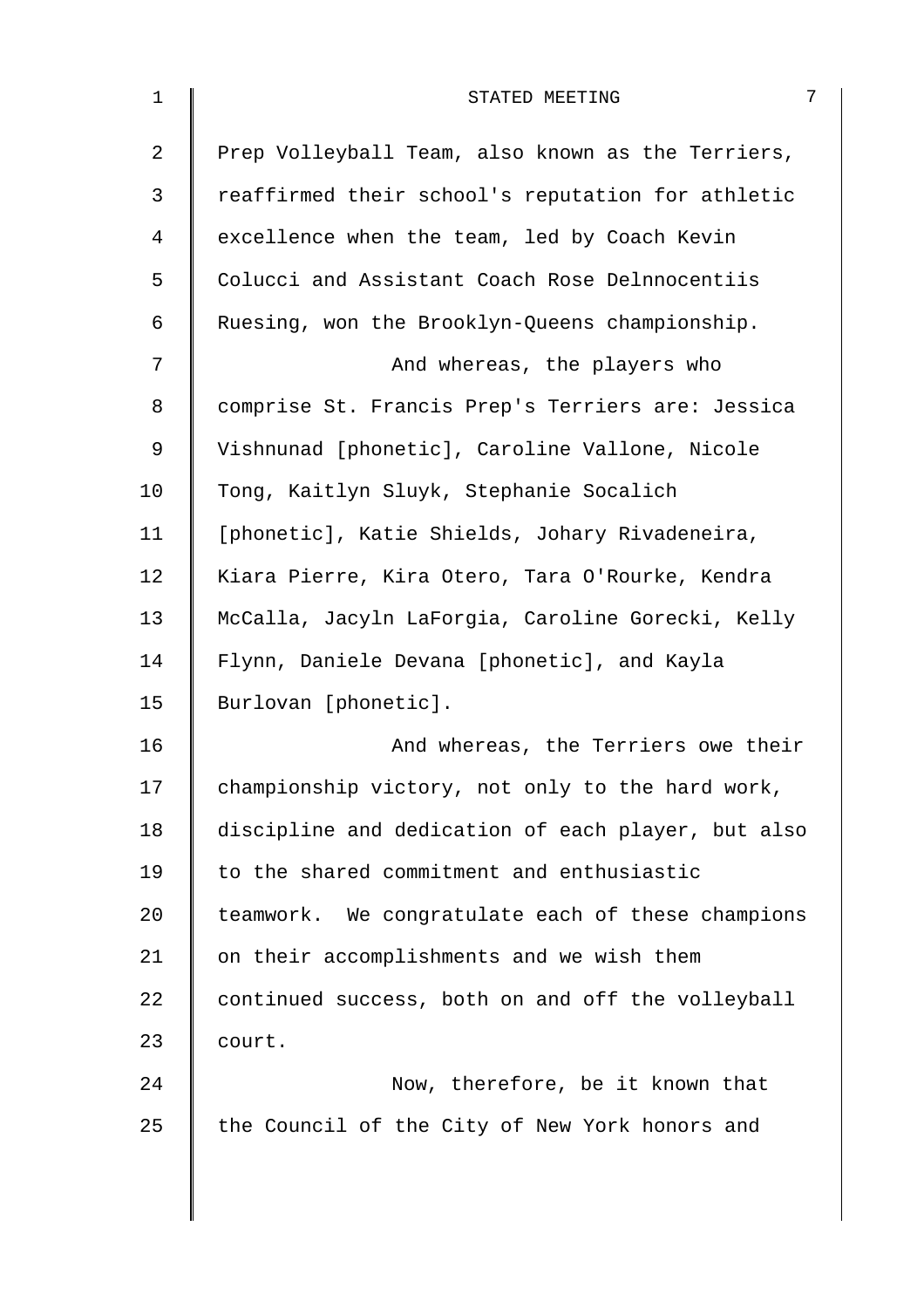| 8<br>STATED MEETING                                |
|----------------------------------------------------|
| congratulates the Terriers, the St. Francis Prep   |
| Girl's Volleyball Team for their outstanding       |
| teamwork and for their victory in the Brooklyn-    |
| Queens championship. Christine C. Quinn, Speaker   |
| for the entire Council; Mark Weprin, Council       |
| Member 23rd District Queens; Peter F. Vallone,     |
| Jr., Council Member 22nd District Queens.          |
| SPEAKER QUINN: Thank you, Mike. I                  |
| think we might have gotten one or two of the staff |
| member names wrong. So when whoever or the staff   |
| speaks, if you can correct that, that would be     |
| great. I just want to congratulate everyone on     |
| the volleyball team. Peter, you're making us look  |
| bad with the keys. I want everyone on the team to  |
| know that's a special gift in this ceremonial that |
| most folks don't get.                              |
| Congratulations. This is quite a                   |
| victory for many of you to have won four times in  |
| a row and for your team and school to have won six |
| times in a row, and on top of that for all of you  |
| to be such great scholar athletes. This is just    |
| another example, in my opinion, of why sports,     |
| particularly for young girls and young women are   |
| really a critical part of education and help us    |
|                                                    |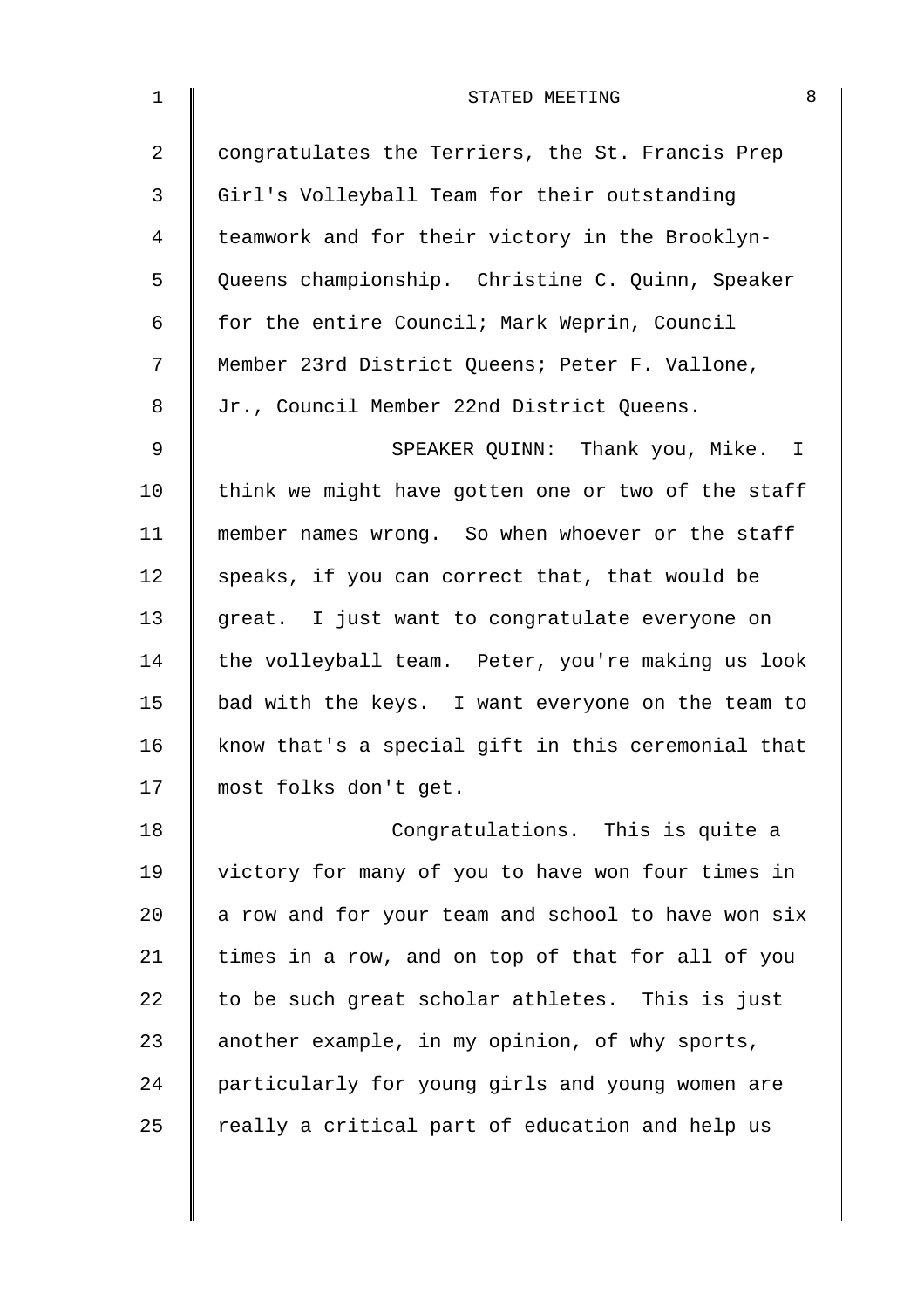| $\mathbf{1}$ | 9<br>STATED MEETING                               |
|--------------|---------------------------------------------------|
| 2            | become better women, stronger, more confident and |
| 3            | better students as well. So congratulations.      |
| 4            | I love your mascot, because you                   |
| 5            | know what you can say about a terrier? It's       |
| 6            | scrappy. If there's one thing you want to be in   |
| 7            | life, girl, it is scrappy. Trust me; it's better  |
| 8            | than even being smart, but be both if you can. So |
| 9            | let me turn the mike over now to whoever wants to |
| 10           | speak from the coaching or the academic staff.    |
| 11           | KEVIN COLUCCI: My name is Kevin                   |
| 12           | Colucci. I'm the coach for St. Francis Prep       |
| 13           | Volleyball Team. Steph Horan is actually my       |
| 14           | assistant coach.                                  |
| 15           | SPEAKER QUINN: Yay.                               |
| 16           | KEVIN COLUCCI: The name was wrong.                |
| 17           | I can't do anything without her. I want to thank  |
| 18           | Speaker Quinn and Council Member Weprin for       |
| 19           | inviting us here and giving us this great         |
| 20           | privilege. It is a great bunch of girls. I love   |
| 21           | them all and they deserve everything they've got. |
| 22           | SPEAKER QUINN: Does the captain or                |
| 23           | the co-captains want to speak on behalf of the    |
| 24           | team? No, nobody else? Okay. Well, thank you      |
| 25           | guys. Our chief of staff, Chuck Meara, St.        |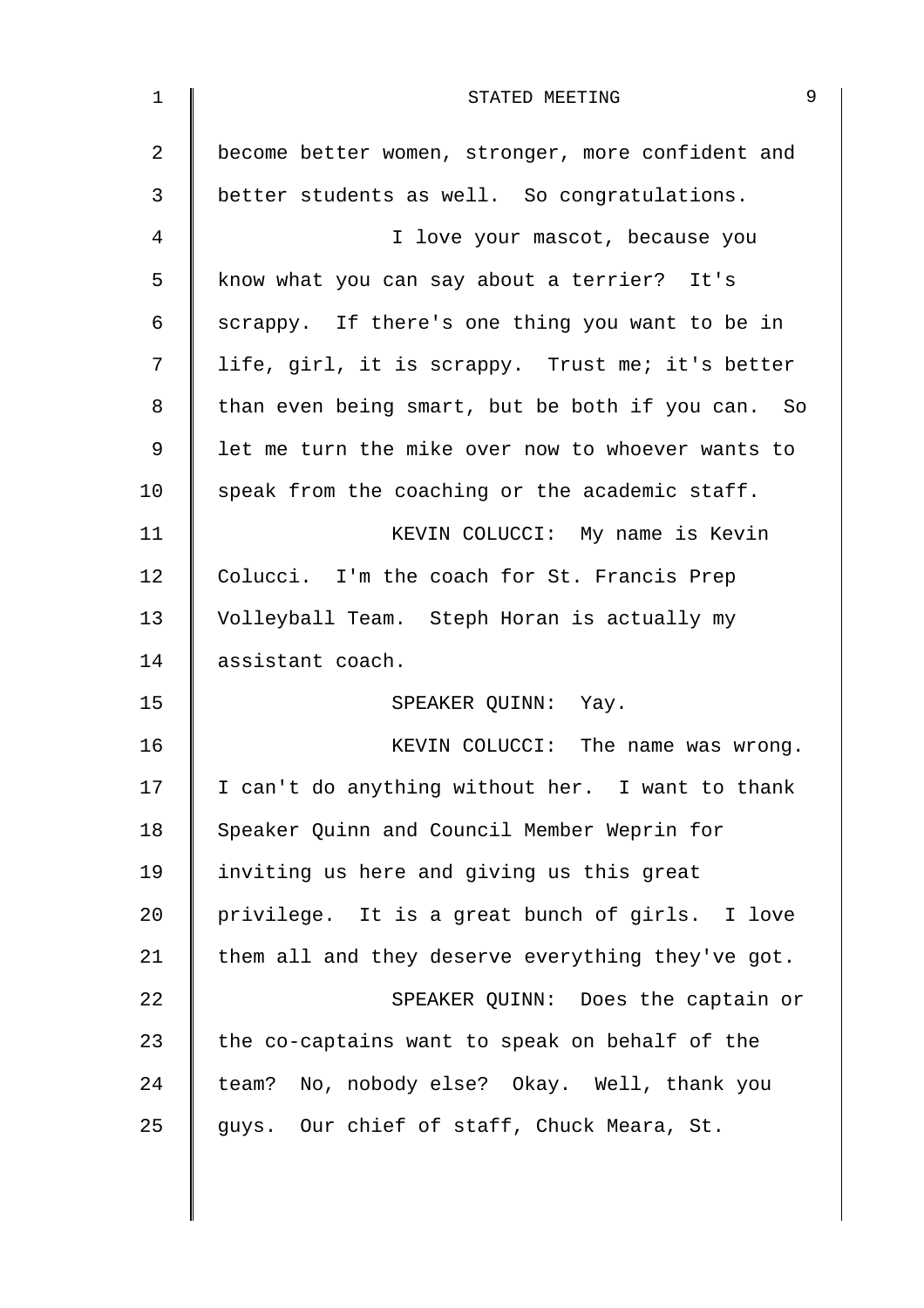| $\mathbf 1$ | 10<br>STATED MEETING                               |
|-------------|----------------------------------------------------|
| 2           | Francis Prep is his alma mater. So thank you for   |
| 3           | making him look good, too. So thank you girls      |
| 4           | very much. Congratulations.                        |
| 5           | The next ceremonial is going to be                 |
| 6           | led by Margaret Chin, and that is honoring         |
| 7           | activists on post-9/11 health issues who've for    |
| 8           | the Zadroga Health Act. If we could ask--oh here   |
| 9           | she is--Council Member Chin to come on up, and if  |
| 10          | the folks who are here for this could make their   |
| 11          | way up.                                            |
| 12          | [Pause]                                            |
| 13          | COUNCIL MEMBER CHIN: Thank you,                    |
| 14          | Madame Speaker. Today, I'm pleased to present      |
| 15          | proclamation to four individuals who were          |
| 16          | instrumental in getting the James Zadroga 9/11     |
| 17          | Health and Compensation Act passed and signed into |
| 18          | These four individuals have been staunch<br>law.   |
| 19          | advocate for 9/11 health-related issue, both for   |
| 20          | the first responder community and the Lower        |
| 21          | Manhattan community.                               |
| 22          | Most recently, their advocacy                      |
| 23          | effort have led to getting 30 types of cancer      |
| 24          | added to the Zadroga Act.                          |
| 25          | [Applause]                                         |
|             |                                                    |
|             |                                                    |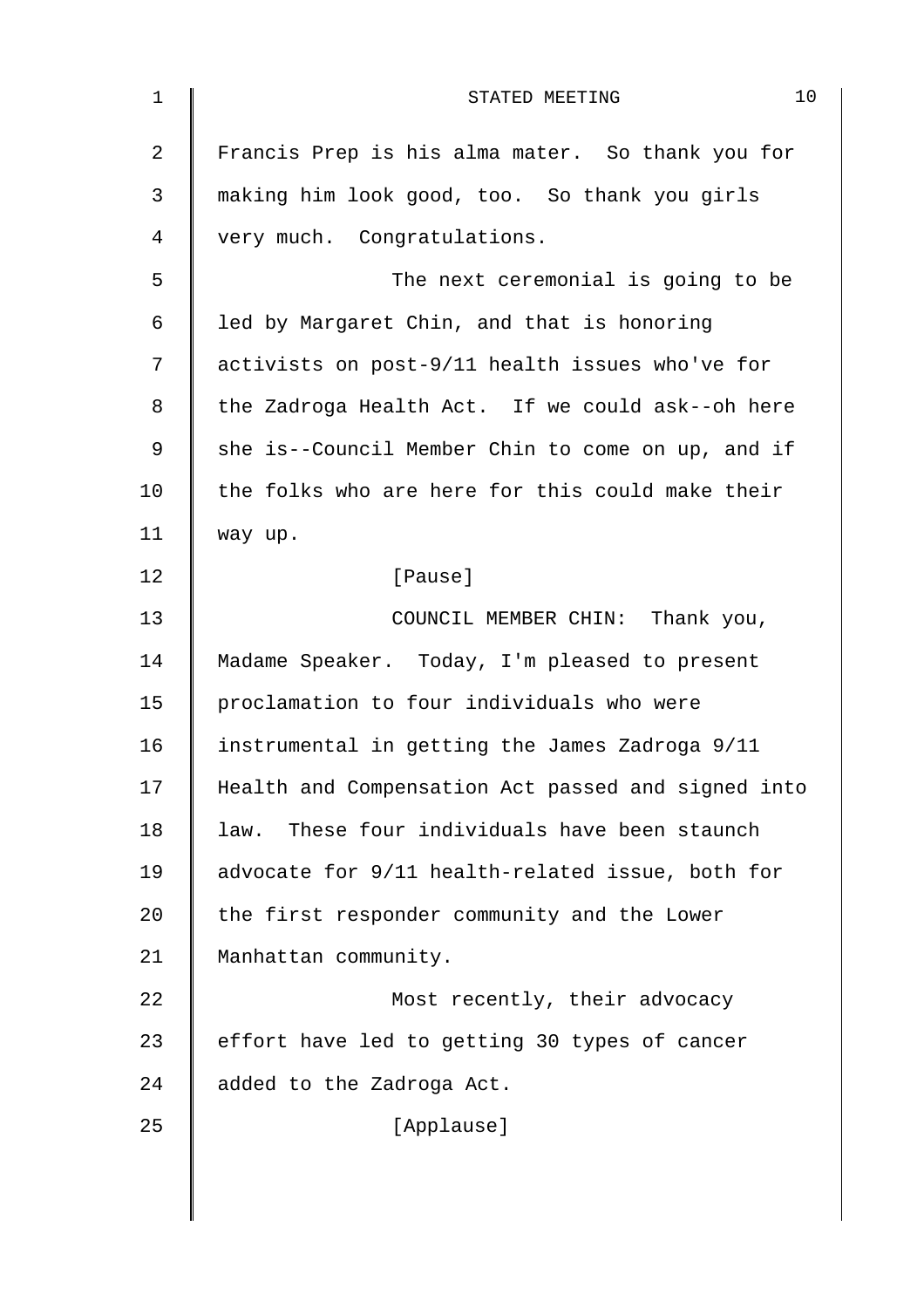| 1              | 11<br>STATED MEETING                               |
|----------------|----------------------------------------------------|
| $\overline{2}$ | COUNCIL MEMBER CHIN: First, I want                 |
| $\mathfrak{Z}$ | to introduce Catherine McVay Hughes. On September  |
| 4              | 11, 2001, Catherine McVay Hughes, currently the    |
| 5              | chair of Community Board 1, was living just one    |
| 6              | block each of the World Trade Center. Since the    |
| 7              | attack, Catherine has been a community leader on   |
| 8              | World Trade Center health issue. She has helped    |
| 9              | review scientific and medical evidence and has     |
| 10             | helped to make recommendation to the World Trade   |
| 11             | Center Health Program Administrator and most       |
| 12             | recently on what illnesses should be covered by    |
| 13             | the Zadroga Act.                                   |
| 14             | Mr. Mark Amaruso [phonetic]. On                    |
| 15             | September 11, 2001, Mark Amaruso was volunteering  |
| 16             | as a poll worker at an election site when the      |
| 17             | attack happened. As the crisis unfold, Mark        |
| 18             | volunteered to help evacuate others, and headed to |
| 19             | the site immediately after the collapse of the     |
| 20             | tower, to search through the rubbles for           |
| 21             | survivors. For three and a half days, Mark worked  |
| 22             | at the World Trade Center site. Mark traveled to   |
| 23             | Washington, D.C. to appeal to Congress to pass the |
| 24             | Zadroga Act. When the act was passed, he           |
| 25             | continued to fight for the inclusion of cancer     |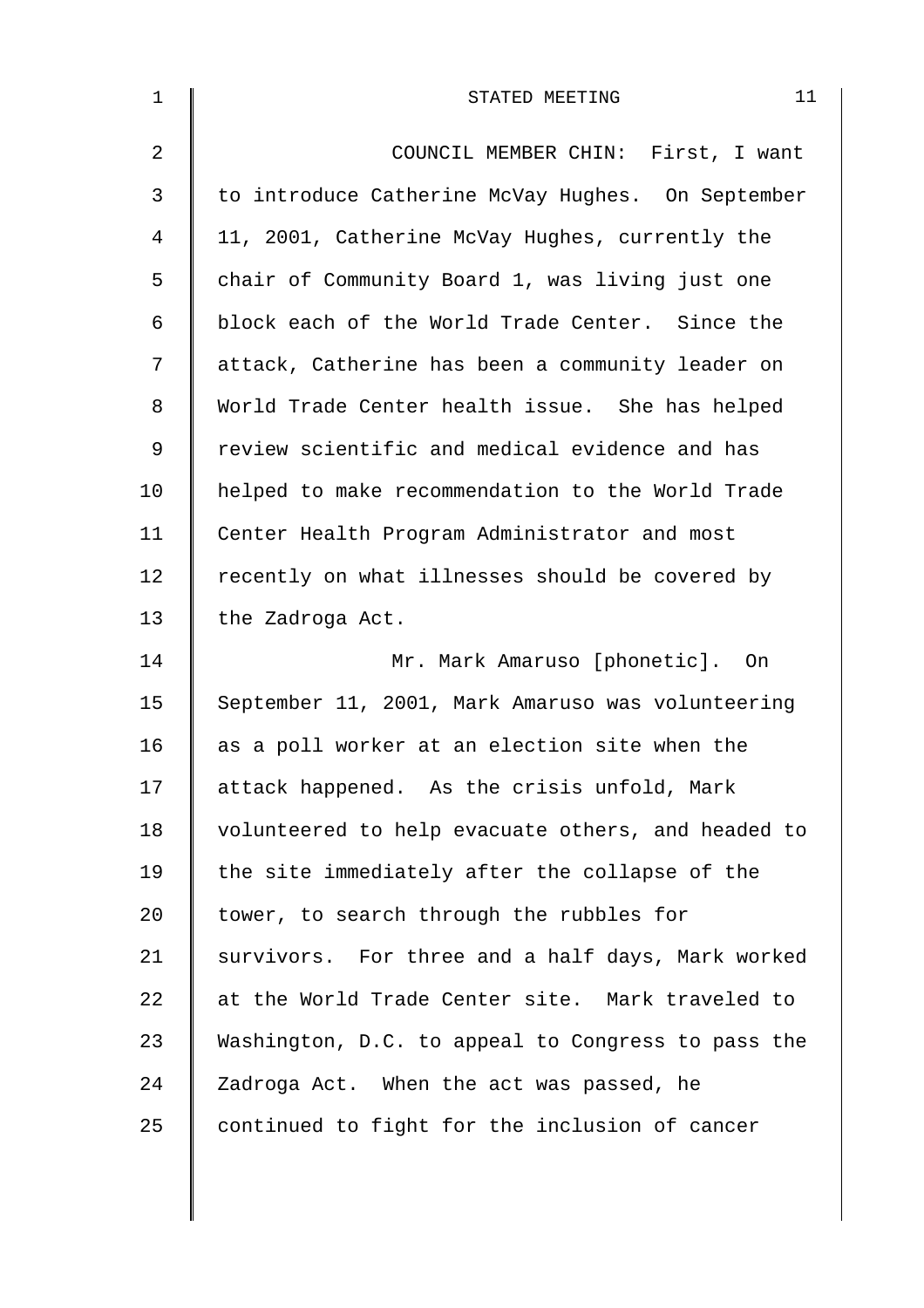| $\mathbf 1$ | 12<br>STATED MEETING                               |
|-------------|----------------------------------------------------|
| 2           | under the law.                                     |
| 3           | [Applause]                                         |
| 4           | COUNCIL MEMBER CHIN: Thank you.                    |
| 5           | Mr. Allan Tannenbaum. On September 11, 2001,       |
| 6           | Allan Tannenbaum, a well known photojournalist,    |
| 7           | documented with his camera the attack on the World |
| 8           | Trade Center. Allan published 9/11 still killing   |
| 9           | the hidden victims to document the serious illness |
| 10          | people suffer from the exposure to 9/11 toxin,     |
| 11          | which helped bring the issue to national           |
| 12          | attention.                                         |
| 13          | And last but not least, we have a                  |
| 14          | proclamation for Mr. John Feal. Unfortunately,     |
| 15          | John could not join us here today. He has had an   |
| 16          | operation. Here to accept on his behalf is         |
| 17          | Captain Michael McPhillips [phonetic], a 9/11      |
| 18          | first responder and director of social service and |
| 19          | benefits for the Feal Good Foundation.<br>Even     |
| 20          | though John isn't here, I would still like to say  |
| 21          | a few words about him.                             |
| 22          | He was an Army veteran. John Feal                  |
| 23          | volunteered to assist the recovery effort at       |
| 24          | Ground Zero in the days after the attack on the    |
| 25          | World Trade Center. John has spent the last ten    |
|             |                                                    |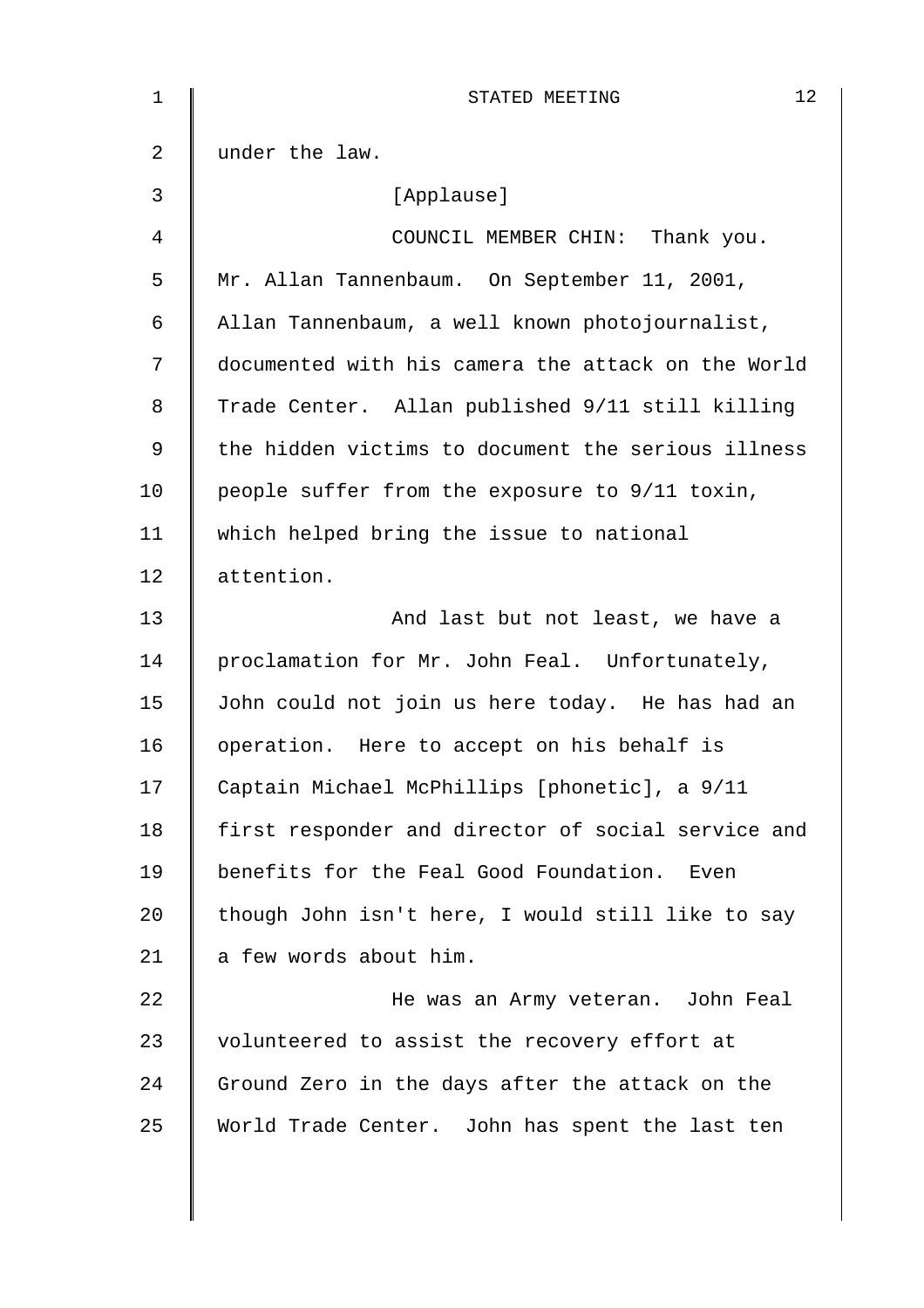| $\mathbf{1}$ | 13<br>STATED MEETING                               |
|--------------|----------------------------------------------------|
| 2            | years advocating for compensation for first        |
| 3            | responders, recovery workers, building cleaners,   |
| 4            | returning workers and downtown residents. John     |
| 5            | founded the Feal Good Foundation to raise money    |
| 6            | for those in need of medical help and to raise     |
| 7            | public awareness of the problems of medical        |
| 8            | coverage for first responders.                     |
| $\mathsf 9$  | He organized bus loads of                          |
| 10           | firefighters, police officers, paramedics,         |
| 11           | construction workers, cleaners and residents to    |
| 12           | travel to Washington, D.C. to rally a the U.S.     |
| 13           | Capitol in support of health care and compensation |
| 14           | for those affected by 9/11. John has been          |
| 15           | recognized as instrumental in getting the James    |
| 16           | Zadroga 9/11 Health and Compensation Act passed    |
| 17           | and signed into law, and for getting cancer added  |
| 18           | to the list of illness covered by the act.         |
| 19           | So I'm glad that the Council has an                |
| 20           | opportunity to honor the four individuals for      |
| 21           | their advocacy and hard work on the James Zadroga  |
| 22           | Act and also getting cancer included. So, thank    |
| 23           | you for being here today.                          |
| 24           | [Applause]                                         |
| 25           | COUNCIL MEMBER CHIN: Can I ask the                 |
|              |                                                    |
|              |                                                    |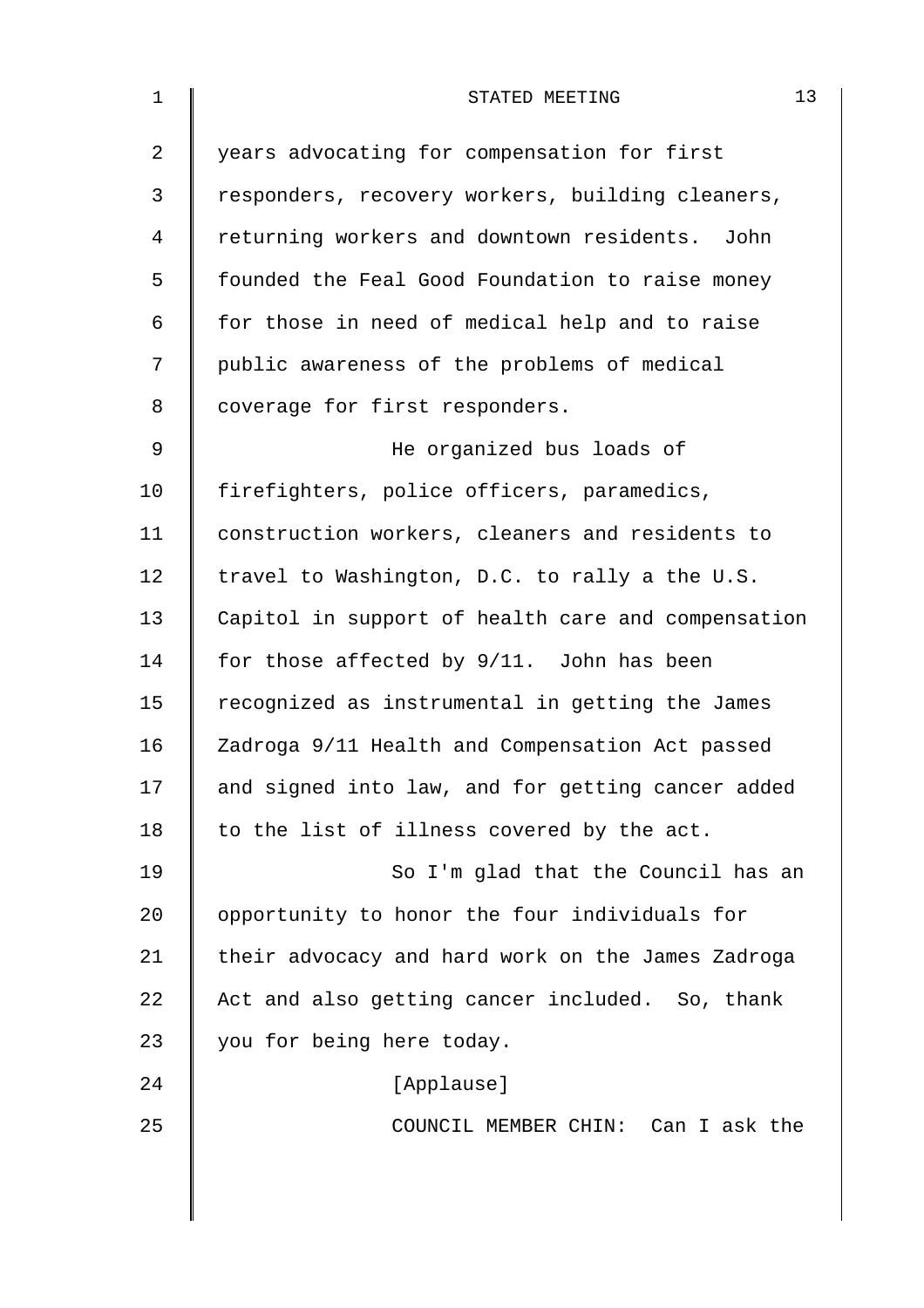| 1  | 14<br>STATED MEETING                               |
|----|----------------------------------------------------|
| 2  | clerk to read the proclamation? Thank you.         |
| 3  | CLERK: Council City of New York                    |
| 4  | Proclamation. Whereas, on September 11, 2001,      |
| 5  | terrorist attacks resulted in the deaths of almost |
| 6  | 3,000 people at the World Trade Center, Pentagon   |
| 7  | and near Shanksville, Pennsylvania. Emergency      |
| 8  | responders and ordinary citizens stepped forward   |
| 9  | and risked their lives to help others. At the      |
| 10 | site of the World Trade Center, the collapse of    |
| 11 | the twin towers resulted in massive dust clouds    |
| 12 | throughout the downtown area. For days that        |
| 13 | followed, fine, white ash fell from the sky, yet   |
| 14 | federal agencies advised the public that air was   |
| 15 | safe to breathe.                                   |
| 16 | And whereas, in the aftermath of                   |
| 17 | the terrorist attacks, residents were encouraged   |
| 18 | to return to their homes and downtown workers were |
| 19 | encouraged to return to work. Emergency            |
| 20 | responders and volunteers toiled at the Ground     |
| 21 | Zero site without adequate respiratory equipment   |
| 22 | to protect them from breathing in toxic            |
| 23 | particulates. Many who lived or worked downtown    |
| 24 | and who responded to the crises later developed    |
| 25 | serious and debilitating mental and physical       |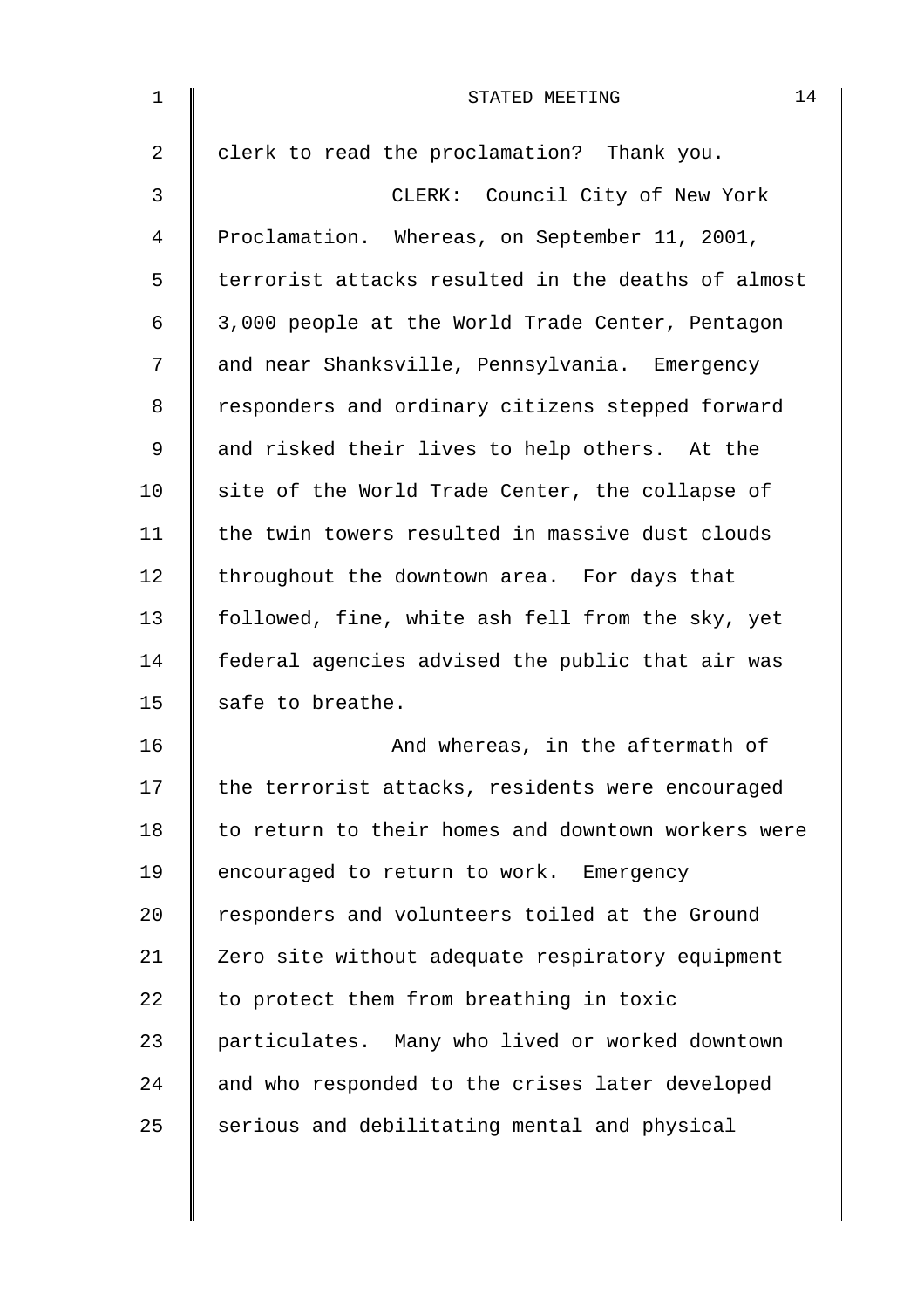| 1              | 15<br>STATED MEETING                              |
|----------------|---------------------------------------------------|
| $\overline{2}$ | problems.                                         |
| 3              | However, it was only through years                |
| 4              | of dedicated, tenacious advocacy by a group of    |
| 5              | citizens and first responders that the James      |
| 6              | Zadroga 9/11 Health and Compensation Act was      |
| 7              | passed in 2010. This legislation allows           |
| 8              | individuals to apply for compensation for 9/11    |
| 9              | related health problems through the World Trade   |
| 10             | Center Health Program. In 2012, this same group   |
| 11             | of citizen advocates achieved a major victory in  |
| 12             | the fight for fair coverage: 30 types of cancer   |
| 13             | were added to the Zadroga Act.                    |
| 14             | The City Council is grateful to                   |
| 15             | honor four of those people that are here today:   |
| 16             | Catherina McVay Hughes, Allan Tannenbaum, Mark    |
| 17             | Amaruso, and John Feal.                           |
| 18             | Now, therefore, be it known that                  |
| 19             | the Council of the City of New York gratefully    |
| 20             | honors Catherine McVay Hughes, Allan Tannenbaum,  |
| 21             | Mark Amaruso and John Feal for their outstanding  |
| 22             | service to all New Yorkers. Christine C. Quinn,   |
| 23             | Speaker for the entire Council; Margaret S. Chin, |
| 24             | Council Member 1st District Manhattan.            |
| 25             | [Applause]                                        |
|                |                                                   |
|                |                                                   |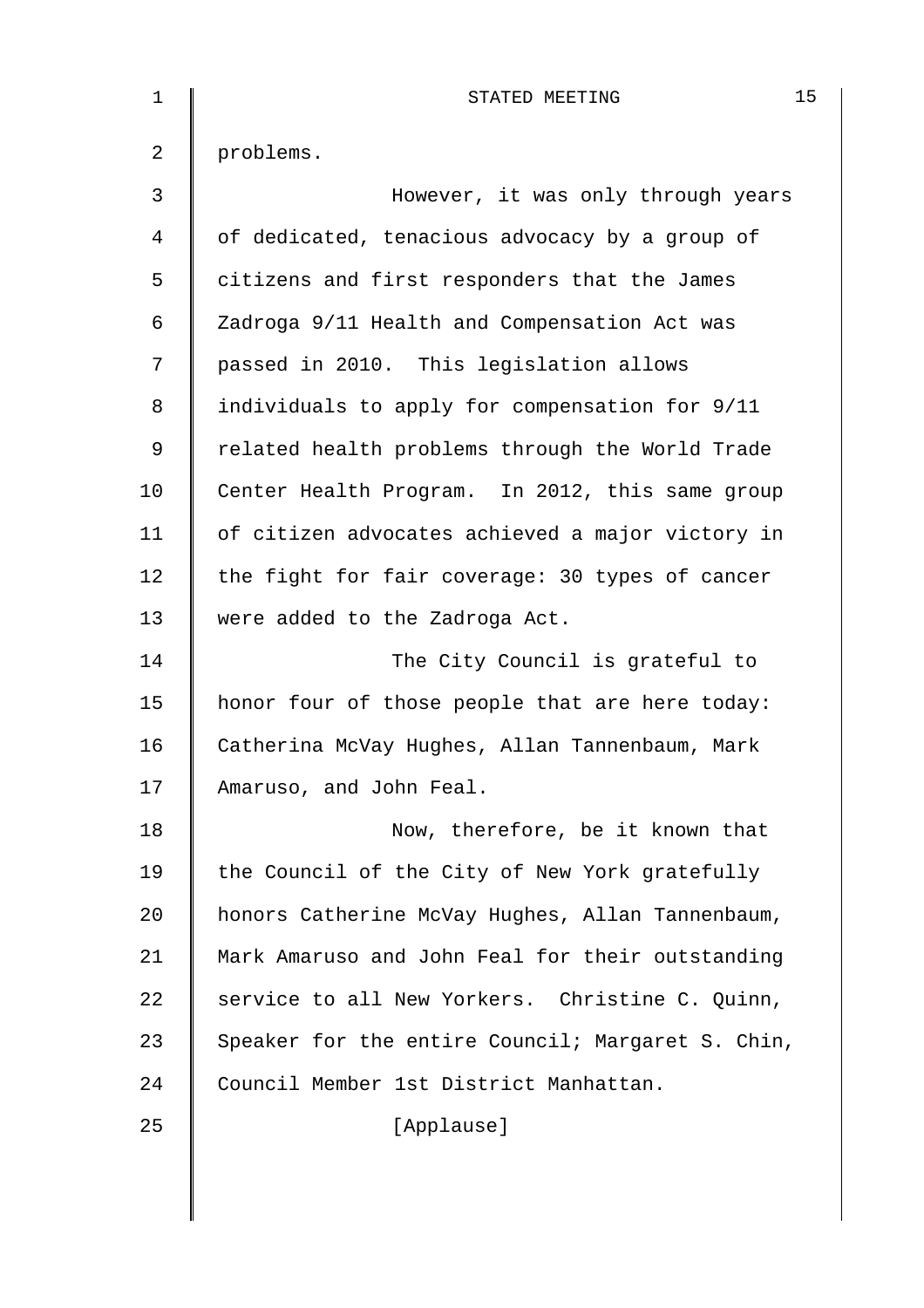| $\mathbf 1$    | 16<br>STATED MEETING                               |
|----------------|----------------------------------------------------|
| $\overline{a}$ | SPEAKER QUINN: Well, Margaret,                     |
| 3              | first I want to thank you for organizing this      |
| 4              | ceremonial today, because I think it's really      |
| 5              | important every day, but particularly today, which |
| 6              | is yesterday was the 20th anniversary of the first |
| 7              | attack on the World Trade Center in 1993. So for   |
| 8              | this week to be standing here thanking and         |
| 9              | recognizing New Yorkers who have fought so hard to |
| 10             | make sure this city was able to rebuild, come      |
| 11             | back, and not just say we were never going to      |
| 12             | forget, but show that we're never going to forget, |
| 13             | by making sure those who risked their lives in     |
| 14             | helping with the recovery and the rebuilding get   |
| 15             | the care that they need and the recognition and    |
| 16             | the support they need for their health needs from  |
| 17             | the federal government. So, Margaret, thank you    |
| 18             | very much for reminding us that we can't just say  |
| 19             | we're never going to forget, we need to actually   |
| 20             | do it through our deeds and our actions. Thank     |
| 21             | all of you for the work you did in those darkest   |
| 22             | of days right after September 11th, but in all the |
| 23             | work you have continued to do to show a clear      |
| 24             | message that New York City cannot be put down or   |
| 25             | kept down. So, thank you all very much. You're     |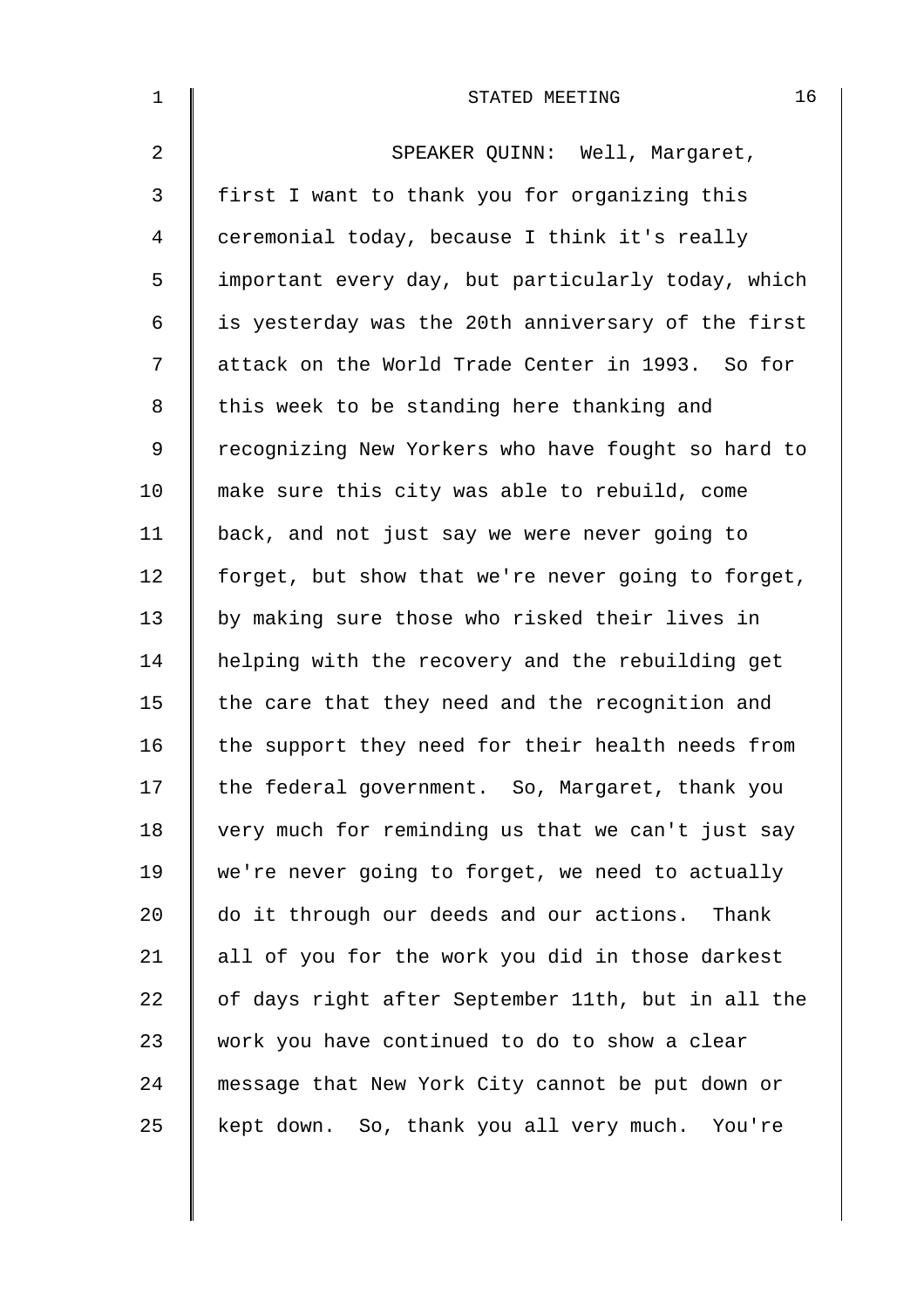| $\mathbf{1}$   | 17<br>STATED MEETING                               |
|----------------|----------------------------------------------------|
| $\overline{2}$ | examples. If you would convey that to John for us  |
| 3              | as well, a great, great, valiant and strong New    |
| 4              | Yorkers. So thank you all. I don't know if any     |
| 5              | of you want to say a few words.                    |
| 6              | MALE VOICE: Thank you. Just thank                  |
| 7              | Madame Speaker and Councilwoman Chin. All this     |
| 8              | hard work and--when I was down at Ground Zero as   |
| 9              | they call it, one of the most important things     |
| 10             | that we got in the Zadroga bill was that residents |
| 11             | and volunteers that weren't necessarily affiliated |
| 12             | with a union or a government agency were covered   |
| 13             | in the bill. That was the thing I really wanted    |
| 14             | to get in there and it's in there.                 |
| 15             | ALLAN TANNENBAUM: I want to thank                  |
| 16             | Council Member Chin and Speaker Quinn and my       |
| 17             | fellow New Yorkers. You know, as a press           |
| 18             | photographer, when people are running away from a  |
| 19             | situation, we're often running in and that's why   |
| 20             | we're considered first responders as well. I       |
| 21             | think that this also shows the power of the        |
| 22             | photograph and the press image. A lot of the       |
| 23             | things that were shown in the photographs helped   |
| 24             | in various ways. For example, at Senate and House  |
| 25             | hearings, where they were on display, how the      |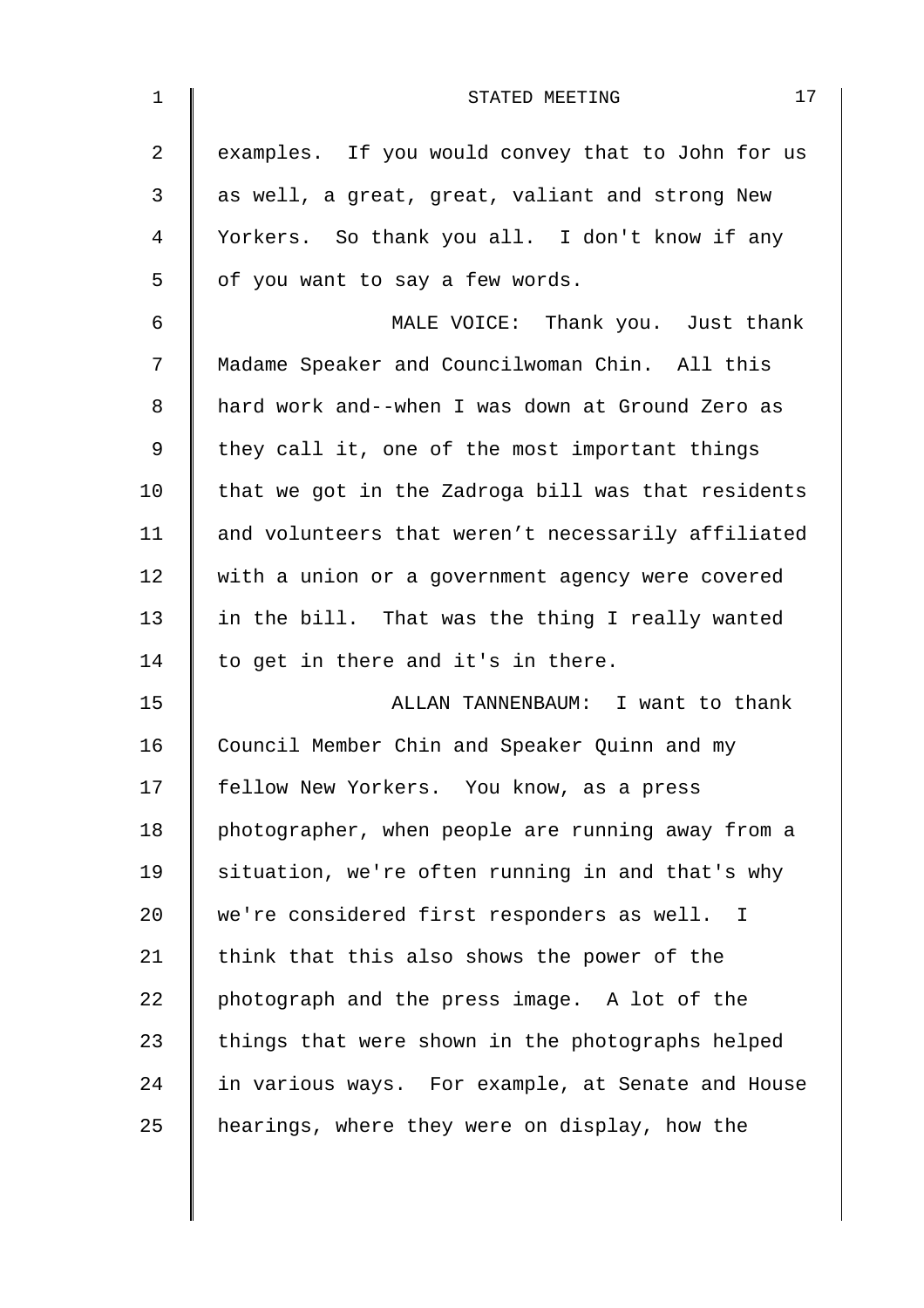| 1  | 18<br>STATED MEETING                               |
|----|----------------------------------------------------|
| 2  | power of an image can help pass this piece of      |
| 3  | legislation.                                       |
| 4  | [Applause]                                         |
| 5  | CATHERINE MCVAY HUGHES: There are                  |
| 6  | many people really to thank, who worked behind the |
| 7  | scenes and made many, many trips to Washington,    |
| 8  | D.C. over the last almost 12 years. As Bruce       |
| 9  | Springsteen says it best, "We take care of our     |
| 10 | own." I'm honored to receive this proclamation on  |
| 11 | behalf of many people that helped. But I do want   |
| 12 | to remind people that there's the looming budget   |
| 13 | cuts in Washington, D.C. right now for the James   |
| 14 | Zadroga bill and for the victims of Hurricane      |
| 15 | Sandy. I urge that we pay a lot of attention to    |
| 16 | this so that all of our hard work is not lost.     |
| 17 | Thank you very much.                               |
| 18 | [Applause]                                         |
| 19 | SPEAKER QUINN: Thank you very                      |
| 20 | much. Thank you, Margaret. Thank you guys.         |
| 21 | Thank you for all your work.                       |
| 22 | [Pause]                                            |
| 23 | SPEAKER QUINN: All right, so the                   |
| 24 | next and last ceremonial is going to be led by     |
| 25 | Council Member Eric Ulrich, and it is to recognize |
|    |                                                    |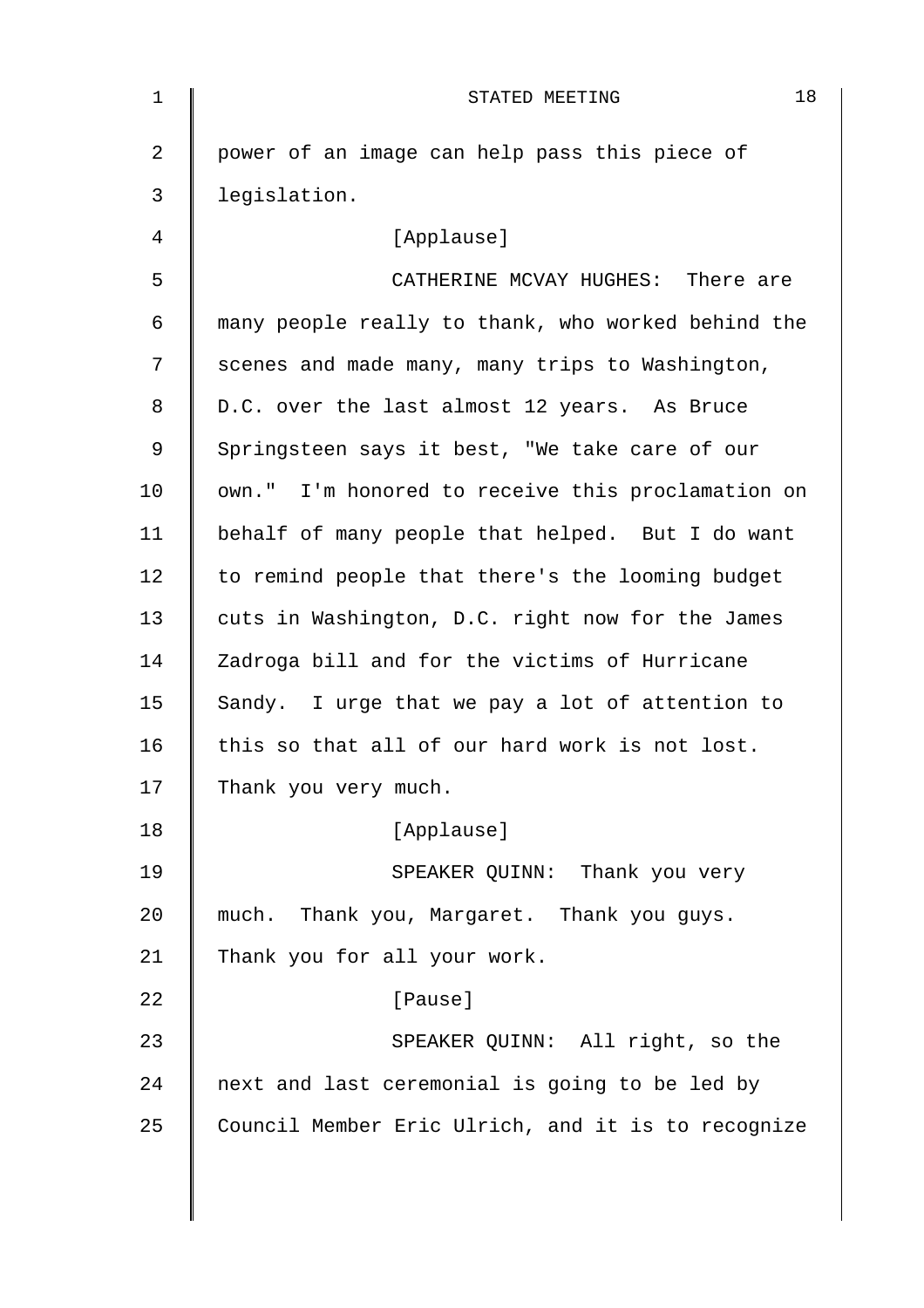| $\mathbf 1$ | 19<br>STATED MEETING                               |
|-------------|----------------------------------------------------|
| 2           | and thank five volunteer fire departments who were |
| 3           | critical in responding to the needs of victims     |
| 4           | during Hurricane Sandy and to all of the           |
| 5           | rebuilding efforts since Sandy. So let me give     |
| 6           | the mike over to Council Member Ulrich.            |
| 7           | COUNCIL MEMBER ULRICH: Thank you,                  |
| 8           | Speaker Quinn. My colleagues, today we are in the  |
| 9           | presence of representatives from five volunteer    |
| 10          | fire departments in my district. I'll give you a   |
| 11          | little brief history here.                         |
| 12          | SPEAKER QUINN: I'm sorry. Guys,                    |
| 13          | can you just step up a little, because the Council |
| 14          | Members want to get in the picture too, because    |
| 15          | everybody loves the volunteer firefighters.        |
| 16          | COUNCIL MEMBER ULRICH: So as                       |
| 17          | everyone knows, and as the Speaker mentioned,      |
| 18          | Hurricane Sandy had a devastating impact on my     |
| 19          | district. You'll recall the footage on the news    |
| 20          | of homes burning down in Breezy Point, for         |
| 21          | instance, or the floodwaters rising in Broad       |
| 22          | Channel, Hamilton Beach and in other parts of      |
| 23          | Rockaway. We know that it also had a devastating   |
| 24          | impact on the districts that my colleagues         |
| 25          | represent in Brooklyn and Staten Island and        |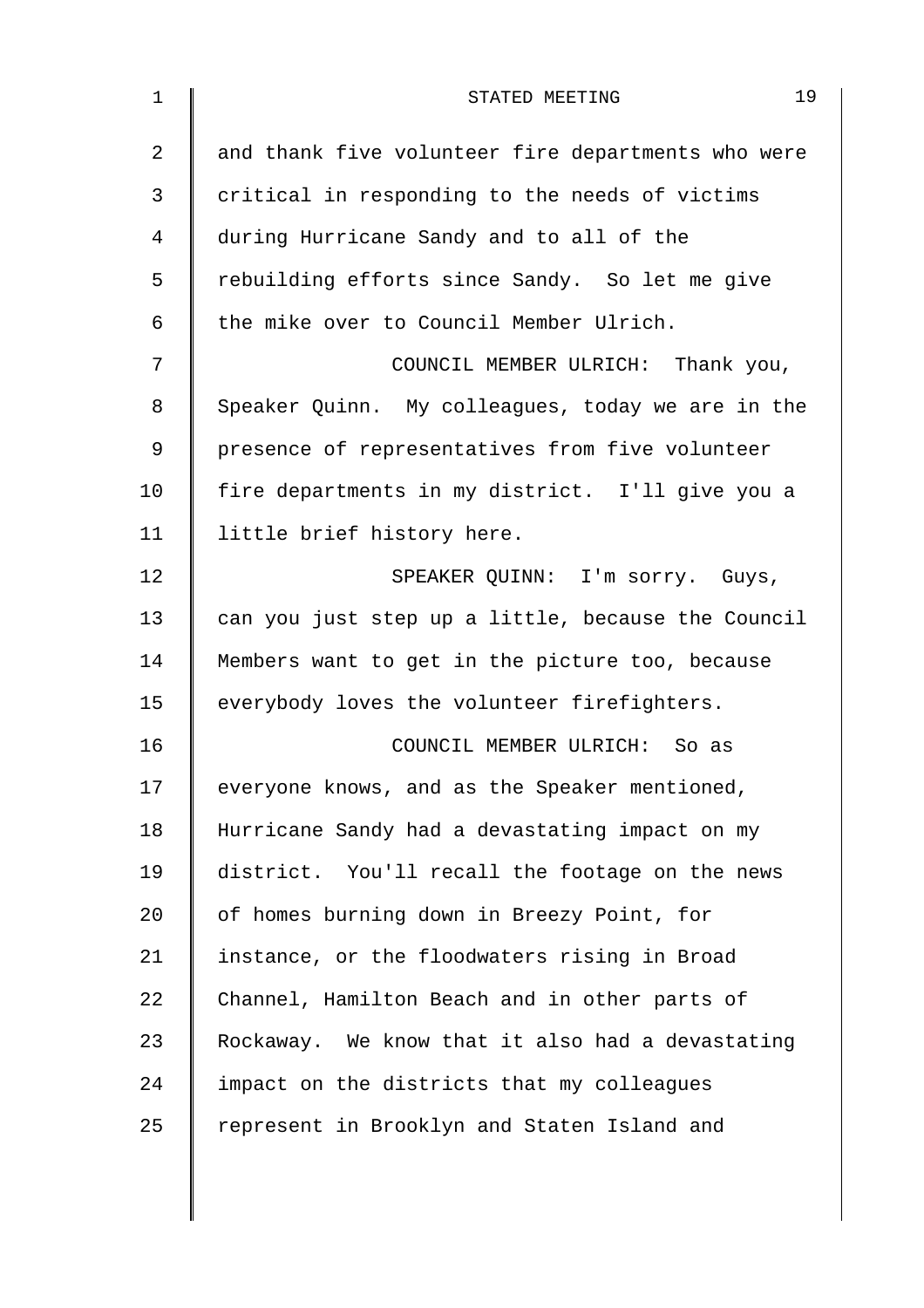| $\mathbf{1}$ | 20<br>STATED MEETING                               |
|--------------|----------------------------------------------------|
| 2            | Manhattan as well. We're not trying to take away   |
| 3            | from that.                                         |
| 4            | In my district, there are five                     |
| 5            | volunteer fire departments. There are three in     |
| 6            | Breezy Point. You can clap for that.               |
| 7            | [Applause]                                         |
| 8            | COUNCIL MEMBER ULRICH: You have                    |
| $\mathsf 9$  | the Roxbury Fire Department, you have the Point    |
| 10           | Breeze Volunteer Fire Department, and you have the |
| 11           | Rockaway Point Volunteer Fire Department. In       |
| 12           | Broad Channel, we have the Broad Channel Fire      |
| 13           | Department. And in Hamilton Beach, you have the    |
| 14           | West Hamilton Beach Volunteer Fire Department.     |
| 15           | While their homes were either                      |
| 16           | burning down or being flooded out, or their own    |
| 17           | safety was at risk, these individuals and the      |
| 18           | volunteers that belong to these fire organizations |
| 19           | were extinguishing fires, preventing further       |
| 20           | damage, performing rescue operations and saving    |
| 21           | lives. We are eternally grateful for everything    |
| 22           | that they did, not only during Hurricane Sandy and |
| 23           | after Hurricane Sandy, but the service that they   |
| 24           | provide to the community year round and before     |
| 25           | Hurricane Sandy. We are extraordinarily grateful   |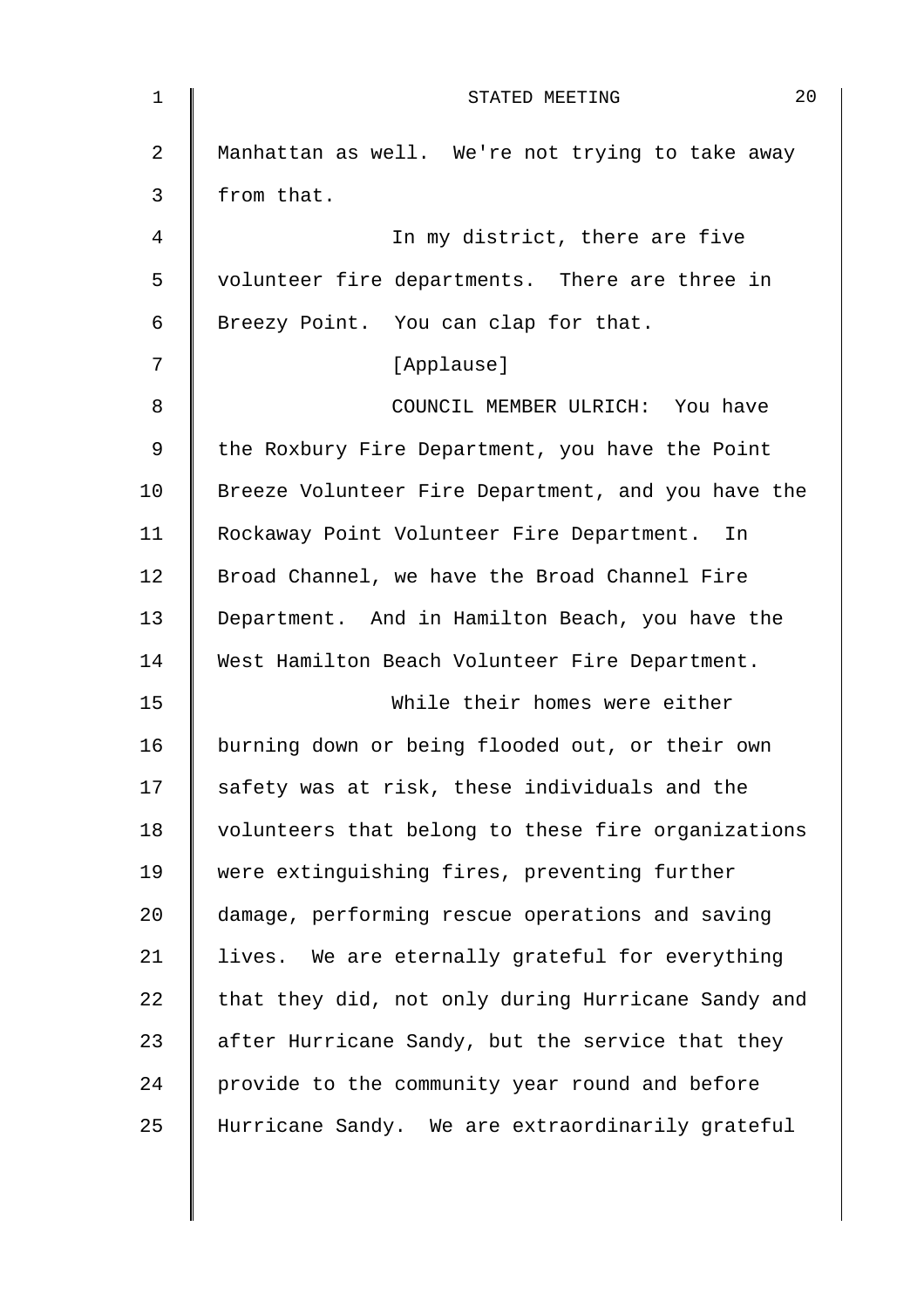| 1              | 21<br>STATED MEETING                               |
|----------------|----------------------------------------------------|
| $\overline{2}$ | for everything that they have done. We know that   |
| 3              | there was no loss of life in my district as a      |
| 4              | result of the fire and the flood, and that is due  |
| 5              | in large part to the work of these fine gentlemen  |
| 6              | here.                                              |
| 7              | [Applause]                                         |
| 8              | COUNCIL MEMBER ULRICH: I'm going                   |
| 9              | to hand it off to the Speaker and then we'll have  |
| 10             | Chief Wilmarth [phonetic] give a speech.           |
| 11             | SPEAKER QUINN: Well, first of all,                 |
| 12             | Eric, thank you for organizing this so we could    |
| 13             | bring in representatives of the volunteer fire     |
| 14             | departments so we could all really say thank you.  |
| 15             | I know Eric and I met with some representatives of |
| 16             | the different volunteer fire departments before    |
| 17             | Sandy hit. And when literally the day before the-  |
| 18             | -you know, the sirens were going off, everybody    |
| 19             | was going everywhere to say get out, you guys were |
| 20             | hunkering down--to stay exactly in the place that  |
| 21             | we were urging people to leave--to make sure that  |
| 22             | people go taken care of and that we could minimize |
| 23             | damage to property, we could save lives, we could  |
| 24             | protect people's homes.                            |
| 25             | It's a remarkable job and I know we                |
|                |                                                    |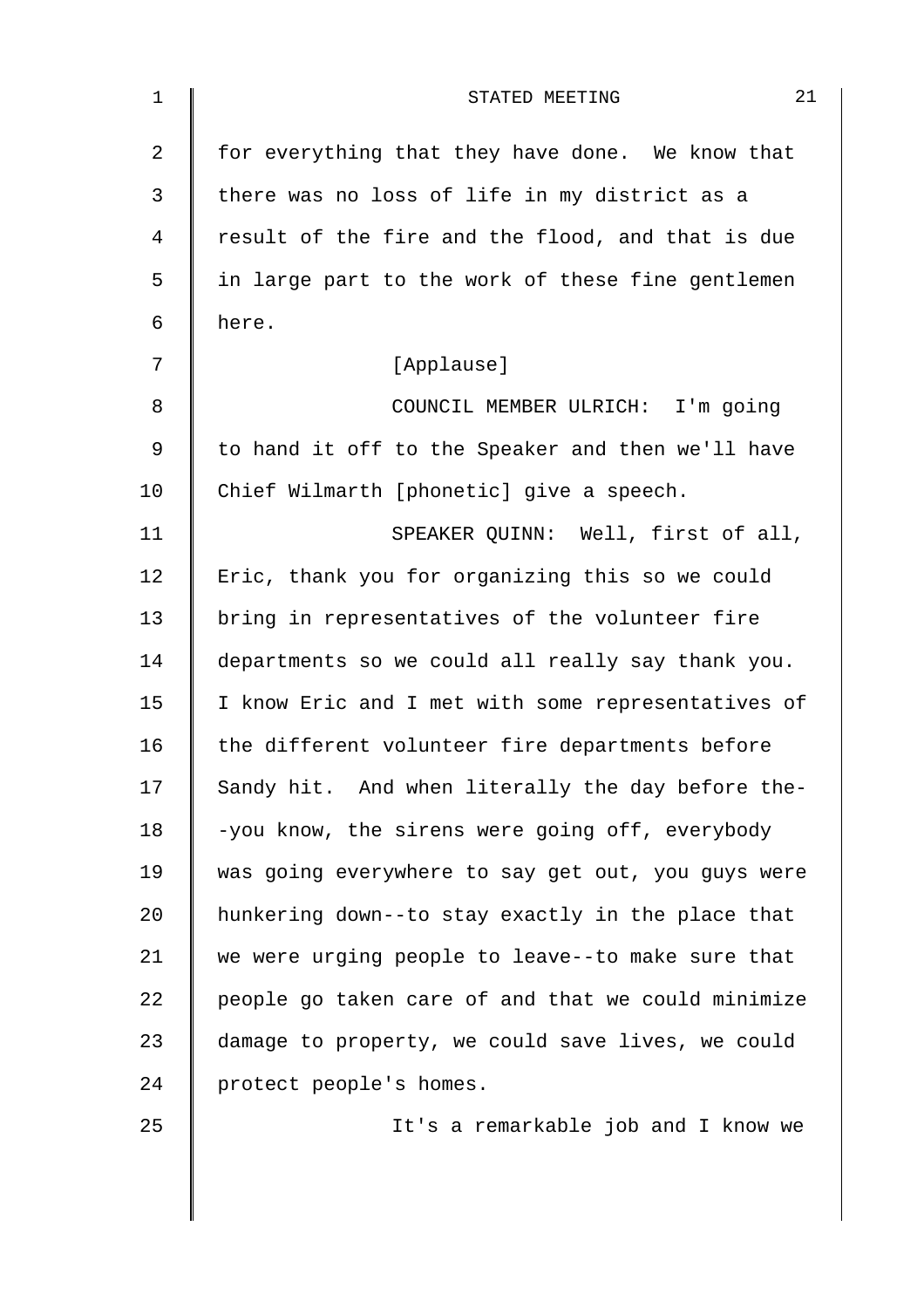| $\mathbf 1$ | 22<br>STATED MEETING                               |
|-------------|----------------------------------------------------|
| 2           | have some of our members of the FDNY with us today |
| 3           | and members from the Uniformed Fire Officers       |
| 4           | Association. It's a remarkable thing to be a       |
| 5           | firefighter as a profession, but you all are       |
| 6           | risking your lives as volunteers, you know as a    |
| 7           | real calling to serve your community in parts of   |
| 8           | the city, quite frankly, where it's hard at times  |
| 9           | for the FDNY to get to. It was hard for the FDNY   |
| 10          | to get everywhere it needed to get during Sandy.   |
| 11          | We know that, because of all of the call that were |
| 12          | out there.                                         |
| 13          | So we just really want to thank                    |
| 14          | you. As bad as things got, they would have been a  |
| 15          | million times worse if it wasn't for all of you    |
| 16          | and the men and women who work with you every      |
| 17          | single day. So thank you, more than we could ever  |
| 18          | say, for what you did on Sandy, since Sandy,       |
| 19          | before Sandy, and what you've done every day and   |
| 20          | will do every day in our community. So thank you   |
| 21          | guys. If the clerk can read the proclamation and   |
| 22          | then we'll hear from the chief.                    |
| 23          | CLERK: Council City of New York                    |
| 24          | Proclamation. Whereas, the Council of the City of  |
| 25          | New York is proud to honor the members of the      |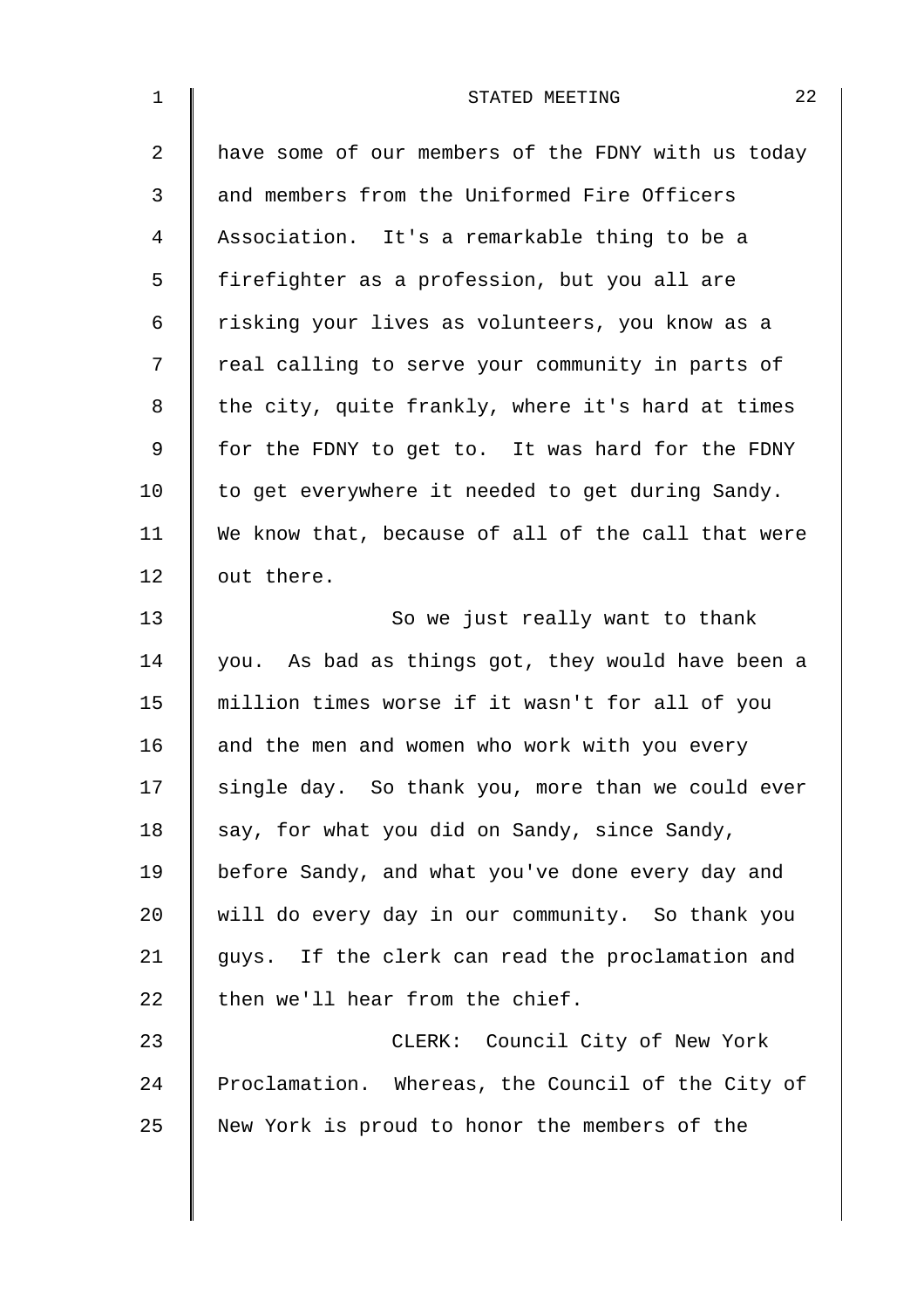| 1              | 23<br>STATED MEETING                               |
|----------------|----------------------------------------------------|
| $\overline{2}$ | Breezy Point volunteer fire departments for their  |
| 3              | courageous service during and after Hurricane      |
| 4              | Sandy.                                             |
| 5              | And whereas, on October 29, 2012,                  |
| 6              | Superstorm Sandy unleashed many assaults across    |
| 7              | our city, but its wrath upon Breezy Point was      |
| 8              | among its most cruel. In addition to leaving       |
| 9              | 2,834 houses waterlogged or listing on sunken      |
| 10             | foundations, Sandy ignited a monstrous blaze.      |
| 11             | Fueled by winds at 80-miles-an-hour, it was one of |
| 12             | the worst residential fires in New York City's     |
| 13             | history, devastating 126 homes, damaging 22        |
| 14             | others, and leaving a conspicuous hole in the      |
| 15             | heart of a close-knit community, widely known for  |
| 16             | its high percentage of residents who are           |
| 17             | firefighters and police officers. Though property  |
| 18             | was destroyed in all directions, no lives were     |
| 19             | lost, thanks in large part of members of the       |
| 20             | Breezy Point volunteer fire departments.           |
| 21             | And whereas, throughout the year,                  |
| 22             | members of the Breezy Point volunteer fire         |
| 23             | departments respond not only to all variety of     |
| 24             | fires but also accidents, downed wires, boats in   |
| 25             | distress, blackouts and more. As Sandy made        |
|                |                                                    |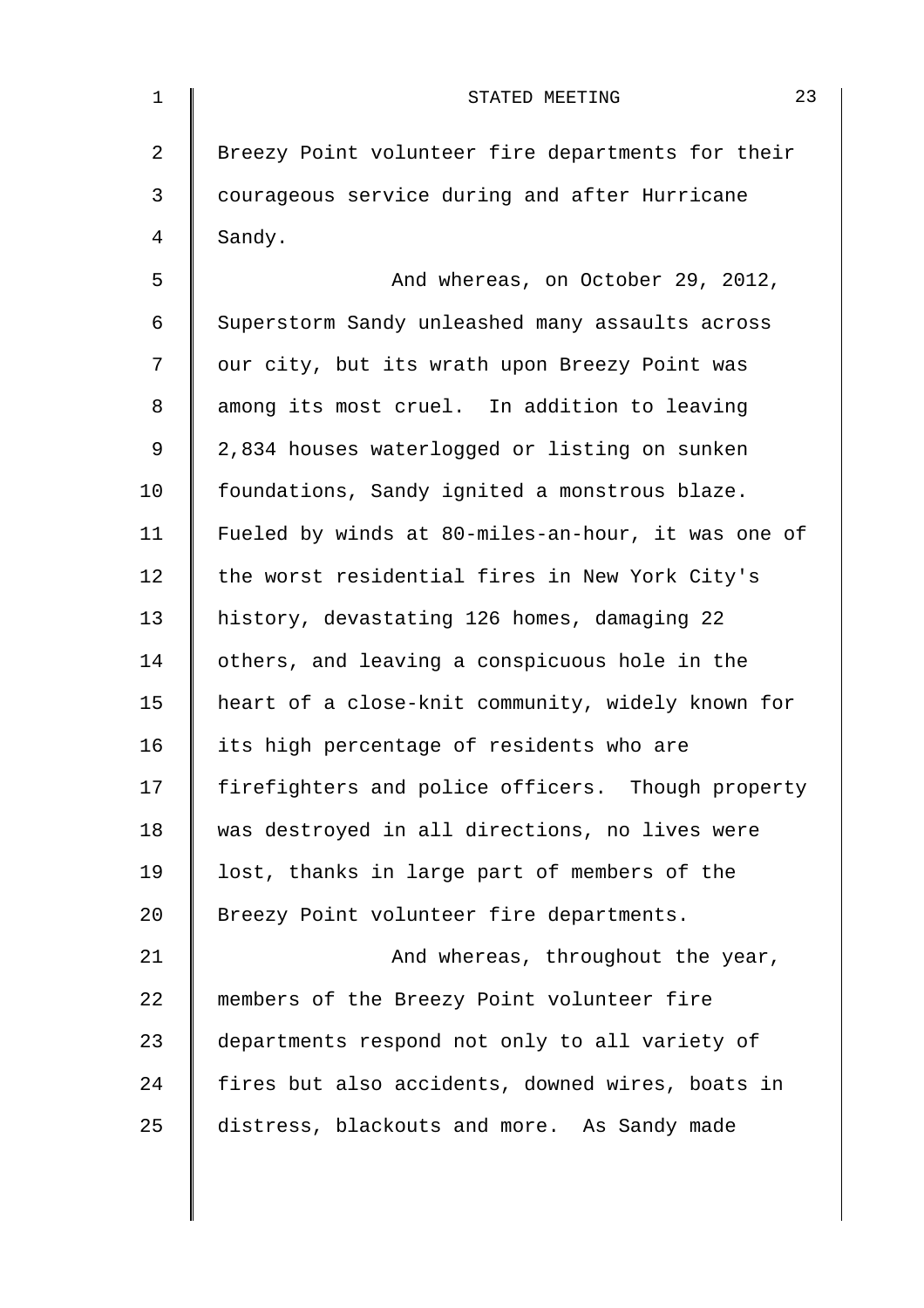| $\mathbf 1$ | 24<br>STATED MEETING                               |
|-------------|----------------------------------------------------|
| 2           | landfall, however, many of their buildings and     |
| 3           | vehicles were submerged. When the fire erupted,    |
| 4           | many watched helplessly as it remained impossible  |
| 5           | to reach, even as flames engulfed their own homes. |
| 6           | Even then, these first responders put the safety   |
| 7           | of fellow residents above their own.               |
| 8           | And whereas, members of the Point                  |
| 9           | Breeze Volunteer Fire Department and the Rockaway  |
| 10          | Point Volunteer Fire Department responded to       |
| 11          | another fire that night that prevented countless   |
| 12          | more homes from being destroyed.                   |
| 13          | And whereas, the Roxbury Volunteer                 |
| 14          | Fire Department managed to leave its flooded       |
| 15          | firehouse by 11 p.m. to get its single truck       |
| 16          | called "Wild Thing" near the northeastern edge of  |
| 17          | the fire. With 70 houses ablaze already, they      |
| 18          | faced the fire head on, with support from the      |
| 19          | Point Breeze and Rockaway Point volunteers as well |
| 20          | as the FDNY. With gas tanks exploding, telephone   |
| 21          | poles vanishing, sinkholes opening, and no water   |
| 22          | mains available, the Roxbury team used a suction   |
| 23          | hose to employ saltwater from the street.          |
| 24          | Together, the firefighters lugged the heavy hose   |
| 25          | 300 feet through four-feet deep water to reach the |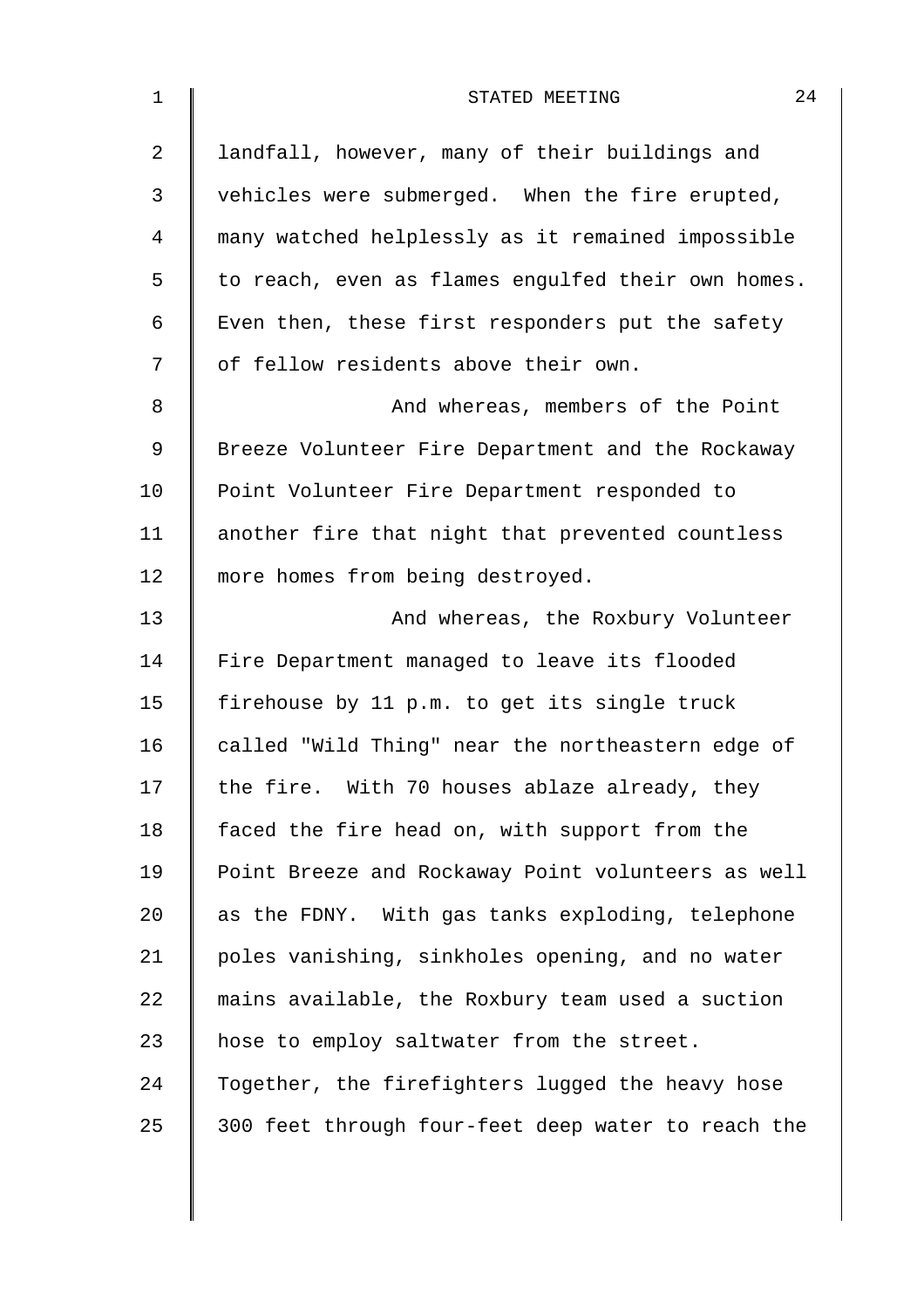| $\mathbf 1$    | 25<br>STATED MEETING                               |
|----------------|----------------------------------------------------|
| $\overline{2}$ | blaze. Several did not leave the fire until 6      |
| 3              | a.m. Tuesday morning.                              |
| $\overline{4}$ | And whereas, the West Hamilton                     |
| 5              | Beach Volunteer Fire Department had to improvise   |
| 6              | to save lives. With their trucks damaged by        |
| 7              | flooding and the streets submerged, they used a    |
| 8              | boat that had been donated for Hurricane Irene to  |
| 9              | rescue as many people as they could. Without any   |
| 10             | life saving equipment to support their first       |
| 11             | responder roles, they began distributing supplies, |
| 12             | clothing and food.                                 |
| 13             | And whereas, the volunteer                         |
| 14             | firefighters and EMTs from the Broad Channel       |
| 15             | Volunteer Fire Department headed out in the worst  |
| 16             | of it and managed to rescue more than 30 of their  |
| 17             | neighbors before the storm overtook them,          |
| 18             | endangering their lives. Rip currents in the       |
| 19             | streets grabbed on to one of the volunteers, and   |
| 20             | they had to save one of their own.                 |
| 21             | And whereas, members of the                        |
| 22             | Rockaway Point Volunteer Fire Department fled      |
| 23             | their flooded firehouse and trucks on two small    |
| 24             | motorboats. The water was so deep, they saw cars   |
| 25             | drifting beneath them, but they gradually plucked  |
|                |                                                    |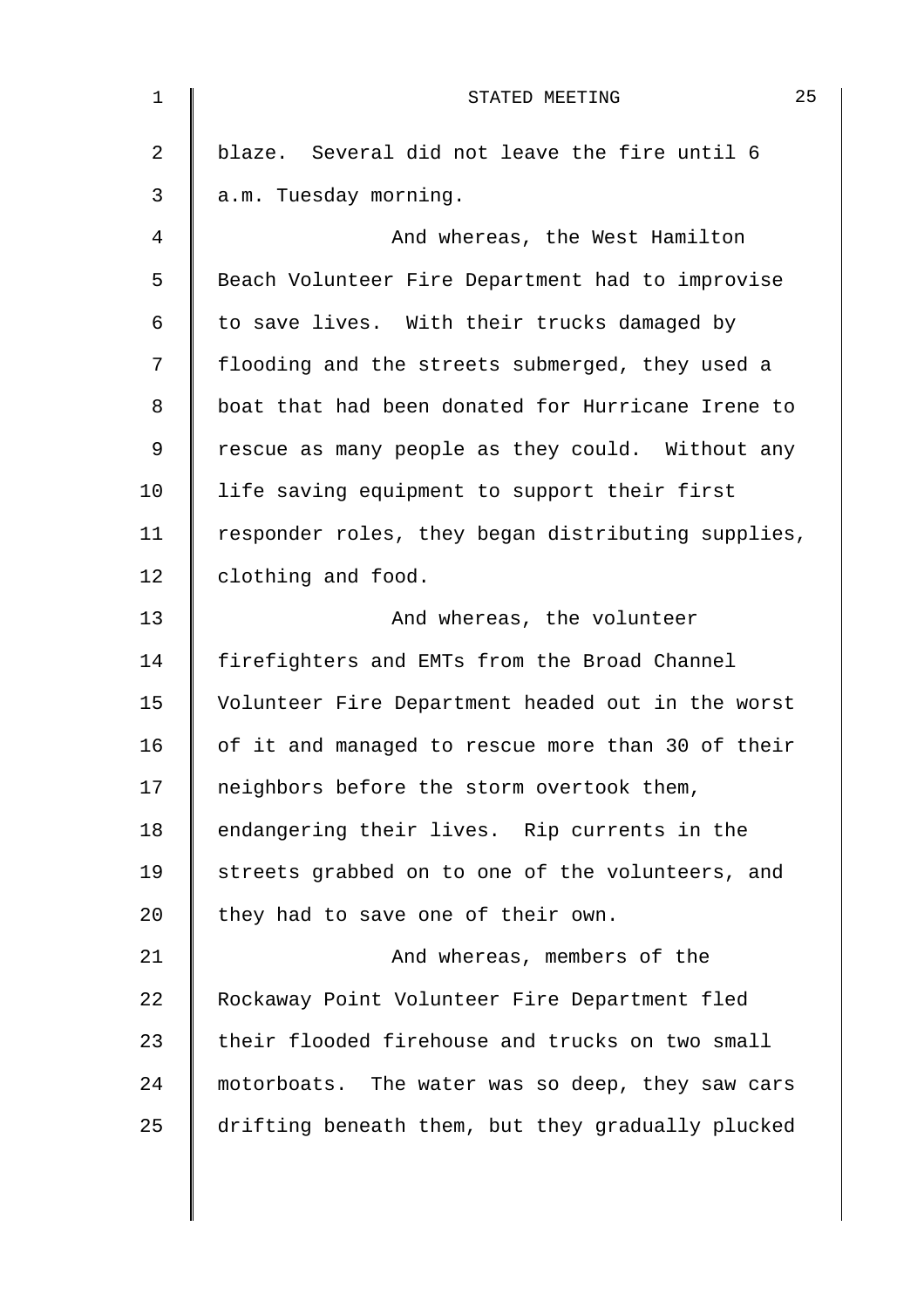| $\mathbf 1$    | 26<br>STATED MEETING                              |
|----------------|---------------------------------------------------|
| $\overline{a}$ | 40 residents from the area and 10 cats and dogs,  |
| 3              | to take them to their clubhouse, which remained   |
| 4              | just above the water line.                        |
| 5              | Now, therefore be it known that the               |
| 6              | Council of the City of New York gratefully honors |
| 7              | the volunteer fire departments of Point Breeze,   |
| 8              | Roxbury, Rockaway Point, Broad Channel and West   |
| 9              | Hamilton Beach for their outstanding service to   |
| 10             | the Breezy Point community during and after       |
| 11             | Hurricane Sandy. Christine C. Quinn, Speaker for  |
| 12             | the entire Council; Eric Ulrich, Council Member   |
| 13             | 32nd District Queens.                             |
| 14             | [Applause]                                        |
| 15             | COUNCIL MEMBER ULRICH: Chief                      |
| 16             | Wilmarth?                                         |
| 17             | SPEAKER QUINN: Eric, I'm sorry.                   |
| 18             | Can I just say one thing? I was just thinking,    |
| 19             | when I was listening to that proclamation, if     |
| 20             | somebody wrote that story of the fire that night  |
| 21             | and all of this in a movie script and handed it,  |
| 22             | you know, to Hollywood, they would tell them to   |
| 23             | rewrite it because it was too much and it would   |
| 24             | just be unbelievable. But it is the truth of what |
| 25             | you guys did that night, and it's just amazing    |
|                |                                                   |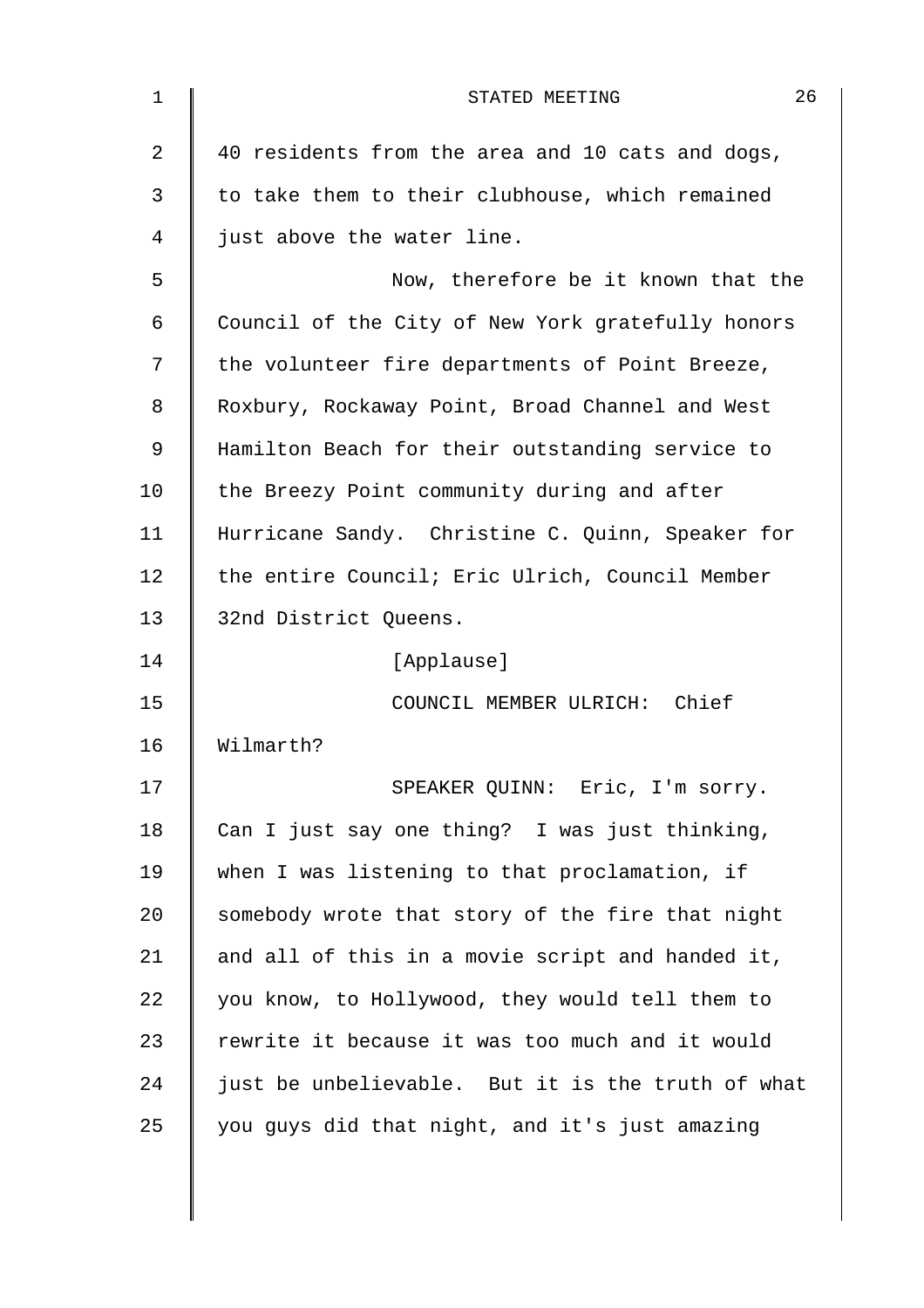| $\mathbf 1$ | 27<br>STATED MEETING                               |
|-------------|----------------------------------------------------|
| 2           | every time I heard it retold, everything you did.  |
| 3           | So thank you.                                      |
| 4           | COUNCIL MEMBER ULRICH: That is                     |
| 5           | above and beyond the call of duty. They really     |
| 6           | are our local heroes. And I know that the          |
| 7           | children of these communities and my constituents  |
| 8           | look up to these men and women, by the way, there  |
| $\mathsf 9$ | are women involved with the volleys, as their role |
| 10          | models because of the example that they set,       |
| 11          | again, not only in response and during and after   |
| 12          | to Sandy but also each and every day. We are so    |
| 13          | proud of that. I am so proud to have the five of   |
| 14          | them in my district. On behalf of the five         |
| 15          | departments, Chief Wilmarth is going to speak for  |
| 16          | just a minute.                                     |
| 17          | [Applause]                                         |
| 18          | CHIEF ED WILMARTH: Ed Wilmarth,                    |
| 19          | President, New York City Volunteer Firemen         |
| 20          | Association. On behalf of all of us, we thank      |
| 21          | Speaker Quinn and Councilman Ulrich for this       |
| 22          | honor.                                             |
| 23          | [Applause]                                         |
| 24          | COUNCIL MEMBER ULRICH: Roxbury has                 |
| 25          | a gift. Ms. Riley [phonetic].                      |
|             |                                                    |
|             |                                                    |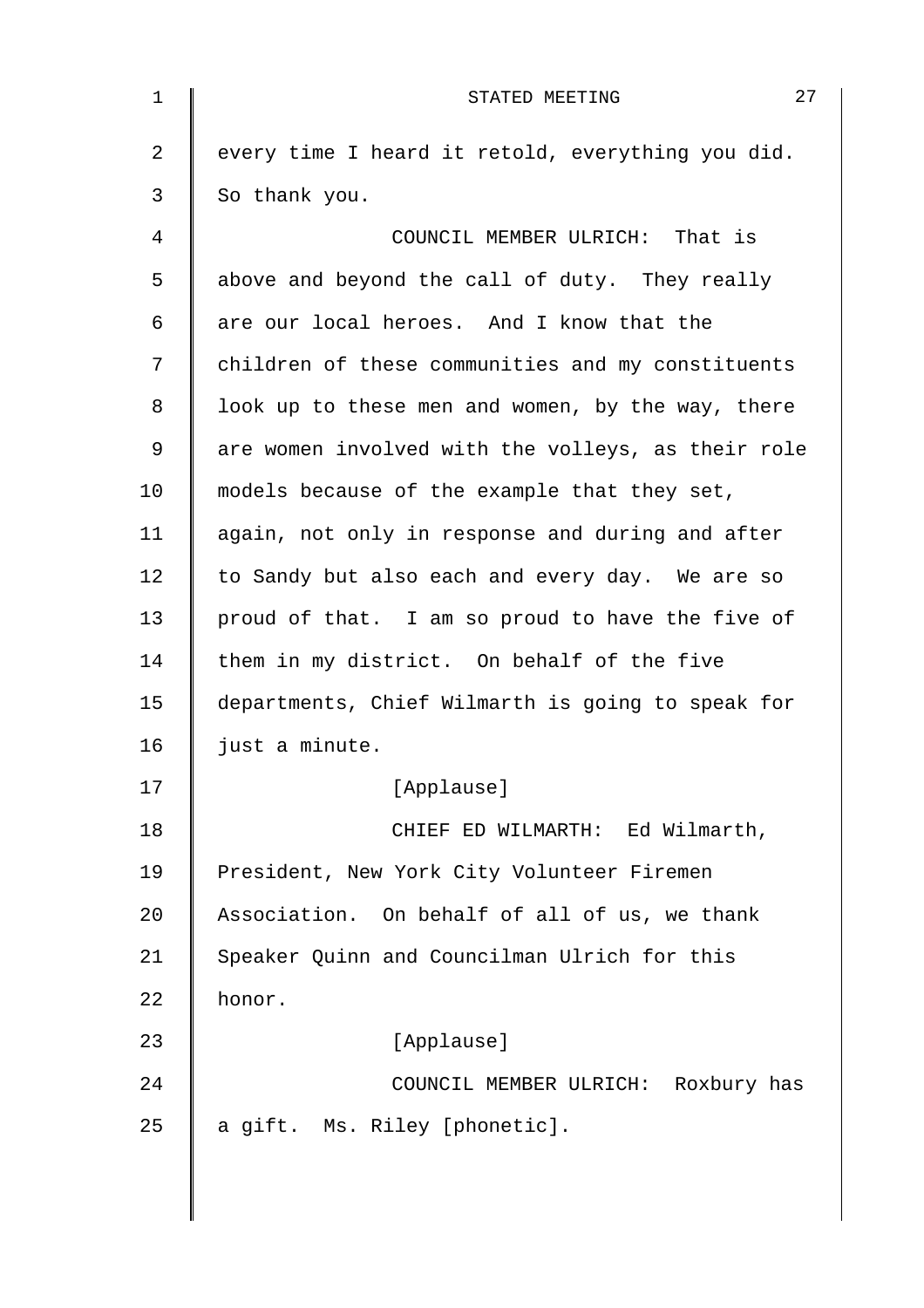| 1  | 28<br>STATED MEETING                               |
|----|----------------------------------------------------|
| 2  | MS. RILEY: Well, we'd just like to                 |
| 3  | present these t-shirts to you and to City Council  |
| 4  | chief Quinn.                                       |
| 5  | SPEAKER QUINN: That's great.                       |
| 6  | [Applause]                                         |
| 7  | COUNCIL MEMBER ULRICH: I also want                 |
| 8  | to thank my colleagues, many of whom are standing  |
| 9  | up here alongside with me, for everything that     |
| 10 | they have done to help the people of my district.  |
| 11 | I see Danny Dromm and Jimmy Van Bramer and Sara,   |
| 12 | who had her own district to worry about, and Tish  |
| 13 | James and Inez Dickens and Karen Koslowitz and     |
| 14 | Julissa and MMV and Leroy Comrie and Peter         |
| 15 | Vallone, Mike Nelson, Annabel, Peter Koo. They     |
| 16 | were delivering supplies to these firehouses in    |
| 17 | West Hamilton Beach and in the Rockaways and in    |
| 18 | Broad Channel. They were sending bodies down to    |
| 19 | help with the recovery effort and volunteers.      |
| 20 | They sent their own staff. They took away          |
| 21 | resources from their own districts to help the     |
| 22 | people in my district. For that, I am really       |
| 23 | appreciative. I think it showed the unity and the  |
| 24 | strength and the true spirit of what it is to be a |
| 25 | New Yorker. I was so proud that day and I'm proud  |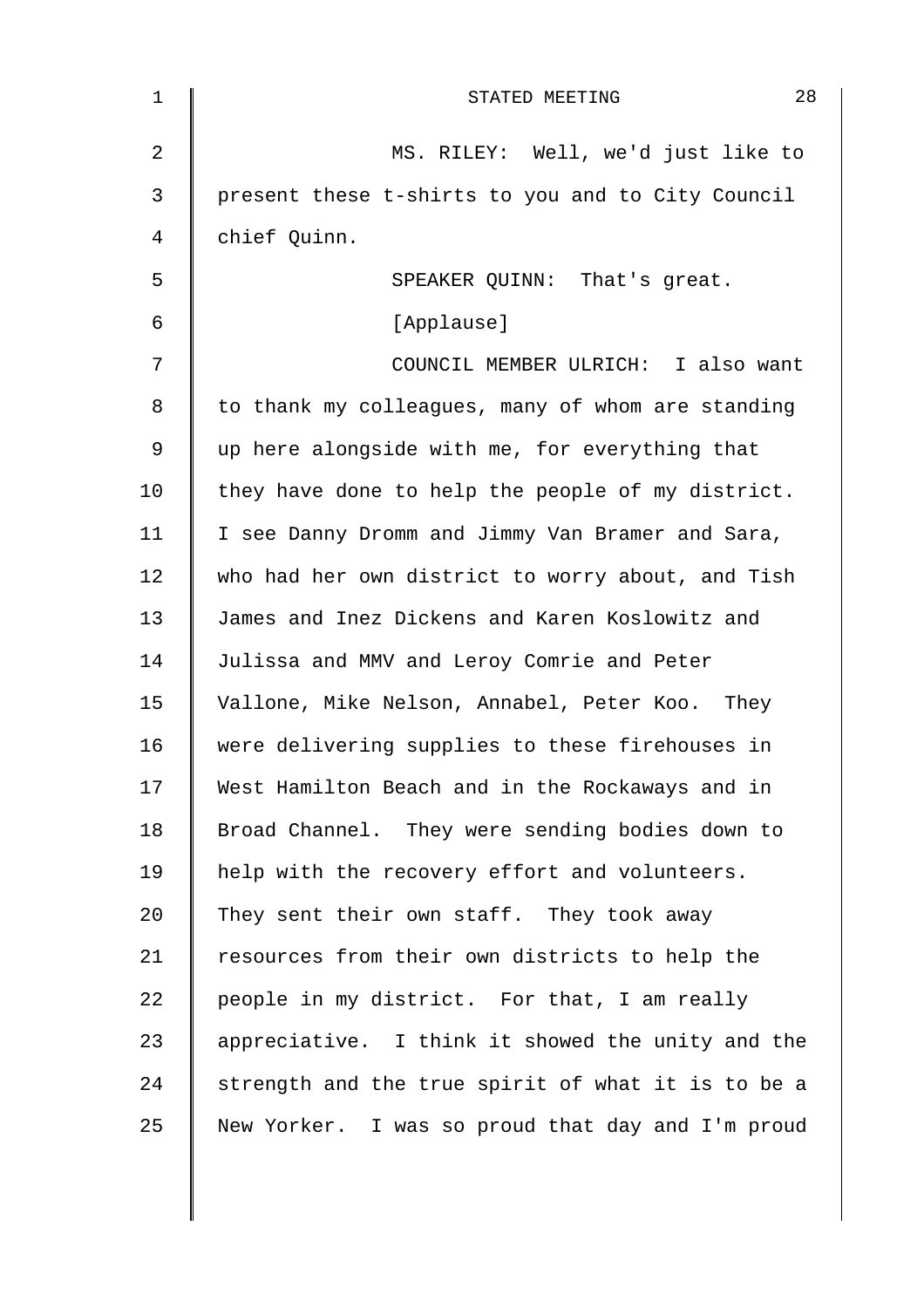| $\mathbf 1$    | 29<br>STATED MEETING                               |
|----------------|----------------------------------------------------|
| $\overline{2}$ | today to stand here with all of them. Thank you    |
| 3              | very much.                                         |
| 4              | [Applause]                                         |
| 5              | SPEAKER QUINN: Eric, we were                       |
| 6              | before and are still, but during Sandy, incredibly |
| 7              | proud of you and your effort too. So thank you     |
| 8              | very much, Eric. This concludes our ceremonial.    |
| 9              | [Pause]                                            |
| 10             | CLERK: Could I have your attention                 |
| 11             | please? Can I please have your attention at this   |
| 12             | time? At this time, please place all cell phones   |
| 13             | and pagers to vibrate. Will all non-Council        |
| 14             | employees please leave the main floor of the       |
| 15             | chambers? Thank you.                               |
| 16             | [Pause]                                            |
| 17             | COUNCIL MEMBER RIVERA: My                          |
| 18             | colleagues, please rise for the Pledge of          |
| 19             | Allegiance.                                        |
| 20             | [Pledge of Allegiance]                             |
| 21             | COUNCIL MEMBER RIVERA: Roll call.                  |
| 22             | CLERK: Arroyo?                                     |
| 23             | COUNCIL MEMBER ARROYO: Here.                       |
| 24             | CLERK: Barron?                                     |
| 25             | COUNCIL MEMBER BARRON: Here.                       |
|                |                                                    |
|                |                                                    |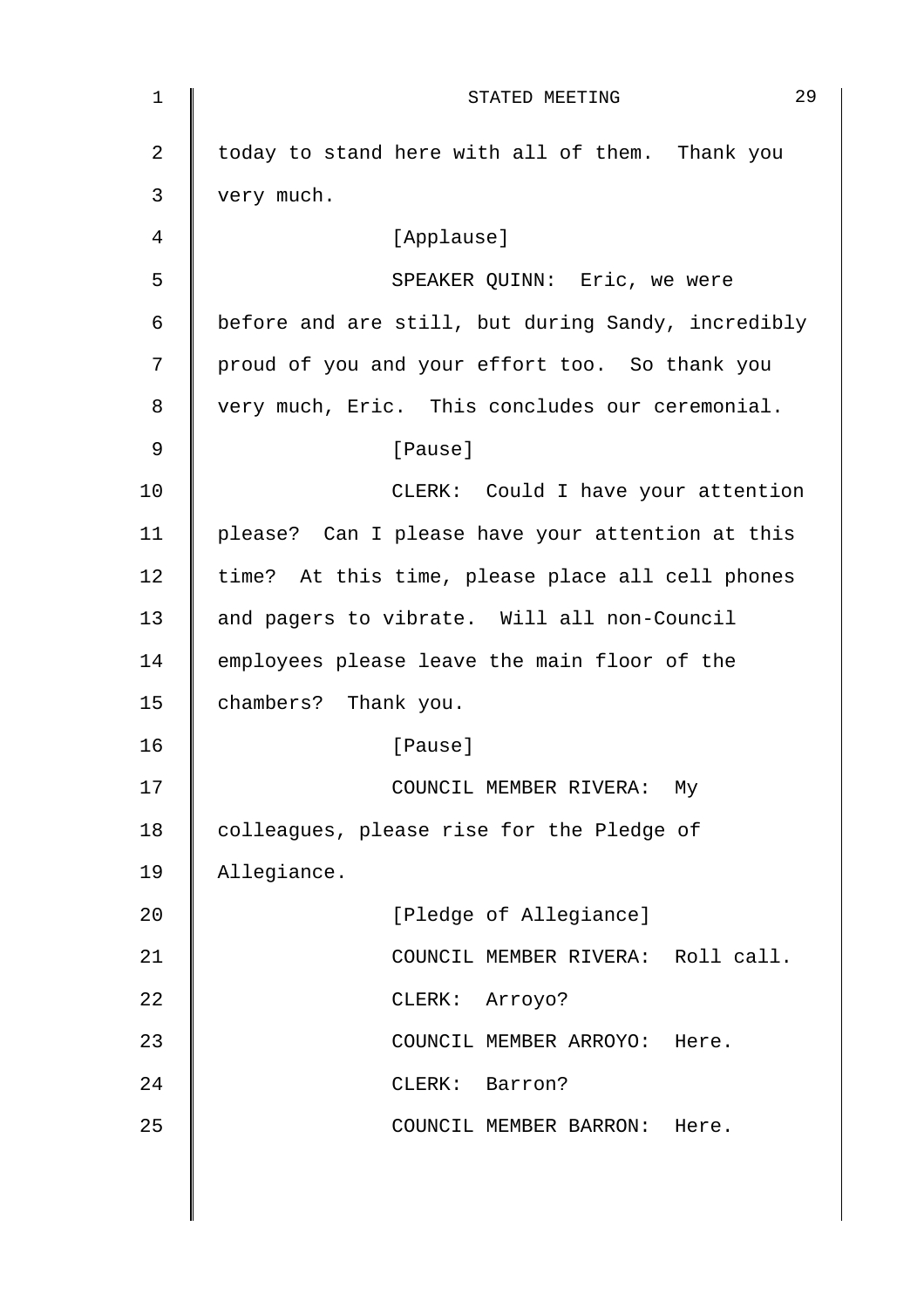| $\mathbf 1$    |            | STATED MEETING                 | 30 |
|----------------|------------|--------------------------------|----|
| $\sqrt{2}$     |            | CLERK: Brewer?                 |    |
| $\mathfrak{Z}$ |            | COUNCIL MEMBER BREWER: Here.   |    |
| $\overline{4}$ |            | CLERK: Cabrera?                |    |
| 5              |            | COUNCIL MEMBER CABRERA: [No    |    |
| $\epsilon$     | response]. |                                |    |
| 7              |            | CLERK: Chin?                   |    |
| 8              |            | COUNCIL MEMBER CHIN: Here.     |    |
| $\mathsf 9$    |            | CLERK: Comrie?                 |    |
| 10             |            | COUNCIL MEMBER COMRIE: [No     |    |
| 11             | response]. |                                |    |
| 12             |            | CLERK: Crowley?                |    |
| 13             |            | COUNCIL MEMBER CROWLEY: [No    |    |
| 14             | response]. |                                |    |
| 15             |            | CLERK: Dickens?                |    |
| 16             |            | COUNCIL MEMBER DICKENS: Here.  |    |
| 17             |            | CLERK: Dilan?                  |    |
| $18\,$         |            | COUNCIL MEMBER DILAN: Here.    |    |
| 19             |            | CLERK: Dromm?                  |    |
| 20             |            | COUNCIL MEMBER DROMM: Here.    |    |
| 21             |            | CLERK: Eugene?                 |    |
| 22             |            | COUNCIL MEMBER EUGENE: Here.   |    |
| 23             |            | CLERK: Ferreras?               |    |
| 24             |            | COUNCIL MEMBER FERRERAS: Here. |    |
| 25             |            | CLERK: Fidler?                 |    |
|                |            |                                |    |
|                |            |                                |    |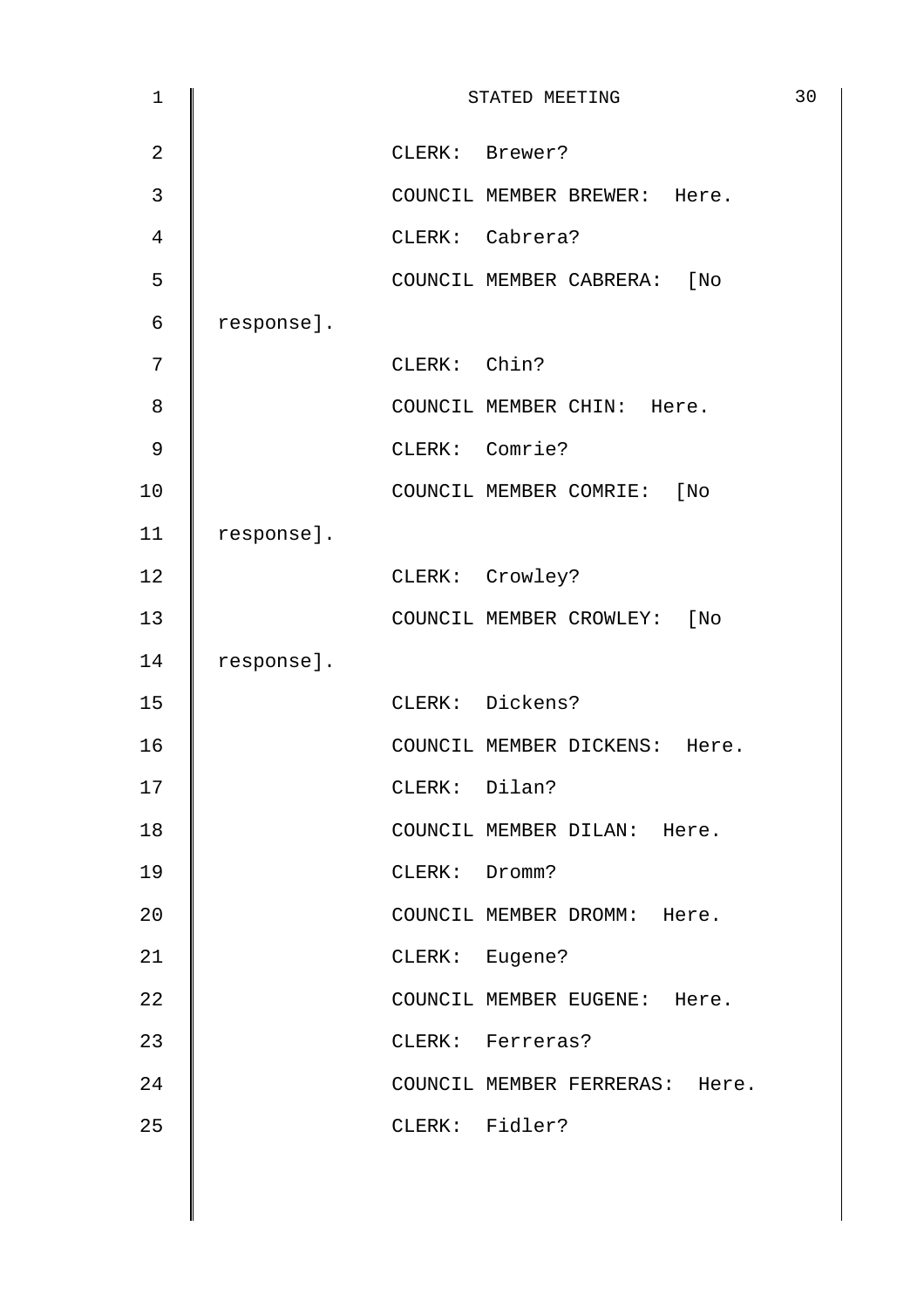| $\mathbf 1$    |            | STATED MEETING                      | 31 |
|----------------|------------|-------------------------------------|----|
| $\overline{2}$ |            | COUNCIL MEMBER FIDLER: Here.        |    |
| 3              |            | CLERK: Foster?                      |    |
| 4              |            | COUNCIL MEMBER FOSTER: [No          |    |
| 5              | response]. |                                     |    |
| 6              |            | CLERK: Garodnick?                   |    |
| 7              |            | COUNCIL MEMBER GARODNICK: [No       |    |
| 8              | response]. |                                     |    |
| 9              |            | CLERK: Gennaro?                     |    |
| 10             |            | COUNCIL MEMBER GENNARO: Here.       |    |
| 11             |            | CLERK: Gentile?                     |    |
| 12             |            | COUNCIL MEMBER GENTILE: [No         |    |
| 13             | response]. |                                     |    |
| 14             |            | CLERK: Gonzalez?                    |    |
| 15             |            | COUNCIL MEMBER GONZALEZ: Here.      |    |
| 16             |            | CLERK: Greenfield?                  |    |
| 17             |            | COUNCIL MEMBER GREENFIELD:<br>Here. |    |
| $18\,$         |            | CLERK: Halloran?                    |    |
| 19             |            | COUNCIL MEMBER HALLORAN:<br>[ No    |    |
| 20             | response]. |                                     |    |
| 21             |            | CLERK: Ignizio?                     |    |
| 22             |            | COUNCIL MEMBER IGNIZIO:<br>$[$ No   |    |
| 23             | response]. |                                     |    |
| 24             |            | CLERK: Garodnick?                   |    |
| 25             |            | COUNCIL MEMBER GARODNICK: Here.     |    |
|                |            |                                     |    |
|                |            |                                     |    |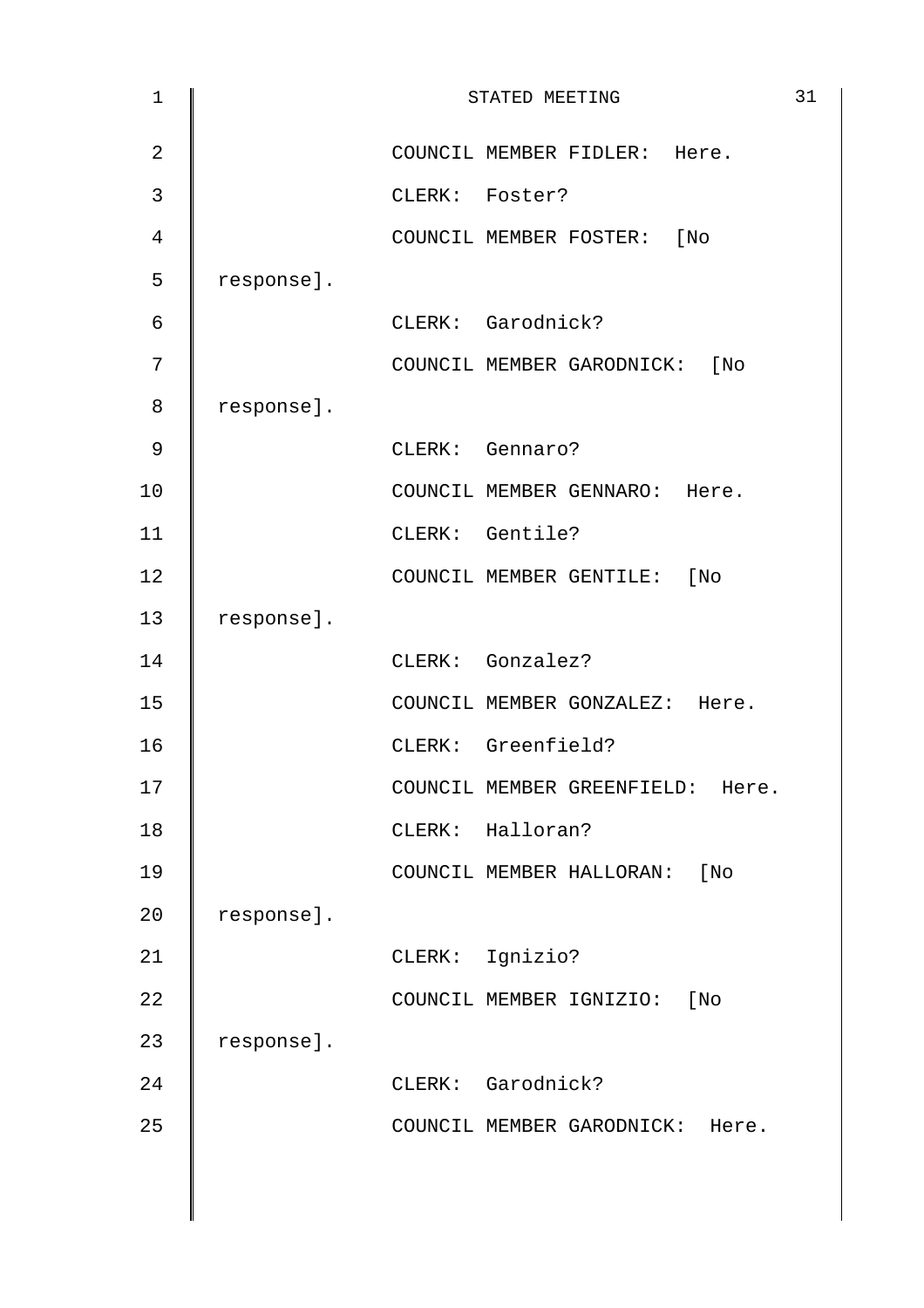| 1              |            |               | STATED MEETING                  | 32 |
|----------------|------------|---------------|---------------------------------|----|
| $\overline{2}$ |            |               | CLERK: Jackson?                 |    |
| $\mathfrak{Z}$ |            |               | COUNCIL MEMBER JACKSON: Here.   |    |
| 4              |            | CLERK: James? |                                 |    |
| 5              |            |               | COUNCIL MEMBER JAMES: Here.     |    |
| 6              |            | CLERK: King?  |                                 |    |
| 7              |            |               | COUNCIL MEMBER KING: Present.   |    |
| 8              |            | CLERK: KOO?   |                                 |    |
| $\mathsf 9$    |            |               | COUNCIL MEMBER KOO: Present.    |    |
| 10             |            |               | CLERK: Koppell?                 |    |
| 11             |            |               | COUNCIL MEMBER KOPPELL: Here.   |    |
| 12             |            |               | CLERK: Koslowitz?               |    |
| 13             |            |               | COUNCIL MEMBER KOSLOWITZ: Here. |    |
| 14             |            |               | CLERK: Lander?                  |    |
| 15             |            |               | COUNCIL MEMBER LANDER: Here.    |    |
| 16             |            |               | CLERK: Lappin?                  |    |
| 17             |            |               | COUNCIL MEMBER LAPPIN:<br>[No   |    |
| 18             | response]. |               |                                 |    |
| 19             |            | CLERK: Levin? |                                 |    |
| 20             |            |               | COUNCIL MEMBER LEVIN:<br>[No    |    |
| 21             | response]. |               |                                 |    |
| 22             |            |               | CLERK: Mark-Viverito?           |    |
| 23             |            |               | COUNCIL MEMBER MARK-VIVERITO:   |    |
| 24             | Here.      |               |                                 |    |
| 25             |            | CLERK: Mealy? |                                 |    |
|                |            |               |                                 |    |
|                |            |               |                                 |    |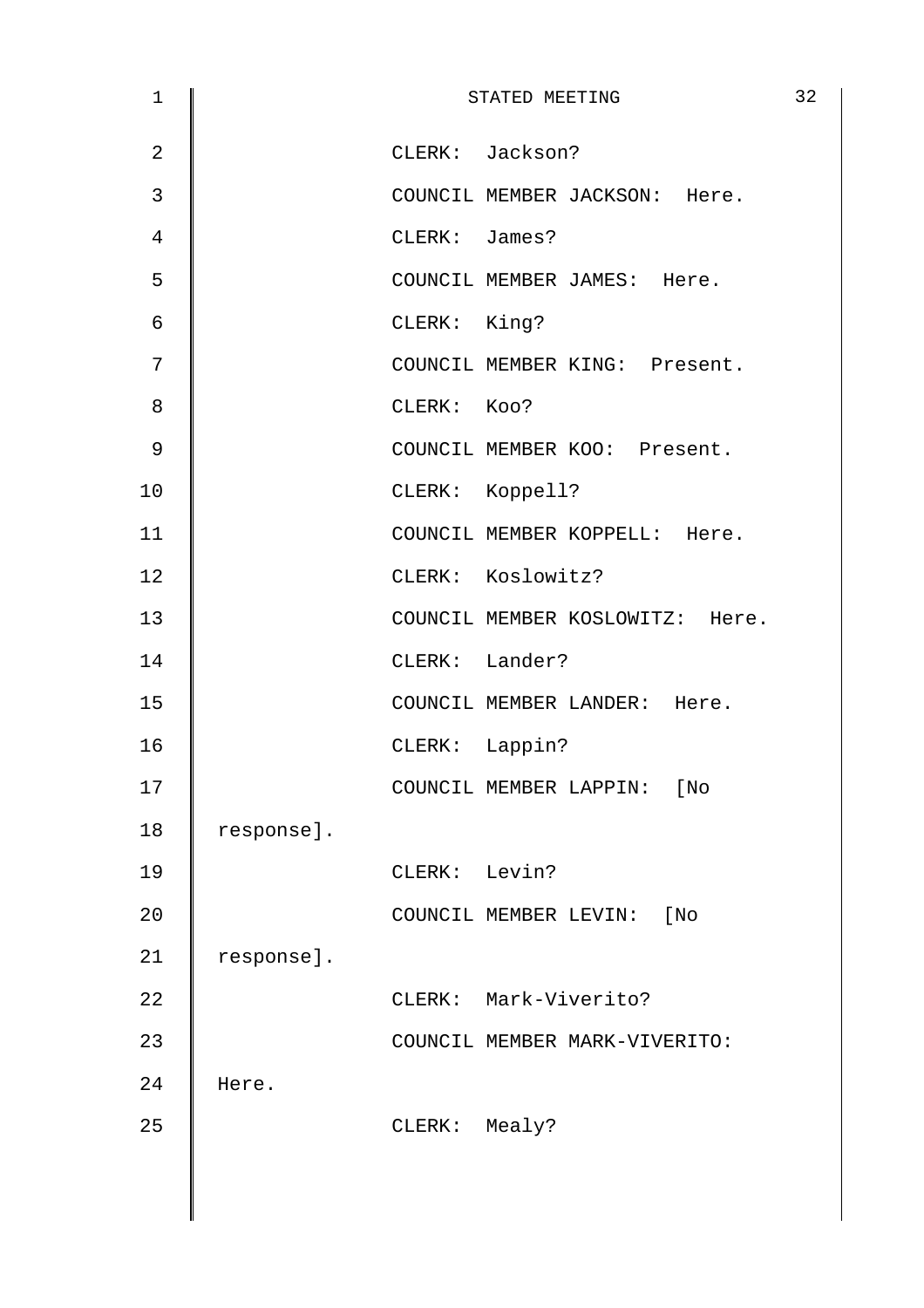| $\mathbf 1$    |            | STATED MEETING                | 33 |
|----------------|------------|-------------------------------|----|
| $\overline{2}$ |            | COUNCIL MEMBER MEALY: [No     |    |
| 3              | response]. |                               |    |
| 4              |            | CLERK: Mendez?                |    |
| 5              |            | COUNCIL MEMBER MENDEZ: [No    |    |
| 6              | response]. |                               |    |
| 7              |            | CLERK: Nelson?                |    |
| 8              |            | COUNCIL MEMBER NELSON: Here.  |    |
| $\mathsf 9$    |            | CLERK: Palma?                 |    |
| 10             |            | COUNCIL MEMBER PALMA: Here.   |    |
| 11             |            | CLERK: Recchia?               |    |
| 12             |            | COUNCIL MEMBER RECCHIA: Here. |    |
| 13             |            | CLERK: Reyna?                 |    |
| 14             |            | COUNCIL MEMBER REYNA: Here.   |    |
| 15             |            | CLERK: Rodriguez?             |    |
| 16             |            | COUNCIL MEMBER RODRIGUEZ: [No |    |
| 17             | response]. |                               |    |
| 18             |            | CLERK: Rose?                  |    |
| 19             |            | COUNCIL MEMBER ROSE: [No      |    |
| 20             | response]. |                               |    |
| 21             |            | CLERK: Ulrich?                |    |
| 22             |            | COUNCIL MEMBER ULRICH: [No    |    |
| 23             | response]. |                               |    |
| 24             |            | CLERK: Vacca?                 |    |
| 25             |            | COUNCIL MEMBER VACCA: Here.   |    |
|                |            |                               |    |
|                |            |                               |    |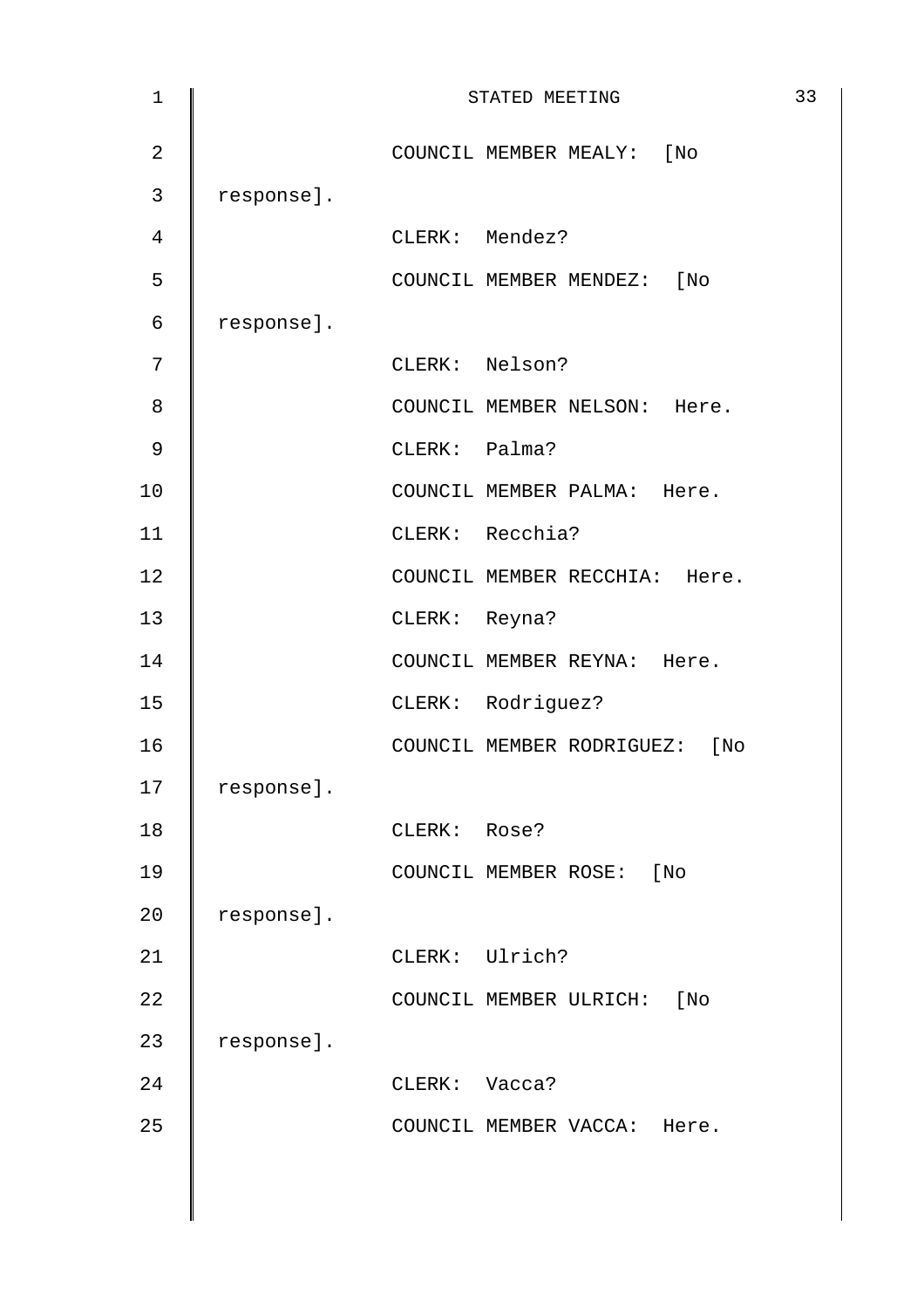| $\mathbf 1$    |            |               | STATED MEETING                     | 34 |
|----------------|------------|---------------|------------------------------------|----|
| $\overline{2}$ |            |               | CLERK: Vallone?                    |    |
| 3              |            |               | COUNCIL MEMBER VALLONE: [No        |    |
| 4              | response]. |               |                                    |    |
| 5              |            |               | CLERK: Van Bramer?                 |    |
| 6              |            |               | COUNCIL MEMBER VAN BRAMER: Here.   |    |
| 7              |            | CLERK: Vann?  |                                    |    |
| 8              |            |               | COUNCIL MEMBER VANN: [No           |    |
| 9              | response]. |               |                                    |    |
| 10             |            |               | CLERK: Weprin?                     |    |
| 11             |            |               | COUNCIL MEMBER WEPRIN: Here.       |    |
| 12             |            |               | CLERK: Williams?                   |    |
| 13             |            |               | COUNCIL MEMBER WILLIAMS: Here.     |    |
| 14             |            | CLERK: Wills? |                                    |    |
| 15             |            |               | COUNCIL MEMBER WILLS: Here.        |    |
| 16             |            | CLERK: Oddo?  |                                    |    |
| 17             |            |               | COUNCIL MEMBER ODDO: [No           |    |
| $18\,$         | response]. |               |                                    |    |
| 19             |            |               | CLERK: Rivera?                     |    |
| 20             |            |               | COUNCIL MEMBER RIVERA: Here.       |    |
| 21             |            |               | CLERK: Gentile?                    |    |
| 22             |            |               | COUNCIL MEMBER GENTILE: Here.      |    |
| 23             |            |               | CLERK: Speaker Quinn?              |    |
| 24             |            |               | SPEAKER QUINN: Here.               |    |
| 25             |            |               | COUNCIL MEMBER RIVERA: A quorum is |    |
|                |            |               |                                    |    |
|                |            |               |                                    |    |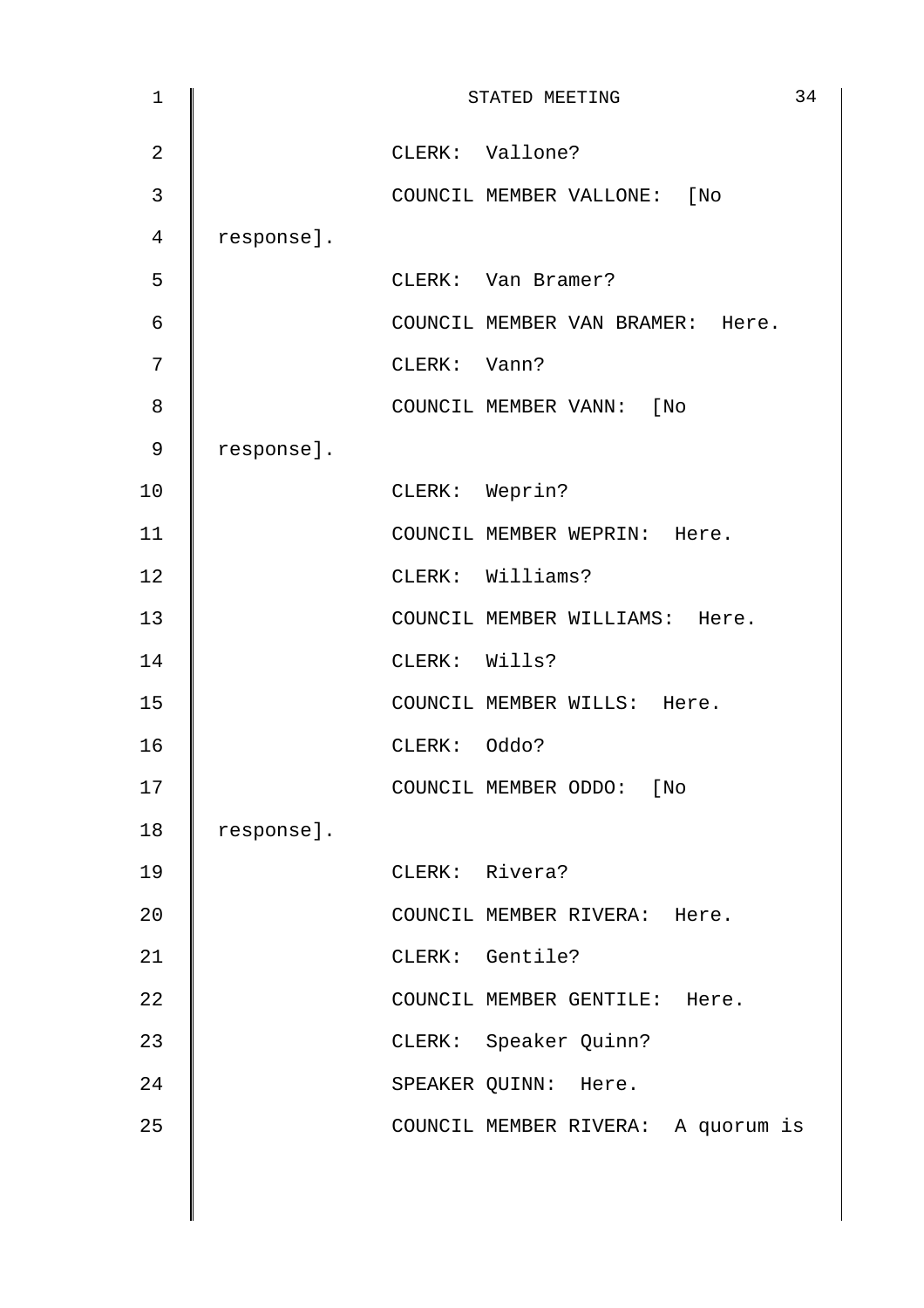| $\mathbf 1$ | 35<br>STATED MEETING                               |
|-------------|----------------------------------------------------|
| 2           | present. My colleagues, please rise for the        |
| 3           | Invocation being delivered by Father Rodriguez     |
| 4           | from Our Lady of Mercy Church.                     |
| 5           | FATHER AMBIORIX RODRIGUEZ: God of                  |
| 6           | grace, peace and justice, thank you for the        |
| 7           | opportunity to be here and to serve our fellow     |
| 8           | Americans. Give us wisdom and a spirit of humble   |
| 9           | service so that we may work in fairness and in     |
| 10          | truth, treating all persons, no matter how weak or |
| 11          | poor, with the reverence your creation deserves.   |
| 12          | God of compassion, send your blessings upon those  |
| 13          | who still suffer the consequences of natural       |
| 14          | disasters in our city, the state and beyond. May   |
| 15          | they receive the necessary assistance to stand     |
| 16          | tall on their feet and brighten their future.      |
| 17          | We pray for victims of violence.                   |
| 18          | Help us all to make our city and all its           |
| 19          | communities safe haven for every family, every     |
| 20          | child and every elderly. Despite our differences,  |
| 21          | may we work together to find solutions to the      |
| 22          | needs and challenges we face as a city and help us |
| 23          | not to be discouraged.                             |
| 24          | On this day, we thank you for the                  |
| 25          | Dominican community that celebrates 169 years of   |
|             |                                                    |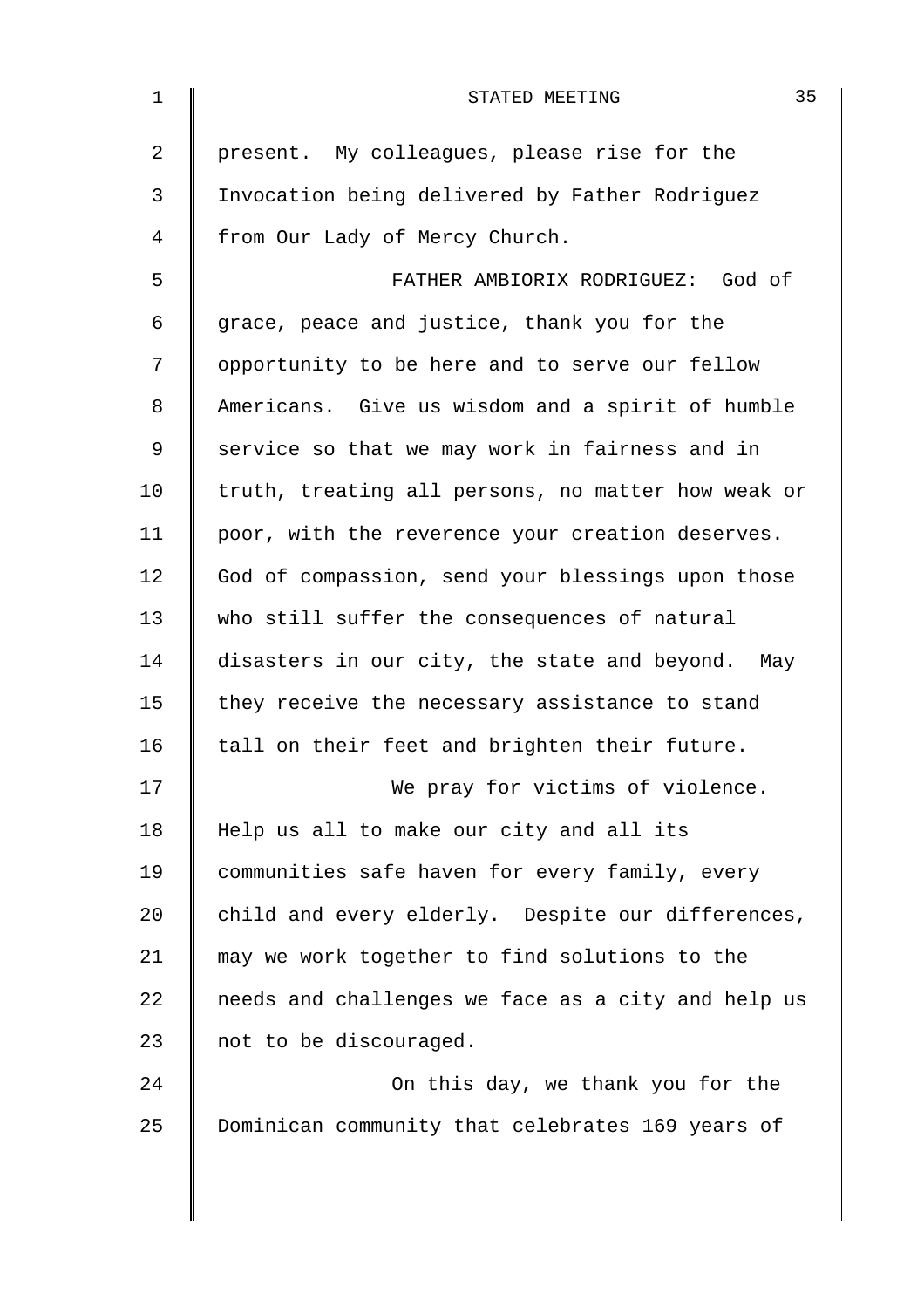| $\mathbf 1$    | 36<br>STATED MEETING                               |
|----------------|----------------------------------------------------|
| $\overline{a}$ | their independence. We thank you for their         |
| 3              | contribution to our city, to art, sports,          |
| 4              | education, but most of all to their day-to-day     |
| 5              | hard work. With them, bless every immigrant        |
| 6              | community that with honesty and hard work makes    |
| 7              | our city a better place, and may be all contribute |
| 8              | to help them fulfill the American dream.           |
| 9              | Finally, renew us all with the                     |
| 10             | strength of your presence in order to build a city |
| 11             | worthy of the people we are called to serve. We    |
| 12             | all say amen.                                      |
| 13             | COUNCIL MEMBER RIVERA: Thank you                   |
| 14             | very much, Father. At this point in time, I'll be  |
| 15             | spreading the Invocation in full upon the record.  |
| 16             | We now move on to our adoption of the minutes.     |
| 17             | CLERK: None.                                       |
| 18             | SPEAKER QUINN: If I could ask my                   |
| 19             | colleagues to rise again please, Mr. Majority      |
| 20             | Leader. On February 14, 2013, Richard Murphy, 68,  |
| 21             | the former youth commissioner for Mayor David      |
| 22             | Dinkins, passed away after a bout with stomach     |
| 23             | cancer.                                            |
| 24             | In the 1960s, as a part time social                |
| 25             | worker, Richard noticed a problem of truancy and   |
|                |                                                    |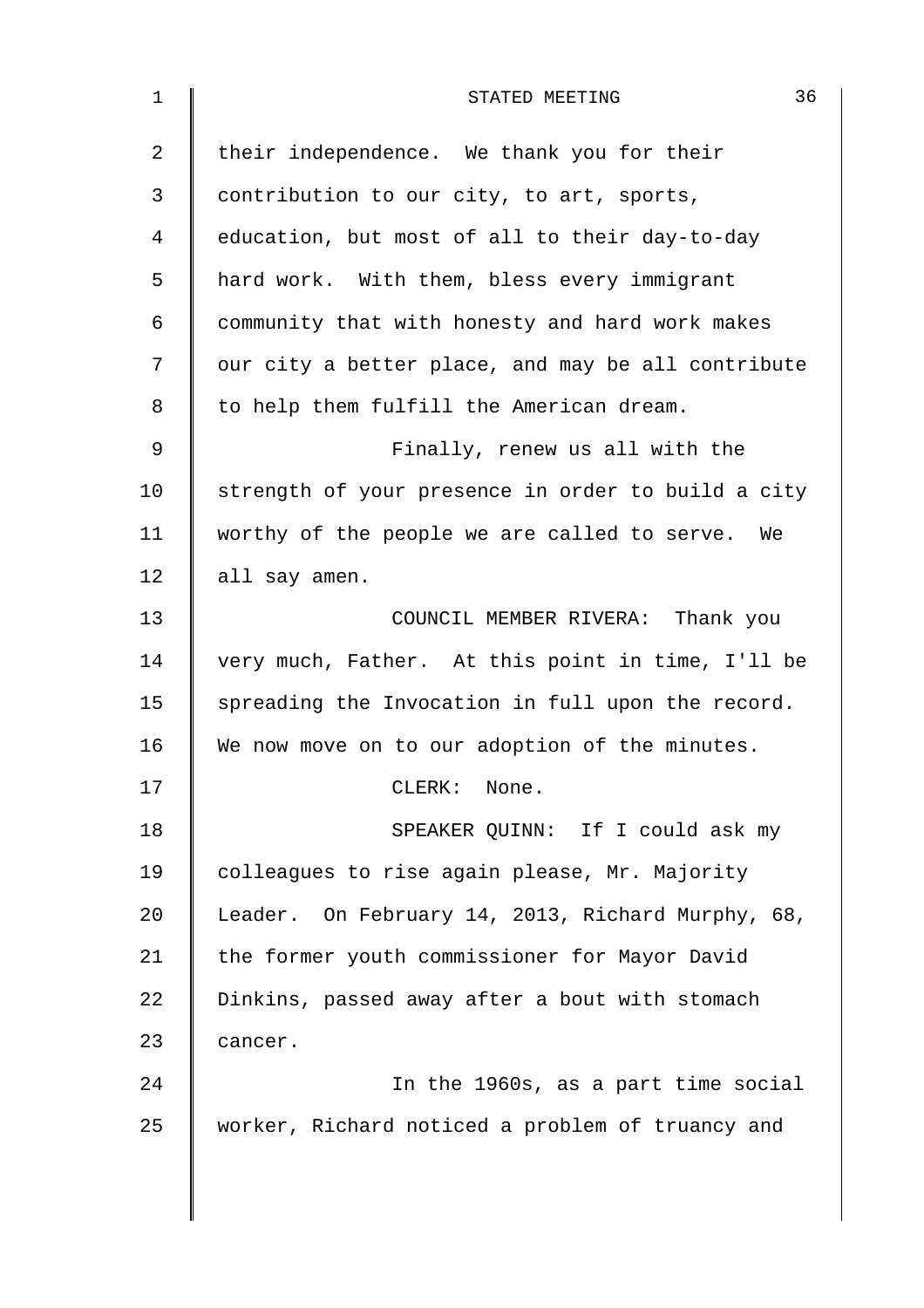| $\mathbf 1$ | 37<br>STATED MEETING                                 |
|-------------|------------------------------------------------------|
| 2           | obtained funding to start the Rheedlen Foundation    |
| 3           | to help truants finish school. The foundation        |
| 4           | later became the Harlem Children's Zone, which now   |
| 5           | provides after school and educational services to    |
| 6           | 12,000 young people and their families in 97         |
| 7           | blocks in northern Manhattan, primarily in Harlem,   |
| 8           | and also has become a national model.                |
| 9           | After being appointed youth                          |
| 10          | commissioner by Mayor Dinkins, Richard Murphy        |
| 11          | helped create the Beacon School program, which       |
| 12          | kept many schools open after hours to provide our    |
| 13          | youth with sports, tutoring, arts education and      |
| 14          | other opportunities in a safe environment.           |
| 15          | After his city service, Richard                      |
| 16          | Murphy worked nonprofit organizations including      |
| 17          | the Food Bank for New York City. Commissioner        |
| 18          | Richard Murphy is survived by his son and            |
| 19          | daughter, two brothers and a grandson. Our           |
| 20          | thoughts and prayers go out to his entire family     |
| 21          | and the hundreds and hundreds of thousands who       |
| 22          | have benefited from his dedication, commitment and   |
| 23          | the programs he created and helped to create.<br>I'd |
| 24          | now like to call on Council Member Gale Brewer to    |
| 25          | say a few words.                                     |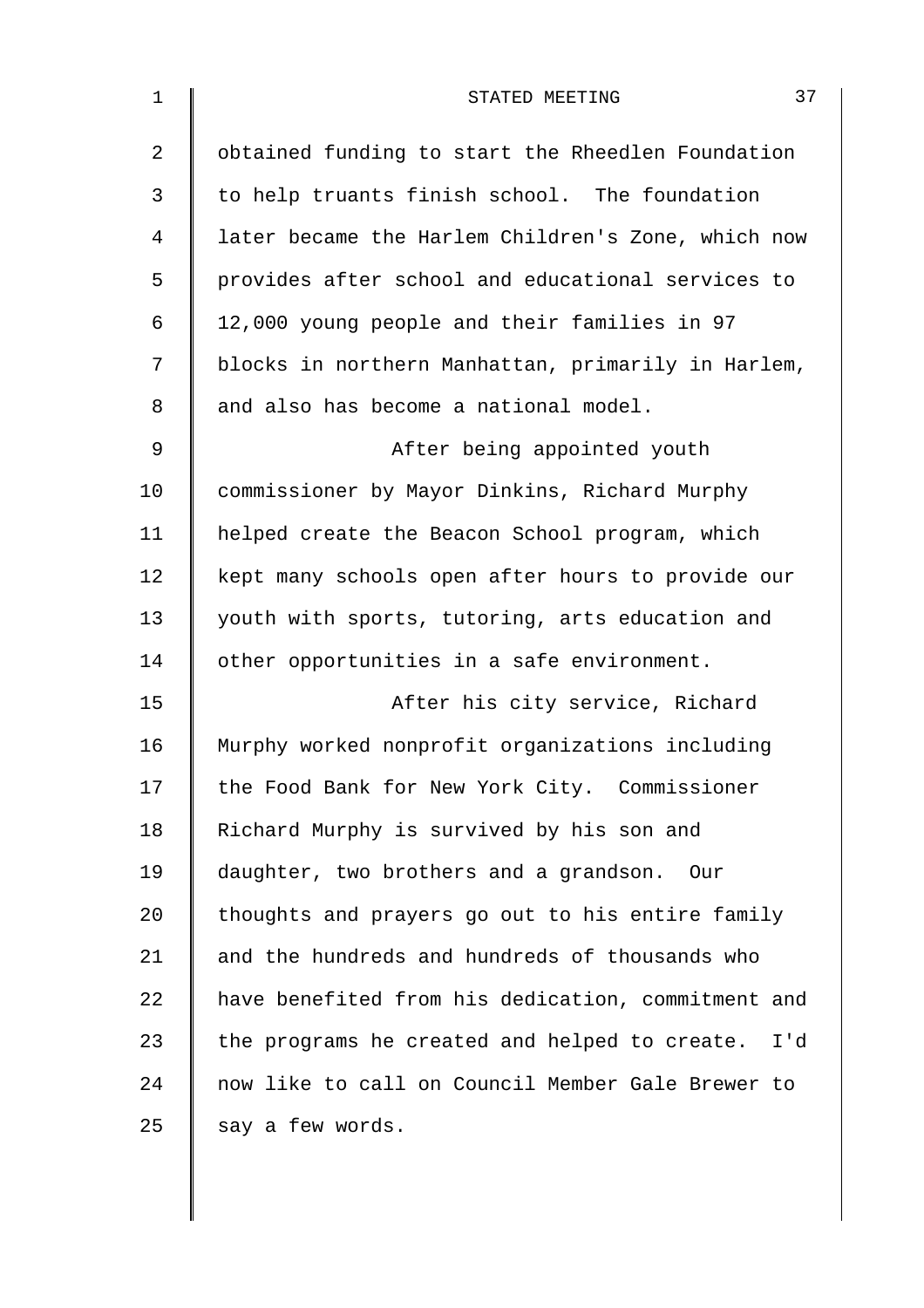| $\mathbf 1$    | 38<br>STATED MEETING                               |
|----------------|----------------------------------------------------|
| $\overline{2}$ | COUNCIL MEMBER BREWER: Thank you                   |
| 3              | very much, Speaker Quinn. I have attended two      |
| $\overline{4}$ | memorial services for Richard Murphy, one at Union |
| 5              | Theological, where Murphy--we always called him    |
| 6              | Murphy or Murph--had an office for his national    |
| 7              | iMap project. It helped young people figure out    |
| 8              | how to map. Then we went to one with Reverend      |
| $\mathsf 9$    | Alfonzo Wyatt [phonetic] and Jeff Canada at Harlem |
| 10             | Children's Zone.                                   |
| 11             | Murphy, as the Speaker indicated,                  |
| 12             | founded the Rheedlen Foundation, hired Jeff and    |
| 13             | Jeff became the executive director when Murphy     |
| 14             | became youth commissioner under Mayor Dinkins, and |
| 15             | the rest is history. Jeff changed the name to the  |
| 16             | Harlem Children's Zone and it does great things.   |
| 17             | Jeff once asked Murphy, "why do you                |
| 18             | call our organization the Rheedlen Foundation and  |
| 19             | not Rheedlen Program for Youth?" Murphy answered,  |
| 20             | and this was typical, "Because if people think you |
| 21             | have money when you're a foundation, they will     |
| 22             | meet with you and then they'll give you money for  |
| 23             | young people." That was typical.                   |
| 24             | I met Murphy when he was a director                |
| 25             | at Rheedlen and Jeff was a karate teacher for one  |
|                |                                                    |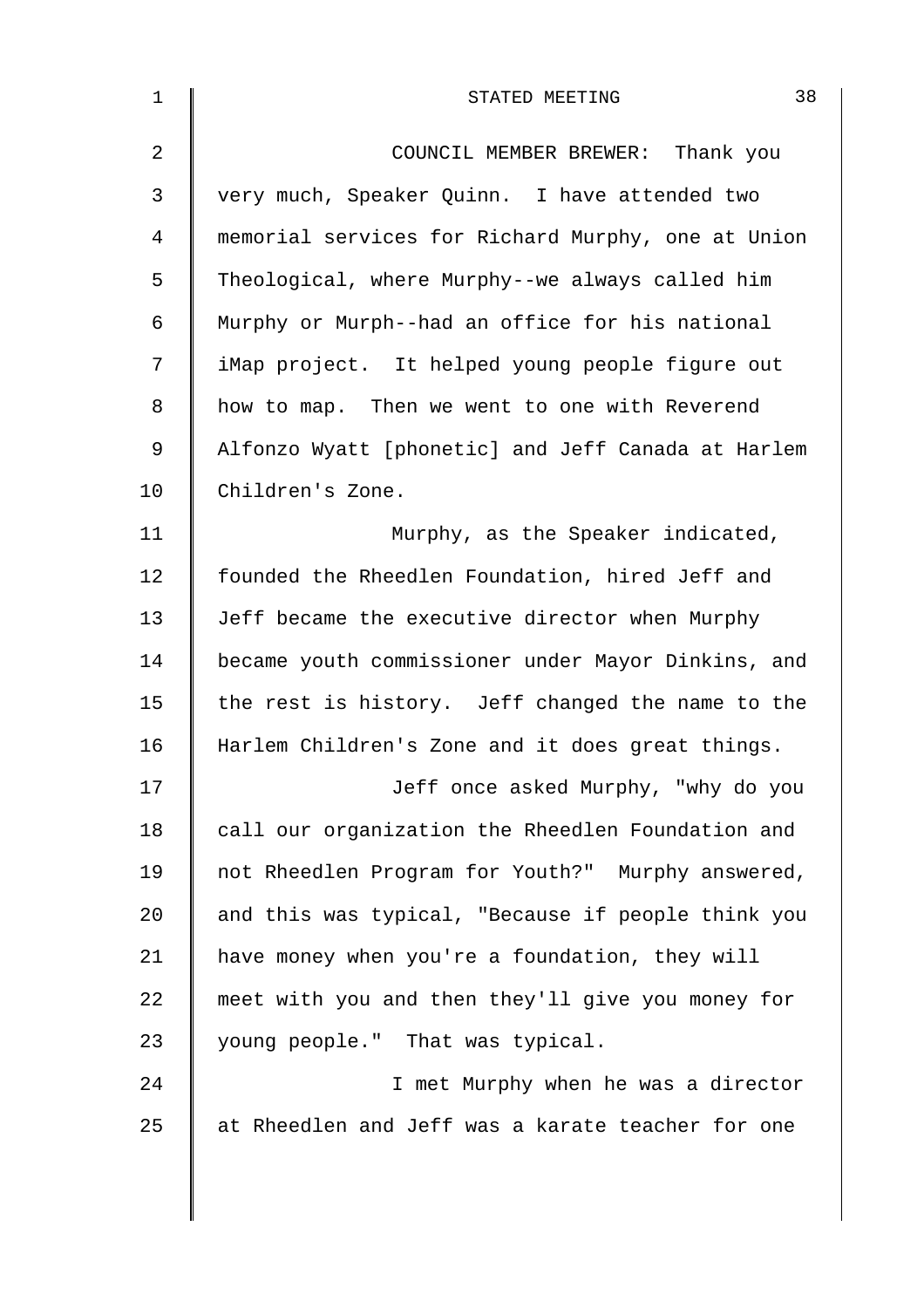| $\mathbf 1$    | 39<br>STATED MEETING                               |
|----------------|----------------------------------------------------|
| $\overline{2}$ | of my kids. Like most creative people, Murphy      |
| 3              | always looked at the world or the problem to be    |
| $\overline{4}$ | solved as an inspiration to think about or do      |
| 5              | something about in unconventional ways. This was   |
| 6              | key to his tireless innovation on behalf of young  |
| 7              | people in need. That's how he started the          |
| 8              | Beacons. And he was kind of artist, I think, in    |
| $\mathsf 9$    | the way he went about revealing to the rest of us  |
| 10             | a vision or blueprint for healing the world or     |
| 11             | even just one life, in ways the rest of us hadn't  |
| 12             | gotten around to.                                  |
| 13             | I never ever knew anyone or will                   |
| 14             | know anyone as effective as Richard, who was more  |
| 15             | self-effacing. There's only one picture of him on  |
| 16             | the net. Or who deflected praise more deftly. It   |
| 17             | was just about impossible to get him to take       |
| 18             | credit or acknowledge what huge positive impact he |
| 19             | was having on the lives of others. But he knew,    |
| 20             | of course, and you could tell from the glimmer in  |
| 21             | his eye when he knew his schemes were working and  |
| 22             | he was enjoying every minute.                      |
| 23             | It's in keeping with his character                 |
| 24             | that the thousands of acts of kindness he engaged  |
| 25             | in had no public face. They stayed strictly        |
|                |                                                    |
|                |                                                    |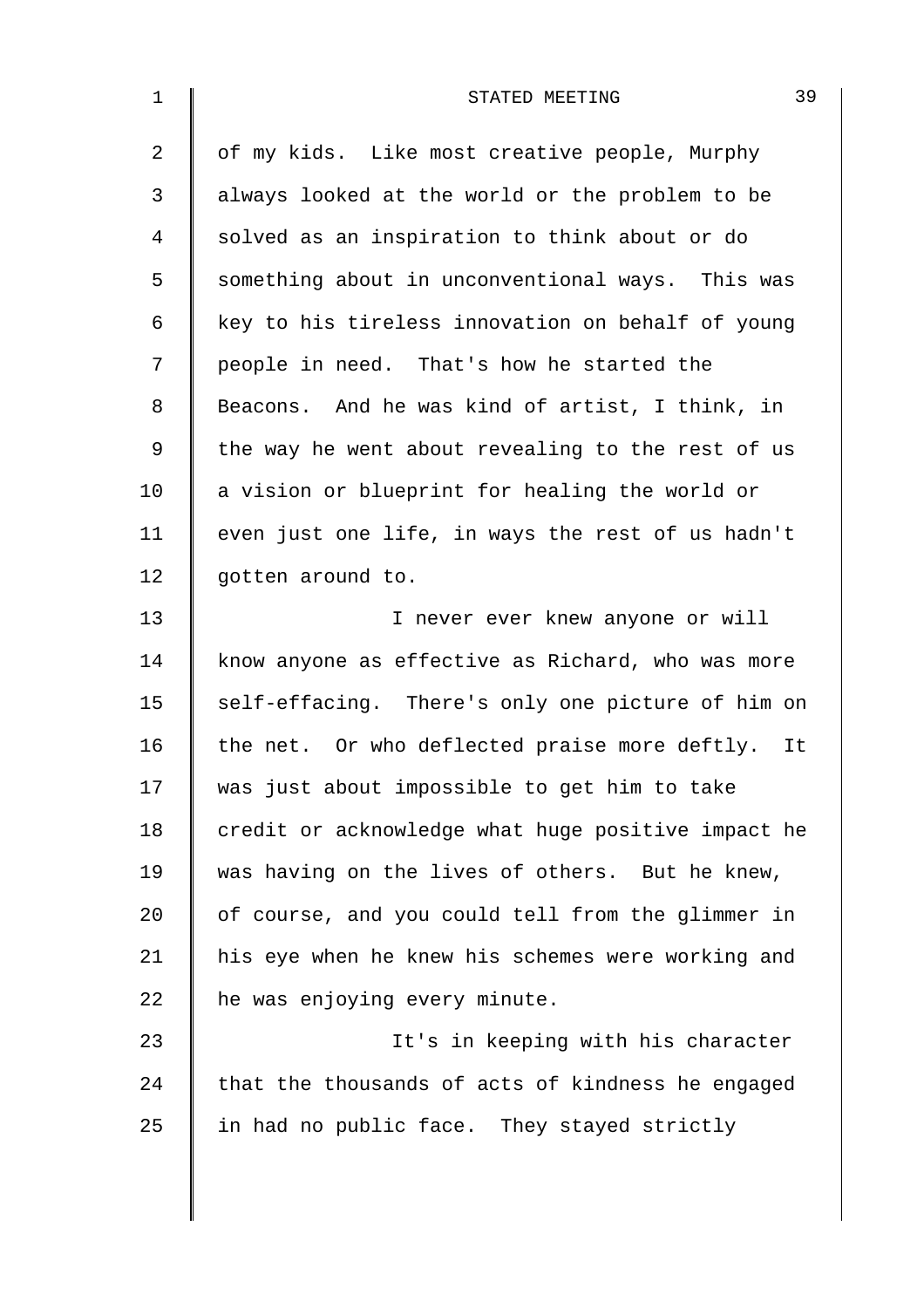| $\mathbf 1$    | 40<br>STATED MEETING                               |
|----------------|----------------------------------------------------|
| $\overline{a}$ | between him and whomever he was thinking of. One   |
| 3              | of his great charms was his unexpectedness and     |
| 4              | mystery of receiving, out of the blue, some        |
| 5              | missive or gift. And who among us doesn't marvel   |
| 6              | at how he quietly kept track of everyone's life    |
| 7              | and somehow knew just what to say, or what to      |
| 8              | give, or how to make us laugh, when reminding us   |
| 9              | that he was out there and he was watching and that |
| 10             | the course of our lives never ceased to matter to  |
| 11             | him?                                               |
| 12             | There was always smiley in his eyes                |
| 13             | and he had the knack of being completely engaged   |
| 14             | with you in that moment. While at the same time,   |
| 15             | you could see that part of him was watching and    |
| 16             | thinking from very far away about who knew what.   |
| 17             | He was tough and at the same time resigned to the  |
| 18             | harshness of the world and eternally optimistic, a |
| 19             | tireless believer in the redemptive and in his     |
| 20             | capacity to move mountains and bend the light of   |
| 21             | the world toward justice.                          |
| 22             | As I said before, hundreds and                     |
| 23             | hundreds of people, including hundreds of many     |
| 24             | young men of color, whom he helped, supported and  |
| 25             | loved, and are now successful. Sean Dove           |
|                |                                                    |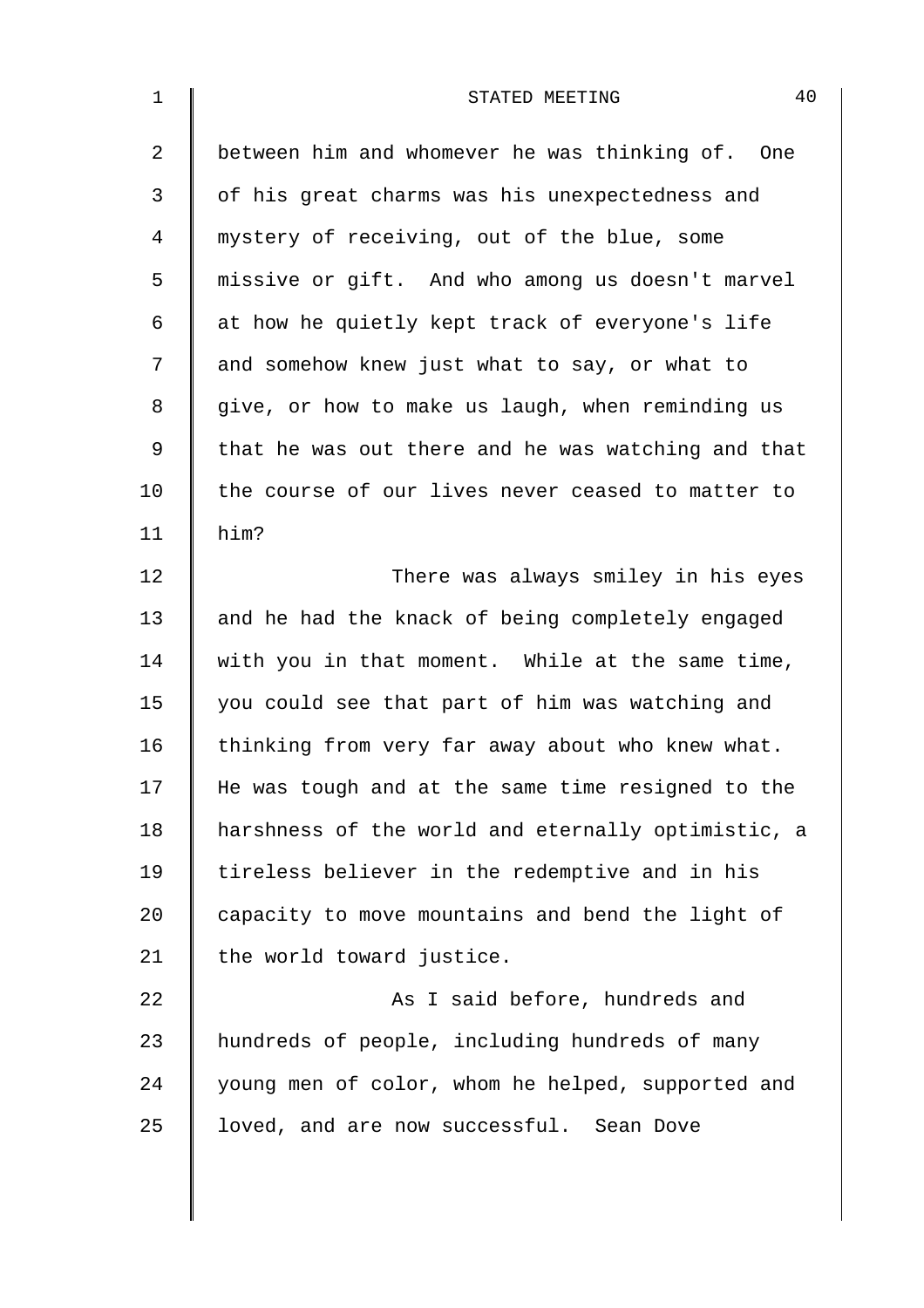| $\mathbf 1$ | 41<br>STATED MEETING                               |
|-------------|----------------------------------------------------|
| 2           | [phonetic] is an example. Came to the services.    |
| 3           | I lived next door to him for years in Manhattan    |
| 4           | Valley and know his greatest accomplishment was    |
| 5           | raising two young people, a bother and a sister--  |
| 6           | now mentioned as his son and daughter--who had no  |
| 7           | other person to turn to and are both doing well    |
| 8           | today because of him.                              |
| 9           | He also founded Food and Finance                   |
| 10          | High School, which Jessica Mates was here today--  |
| 11          | is one of the directors of--and with the Speaker's |
| 12          | permission and the community, we would love to     |
| 13          | suggest naming it after him.                       |
| 14          | SPEAKER QUINN: Thank you, Gale. I                  |
| 15          | also want to note on another sad note that on      |
| 16          | February 24, 2013, Muriel Billups-Carrington, 84,  |
| 17          | the mother of Council Member Debi Rose, passed     |
| 18          | away after a long illness. I think we all          |
| 19          | remember Debi's father died fairly recently as     |
| 20          | well, which makes this loss even worse. He died    |
| 21          | just two months ago, actually.                     |
| 22          | Muriel Carrington was born in                      |
| 23          | Brooklyn, graduated Curtis High School, attended   |
| 24          | classes at the College of Staten Island and lived  |
| 25          | in St. George on Staten Island. She retired after  |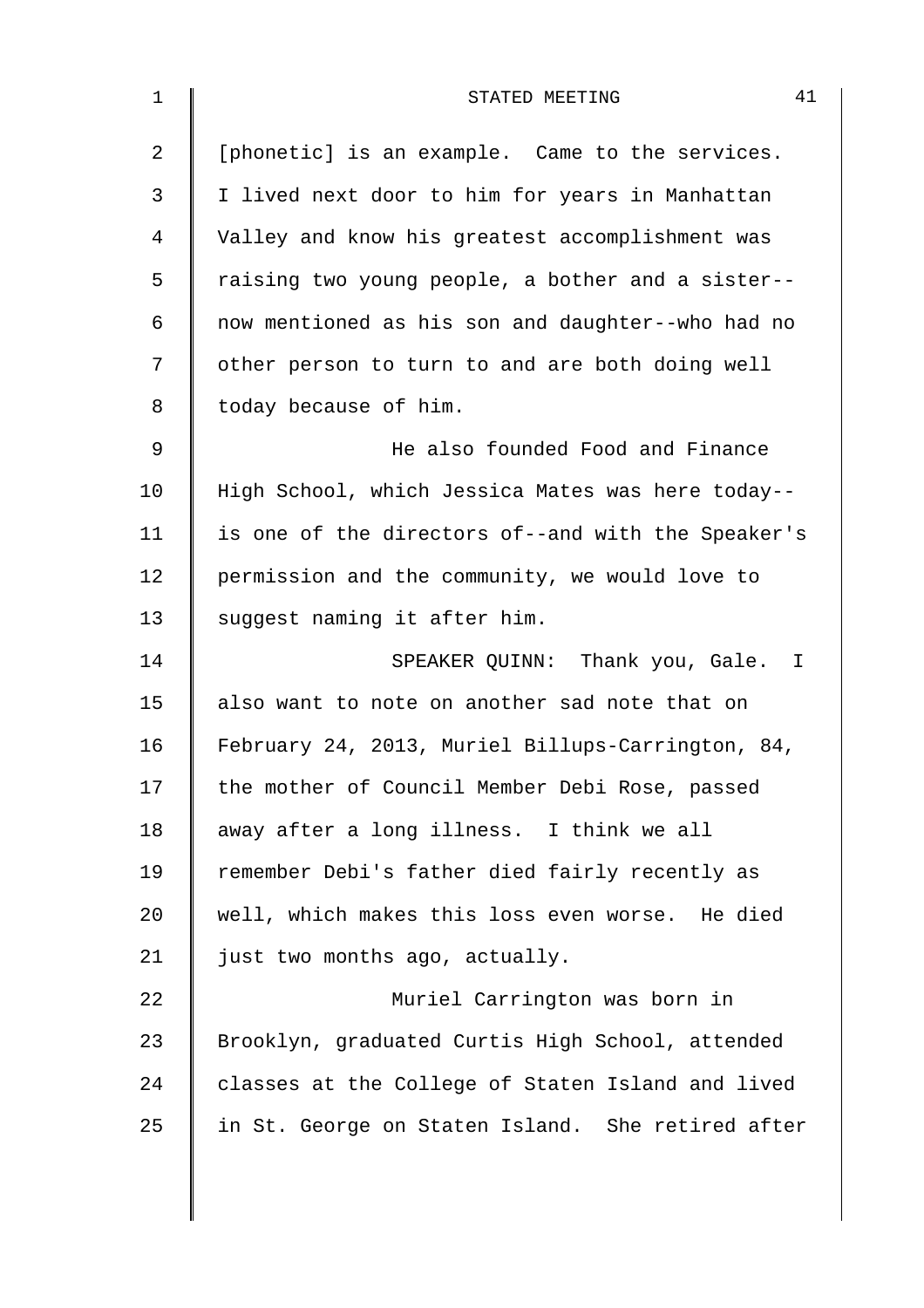| $\mathbf 1$    | 42<br>STATED MEETING                               |
|----------------|----------------------------------------------------|
| $\overline{2}$ | 20 years as a claim representative for Allstate    |
| 3              | and was a proud foster parent to a number of       |
| $\overline{4}$ | children. She was especially proud to have been    |
| 5              | honored by the Children Aid Society for her foster |
| 6              | parenting. A member of the Lambda Kappa Mu         |
| 7              | Sorority. Ms. Carrington was an active member of   |
| 8              | her community.                                     |
| 9              | She is survived by her daughter                    |
| 10             | Debi and her son Wayne. Her funeral is this        |
| 11             | Friday at St. Phillips Baptist Church in Staten    |
| 12             | Island. Our thoughts and prayers go out to Debi    |
| 13             | and to her entire family.                          |
| 14             | [Pause]                                            |
| 15             | SPEAKER QUINN: Thank you, Mr.                      |
| 16             | Majority Leader. Just on a happier note, I want    |
| 17             | to recognize some honored guests we have with us   |
| 18             | today. I think everybody knows Alix Pustilnik,     |
| 19             | our Deputy Legislative Director. What you may not  |
| 20             | know is every piece or legislation or resolution   |
| 21             | we're passing today was overseen by Alix           |
| 22             | Pustilnik. Alix's mom and dad and husband are      |
| 23             | with us today to mark what we're calling Alix      |
| 24             | Pustilnik Day at the New York City Council. So     |
| 25             | welcome and thank you all for being with us. They  |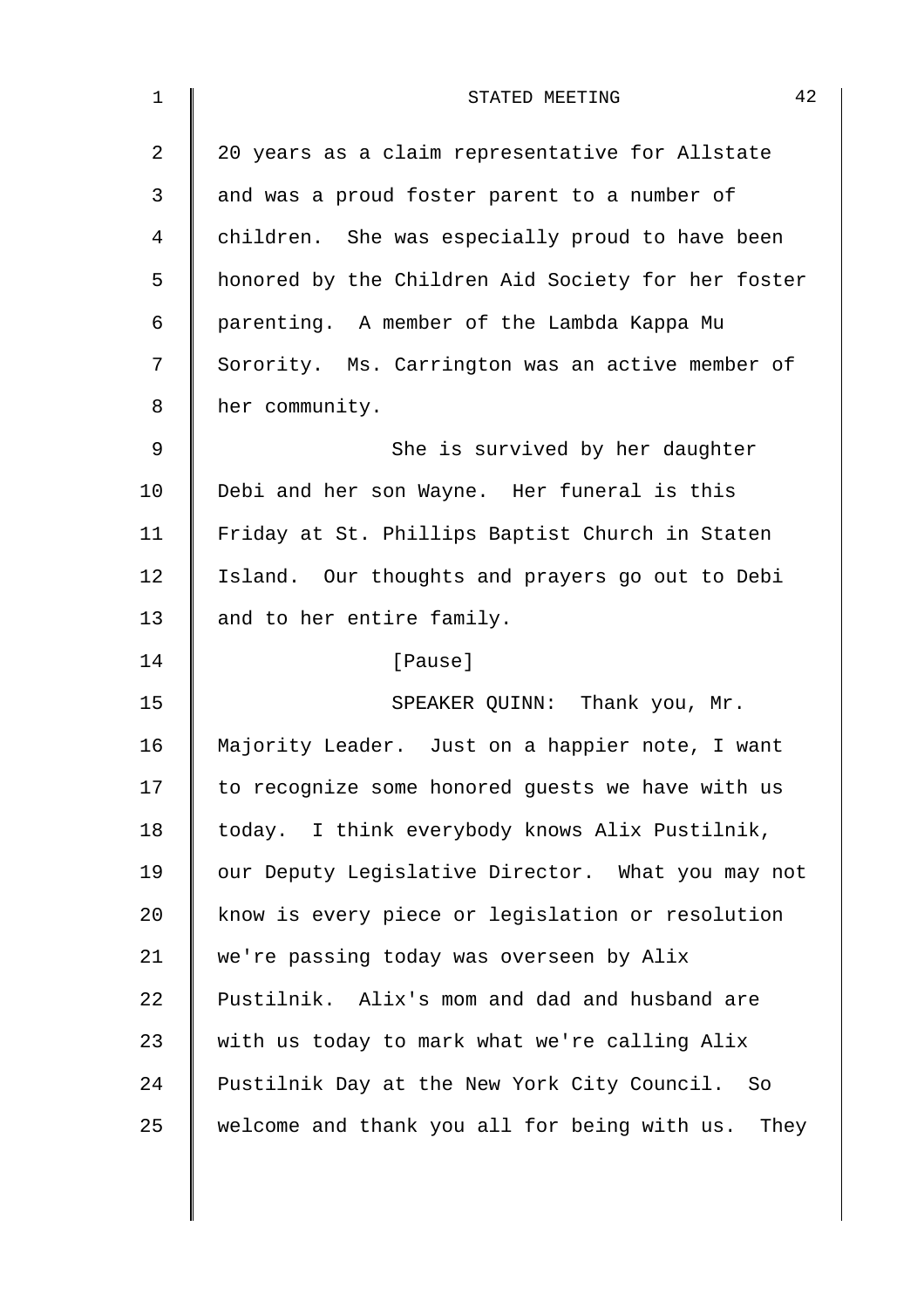| 1  | 43<br>STATED MEETING                               |
|----|----------------------------------------------------|
| 2  | were with us at the Pre-Stated Press Conference as |
| 3  | well, where I just couldn't answer all the         |
| 4  | questions and Alix had to come to the mike. It     |
| 5  | happens sometimes. Thank you, Mr. Majority         |
| 6  | Leader.                                            |
| 7  | COUNCIL MEMBER RIVERA: Thank you,                  |
| 8  | Madame Speaker. We now move on to messages and     |
| 9  | papers from the Mayor.                             |
| 10 | CLERK: M1045, submitting the name                  |
| 11 | of Anthony Crowell appointment--                   |
| 12 | SPEAKER QUINN: [interposing]                       |
| 13 | Rules, Privileges and Elections. Sorry.            |
| 14 | CLERK: M1046, submitting                           |
| 15 | Preliminary Mayor's Management Report, Fiscal Year |
| 16 | 2013.                                              |
| 17 | SPEAKER QUINN: Received, ordered,                  |
| 18 | printed and filed.                                 |
| 19 | CLERK: M1047, Mayor's veto and                     |
| 20 | disapproval message of Introductory 814-A.         |
| 21 | SPEAKER QUINN: Civil Rights.                       |
| 22 | CLERK: M1048, Mayor's veto and                     |
| 23 | disapproval message of Introductory 978-A.         |
| 24 | SPEAKER QUINN: Government                          |
| 25 | Operations.                                        |
|    |                                                    |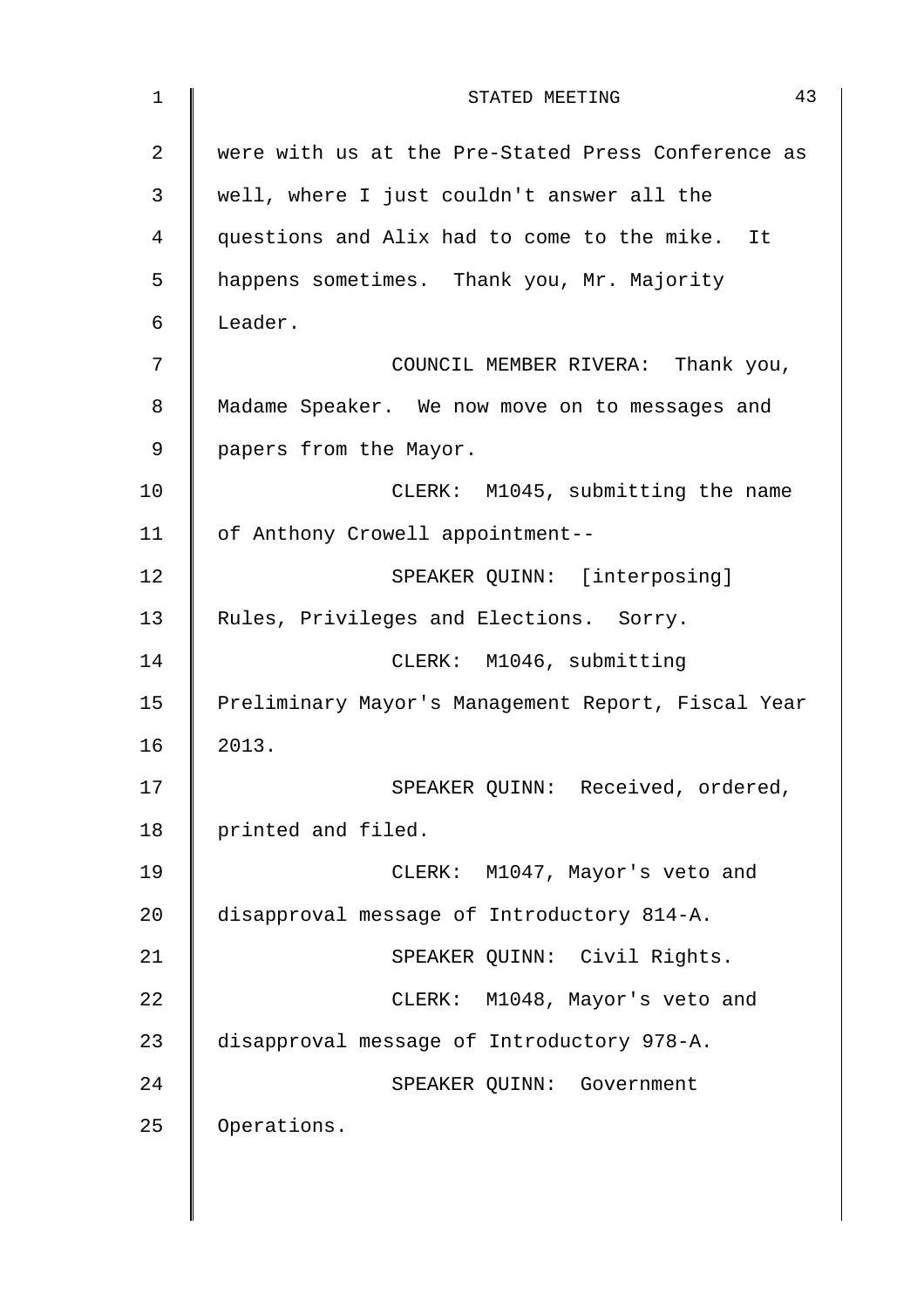| 1  | 44<br>STATED MEETING                               |
|----|----------------------------------------------------|
| 2  | COUNCIL MEMBER RIVERA:                             |
| 3  | Communications from City, County and Borough       |
| 4  | Offices.                                           |
| 5  | CLERK: M1049, New York City                        |
| 6  | Districting Commission, election of members of New |
| 7  | York City Council.                                 |
| 8  | SPEAKER QUINN: Received, ordered,                  |
| 9  | printed and filed.                                 |
| 10 | COUNCIL MEMBER RIVERA: Petitions                   |
| 11 | and communications.                                |
| 12 | CLERK: None.                                       |
| 13 | COUNCIL MEMBER RIVERA: Land Use                    |
| 14 | call-ups.                                          |
| 15 | CLERK: M1050 through M1055,                        |
| 16 | sidewalk cafes.                                    |
| 17 | SPEAKER QUINN: I'd like to couple                  |
| 18 | all of those Land Use Call-ups and please have a   |
| 19 | roll call on the Land Use Call-ups.                |
| 20 | COUNCIL MEMBER RIVERA: So ordered.                 |
| 21 | CLERK: Arroyo?                                     |
| 22 | COUNCIL MEMBER ARROYO: Aye.                        |
| 23 | CLERK: Barron?                                     |
| 24 | COUNCIL MEMBER BARRON: Aye.                        |
| 25 | CLERK: Brewer?                                     |
|    |                                                    |
|    |                                                    |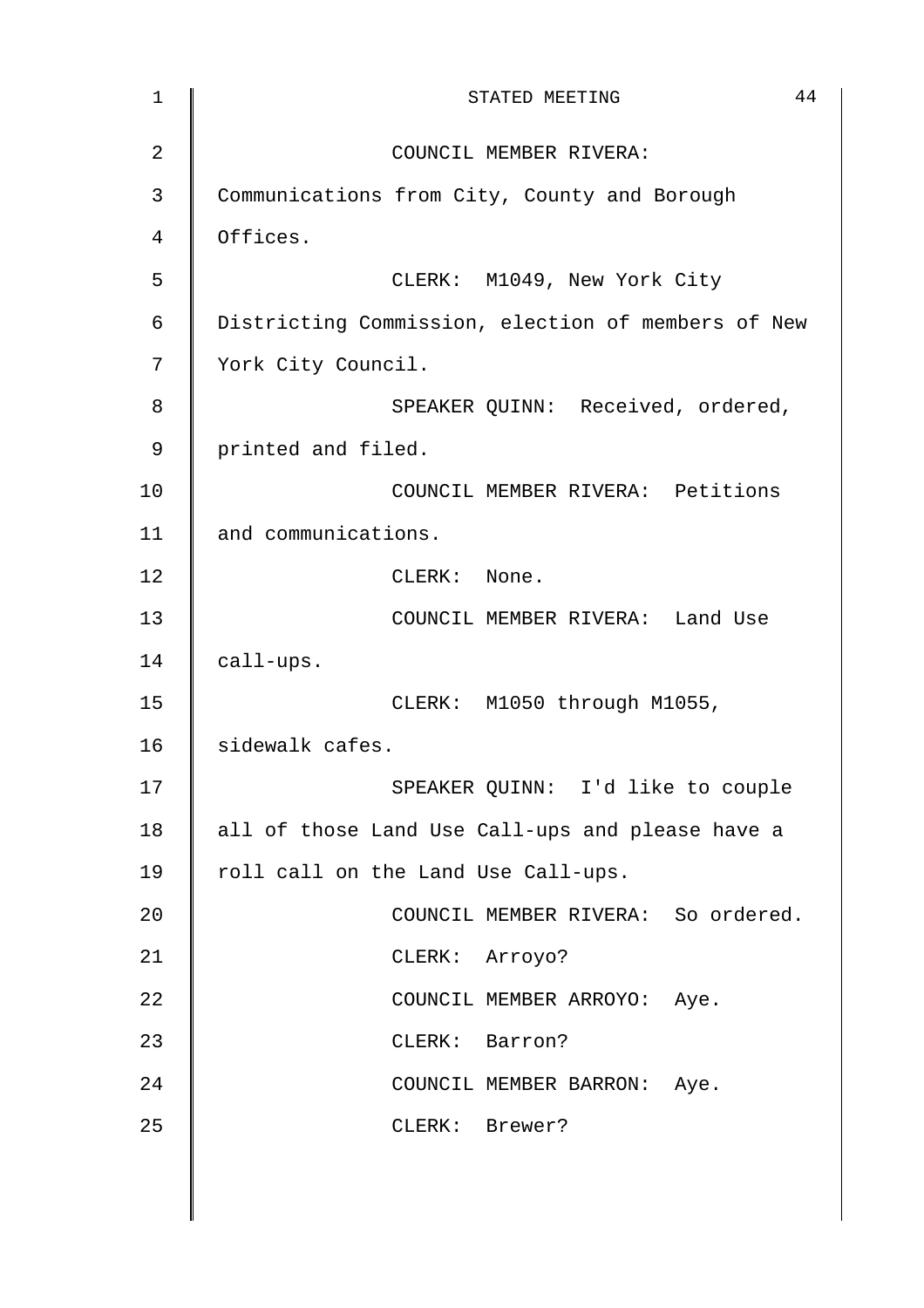| $\mathbf 1$    |            |                | STATED MEETING                | 45 |
|----------------|------------|----------------|-------------------------------|----|
| $\overline{2}$ |            |                | COUNCIL MEMBER BREWER: Aye.   |    |
| 3              |            |                | CLERK: Cabrera?               |    |
| 4              |            |                | COUNCIL MEMBER CABRERA: [No   |    |
| 5              | response]. |                |                               |    |
| $\epsilon$     |            | CLERK: Chin?   |                               |    |
| 7              |            |                | COUNCIL MEMBER CHIN: Aye.     |    |
| 8              |            | CLERK: Comrie? |                               |    |
| 9              |            |                | COUNCIL MEMBER COMRIE: Aye.   |    |
| 10             |            |                | CLERK: Crowley?               |    |
| 11             |            |                | COUNCIL MEMBER CROWLEY: [No   |    |
| 12             | response]. |                |                               |    |
| 13             |            |                | CLERK: Dickens?               |    |
| 14             |            |                | COUNCIL MEMBER DICKENS: Aye.  |    |
| 15             |            | CLERK: Dilan?  |                               |    |
| 16             |            |                | COUNCIL MEMBER DILAN: [No     |    |
| 17             | response]. |                |                               |    |
| 18             |            | CLERK: Dromm?  |                               |    |
| 19             |            |                | COUNCIL MEMBER DROMM: Aye.    |    |
| 20             |            | CLERK: Eugene? |                               |    |
| 21             |            |                | COUNCIL MEMBER EUGENE: Aye.   |    |
| 22             |            |                | CLERK: Ferreras?              |    |
| 23             |            |                | COUNCIL MEMBER FERRERAS: Aye. |    |
| 24             |            | CLERK: Fidler? |                               |    |
| 25             |            |                | COUNCIL MEMBER FIDLER: Yes.   |    |
|                |            |                |                               |    |
|                |            |                |                               |    |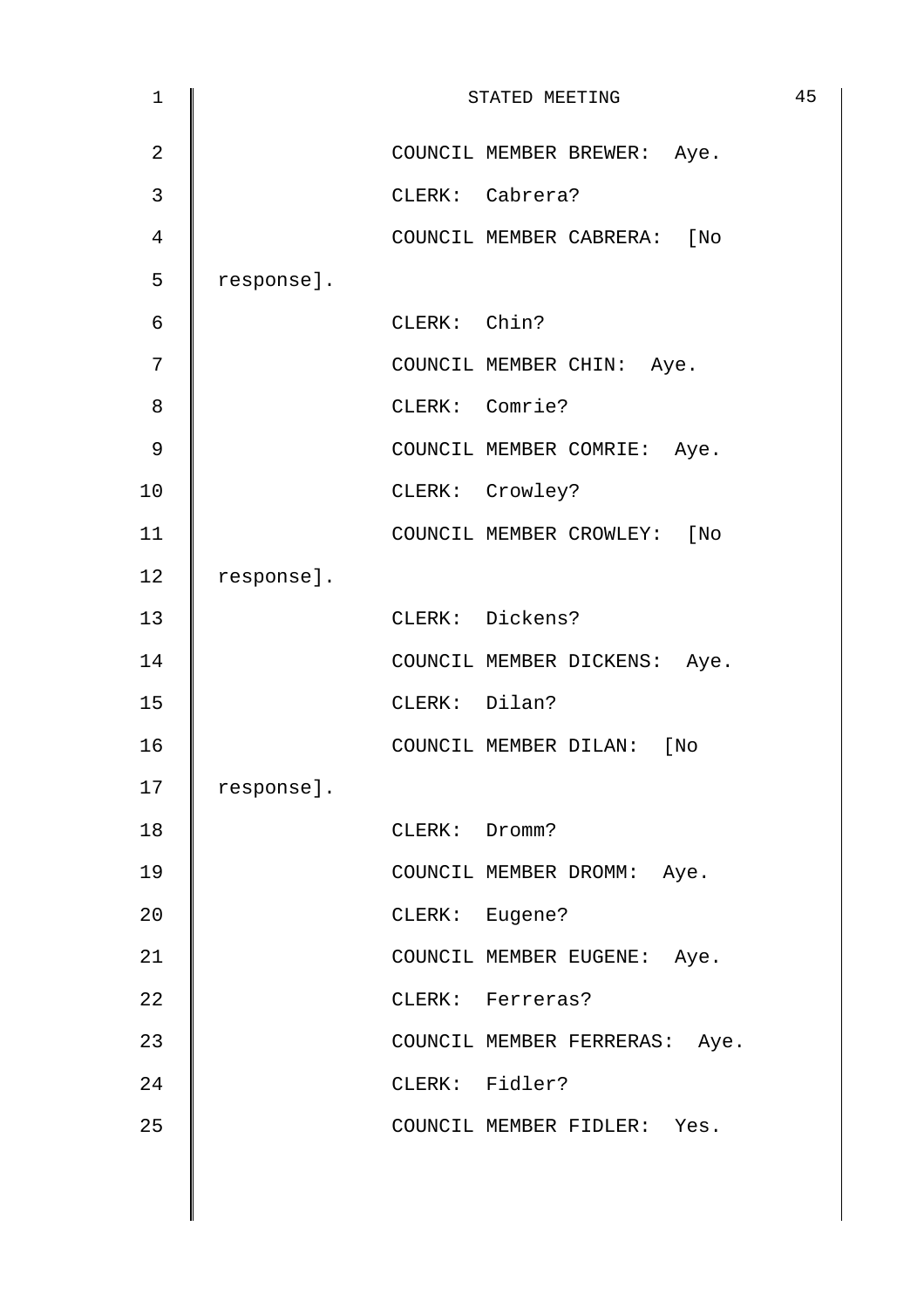| $\mathbf 1$    |            |               | STATED MEETING                                  | 46 |
|----------------|------------|---------------|-------------------------------------------------|----|
| $\overline{2}$ |            |               | CLERK: Foster?                                  |    |
| 3              |            |               | COUNCIL MEMBER FOSTER: [No                      |    |
| 4              | response]. |               |                                                 |    |
| 5              |            |               | CLERK: Garodnick?                               |    |
| $\epsilon$     |            |               | COUNCIL MEMBER GARODNICK: Aye.                  |    |
| 7              |            |               | CLERK: Gennaro?                                 |    |
| 8              |            |               | COUNCIL MEMBER GENNARO: [No                     |    |
| $\mathsf 9$    | response]. |               |                                                 |    |
| 10             |            |               | CLERK: Gentile?                                 |    |
| 11             |            |               | COUNCIL MEMBER GENTILE: Aye.                    |    |
| 12             |            |               | CLERK: Gonzalez?                                |    |
| 13             |            |               | COUNCIL MEMBER GONZALEZ: [No                    |    |
| 14             | response]. |               |                                                 |    |
| 15             |            |               | CLERK: Greenfield?                              |    |
| 16             |            |               | COUNCIL MEMBER GREENFIELD: Aye.                 |    |
| 17             |            |               | CLERK: Halloran?                                |    |
| 18             |            |               | COUNCIL MEMBER HALLORAN: Here.                  |    |
| 19             |            |               | CLERK: Ignizio?                                 |    |
| 20             |            |               | COUNCIL MEMBER IGNIZIO: Here.                   |    |
| 21             |            |               | CLERK: Jackson?                                 |    |
| 22             |            |               | COUNCIL MEMBER JACKSON: Yes.                    |    |
| 23             |            | CLERK: James? |                                                 |    |
| 24             |            |               | COUNCIL MEMBER JAMES: May I be                  |    |
| 25             |            |               | excused to vote on all General Order Calendars, |    |
|                |            |               |                                                 |    |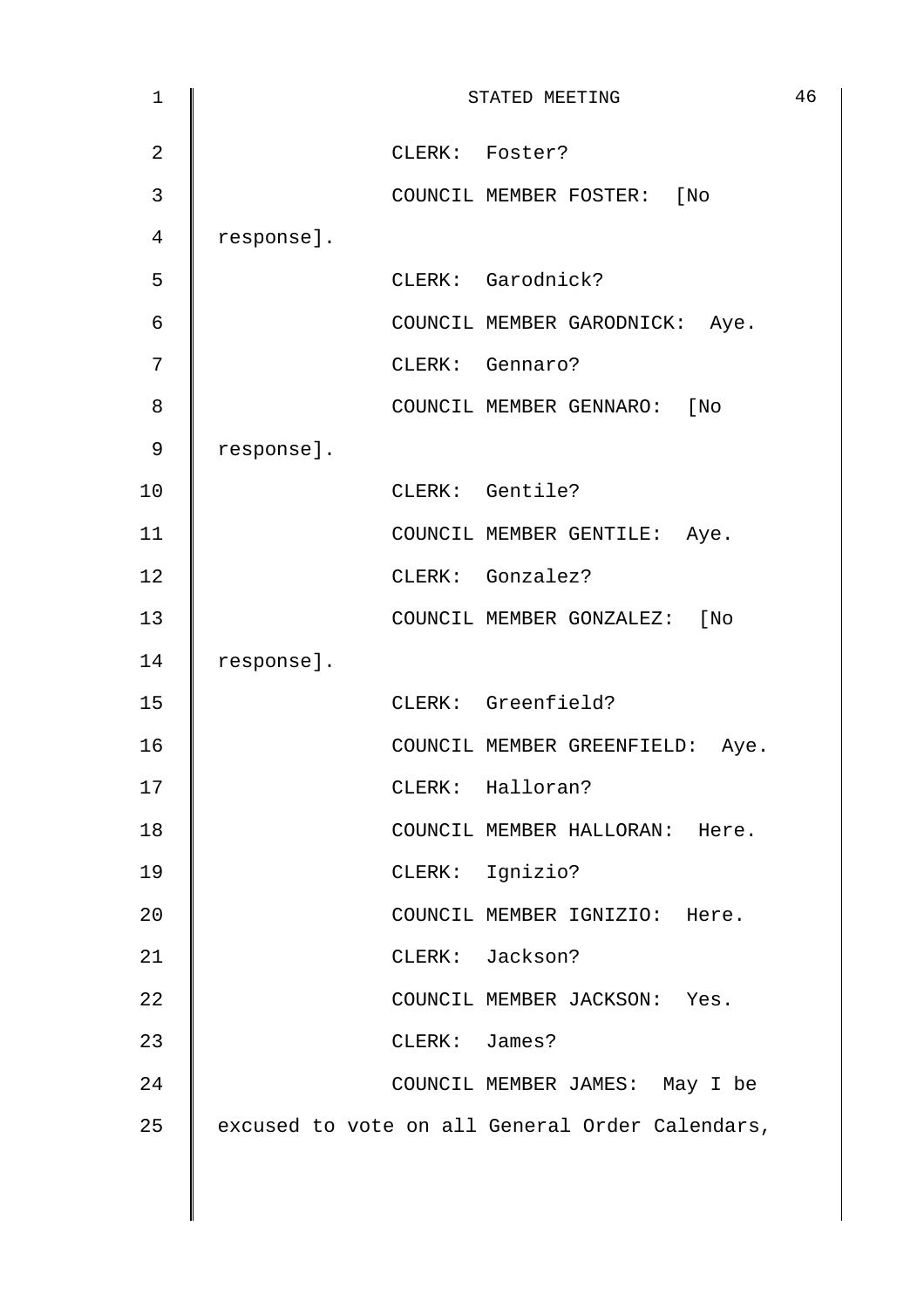| 1  | 47<br>STATED MEETING                               |
|----|----------------------------------------------------|
| 2  | Land Use items and the resolutions?                |
| 3  | COUNCIL MEMBER RIVERA: Yes.                        |
| 4  | COUNCIL MEMBER JAMES: I vote aye                   |
| 5  | on all. Thank you.                                 |
| 6  | CLERK: King?                                       |
| 7  | COUNCIL MEMBER KING: Aye.                          |
| 8  | CLERK: KOO?                                        |
| 9  | COUNCIL MEMBER KOO: Yes.                           |
| 10 | CLERK: Koppell?                                    |
| 11 | COUNCIL MEMBER KOPPELL: I vote aye                 |
| 12 | and I would like unanimous consent to vote aye on  |
| 13 | all matters on the General Orders Calendar and all |
| 14 | resolutions.                                       |
| 15 | COUNCIL MEMBER RIVERA: So ordered.                 |
| 16 | COUNCIL MEMBER KOPPELL: I vote                     |
| 17 | aye.                                               |
| 18 | CLERK: Gonzalez?                                   |
| 19 | COUNCIL MEMBER GONZALEZ: Sorry. I                  |
| 20 | vote aye on all call-ups. With permission, I'd     |
| 21 | like to vote yes on all coupled general orders and |
| 22 | resolutions. Not often do it do this. Thank you.   |
| 23 | COUNCIL MEMBER RIVERA: So ordered.                 |
| 24 | CLERK: Koslowitz?                                  |
| 25 | COUNCIL MEMBER KOSLOWITZ: Aye.                     |
|    |                                                    |
|    |                                                    |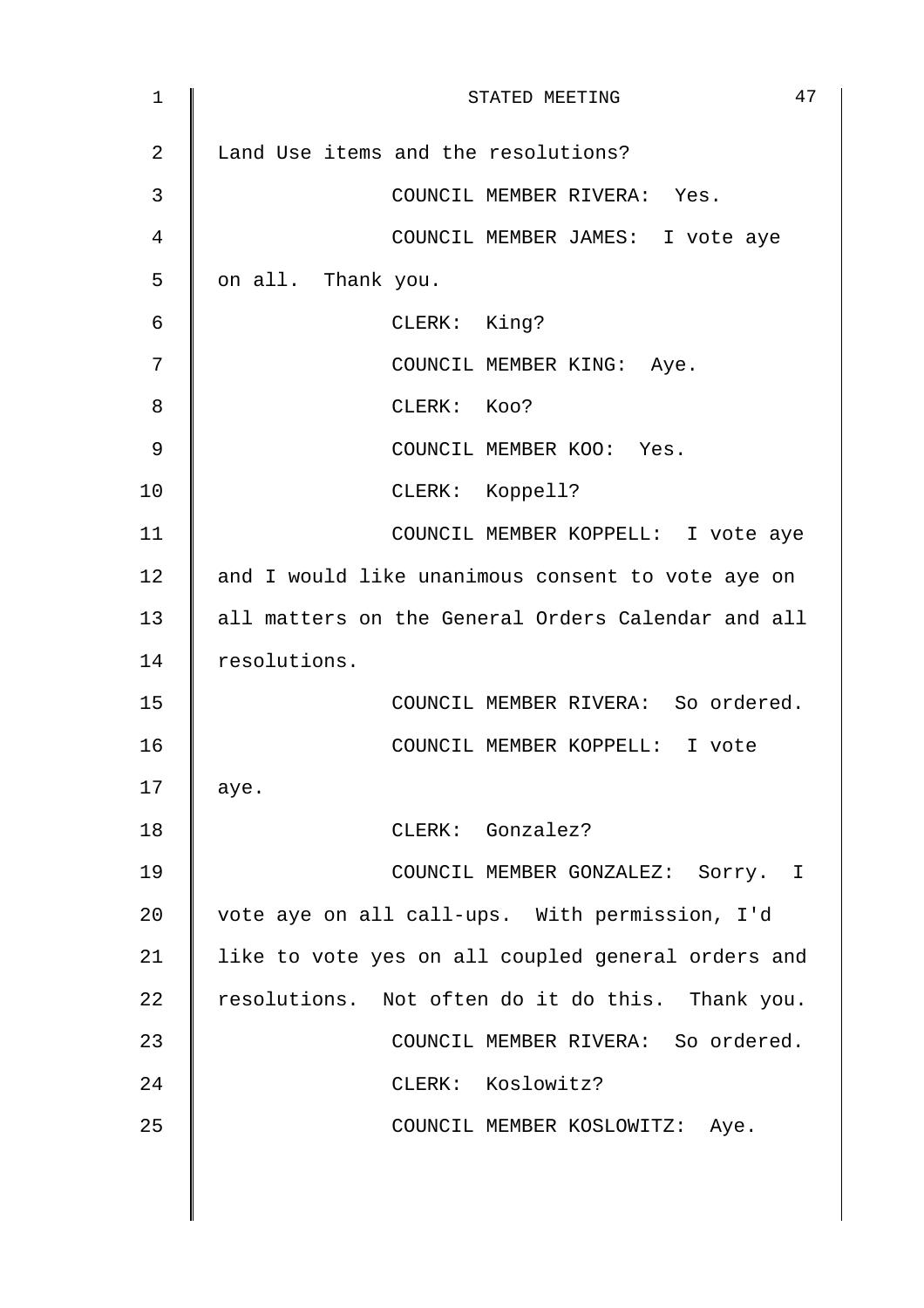| $\mathbf 1$    | 48<br>STATED MEETING                              |
|----------------|---------------------------------------------------|
| $\overline{2}$ | CLERK: Lander?                                    |
| 3              | COUNCIL MEMBER LANDER: Aye.                       |
| 4              | CLERK: Lappin?                                    |
| 5              | COUNCIL MEMBER LAPPIN: [No                        |
| 6              | response].                                        |
| 7              | CLERK: Levin?                                     |
| 8              | COUNCIL MEMBER LEVIN: Aye on all.                 |
| 9              | CLERK: Mark-Viverito?                             |
| 10             | COUNCIL MEMBER MARK-VIVERITO: Aye.                |
| 11             | CLERK: Mealy?                                     |
| 12             | COUNCIL MEMBER MEALY: [No                         |
| 13             | response].                                        |
| 14             | CLERK: Mendez?                                    |
| 15             | COUNCIL MEMBER MENDEZ: Aye.                       |
| 16             | CLERK: Nelson?                                    |
| 17             | COUNCIL MEMBER NELSON: Aye and I                  |
| 18             | request unanimous consent to vote aye on all item |
| 19             | on the General Order Calendar.                    |
| 20             | COUNCIL MEMBER RIVERA: So ordered.                |
| 21             | CLERK: Palma?                                     |
| 22             | COUNCIL MEMBER PALMA: Aye.                        |
| 23             | CLERK: Recchia?                                   |
| 24             | COUNCIL MEMBER RECCHIA: Aye.                      |
| 25             | CLERK: Dilan?                                     |
|                |                                                   |
|                |                                                   |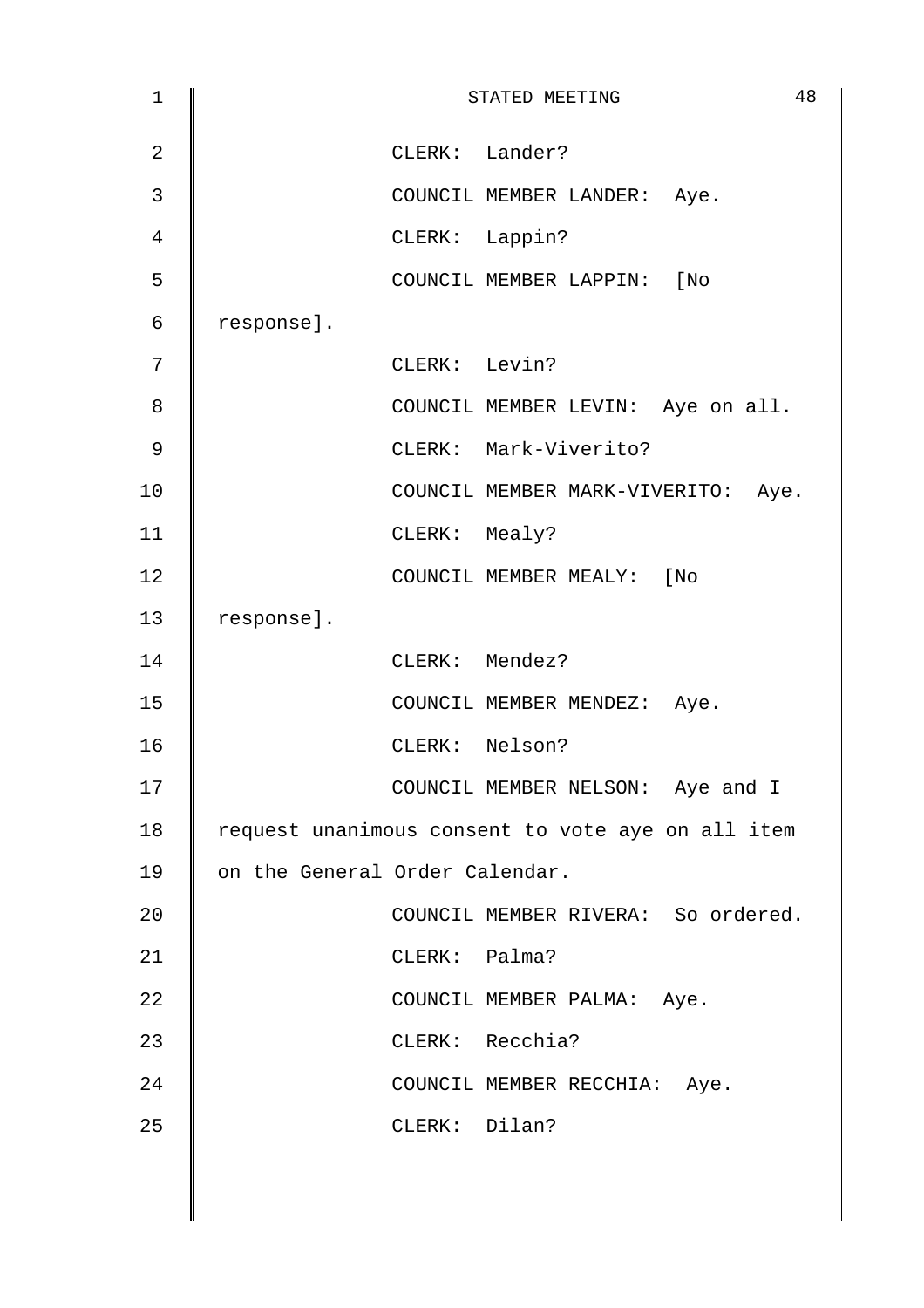| $\mathbf{1}$   | 49<br>STATED MEETING                               |
|----------------|----------------------------------------------------|
| $\overline{2}$ | COUNCIL MEMBER DILAN: Aye.                         |
| 3              | CLERK: Reyna?                                      |
| 4              | COUNCIL MEMBER REYNA: Aye.                         |
| 5              | CLERK: Rodriguez?                                  |
| 6              | COUNCIL MEMBER RODRIGUEZ: [No                      |
| 7              | response].                                         |
| 8              | CLERK: Ulrich?                                     |
| 9              | COUNCIL MEMBER ULRICH: Aye.                        |
| 10             | CLERK: Vacca?                                      |
| 11             | COUNCIL MEMBER VACCA: Aye.                         |
| 12             | CLERK: Vallone?                                    |
| 13             | COUNCIL MEMBER VALLONE: I vote aye                 |
| 14             | on the land use and ask unanimous consent to vote  |
| 15             | on the General Order Calendar only. Thank you.     |
| 16             | In which I vote no on 982-A and 989-A and I on the |
| 17             | rest. Thank you, Mr. Chair.                        |
| 18             | COUNCIL MEMBER RIVERA: Okay.                       |
| 19             | CLERK: Van Bramer?                                 |
| 20             | COUNCIL MEMBER VAN BRAMER: Aye.                    |
| 21             | CLERK: Vann?                                       |
| 22             | COUNCIL MEMBER VANN: Aye.                          |
| 23             | CLERK: Weprin?                                     |
| 24             | COUNCIL MEMBER WEPRIN: Aye.                        |
| 25             | CLERK: Williams?                                   |
|                |                                                    |
|                |                                                    |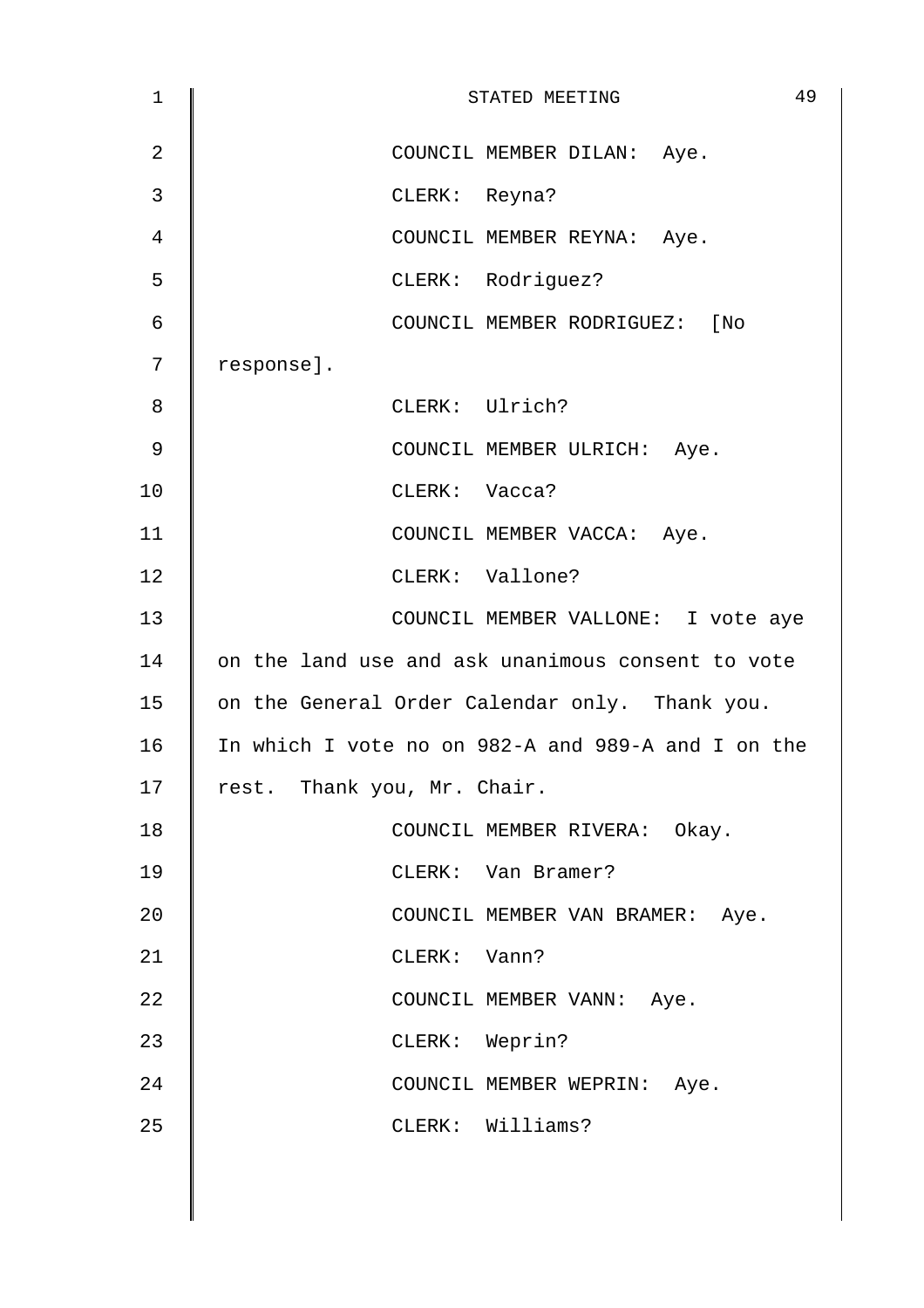| 1              | 50<br>STATED MEETING                               |
|----------------|----------------------------------------------------|
| $\overline{2}$ | COUNCIL MEMBER WILLIAMS: Aye.                      |
| 3              | CLERK: Wills?                                      |
| 4              | COUNCIL MEMBER WILLS: Aye.                         |
| 5              | CLERK: Oddo?                                       |
| $\epsilon$     | COUNCIL MEMBER ODDO: Yes.                          |
| 7              | CLERK: Rivera?                                     |
| 8              | COUNCIL MEMBER RIVERA: I vote aye.                 |
| 9              | CLERK: Speaker Quinn?                              |
| 10             | SPEAKER QUINN: Aye.                                |
| 11             | COUNCIL MEMBER RIVERA: Today's                     |
| 12             | Land Use Call-ups were adopted by a vote of 42 in  |
| 13             | the affirmative with zero in the negative. We now  |
| 14             | move on to communication from the Speaker.         |
| 15             | SPEAKER QUINN: Thank you. We are                   |
| 16             | voting on a package of legislation coming out of   |
| 17             | the Consumer Affairs Committee. I want to thank    |
| 18             | Rachel Cordero, Alix Pustilnik, Damien Butvick and |
| 19             | everyone else who worked on this package of        |
| 20             | legislation. I want to thank Dan Garodnick, who    |
| 21             | is sponsor of three of the bills and whose         |
| 22             | committee this package went through. I also want   |
| 23             | to thank Council Member Melissa Mark-Viverito and  |
| 24             | Council Member Gale Brewer and Council Member      |
| 25             | Steve Levin, who are also sponsors of these pieces |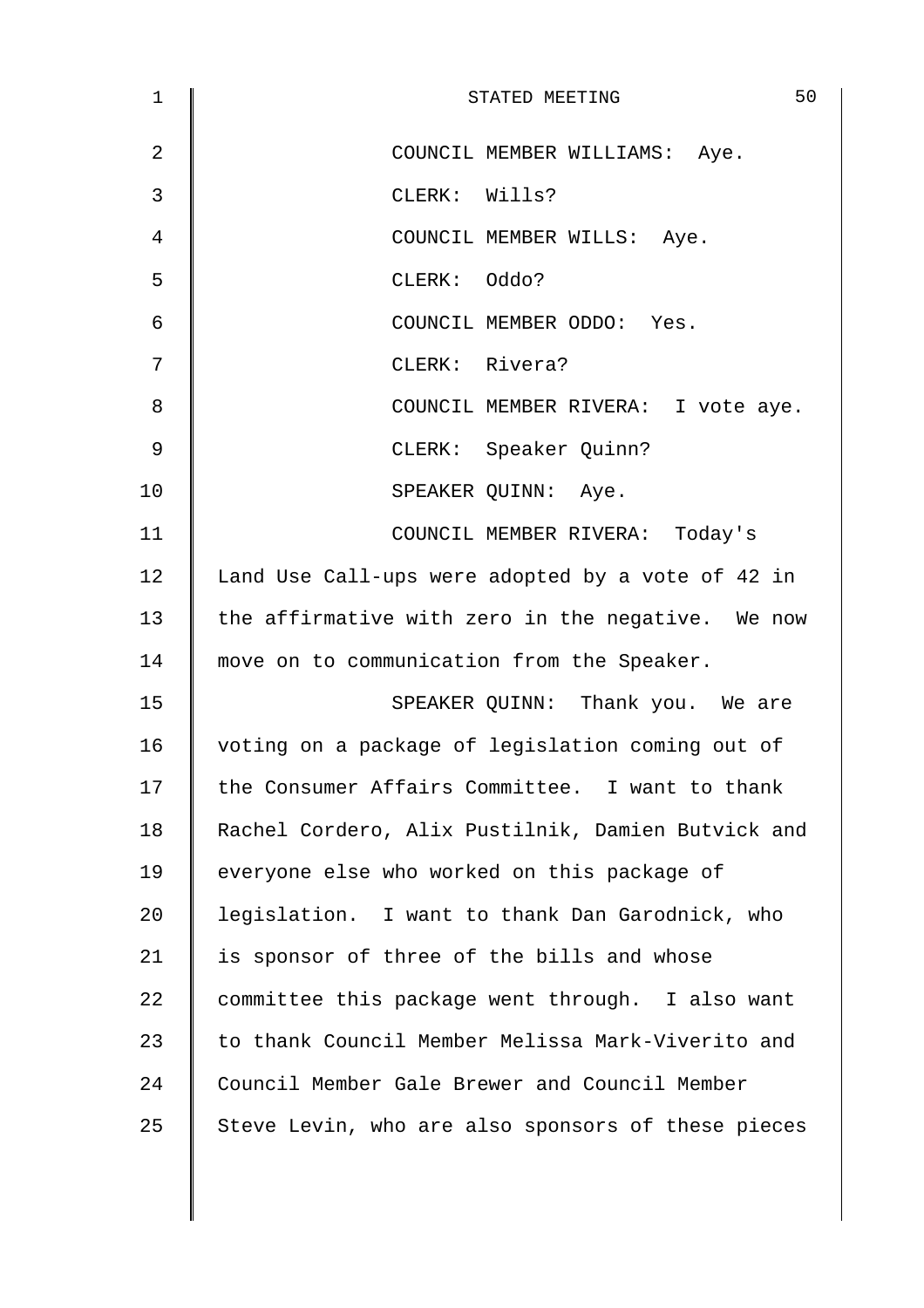| $\mathbf 1$ | 51<br>STATED MEETING                               |
|-------------|----------------------------------------------------|
| 2           | of legislation.                                    |
| 3           | In total, these bills seek to                      |
| 4           | address issues relating to street vendors. First,  |
| 5           | they seek to deal with the real issue out there,   |
| 6           | that street vendors are getting excessively high   |
| 7           | fines for violations that do not warrant that      |
| 8           | level of financial penalty.                        |
| 9           | Two, the package seeks to clarify                  |
| 10          | what the rules and regulations are around street   |
| 11          | vending to make it easier for vendors to follow    |
| 12          | them and also to make it easier for pedestrians to |
| 13          | go about their business on the sidewalks of the    |
| 14          | streets of New York.                               |
| 15          | Three, the package of legislation                  |
| 16          | seeks to deal with a persistent problem in the     |
| 17          | City of New York which is that we are not          |
| 18          | collecting the fines that we are levying against   |
| 19          | street vendors. This piece of legislation, by      |
| 20          | reducing the maximum fine on all violations that   |
| 21          | are not Health Code related and do not include     |
| 22          | vending without a license, from \$1,000 to \$500   |
| 23          | will make sure that the size of the violation is   |
| 24          | in correspondence to the nature of the infraction  |
| 25          | and that we are not finding vendors out of         |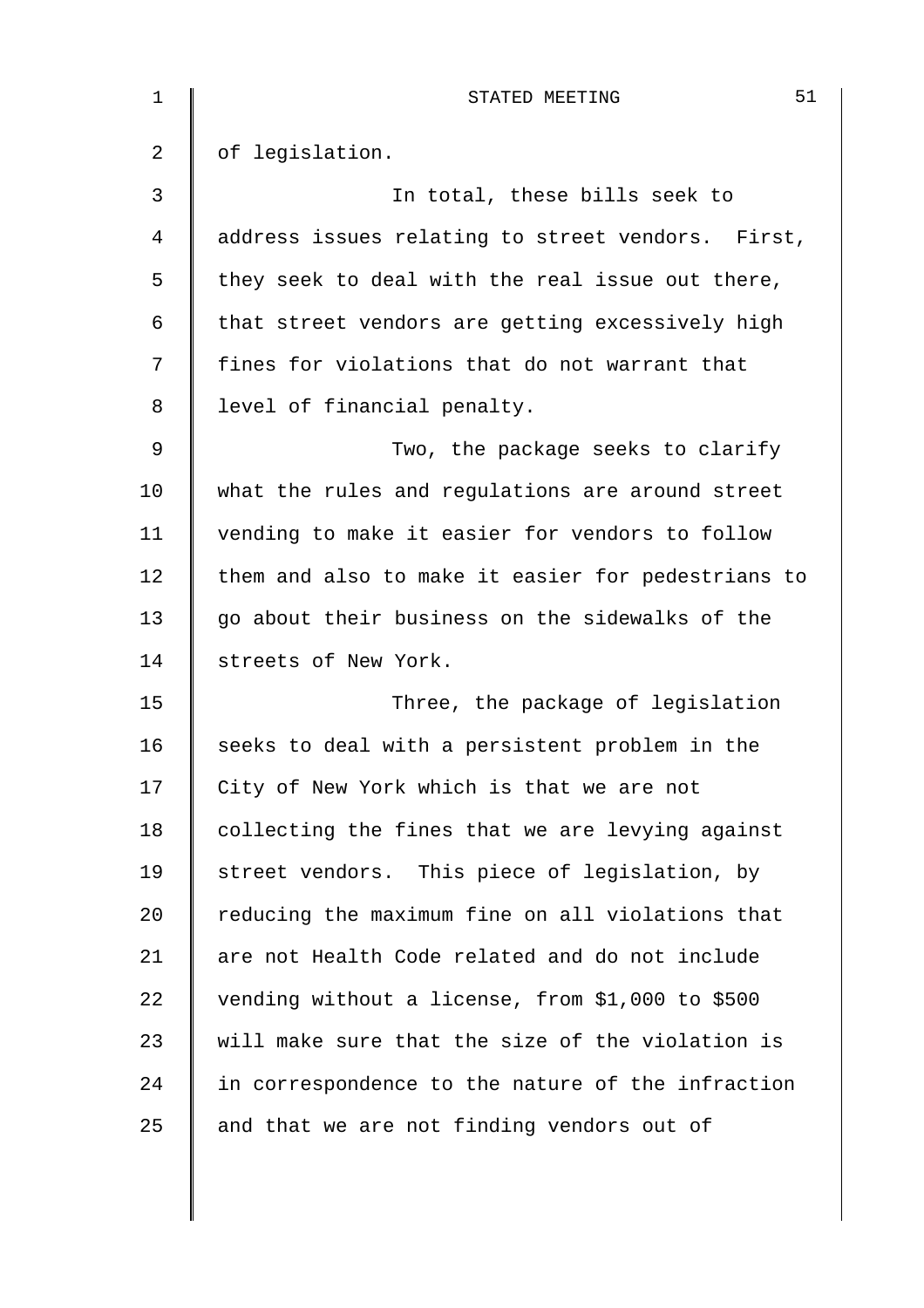| $\mathbf{1}$ | 52<br>STATED MEETING                               |
|--------------|----------------------------------------------------|
| 2            | business. They are an important part of our small  |
| 3            | business infrastructure in this city.              |
| 4            | Two, it's going to clarify to some                 |
| 5            | degree where vendors can and can't be and expand   |
| 6            | some areas they can't be to help out in particular |
| 7            | hospitals and health care institutions. And        |
| 8            | through Council Member Garodnick's legislation,    |
| 9            | make sure we now require that we note the permit   |
| 10           | number of a vendor's cart when we are noting a     |
| 11           | violation so we can follow-up with the permit      |
| 12           | holder, not just the vendor license holder, to     |
| 13           | actually collect money. I want to thank Council    |
| 14           | Member Garodnick, because I believe this is going  |
| 15           | to have a very positive effect on our budget.      |
| 16           | I also want to thank the advocacy                  |
| 17           | community through the Vendors Rights Project and   |
| 18           | others who have been active and well organized and |
| 19           | respectful and forceful in their process of        |
| 20           | advocating for this package of legislation, which  |
| 21           | I am very proud to pass today. So let me first     |
| 22           | call on Chair Garodnick, who is sponsor of a       |
| 23           | number of the bills then offer Council Member      |
| 24           | Levin, Council Member Brewer and Council Member    |
| 25           | Mark-Viverito an opportunity to speak if they      |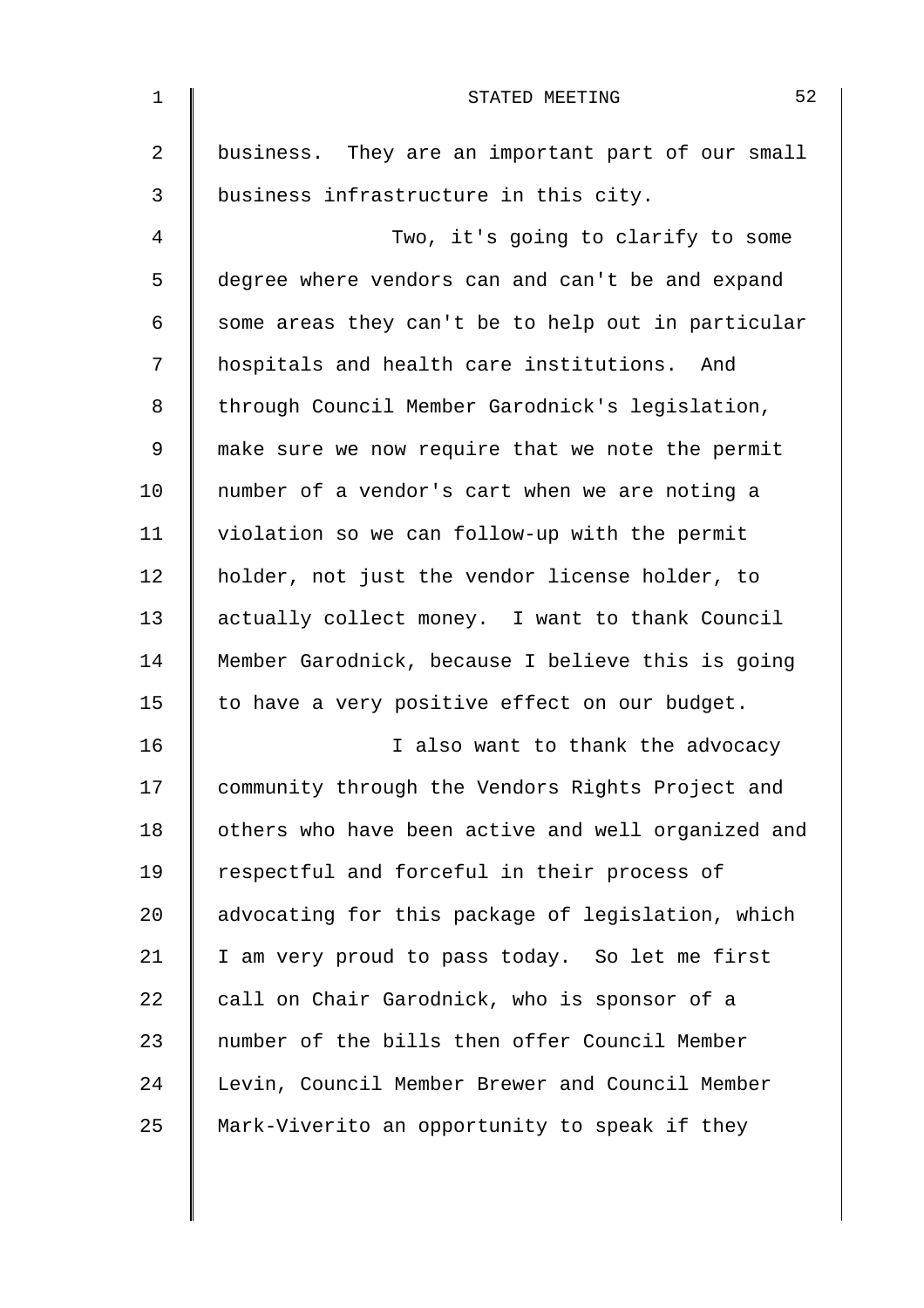| 1              | 53<br>STATED MEETING                              |
|----------------|---------------------------------------------------|
| $\overline{2}$ | would like.                                       |
| $\mathfrak{Z}$ | COUNCIL MEMBER GARODNICK: Thank                   |
| 4              | you very much, Speaker Quinn, for bringing this   |
| 5              | package of vendor bills to a vote today. I want   |
| 6              | to thank and congratulate Council Members Levin,  |
| 7              | Mark-Viverito and Brewer, who were the authors of |
| 8              | three of the bills that we're going to be voting  |
| 9              | on today. I authored, as you heard, three         |
| 10             | additional bills which when taken together are    |
| 11             | designed to improve the way we regulate food and  |
| 12             | general vendors.                                  |
| 13             | Street vending has a long history                 |
| 14             | in New York City. As early as the 1800s, many     |
| 15             | immigrants began the road to a new life in this   |
| 16             | country by making a living as a street vendor.    |
| 17             | Although Silicon Valley has made the idea of a    |
| 18             | startup culture popular, we shouldn't forget that |
| 19             | long before tech companies existed, street        |
| 20             | vendors, which have a relatively low cost of      |
| 21             | entering business, were the original startups.    |
| 22             | Yet despite this long history, many               |
| 23             | ambiguities in vending laws remain, frustrating   |
| 24             | vendors and the public alike. Those laws, which   |
| 25             | we do have currently are frequently ignored or    |
|                |                                                   |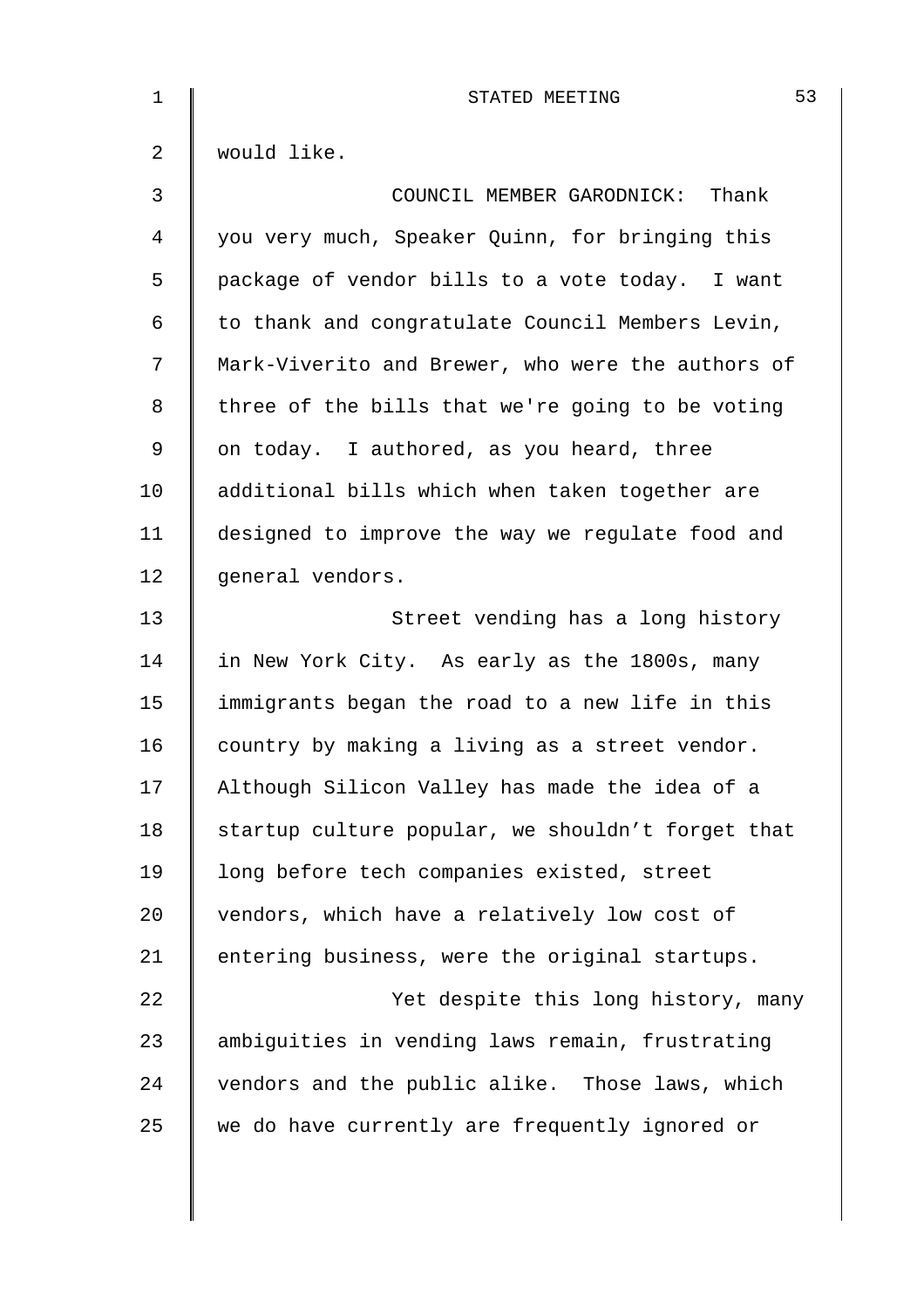| $\mathbf 1$ | 54<br>STATED MEETING                               |
|-------------|----------------------------------------------------|
| 2           | misunderstood. So, as chair of the Consumer        |
| 3           | Affairs Committee and a Council Member who         |
| 4           | represents many popular streets for vending I have |
| 5           | heard these frustrations, and believe this package |
| 6           | of legislation will help address concerns on both  |
| 7           | sides.                                             |
| 8           | Vendors were frustrated that they                  |
| 9           | were getting large fines for what they argue were  |
| 10          | minor infractions, like wearing a coat over their  |
| 11          | badge on a cold day. My constituents and many of   |
| 12          | our constituents were frustrated that vendors were |
| 13          | blocking access to their buildings by vending too  |
| 14          | close to business entrances or to hospitals by     |
| 15          | vending in no-standing zones abutting them or even |
| 16          | in taxi zones.                                     |
| 17          | People who are concerned about the                 |
| 18          | city budget should be concerned that the fines in  |
| 19          | many cases went unpaid because permit holders were |
| 20          | not on the hook. That's why this package of bills  |
| 21          | is so important.                                   |
| 22          | Vending locations and regulations                  |
| 23          | are clarified and vending fines will be more       |
| 24          | proportionate to their violation. Permit holders   |
| 25          | will be responsible for fines that are issues to   |
|             |                                                    |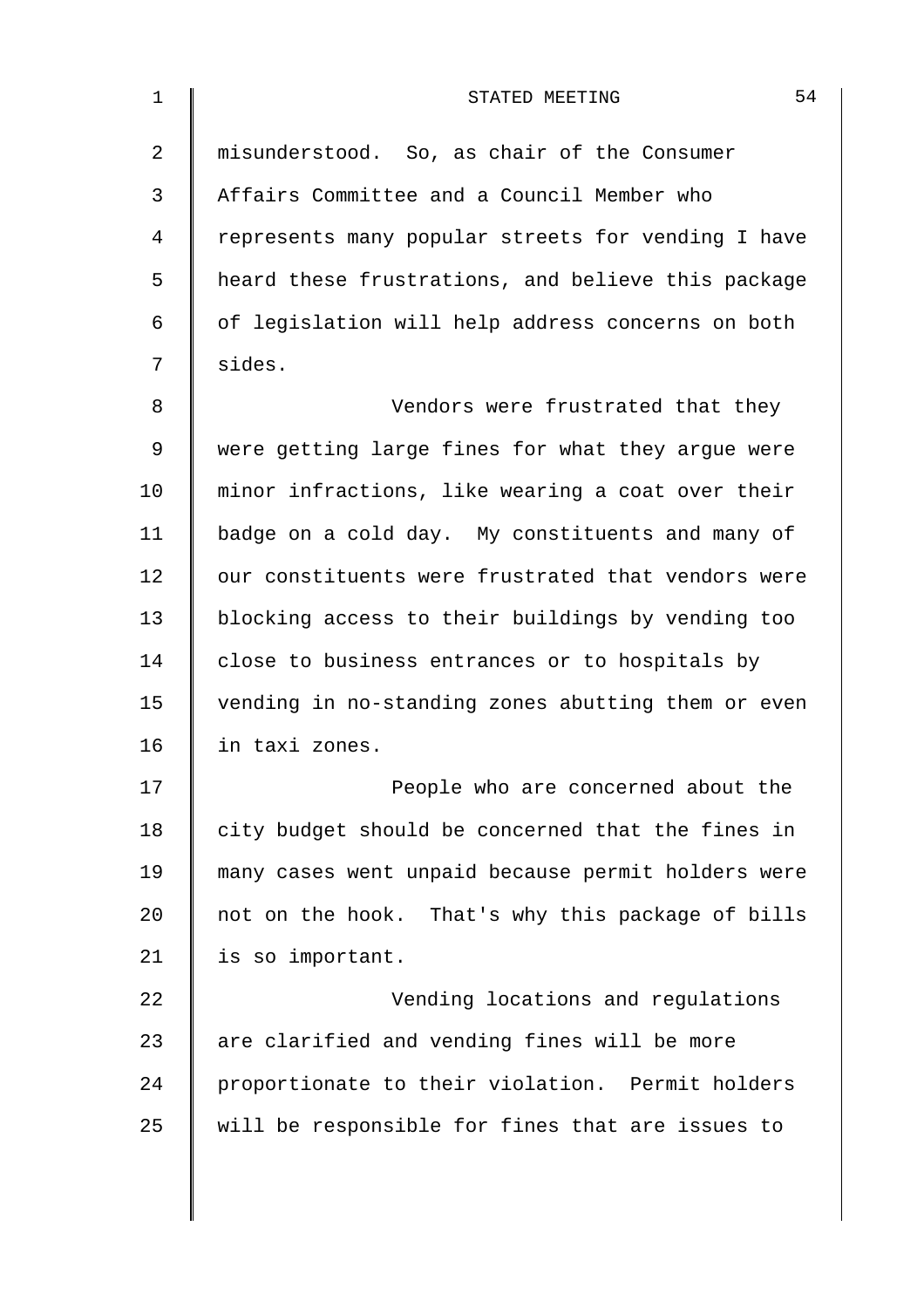| $\mathbf{1}$ | 55<br>STATED MEETING                                |
|--------------|-----------------------------------------------------|
| 2            | licensees working on their behalf. So I encourage   |
| 3            | my colleagues to vote aye on all of these bills,    |
| 4            | which I believe will make the rules and fairer all  |
| 5            | around. Thank you.                                  |
| 6            | COUNCIL MEMBER LEVIN: Thank you                     |
| 7            | very much, Speaker Quinn and Chairman Garodnick     |
| 8            | for your support of Intro 434-A and for your        |
| 9            | diligent, diligent work on this issue.              |
| 10           | Street vendors in New York City                     |
| 11           | currently face exorbitant fines for minor offenses  |
| 12           | like setting up a table inches too far from a curb  |
| 13           | or too close to the entrance of a building, or as   |
| 14           | Chairman Garodnick mentioned, wearing their         |
| 15           | license underneath an overcoat. Fines of up to      |
| 16           | \$1,000 for this type of offense are in effect      |
| 17           | punitive and prohibitive. Most vendors barely       |
| 18           | earn enough money to make a living and these        |
| 19           | excessive fines can easily put them out of          |
| 20           | business.                                           |
| 21           | As evidenced most recently in a                     |
| 22           | University of Wisconsin study, vendors are          |
| 23           | actually more likely to be able to pay their fines  |
| 24           | when they are not prohibitively expensive.          |
| 25           | Reducing the maximum fine from \$1,000 to \$500 and |
|              |                                                     |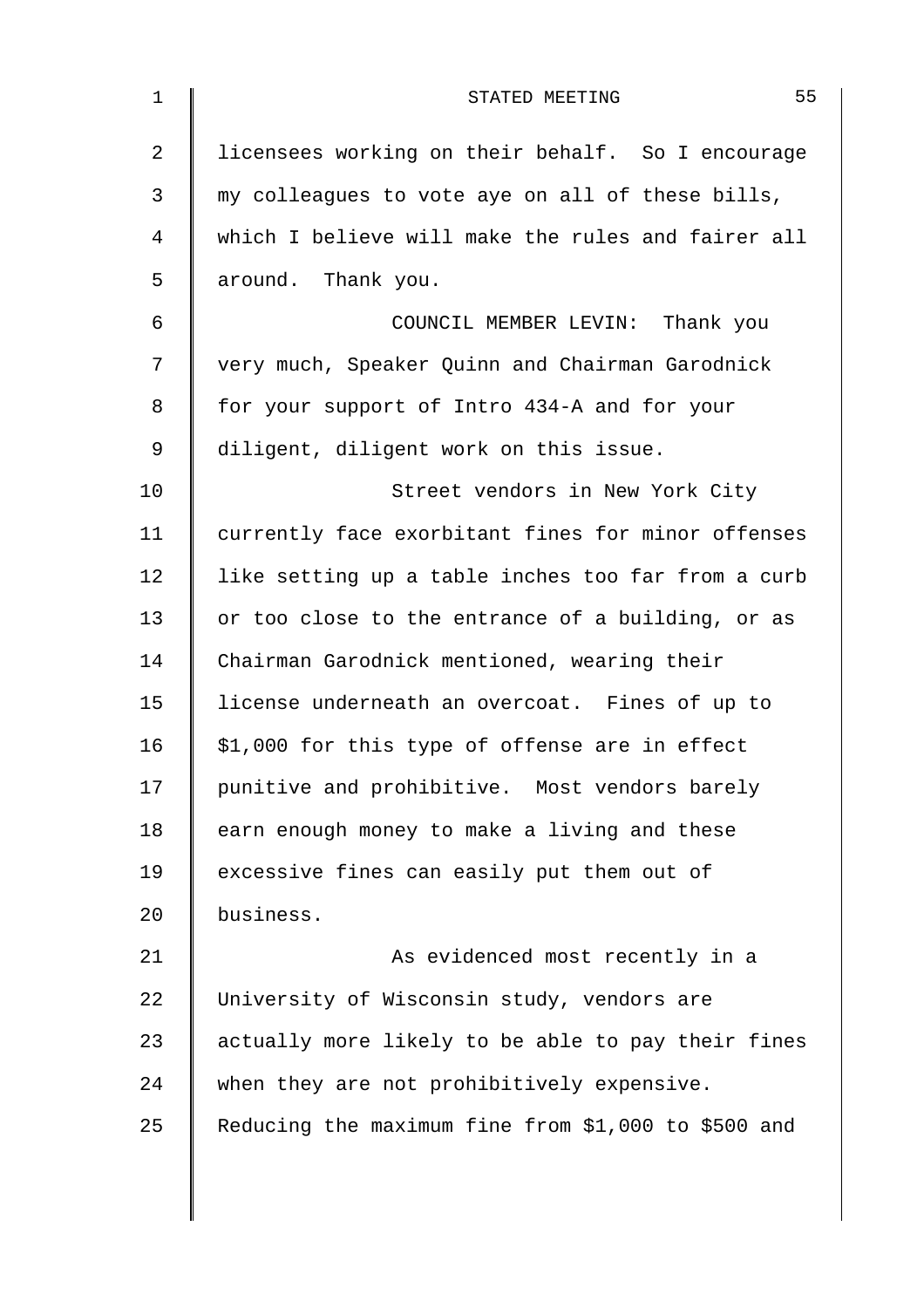| $\mathbf 1$ | 56<br>STATED MEETING                               |
|-------------|----------------------------------------------------|
| 2           | restructuring the penalty schedule so that the     |
| 3           | fines do not escalate for unrelated offenses is a  |
| 4           | common sense measure that will support small       |
| 5           | business owners in New York City. I want to thank  |
| 6           | the Speaker. I want to thank her legislative       |
| 7           | staff, in particular Rob Newman, who did amazing   |
| 8           | work on this, Alix Pustilnik, Laura Popa, Margaret |
| 9           | Nelson, Damien Butvick, Rachel Cordero, Council    |
| 10          | Member Mark-Viverito and everyone at the Street    |
| 11          | Vendor Project, especially the vendors who serve   |
| 12          | as board members. That's Guadalupe Galicia,        |
| 13          | Gyatso Lama, Mohammed Omar, James Williams, Lei    |
| 14          | Bai, Mohammed Atlaf Hussain, Soledad Pabon, Hakim  |
| 15          | Abduraheem, Maria Leone, Derek Wilmot, Helodora    |
| 16          | Vivar-Flores, and all the staff members,           |
| 17          | especially Sean Bsinski, Matthew Shapiro and Lee   |
| 18          | Wellington who worked so hard on this legislation. |
| 19          | Thank you very much.                               |
| 20          | [Applause]                                         |
| 21          | COUNCIL MEMBER BREWER: Thank you                   |
| 22          | very much. I'm Gale Brewer and I, too, want to     |
| 23          | thank Speaker Quinn and Consumer Affairs Chair Dan |
| 24          | Garodnick for their assistance in bringing 684 to  |
| 25          | a vote today.                                      |
|             |                                                    |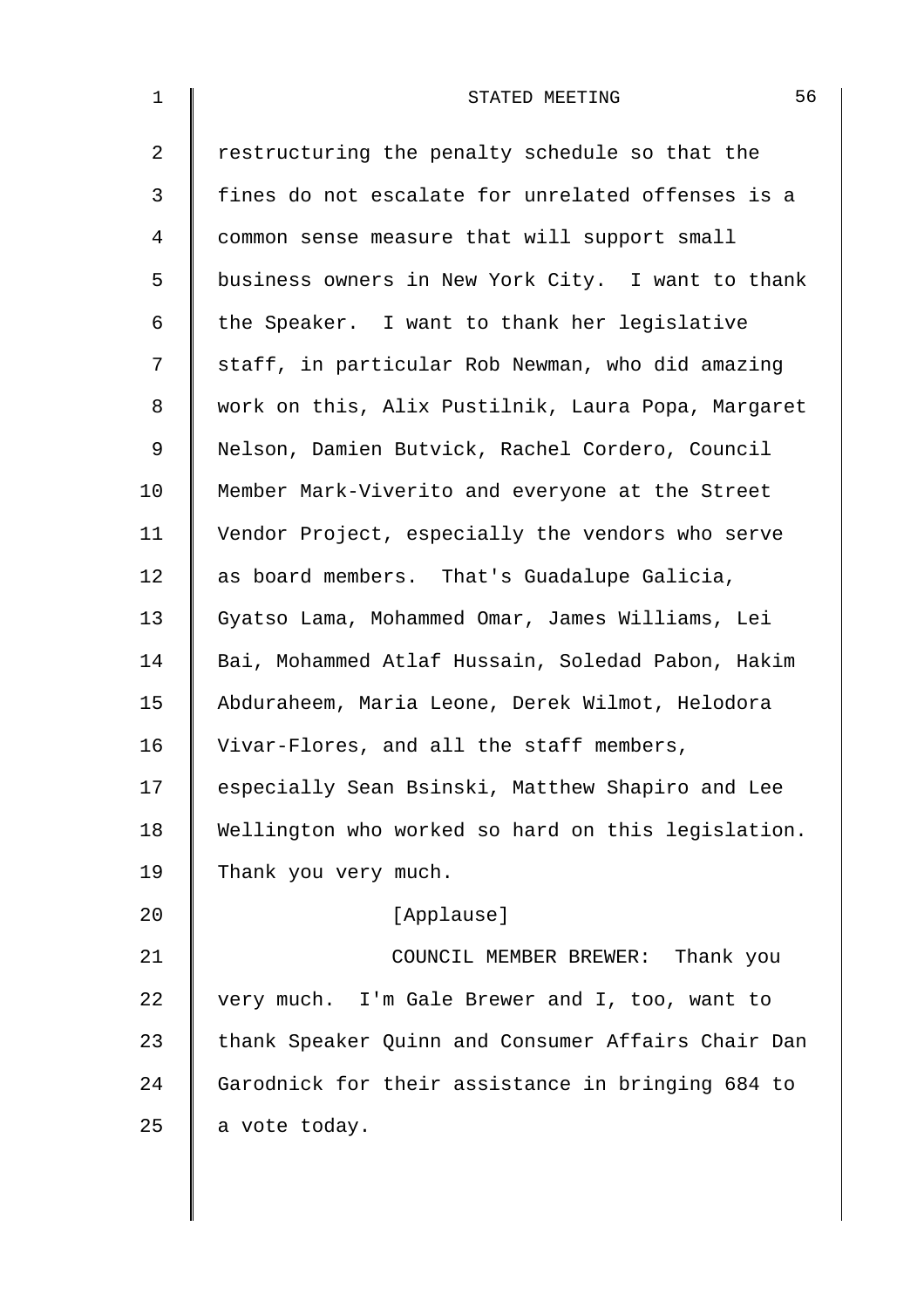| $\mathbf 1$    | 57<br>STATED MEETING                               |
|----------------|----------------------------------------------------|
| $\overline{2}$ | In current city law, general                       |
| 3              | vendors, these vendors selling merchandise or art  |
| 4              | are banned from vending within taxi stands, the    |
| 5              | general vendors. However, food vendors are         |
| 6              | allowed. It doesn't make sense to prevent one      |
| 7              | type of vendor from operating within a taxi stand  |
| 8              | and not another. So Intro 684 would correct this   |
| 9              | discrepancy and not allow vendors from operating   |
| 10             | in taxi stands. It would ban even the food         |
| 11             | vendors, keeping taxi stands free to allow people  |
| 12             | access to transportation. I am very supportive of  |
| 13             | vendors. They are a very important part of our     |
| 14             | city's small business landscape, as we've heard,   |
| 15             | but we need common sense regulations.              |
| 16             | I am a co-sponsor of the great bill                |
| 17             | sponsored today by Council Member Levin, Intro     |
| 18             | 634-A, which reduces the maximum fines for vending |
| 19             | violations.                                        |
| 20             | I believe this package put together                |
| 21             | by the Speaker's Office and Council Member         |
| 22             | Garodnick, which we're passing today, strikes the  |
| 23             | appropriate balance of common sense regulation     |
| 24             | with a reduction in exorbitant fees.               |
| 25             | Congratulations to Urban Justice Street Vendor     |
|                |                                                    |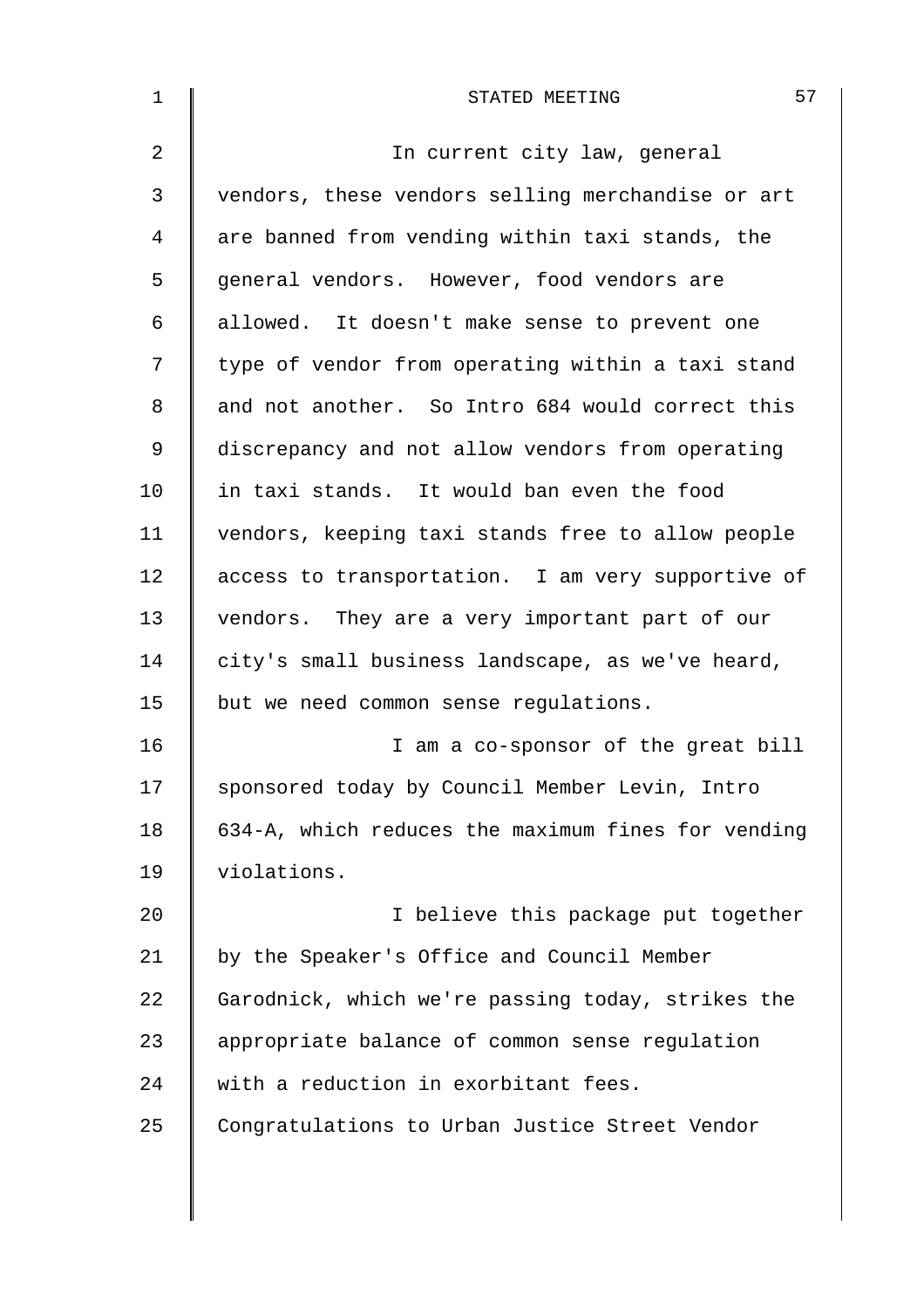| 1  | 58<br>STATED MEETING                               |
|----|----------------------------------------------------|
| 2  | Project. Thank you.                                |
| 3  | [Applause]                                         |
| 4  | COUNCIL MEMBER MARK-VIVERITO:<br>As                |
| 5  | has been indicated earlier, vending has been an    |
| 6  | essential part of the fabric of New York City life |
| 7  | for generations. Instead of supporting these hard  |
| 8  | working entrepreneurs, however, the city has too   |
| 9  | often resorted to overly aggressive enforcement.   |
| 10 | Under the current fine structure, the punitive     |
| 11 | fines leveraged against vendors can easily mount   |
| 12 | into the thousands, making it difficult for        |
| 13 | vendors to make a living. Hard work is not         |
| 14 | something we should be criminalizing in New York   |
| 15 | City.                                              |
| 16 | I'm proud that the Council is                      |
| 17 | acting on this important legislation today,        |
| 18 | sponsored by Council Member Steve Levin, which     |
| 19 | will cap the maximum fines at \$500 and reform the |
| 20 | unfair escalation of fines. These measures should  |
| 21 | help alleviate some of the heavy burden of fines   |
| 22 | and will hopefully serve as a critical first step  |
| 23 | towards efforts to provide greater support to our  |
| 24 | vendor community.                                  |
| 25 | I want to thank Speaker Quinn and                  |
|    |                                                    |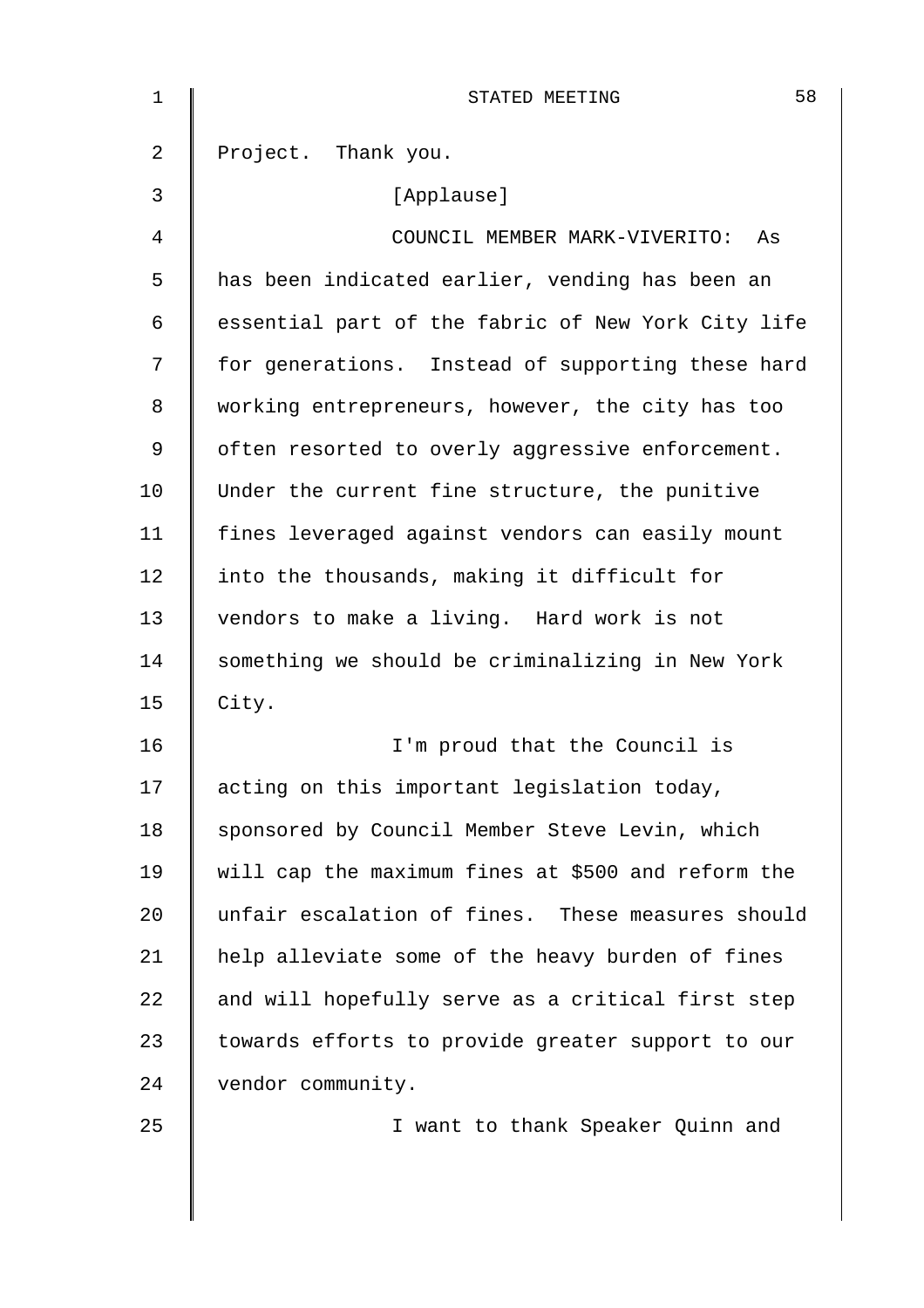| 59<br>STATED MEETING                              |
|---------------------------------------------------|
| Council Member Levin for pushing this bill        |
| forward. Particularly, I want to thank the Street |
| Vendor Project for the incredible effort that has |
| gone into hard fought and very effective advocacy |
| campaign.                                         |
| I'm also happy that the Council                   |
| will be voting on my bill, Intro 16-A, which will |
| require the reporting of data related to vendor   |
| licenses and permits, as well as the outcomes of  |
| vendor adjudications. It is only with information |
| like this that we can continue looking at ways to |
| make additional reforms to vendor policy in the   |
| City of New York.                                 |
| So, again, congratulations to all                 |
| the sponsors and thank you, Speaker Quinn.        |
| SPEAKER QUINN: Thank you very                     |
| much.                                             |
| [Applause]                                        |
| SPEAKER QUINN: We're also voting                  |
| on two pieces of legislation coming out of our    |
| Immigration Affairs Committee, Intro 982-A and    |
| 989-A, that are sponsored by myself, by Council   |
| Member Dromm and Council Member Melissa Mark-     |
| Viverito. I want to thank Chair Dromm for his     |
|                                                   |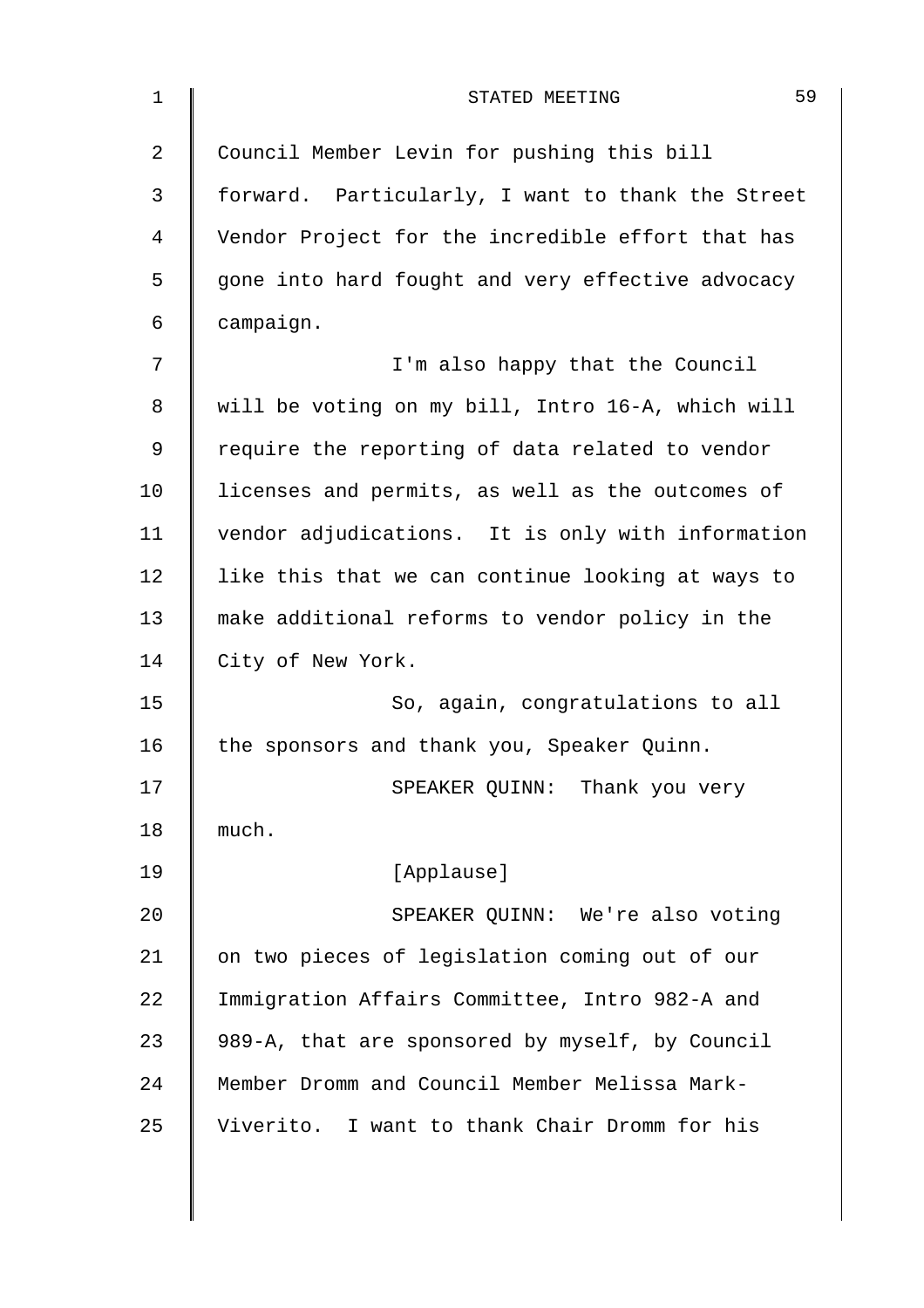| $\mathbf 1$    | 60<br>STATED MEETING                               |
|----------------|----------------------------------------------------|
| $\overline{2}$ | work and committee on this. I want to thank        |
| 3              | Julene Beckford, Jennifer Montalvo, Alix Pustilnik |
| 4              | and Rob Newman for their work on these pieces of   |
| 5              | legislation.                                       |
| 6              | These bills build on the work we                   |
| 7              | did about a year or so ago around ICE's            |
| 8              | involvement at Rikers. I think folks will          |
| 9              | remember that prior to the Council's legislation,  |
| 10             | every non-American born person who ended up at     |
| 11             | Rikers was flagged for Federal Immigration         |
| 12             | Service, for them to check their status of their   |
| 13             | immigration situation.                             |
| 14             | Remember, when you're at Rikers,                   |
| 15             | whether you're a citizen or not, you are charged   |
| 16             | with a crime, you're not convicted. In the United  |
| 17             | States, you're innocent until proven guilty. So    |
| 18             | through that piece of legislation, we limited the  |
| 19             | number of folks being detained at Rikers who could |
| 20             | be flagged for ICE by the Department of            |
| 21             | Corrections.                                       |
| 22             | Today, we will take further action                 |
| 23             | to limit the involvement and interaction of the    |
| 24             | Department of Corrections with Federal Immigration |
| 25             | Services. And we will also, in the context of so-  |
|                |                                                    |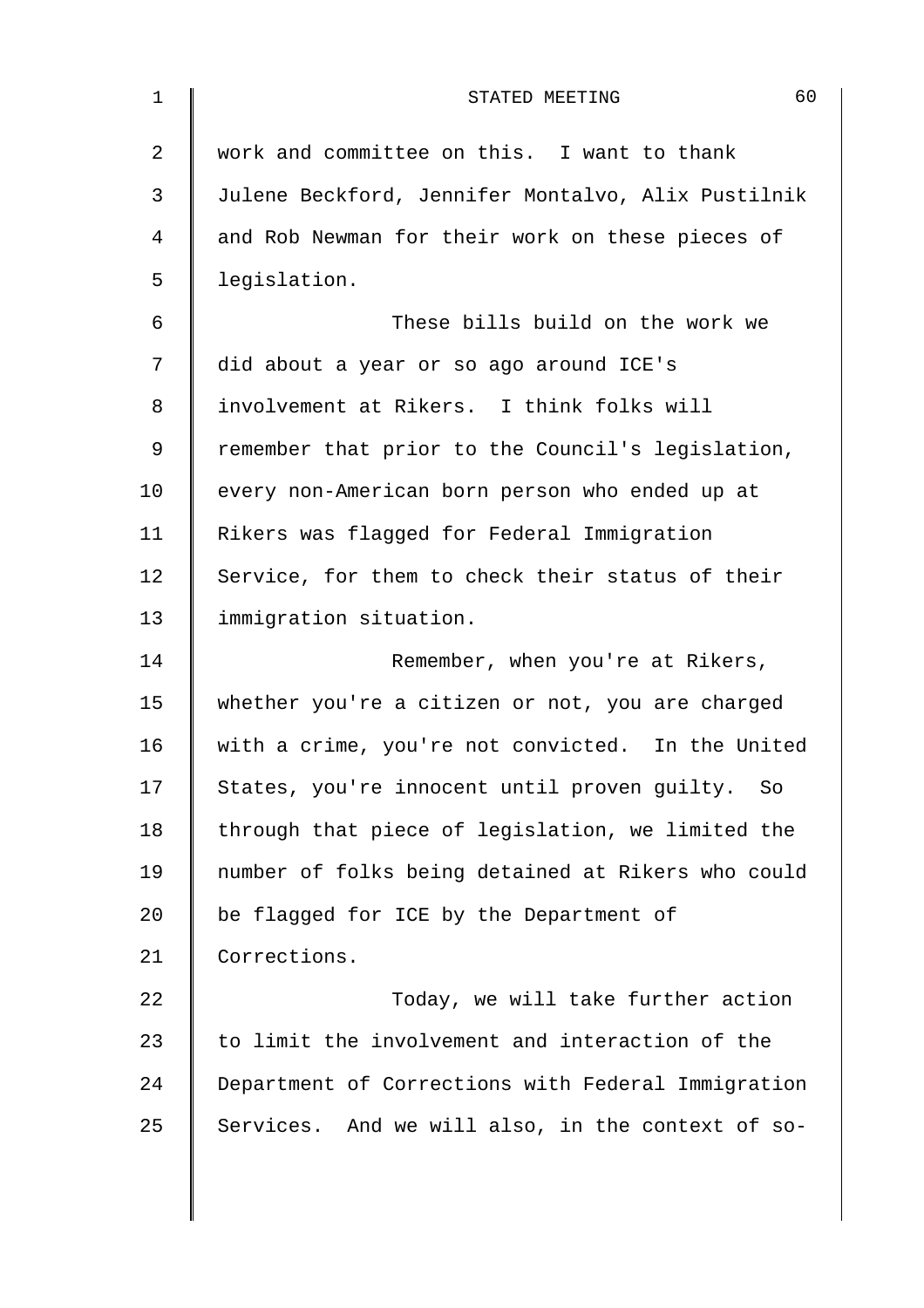| $\mathbf 1$ | 61<br>STATED MEETING                               |
|-------------|----------------------------------------------------|
| 2           | called secure communities, which over the          |
| 3           | objections of Governor Cuomo now is being enforced |
| 4           | in the city and state of New York, we will put in  |
| 5           | place limitations around the Police Department of  |
| 6           | what fingerprints they will forward to ICE.        |
| 7           | Now, there are exemptions in this                  |
| 8           | bill to make sure those who have past criminal     |
| 9           | records will have detainers given. Those who are   |
| 10          | charged with felonies will have detainers given.   |
| 11          | Those who are charged in particular misdemeanors   |
| 12          | will still be flagged for detainers.               |
| 13          | We believe this bill, bills that we                |
| 14          | will pass today, following on what we've done,     |
| 15          | actually fit the true definition of the criminal   |
| 16          | alien program. Before our actions, what we had     |
| 17          | was not a criminal alien program but a dragnet     |
| 18          | against all immigrants in the City of New York.    |
| 19          | This is a balance that fits clearly with the       |
| 20          | perspective of President Obama, which we have      |
| 21          | recently heard him rearticulate and is critical,   |
| 22          | given--although we hope the federal government     |
| 23          | finally fixes the immigration system, there is, of |
| 24          | course, no guarantee of that.                      |
| 25          | I just want my colleagues to know                  |
|             |                                                    |
|             |                                                    |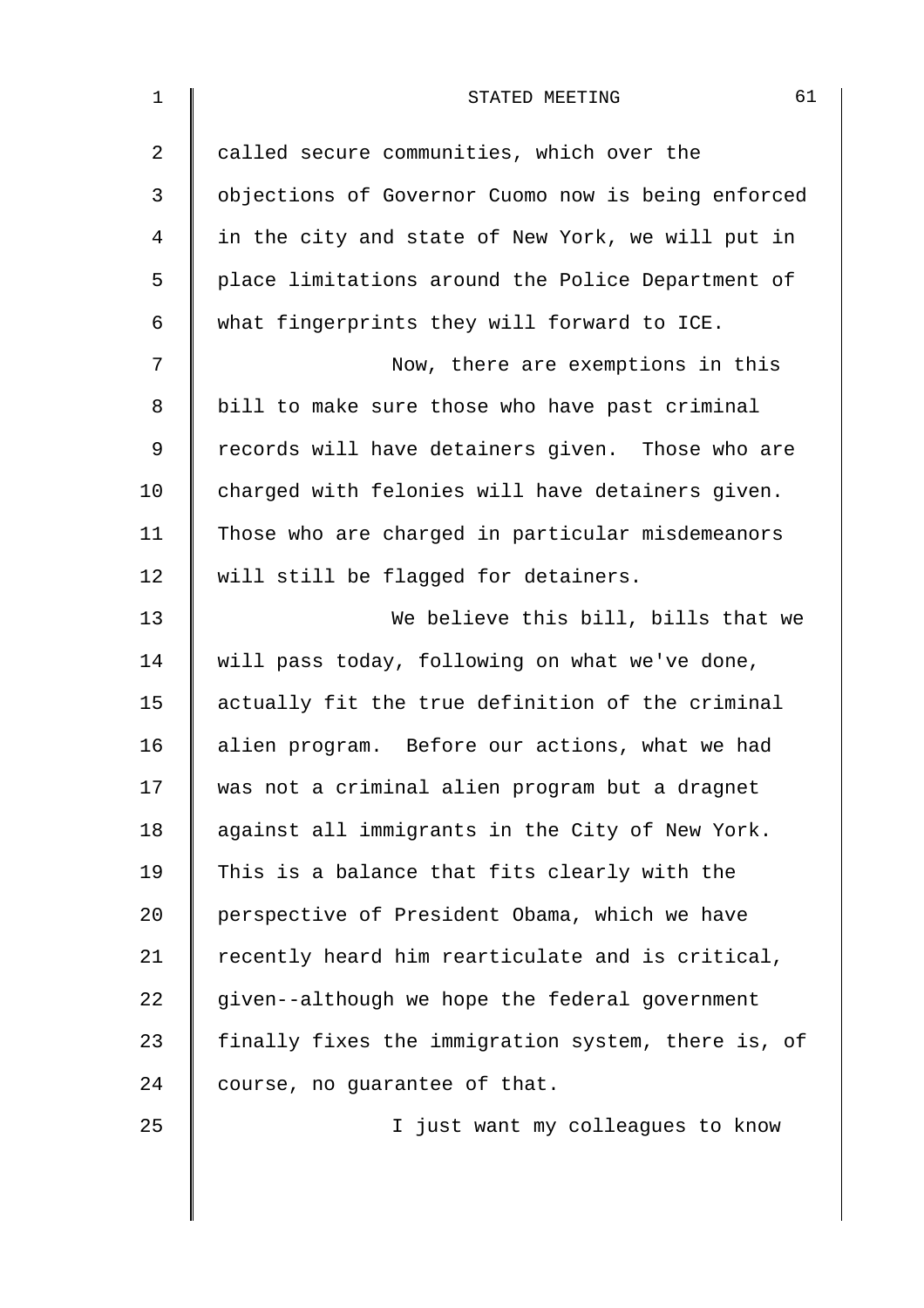| 1              | 62<br>STATED MEETING                               |
|----------------|----------------------------------------------------|
| $\overline{2}$ | that in just the six months that the first piece   |
| 3              | of legislation that was passed went into law, over |
| 4              | 250, I believe it's 267 individuals, have had      |
| 5              | deportations prevented, individuals who pose no    |
| 6              | public safety risk to the City of New York. We     |
| 7              | now have a criminal alien program, after we passed |
| 8              | these laws, not a dragnet against criminals.       |
| 9              | Let me first call on the chair,                    |
| 10             | Council Member Dromm and then the sponsor of the   |
| 11             | other piece of legislation, Council Member Melissa |
| 12             | Mark-Viverito. If we could get a little quiet in   |
| 13             | the chambers for the Council Members. Thank you.   |
| 14             | COUNCIL MEMBER DROMM: Thank you,                   |
| 15             | Speaker Quinn. Through your leadership and the     |
| 16             | vision of Melissa Mark-Viverito, we are able to    |
| 17             | move yet another step closer to providing justice  |
| 18             | for our immigrant communities and their families.  |
| 19             | This law will build upon Local Law 62 of 2011 by   |
| 20             | further limiting the use of valuable city          |
| 21             | resources toward facilitating federal immigration  |
| 22             | enforcement.                                       |
| 23             | It will prevent many of the tragic                 |
| 24             | situations that devastated families that were      |
| 25             | brought to my attention when one of their members  |
|                |                                                    |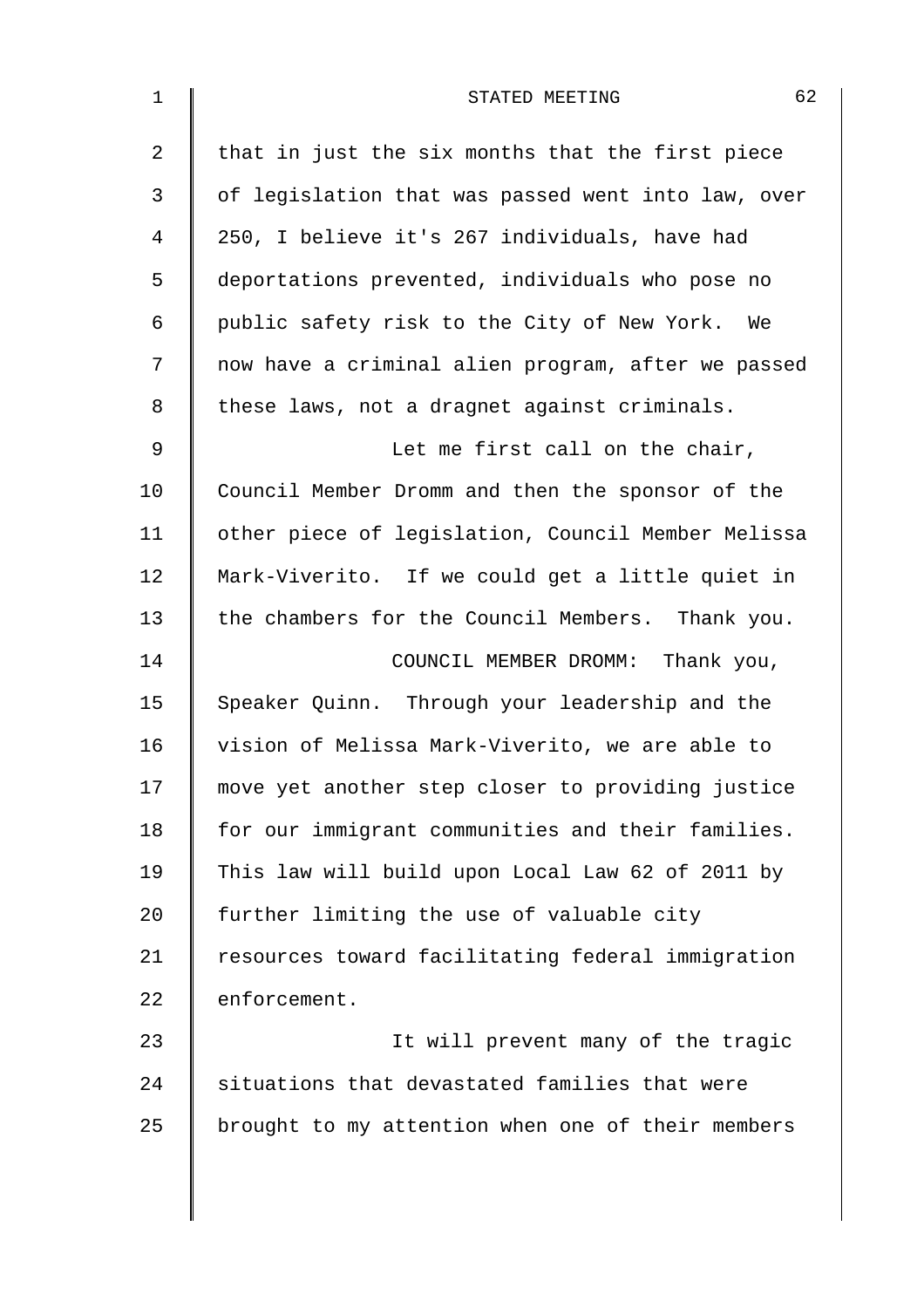| $\mathbf 1$ | 63<br>STATED MEETING                               |
|-------------|----------------------------------------------------|
| 2           | is swept up in the criminal justice system and yet |
| 3           | is not convicted or has only a minor conviction.   |
| 4           | But our city's large immigrant communities are not |
| 5           | the only ones to benefit. This law will make the   |
| 6           | city safer for all of us by increasing cooperation |
| 7           | between police and immigrants. Gaining and         |
| 8           | maintaining the trust of these communities is      |
| 9           | critical to keeping these truly dangerous          |
| 10          | criminals off of our street.                       |
| 11          | Finally, I want to acknowledge all                 |
| 12          | of the advocates whose input was so important, as  |
| 13          | well as Alix Pustilnik, counsel Julene Beckford    |
| 14          | and policy analyst Jennifer Montalvo. Thank you.   |
| 15          | COUNCIL MEMBER MARK-VIVERITO:                      |
| 16          | Today marks another proud day for the City         |
| 17          | Council, as we reaffirm our commitment to          |
| 18          | supporting and embracing our city's vibrant        |
| 19          | immigrant communities. The pieces of legislation   |
| 20          | before us today will expand upon the work we did   |
| 21          | to limit the reach of federal immigration          |
| 22          | enforcement in our city jails in 2011.             |
| 23          | With the forced rollout of the so-                 |
| 24          | called Secure Communities Program, over the        |
| 25          | objection of so many of us, including our          |
|             |                                                    |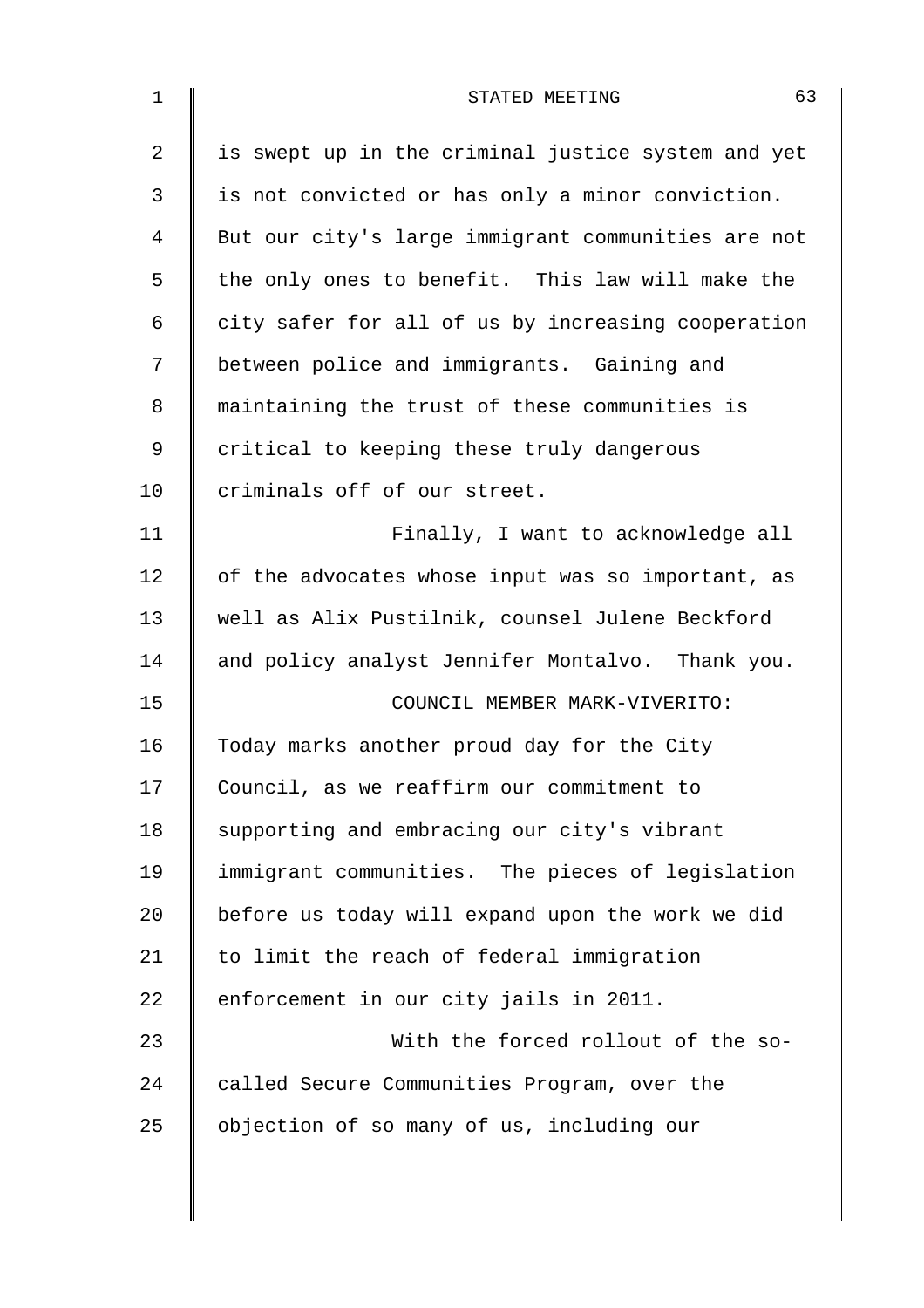| $\mathbf{1}$ | 64<br>STATED MEETING                               |
|--------------|----------------------------------------------------|
| 2            | governor, immigrants can now be funneled into our  |
| 3            | deportation system directly from Central Booking.  |
| 4            | Under SCOM, the fingerprints of arrestees that are |
| 5            | ordinarily shared with the FBI will now also be    |
| 6            | transferred to ICE, which can ask the NYPD to hold |
| 7            | individuals for deportation.                       |
| 8            | The two bills that Speaker Quinn,                  |
| 9            | Chair Dromm and I have sponsored expand upon the   |
| 10           | landmark protections we previously put in place    |
| 11           | for immigrants in our city jails, so the Police    |
| 12           | Department, which would no longer be able to hold  |
| 13           | immigrants on a detainer if they meet certain      |
| 14           | specific criteria outlined in the legislation.     |
| 15           | They also broaden the protection of                |
| 16           | immigrants under both NYPD and Department of       |
| 17           | Corrections custody to ensure that immigrant youth |
| 18           | and immigrants with minor or very old misdemeanors |
| 19           | as well as misdemeanors related to their           |
| 20           | immigration status are covered under the bill.     |
| 21           | These pieces of legislation do not                 |
| 22           | tell the federal government what to do. We are     |
| 23           | still in the Secure Communities Program, as much   |
| 24           | as we might not like to be in what. But we are     |
| 25           | clear that we will not use our personnel or        |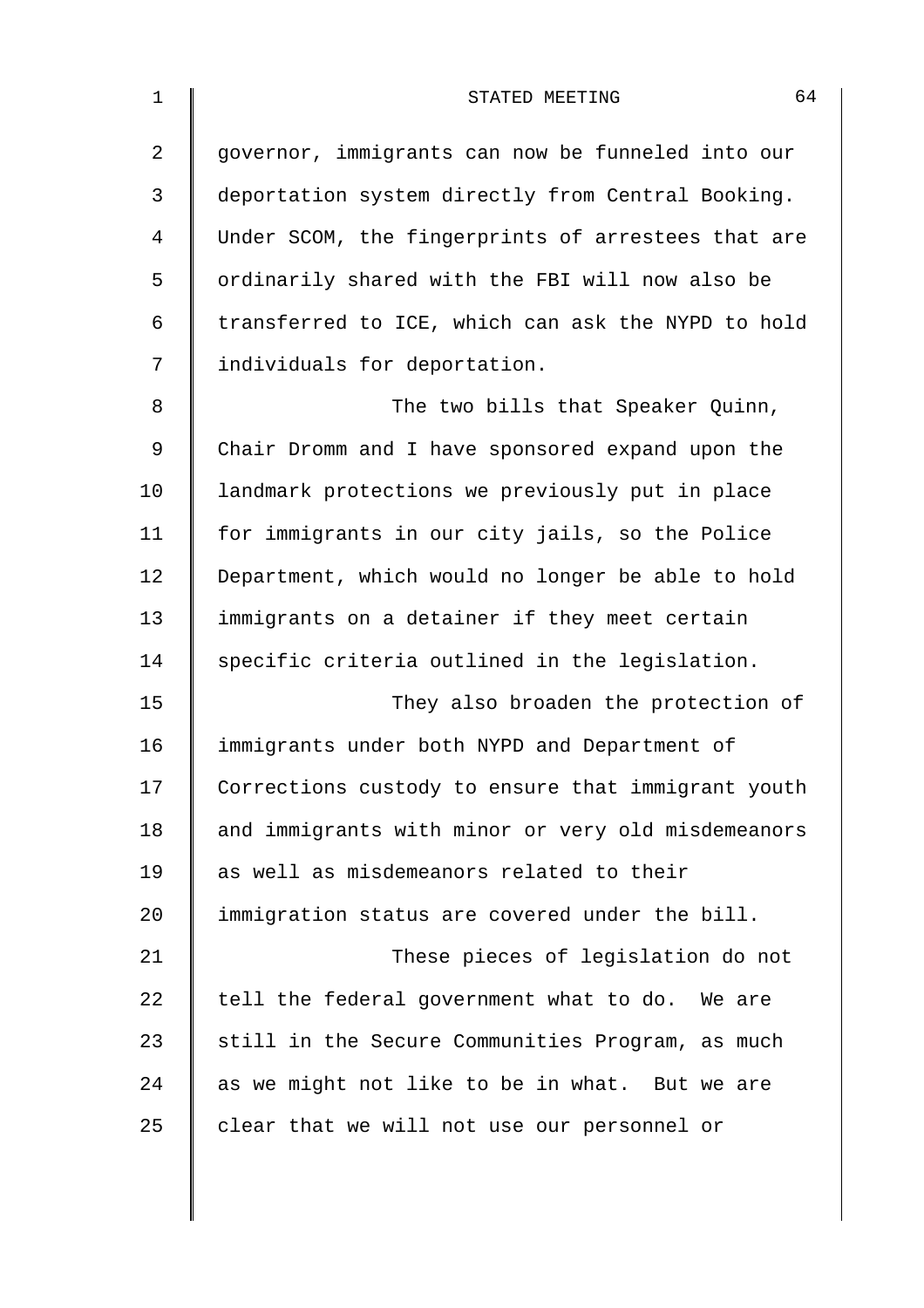| 1              | 65<br>STATED MEETING                               |
|----------------|----------------------------------------------------|
| $\overline{2}$ | resources to hold immigrants that pose no danger   |
| 3              | to our city.                                       |
| 4              | These bills actually align our                     |
| 5              | city's policy on immigration detainers with what   |
| 6              | President Obama has stated publicly regarding the  |
| 7              | need to exercise prosecutorial discretion and not  |
| 8              | deport low-level offenders and people with strong  |
| 9              | ties to the United States. Unfortunately,          |
| 10             | prosecutorial discretion has been widely regarded  |
| 11             | as a failed policy, but we in the City of New York |
| 12             | are committed to protecting our immigrant          |
| 13             | communities that do so much to contribute to the   |
| 14             | life of our city. We will codify this rhetoric     |
| 15             | into action with the two bills before us.          |
| 16             | I believe strongly that we will                    |
| 17             | have a comprehensive immigration reform this bill, |
| 18             | it has to happen. The momentum continues to grow   |
| 19             | and our President is clearer than ever on the need |
| 20             | for this legislation to pass. But in the           |
| 21             | meantime, we must continue to take steps to        |
| 22             | protect our city's immigrant community.            |
| 23             | So again, I want to thank Speaker                  |
| 24             | Quinn and Chair Dromm, once again, as well as the  |
| 25             | Bloomberg administration, for continuing to        |
|                |                                                    |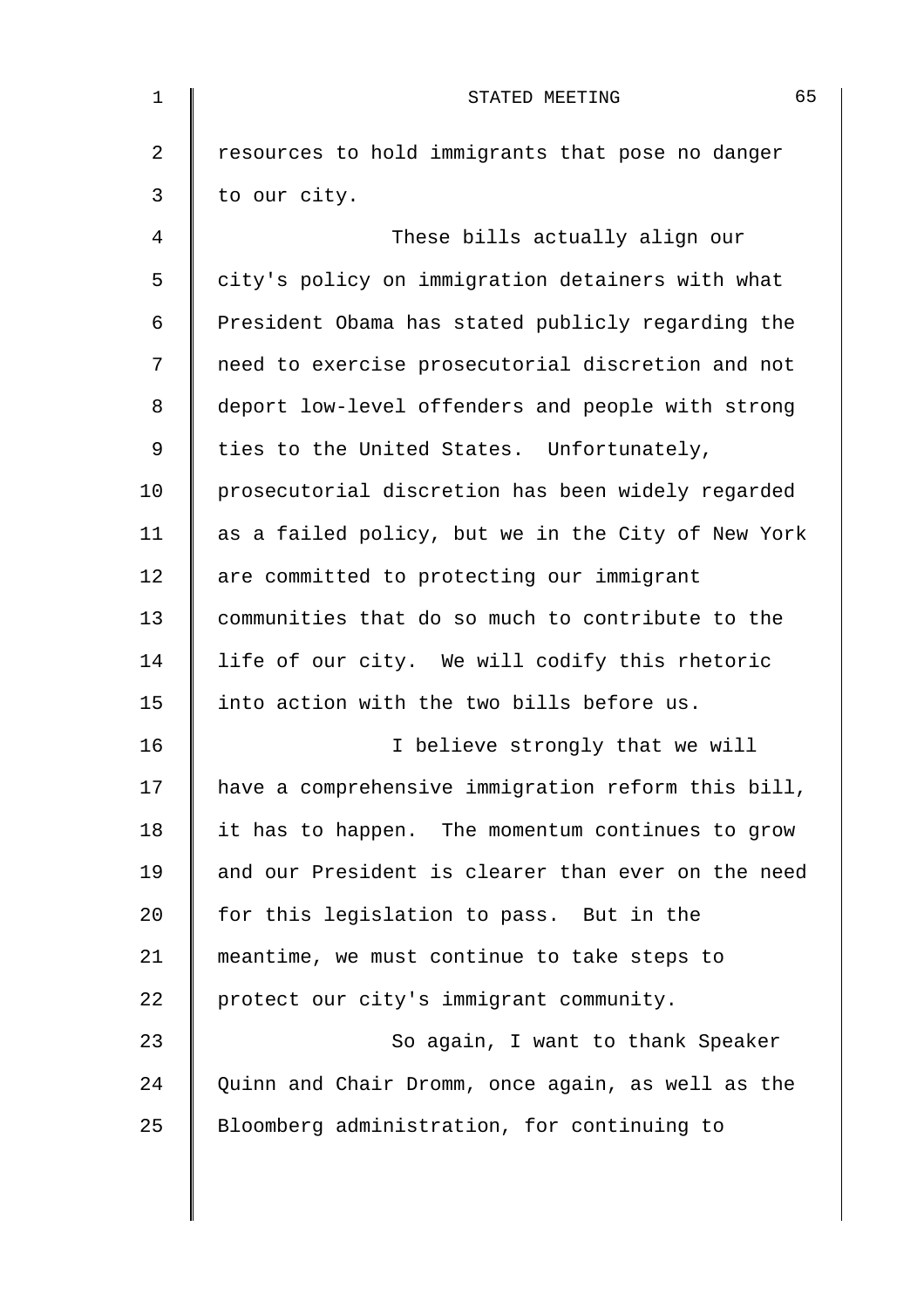| $\mathbf{1}$   | 66<br>STATED MEETING                               |
|----------------|----------------------------------------------------|
| $\overline{a}$ | support measures like this and also be a voice for |
| 3              | immigrant reform nationally. I would especially    |
| $\overline{4}$ | like to thank Make the Road New York, the Cardozo  |
| 5              | Law School, who continue to provide such immense   |
| 6              | support and leadership in helping us formulate     |
| 7              | these important pieces of legislation, as well as  |
| 8              | the legislative staff has been mentioned: Rob      |
| $\mathsf 9$    | Newman, Alix Pustilnik, Julene Beckford and        |
| 10             | Jennifer Montalvo. It is truly, truly a proud day  |
| 11             | for New York City today. Thank you.                |
| 12             | SPEAKER QUINN: Thank you, Melissa.                 |
| 13             | I just want to echo Melissa's thanks to the        |
| 14             | Cardozo Law School and their civil rights center,  |
| 15             | to Make the Road, to the other advocates who have  |
| 16             | been part of this effort. And in particular,       |
| 17             | overall to the Bloomberg administration but in     |
| 18             | particular to the Criminal Justice Coordinator     |
| 19             | John Feinblatt, who worked hand in glove with our  |
| 20             | staff to make sure that we found a way to do the   |
| 21             | first piece of legislation and the additional two  |
| 22             | today.                                             |
| 23             | I also want to thank Land Use Chair                |
| 24             | Leroy Comrie, Amy Levitan and Gail Benjamin and    |
| 25             | Danielle Decerbo for their work on the Land Use    |
|                |                                                    |

 $\overline{\phantom{a}}$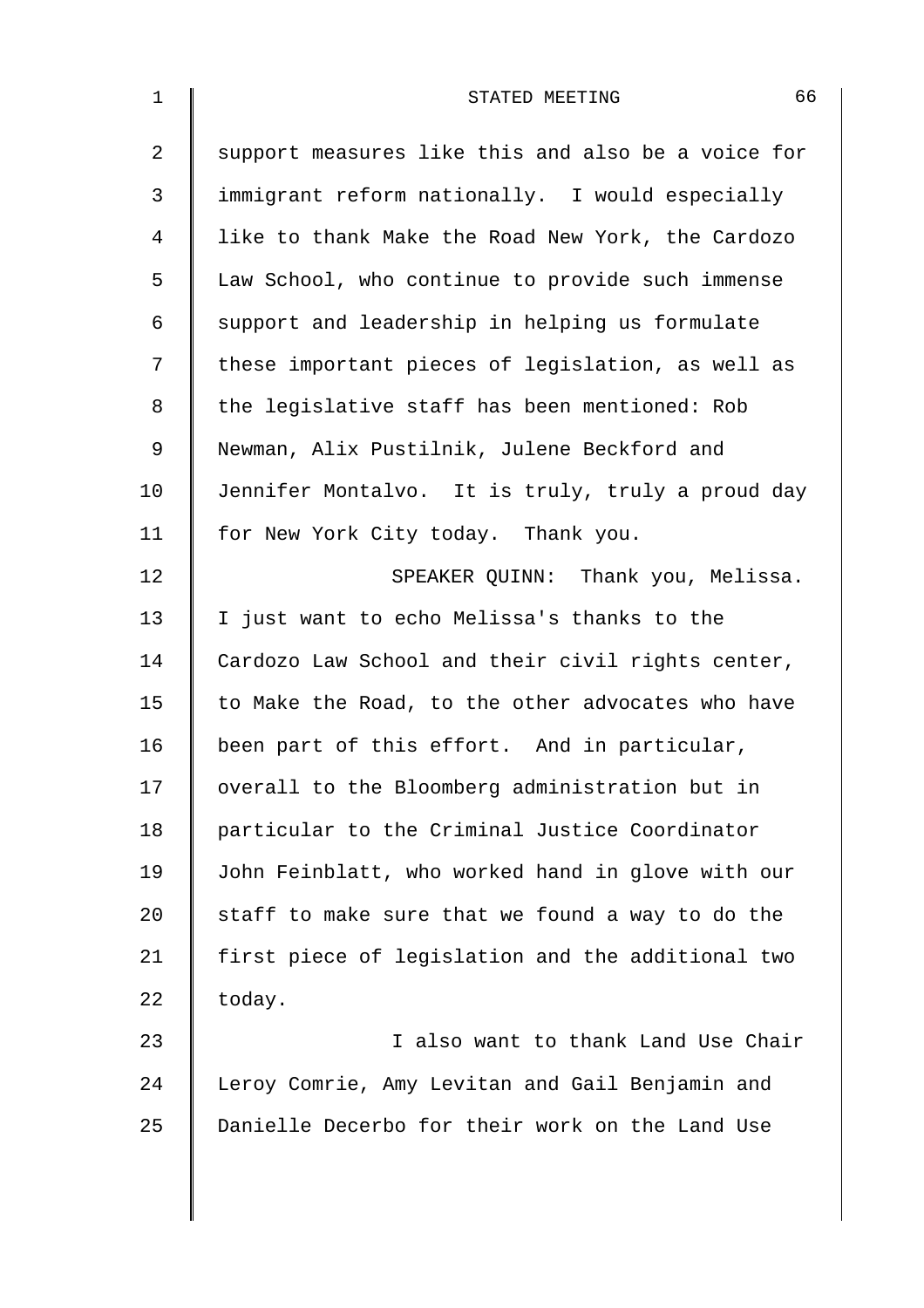| $\mathbf{1}$   | 67<br>STATED MEETING                               |
|----------------|----------------------------------------------------|
| $\overline{2}$ | items; Tanisha Edwards and Scott Crowley for their |
| 3              | work on today's transparency resolution, and Chair |
| 4              | Recchia. I also want to thank Chuck Davis and      |
| 5              | Yasmin Vega and Chair Rivera for the appointment   |
| 6              | of Joseph Puma to be the Manhattan representative, |
| 7              | and thank the Manhattan delegation to the Civil    |
| 8              | Complaint Review Board.                            |
| 9              | That concludes communications from                 |
| 10             | the Speaker on today's legislation.                |
| 11             | COUNCIL MEMBER RIVERA: Thank you                   |
| 12             | very much, Madame Speaker. We'll now move on to    |
| 13             | discussion of general orders. Council Member       |
| 14             | Jackson?                                           |
| 15             | COUNCIL MEMBER JACKSON: Thank you.                 |
| 16             | My colleagues, I rise this afternoon to            |
| 17             | congratulate--                                     |
| 18             | SPEAKER QUINN: [interposing] Could                 |
| 19             | we get a little quiet for Council Member Jackson?  |
| 20             | COUNCIL MEMBER JACKSON: -- to                      |
| 21             | congratulate all of my colleagues involved in      |
| 22             | moving forward the legislation concerning the      |
| 23             | whole issue of the immigration issue with those    |
| 24             | individuals that were arrested. As the Speaker     |
| 25             | said, and Melissa Mark-Viverito indicated, so far  |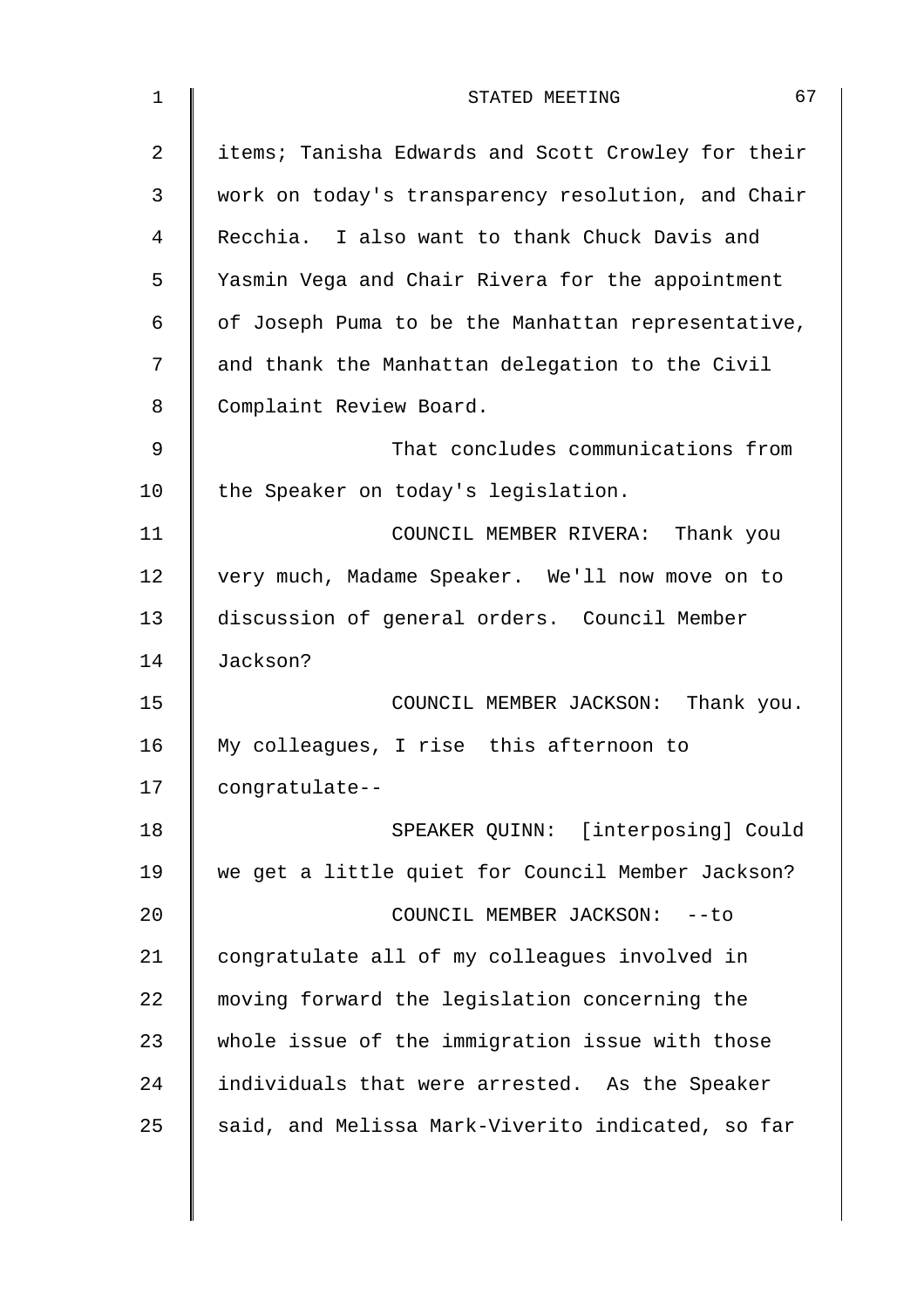| $\mathbf 1$    | 68<br>STATED MEETING                               |
|----------------|----------------------------------------------------|
| $\overline{2}$ | over 267 individuals have been positively impacted |
| 3              | and not deported to their country of origin.       |
| 4              | That's a good thing in keeping families together.  |
| 5              | So, thank you, on behalf of all of those           |
| 6              | individuals and many, many more that will          |
| 7              | positively be impacted.                            |
| 8              | Also, I was given these a long time                |
| 9              | ago. These here are stickers that the vendors      |
| 10             | were saying that no to \$1,000 fine. So now that   |
| 11             | this piece of legislation is going to be passed by |
| 12             | the City Council, let me just say I'll take this   |
| 13             | \$1,000 one and I'll rip it up because it's no     |
| 14             | longer in effect.                                  |
| 15             | [Applause]                                         |
| 16             | COUNCIL MEMBER JACKSON: I've kept                  |
| 17             | these in my drawer for a long time and I will keep |
| 18             | this one for memento purposes, understanding       |
| 19             | though that this is what you were up against. I    |
| 20             | tell you as individuals that are struggling to     |
| 21             | feed your family, \$1,000 fine was absolutely      |
| 22             | absurd and ridiculous, and I'm glad that we're     |
| 23             | passing legislation to reduce the maximum fine and |
| 24             | the graduation stage to \$500. Congratulations to  |
| 25             | all of the vendors. Congratulations to all of the  |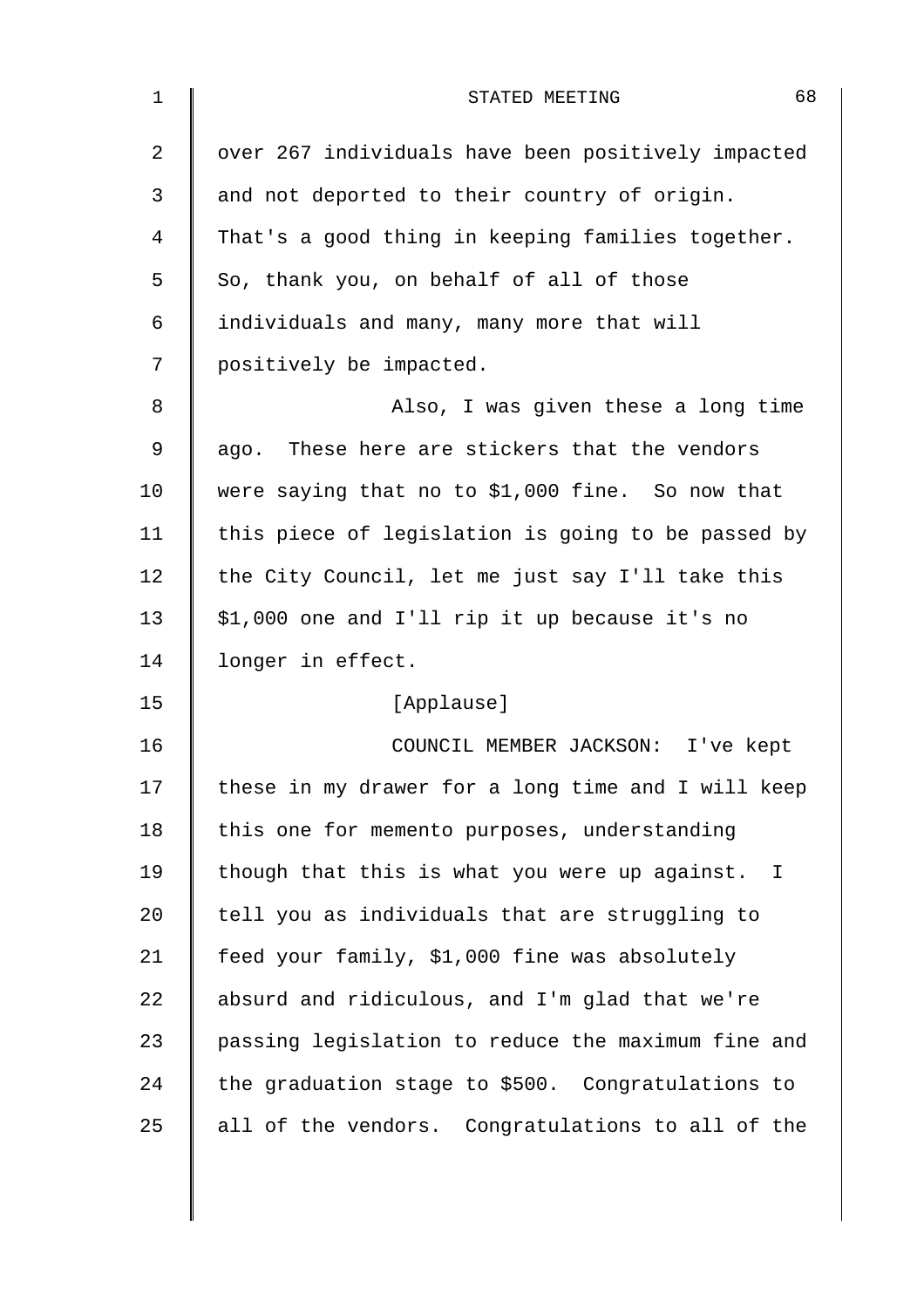| $\mathbf{1}$   | 69<br>STATED MEETING                              |
|----------------|---------------------------------------------------|
| 2              | sponsors and the Speaker for all of us in moving  |
| $\mathfrak{Z}$ | forward this. Congratulations to all of us.       |
| 4              | COUNCIL MEMBER RIVERA: Thank you                  |
| 5              | very much, Council Member Jackson. We now move on |
| 6              | to Council Member Gentile.                        |
| 7              | COUNCIL MEMBER GENTILE: Thank you.                |
| 8              | This Saturday, I will join the Workers Justice    |
| $\mathsf 9$    | Project on Bay Parkway as they reopen the         |
| 10             | Immigration Job Center, which was rebuilt after   |
| 11             | Hurricane Sandy. Thirteen years ago, I initiated  |
| 12             | the establishment of that very job center for day |
| 13             | workers in my district, and it's become a model   |
| 14             | for day labor or work recruitment centers         |
| 15             | citywide.                                         |
| 16             | So today, I speak as one with a                   |
| 17             | history of working with immigrant workers.<br>Yet |
| 18             | overlaid with this history of fighting for the    |
| 19             | immigrant worker is also a sense of fairness for  |
| 20             | all. In this case, the food vendor bills that are |
| 21             | before us. I see the one as unfair is Intro 434-  |
| 22             | A. By limiting fines only for food vendors and    |
| 23             | not for brick and mortar stores, the independent  |
| 24             | retail stores and mom and pop businesses, many of |
| 25             | which were started and run by immigrants, we are  |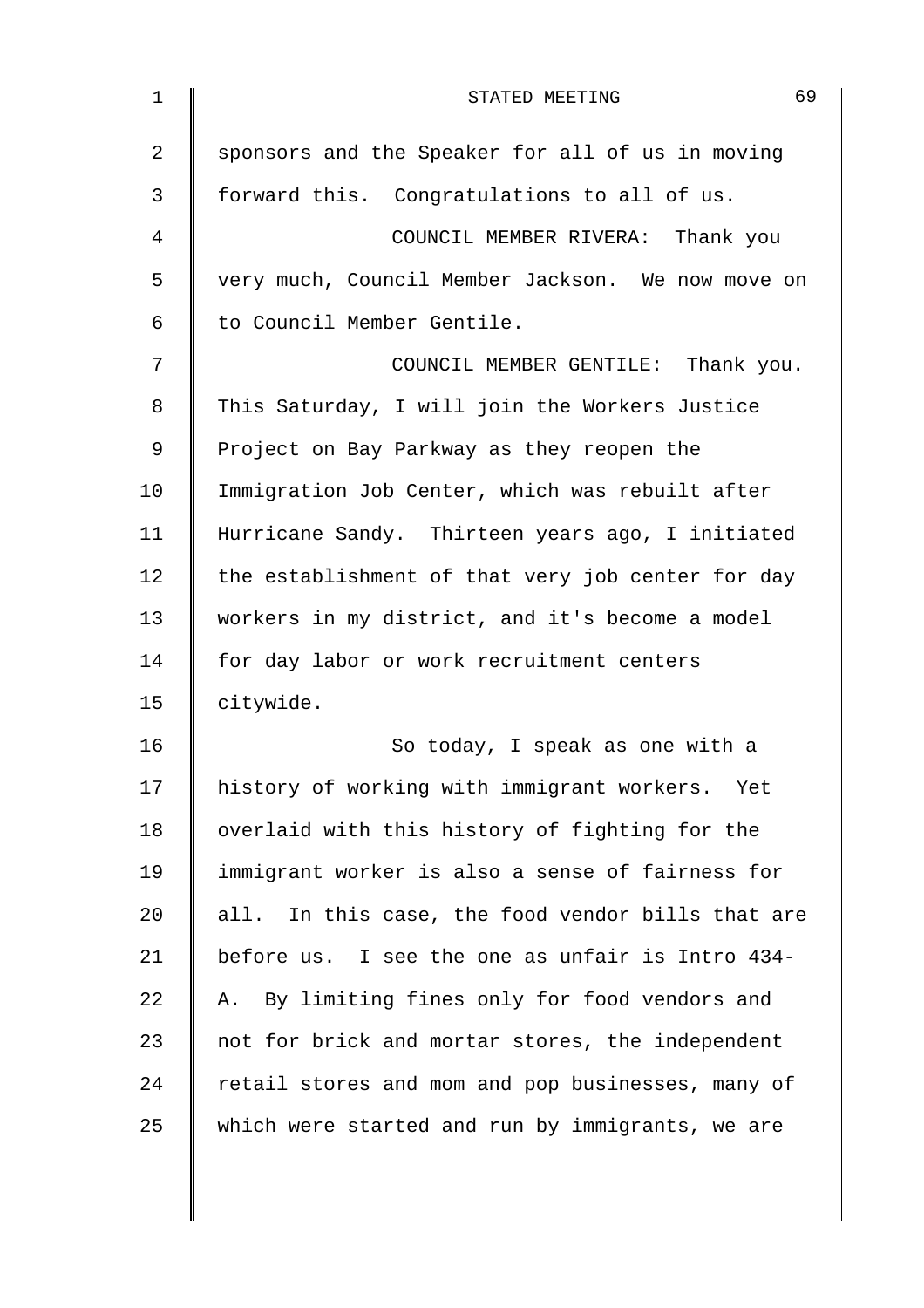| $\mathbf 1$    | 70<br>STATED MEETING                               |
|----------------|----------------------------------------------------|
| $\overline{2}$ | not being fair to those business people who try to |
| 3              | make ends meet each and every day.                 |
| 4              | We must all hear what they're going                |
| 5              | through with city agencies trying to finagle a way |
| 6              | to wring them dry with fines and fees. They are    |
| 7              | not happy and they are struggling. We need to      |
| 8              | level the playing field. But today, instead, we    |
| 9              | are tilting the scales. What sort of message are   |
| 10             | sending to the mom and pop shops that are the      |
| 11             | lifeblood of our communities, if we are lowering   |
| 12             | the fines for the street vendors but not for them? |
| 13             | Recently, a small business owner in                |
| 14             | my district was fined \$1,000 a day after her \$30 |
| 15             | pet grooming license inadvertently expired. A \$30 |
| 16             | license, a \$1,000 fine. Does that seem fair to    |
| 17             | you? I bet she would love to have her fines        |
| 18             | reduced overall, as would every small business     |
| 19             | owner. We need to come to the aid of small         |
| 20             | businesses before they collapse. We need to lower  |
| 21             | fines for the brick and mortar business owner,     |
| 22             | already paying a premium to rent a storefront on a |
| 23             | main commercial strip, while paying business and   |
| 24             | property taxes, water bills and private            |
| 25             | sanitation.                                        |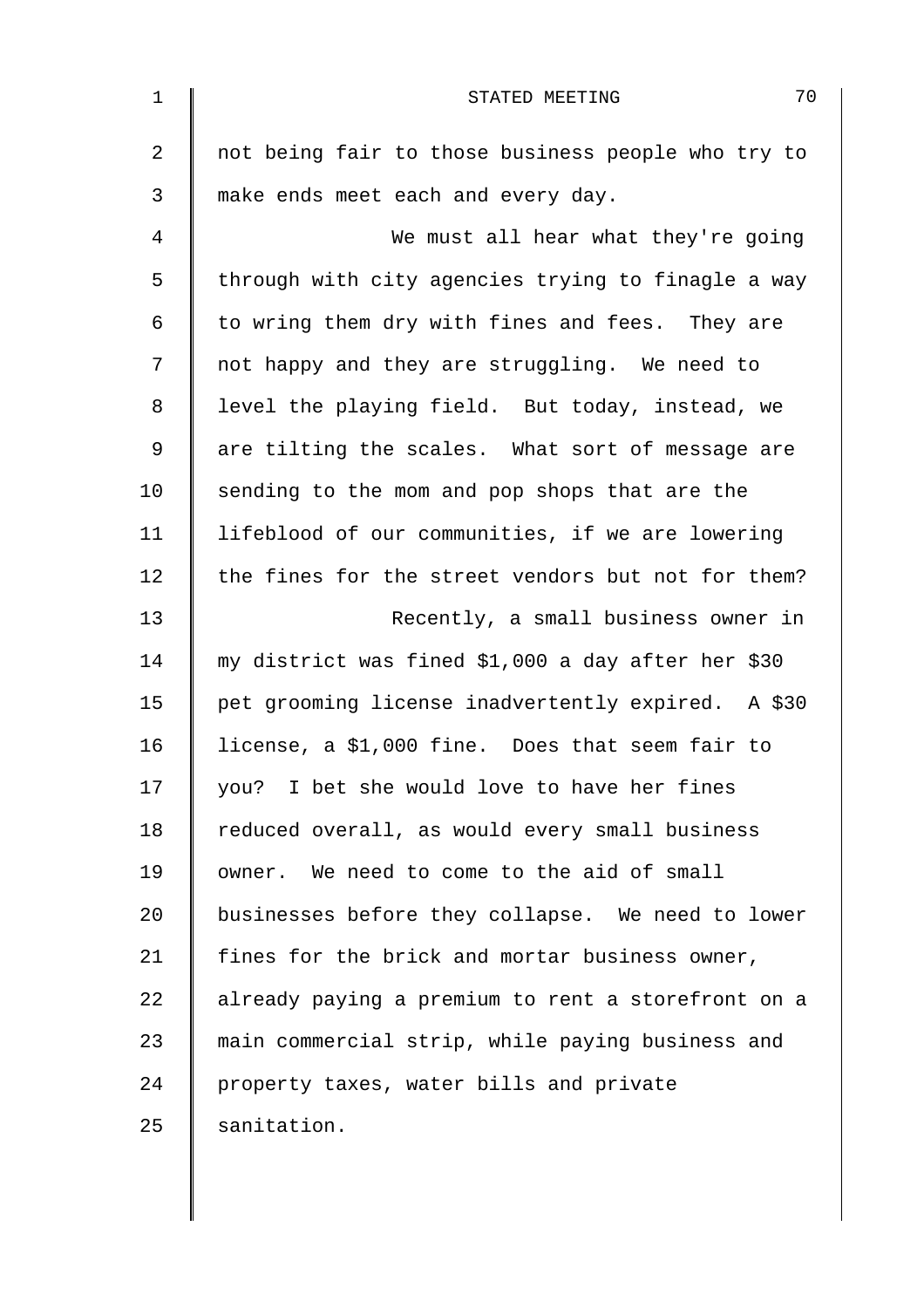| $\mathbf{1}$ | 71<br>STATED MEETING                             |
|--------------|--------------------------------------------------|
| 2            | COUNCIL MEMBER RIVERA: Council                   |
| 3            | Member?                                          |
| 4            | COUNCIL MEMBER GENTILE: Okay. And                |
| 5            | deal every day with the city's appetite for      |
| 6            | revenue. It's a glaring double standard that     |
| 7            | needs to be addressed. This bill is too narrow   |
| 8            | and cannot address it--                          |
| 9            | COUNCIL MEMBER RIVERA:                           |
| 10           | [interposing] Council Member?                    |
| 11           | COUNCIL MEMBER GENTILE: --and I                  |
| 12           | cannot support its unfairness.                   |
| 13           | COUNCIL MEMBER RIVERA: Thank you                 |
| 14           | very much. We now move on to Council Member      |
| 15           | Ignizio.                                         |
| 16           | COUNCIL MEMBER IGNIZIO: Yes, thank               |
| 17           | you. I rise to somewhat dovetail on what my      |
| 18           | colleague, Council Member Gentile, spoke of, and |
| 19           | that is the almost preying, if you will, by the  |
| 20           | administration on small business owners in the   |
| 21           | city. I'm happy that we're passing this bill. I  |
| 22           | think it's a good thing. I think this might set  |
| 23           | the tone going forward that we have to view our  |
| 24           | businesses as just that, the lifeblood of our    |
| 25           | community, putting money back into our economy,  |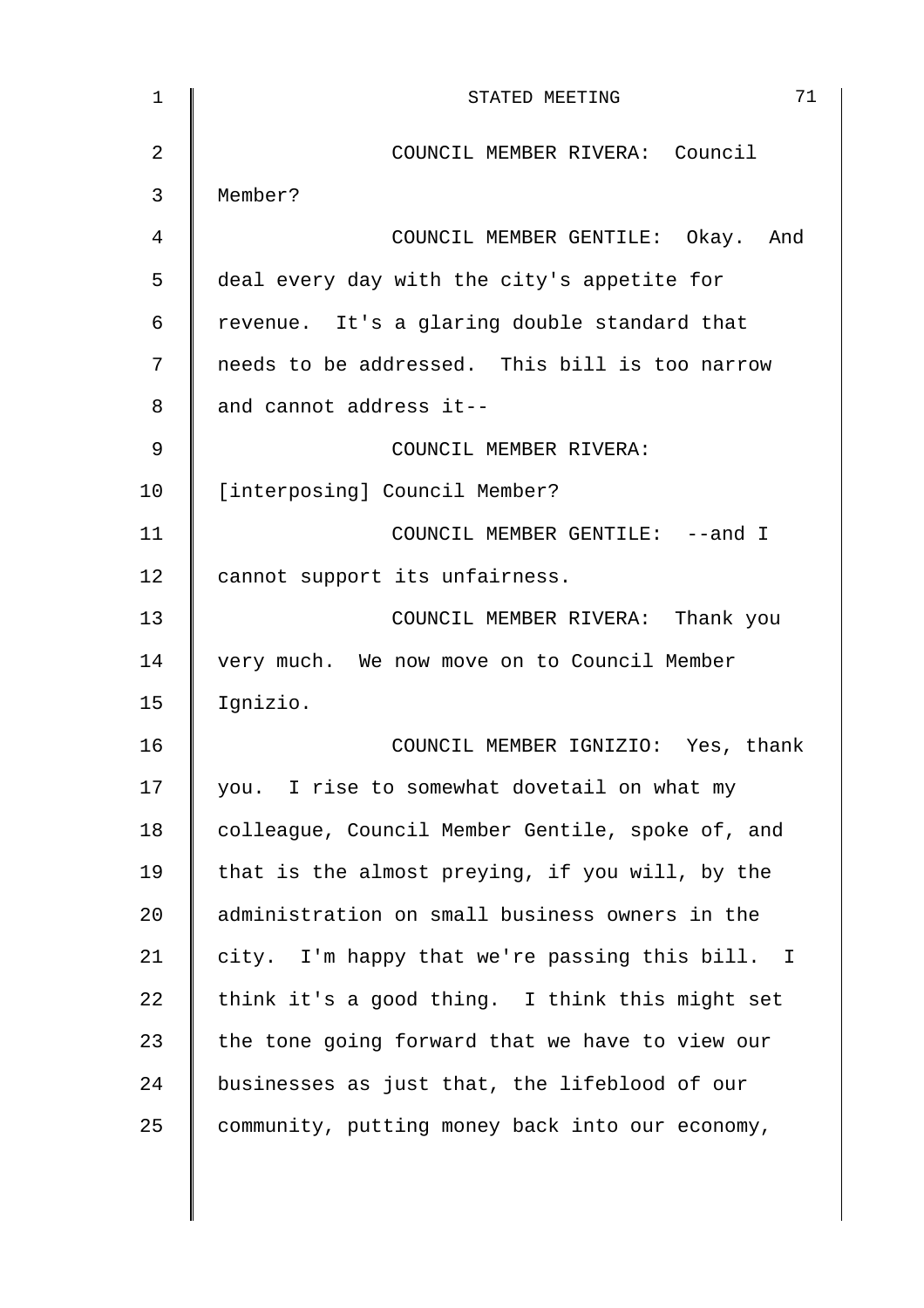| $\mathbf 1$ | 72<br>STATED MEETING                               |
|-------------|----------------------------------------------------|
| 2           | back into the city.                                |
| 3           | We need to go a step beyond. The                   |
| 4           | Department of Health is viewing our restaurants,   |
| 5           | our vendors as a cash cow for the rest of the      |
| 6           | city, and it has to stop. If the issue or the      |
| 7           | concern is about overall revenue to operate their  |
| 8           | agency, then we can have that discussion. When my  |
| 9           | restaurant owners, vendors here behind me, and     |
| 10          | everyone else sees somebody with the Department of |
| 11          | Health, for them to fear their government, fear    |
| 12          | the people who are coming in because they're going |
| 13          | to wipe out everything they made for that week or  |
| 14          | that month is just fundamentally unjust.           |
| 15          | So my hope is that we take a                       |
| 16          | different posture here in this Council and with    |
| 17          | the future administration, because I really don't  |
| 18          | have any faith that this administration will       |
| 19          | change its current policies. That is that if you   |
| 20          | want to do business in this city, we welcome you.  |
| 21          | If you have critical violations that affect public |
| 22          | health, then you will pay. But these minor         |
| 23          | violations that we're all hearing about, that we   |
| 24          | all have heard from our business owners, they      |
| 25          | should be met with a warning letter. They should   |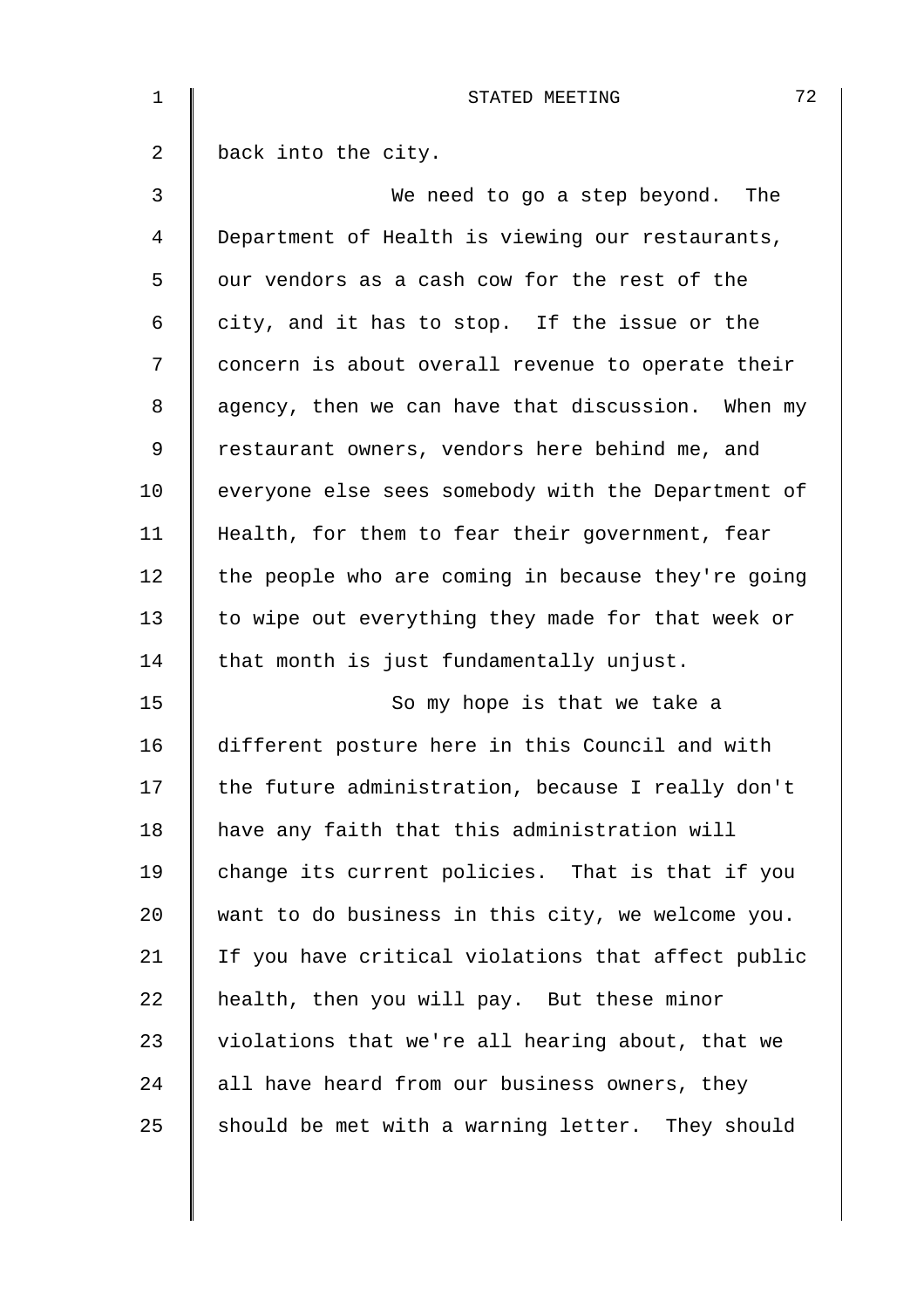| $\mathbf 1$    | 73<br>STATED MEETING                               |
|----------------|----------------------------------------------------|
| $\overline{2}$ | be met with education. They should be met with a   |
| 3              | reprimand but not a \$1,500 fine, \$1,000 fine.    |
| 4              | I think sometimes the Department of                |
| 5              | Health and the inspectors therein come out and     |
| 6              | they give out these things like they're giving out |
| 7              | candy and they don't appreciate how many hotdogs   |
| 8              | you have to sell to make \$1,000, how many gyros   |
| 9              | you have to sell to make \$1,000. If we're going   |
| 10             | to take the posture in this business--in this      |
| 11             | city, excuse me--that business is welcome and we   |
| 12             | want to encourage it, with all these different     |
| 13             | business proposals--                               |
| 14             | COUNCIL MEMBER RIVERA:                             |
| 15             | [interposing] Council Member?                      |
| 16             | COUNCIL MEMBER IGNIZIO: -- then we                 |
| 17             | have to ensure that we're not going to put them    |
| 18             | out of business by the fines that this agency      |
| 19             | levies. Thank you very much.                       |
| 20             | [Applause]                                         |
| 21             | COUNCIL MEMBER RIVERA: Thank you                   |
| 22             | very much. Thank you very much. We're going to     |
| 23             | ask that everybody please refrain from applauding  |
| 24             | too much because we have to run a meeting. We      |
| 25             | have Council Member Koo is next.                   |
|                |                                                    |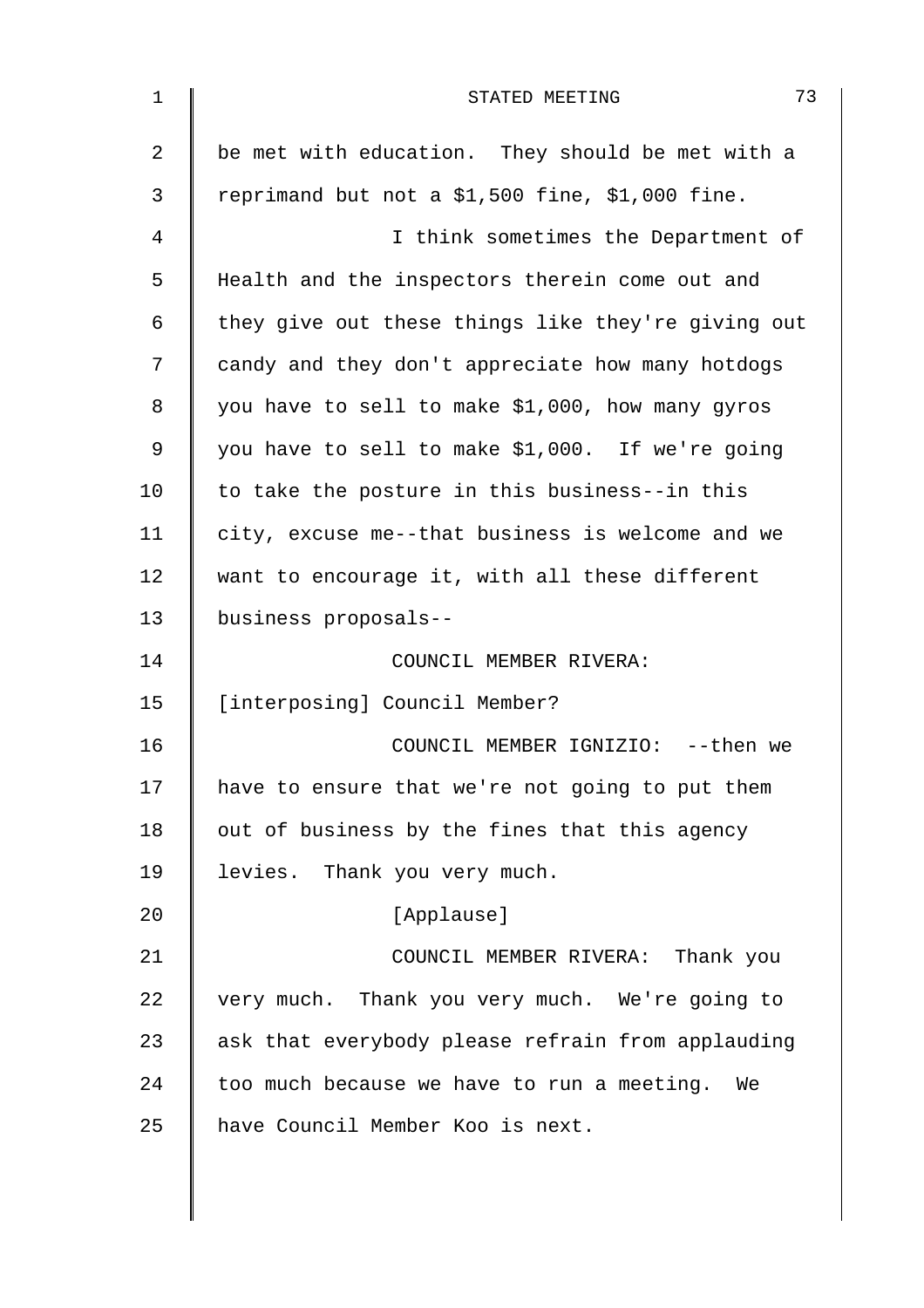| $\mathbf 1$    | 74<br>STATED MEETING                               |
|----------------|----------------------------------------------------|
| $\overline{2}$ | COUNCIL MEMBER KOO: My dear                        |
| 3              | colleagues, I also support this street vending     |
| 4              | bill, but like my two previous colleagues have     |
| 5              | said, we also have to pay attention to our         |
| 6              | licensed small business owners. They pay license   |
| 7              | fees. They pay taxes. They pay rent. They pay      |
| 8              | real estate tax. But meanwhile, we have these      |
| $\mathsf 9$    | different agencies coming in to do to so-called    |
| 10             | inspections and fine them on a lot of just little  |
| 11             | things, like they forgot to put a sign up or the   |
| 12             | sign said wash your hands in bathroom is missing.  |
| 13             | They can fine you a lot of money for that. Those   |
| 14             | things are not fair to the small business people.  |
| 15             | So I ask my colleagues in this City                |
| 16             | Council, we have to take care of our regular       |
| 17             | business people too. So we have to find some way   |
| 18             | to lower the fines or make sure the Department of  |
| 19             | Health doesn't do too many inspections. Before,    |
| 20             | restaurant owners told me, they only do one or two |
| 21             | inspections a year. Now, they go every two weeks   |
| 22             | or three weeks. Some owners told me they are not   |
| 23             | even afraid of them. They don't care when they     |
| 24             | come in because they see them too many times, you  |
| 25             | know.                                              |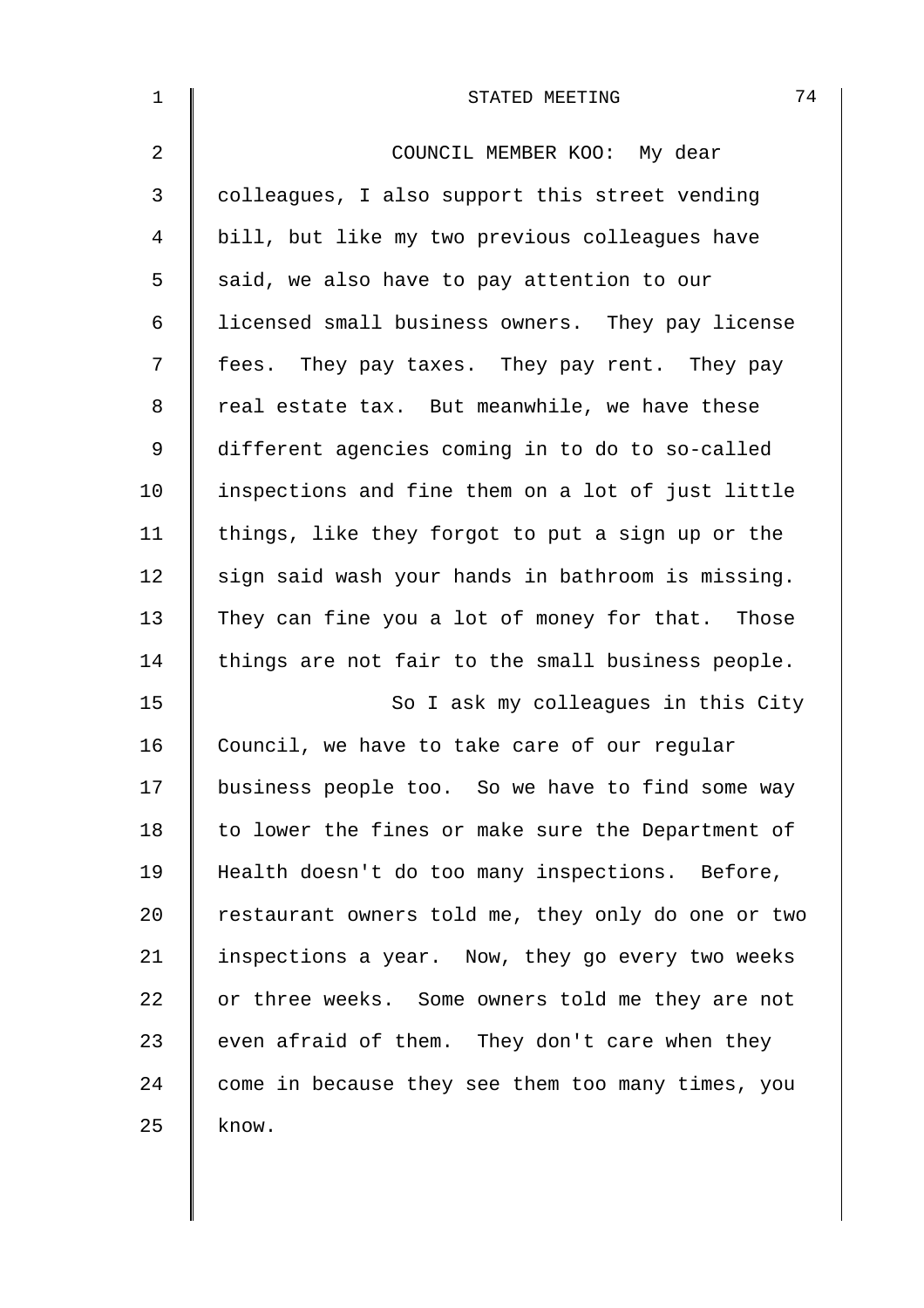| $\mathbf 1$    | 75<br>STATED MEETING                               |
|----------------|----------------------------------------------------|
| $\overline{2}$ | So this is something we have to                    |
| 3              | look into. So I want to ask every one of you and   |
| 4              | I'm going to ask the Speaker maybe if we can do    |
| 5              | something on this in the very near future.         |
| 6              | Otherwise, all the small business is going to be   |
| 7              | disappear. So I ask all my colleagues, please      |
| 8              | consider similar legislation on helping our small  |
| 9              | business owners. Thank you.                        |
| 10             | COUNCIL MEMBER RIVERA: Thank you                   |
| 11             | very much. We now move on to Council Member Oddo.  |
| 12             | COUNCIL MEMBER ODDO: I wasn't                      |
| 13             | going to speak on this but I'm sort of inspired by |
| 14             | the comments from Council Members Gentile and      |
| 15             | Ignizio.                                           |
| 16             | just want to say that a couple of<br>I.            |
| 17             | weeks ago, DEP came out into the Westerly section  |
| 18             | of my council district, where the homeowners were  |
| 19             | having sewer backups. We traced the problem back   |
| 20             | to grease in the line. To DEP's credit, they went  |
| 21             | out and went to 23 commercial establishments in    |
| 22             | the commercial area of Westerly and instead of     |
| 23             | handing out summonses, did an education program    |
| 24             | and worked with those businesses, so that we       |
| 25             | resolved the problem for the homeowners without    |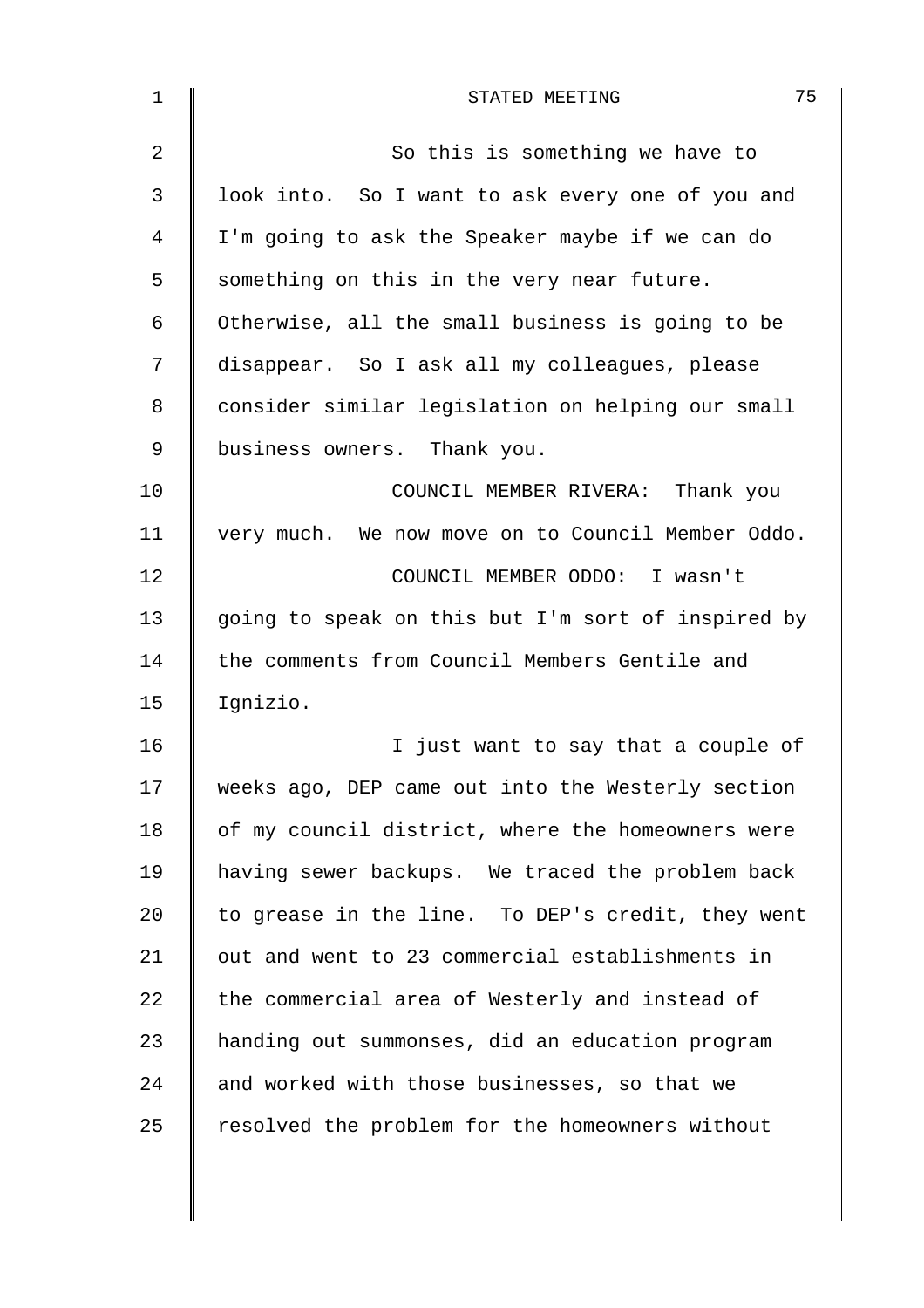| 1  | 76<br>STATED MEETING                               |
|----|----------------------------------------------------|
| 2  | leading with summonses.                            |
| 3  | The policy changes when the                        |
| 4  | executive changes. You heard within the last       |
| 5  | seven days, the Mayor say yet again that fines are |
| 6  | a replacement for taxes. Be grateful that we're    |
| 7  | issuing fines and not increasing the taxes. That   |
| 8  | is a really strange perspective of what the        |
| 9  | inspection policy in this city is about. Despite   |
| 10 | the best efforts of this Council, who have worked  |
| 11 | to try to change that view, they see it not in     |
| 12 | terms of we want to assure that establishments are |
| 13 | clean for all of our constituents. They see this   |
| 14 | in terms of dollars and cents.                     |
| 15 | The Mayor said matter-of-factly                    |
| 16 | within the last week or so that be grateful that   |
| 17 | we're handing out fines because if we didn't we'd  |
| 18 | be raising taxes. This is about revenue, not       |
| 19 | about what the inspection system fundamentally was |
| 20 | supposed to be about.                              |
| 21 | So while I applaud this                            |
| 22 | legislation, I acknowledge the frustration of      |
| 23 | Council Members Ignizio and Gentile. But overall,  |
| 24 | across the board in this city, you're going to     |
| 25 | have ten more months of this and whomever is the   |
|    |                                                    |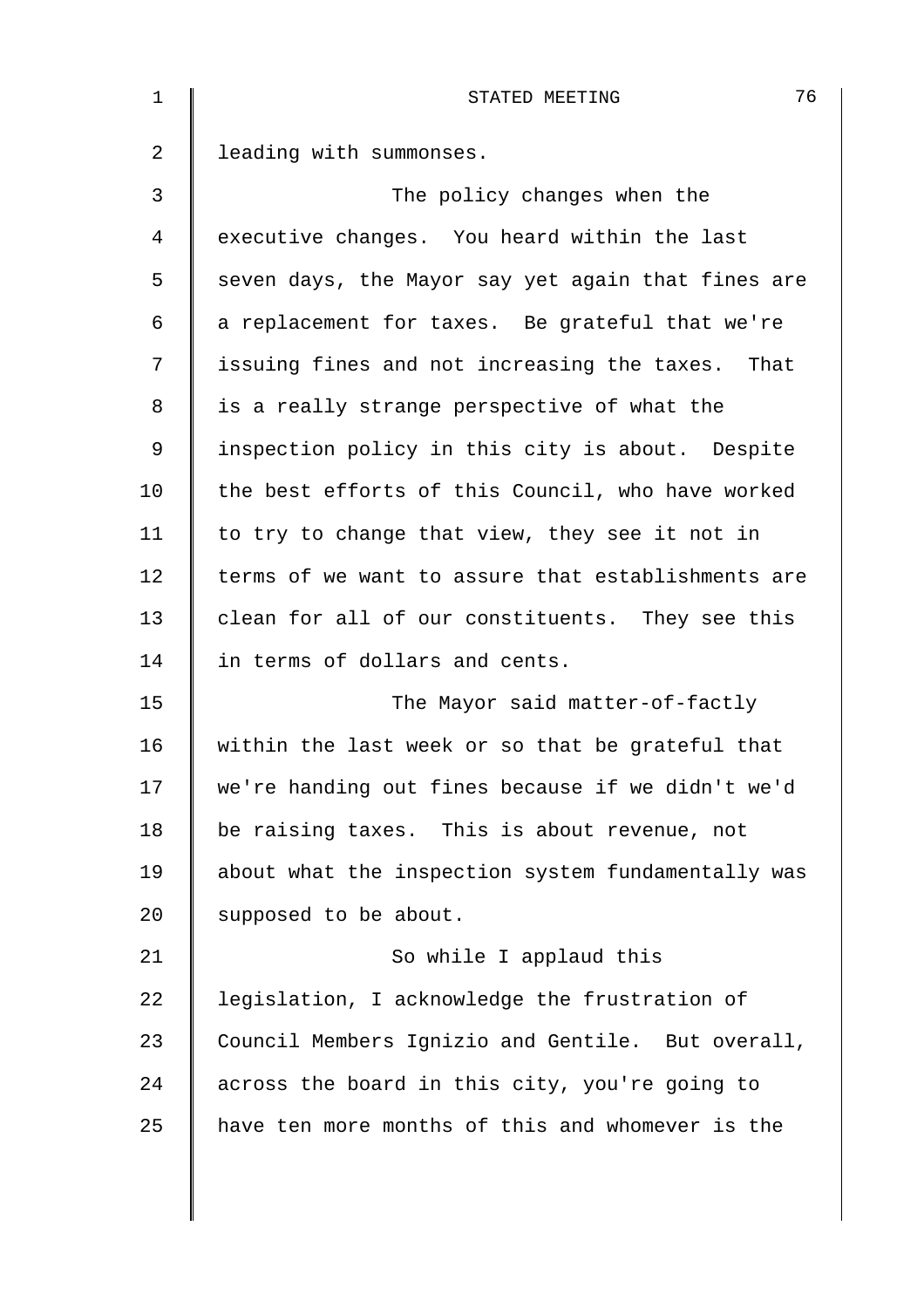| $\mathbf 1$ | 77<br>STATED MEETING                              |
|-------------|---------------------------------------------------|
| 2           | next mayor is going to have to change that        |
| 3           | fundamental understanding and perspective of what |
| 4           | inspections are supposed to be about.             |
| 5           | COUNCIL MEMBER RIVERA: Thank you                  |
| 6           | very much. We now have Council Member Vacca.      |
| 7           | COUNCIL MEMBER VACCA: I very much                 |
| 8           | wanted to echo the remarks of my colleague,       |
| $\mathsf 9$ | Council Member Ignizio. I'm going to vote for     |
| 10          | these bills, but let me tell you something, the   |
| 11          | small business communities in this city are being |
| 12          | hit and they're being hit hard and it's day and   |
| 13          | night.                                            |
| 14          | You have inspectors walking in at 9               |
| 15          | and 9:30 at night, and with 30 or 40 or 50 people |
| 16          | having dinner, places are being closed down.      |
| 17          | People who struggle every day to pay rent, people |
| 18          | who work day and night for their customers, who   |
| 19          | want to make a living in this city are absolutely |
| 20          | having their backs against the wall. If we don't  |
| 21          | understand this, if we don't hear what's going on |
| 22          | in this city, well then no one's listening.       |
| 23          | I'm concerned. This can be                        |
| 24          | addressed now, by the way, but I do think it's    |
| 25          | going to have to wait for the next administration |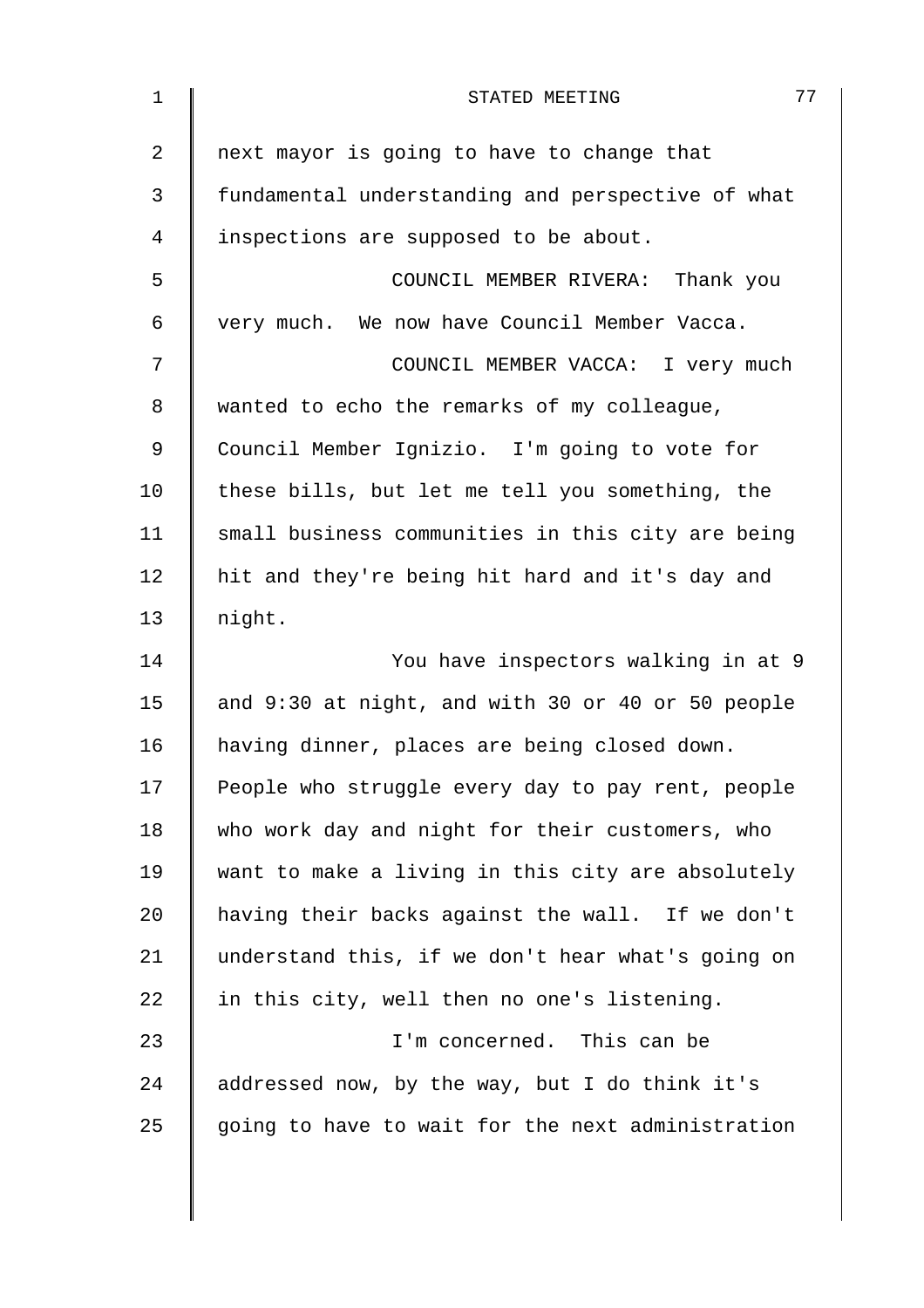| $\mathbf 1$    | 78<br>STATED MEETING                               |
|----------------|----------------------------------------------------|
| $\overline{2}$ | because all the meetings we've have, every         |
| 3              | incident we've pointed out, no one has taken any   |
| 4              | action. Of course this is all about raising        |
| 5              | revenue, it's the same thing with the traffic      |
| 6              | tickets and the parking violations and everything  |
| 7              | else. I'm not for any taxes, but I'm going to      |
| 8              | tell you something, I'd rather have a tax upfront  |
| 9              | than have a hidden tax. These are hidden taxes     |
| 10             | that people can be told that there's no tax        |
| 11             | increase? Come on, we're not stupid. This is a     |
| 12             | tax increase that's not transparent, but it's      |
| 13             | going to come to haunt this city.                  |
| 14             | Trust me. Because people are                       |
| 15             | leaving the city and storefronts will be vacant    |
| 16             | and prices that are going to have to be charged to |
| 17             | people are going to go up because those who rent   |
| 18             | space in this city who try to have a small         |
| 19             | business are being hit to extinction each and      |
| 20             | every day in this city. So I'll vote yes but I     |
| 21             | wanted to give an explanation of what's going on.  |
| 22             | We've met with people time and time again hoping   |
| 23             | somebody will listen. To date, no. But by the      |
| 24             | way, it's not over. It's not over.                 |
| 25             | This happened this weekend where                   |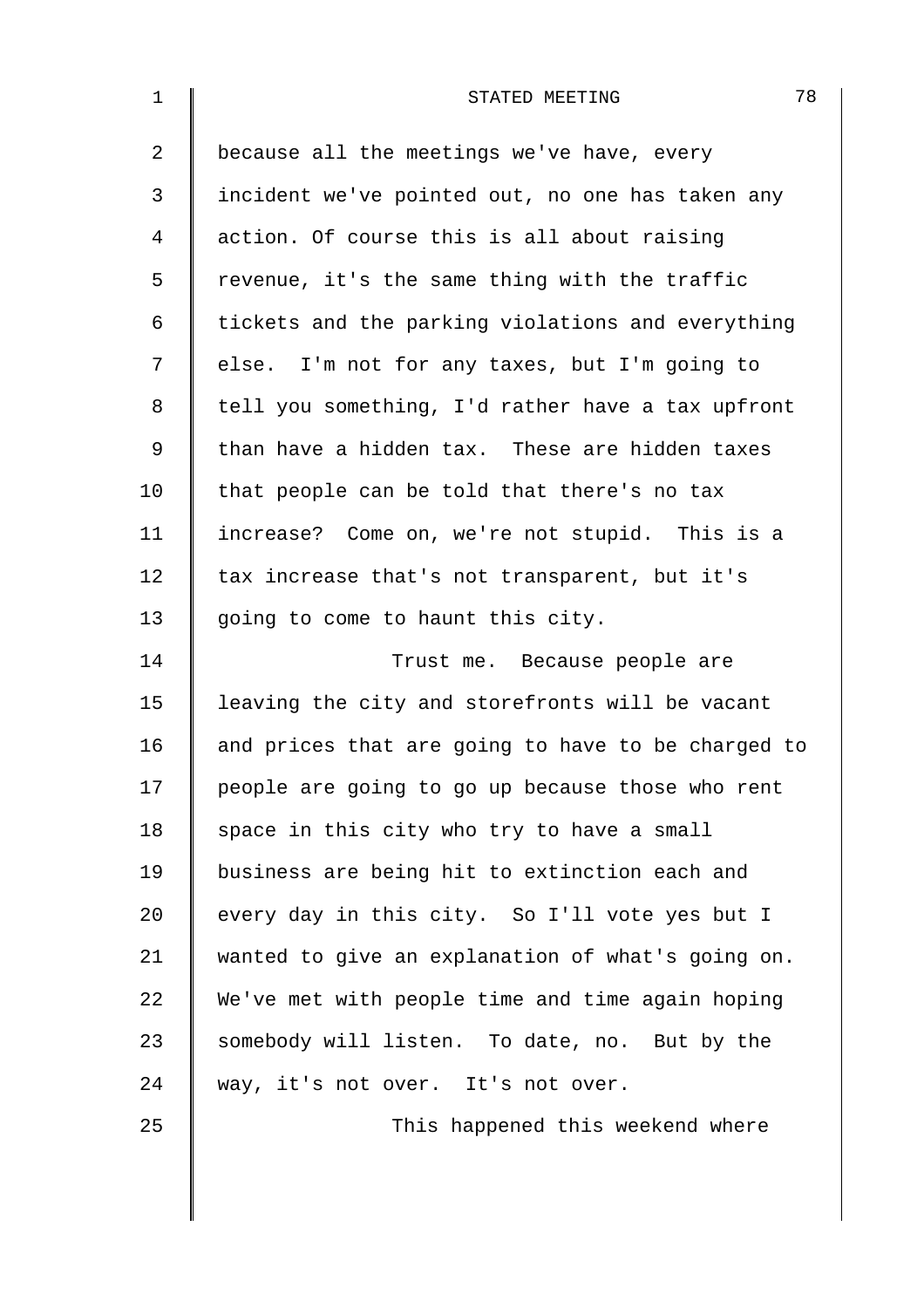| 1  | 79<br>STATED MEETING                               |
|----|----------------------------------------------------|
| 2  | somebody is texting me at 9:30 at night saying     |
| 3  | that the inspectors were there. Some of these      |
| 4  | inspectors don't know what they're doing. They     |
| 5  | don't know. I don't know where they came from.     |
| 6  | Maybe they're from DOE and there are people like   |
| 7  | at DOE who are here from Ohio yesterday. This is   |
| 8  | the feeling we get. Thank you.                     |
| 9  | COUNCIL MEMBER RIVERA: Thank you                   |
| 10 | very much. Council Member Koslowitz?               |
| 11 | COUNCIL MEMBER KOSLOWITZ: Thank                    |
| 12 | you. I must add my voice to my colleagues. I       |
| 13 | can't walk into a store in my neighborhood without |
| 14 | them jumping at me and showing me the fines they   |
| 15 | are getting. This is out of hand.                  |
| 16 | I did a press conference in my                     |
| 17 | district a couple of weeks ago, and the            |
| 18 | commissioner came back with a very nasty reply. I  |
| 19 | don't care. I will fight this until my dying day.  |
| 20 | Enough is enough. He can't put my businesses out   |
| 21 | of business with the fines.                        |
| 22 | The florists got a ticket for \$500.               |
| 23 | He's a one-man shop and his date to appear in      |
| 24 | court was Valentine's Day. If he didn't go, he     |
| 25 | had to pay the fine. This is enough. Someone in    |
|    |                                                    |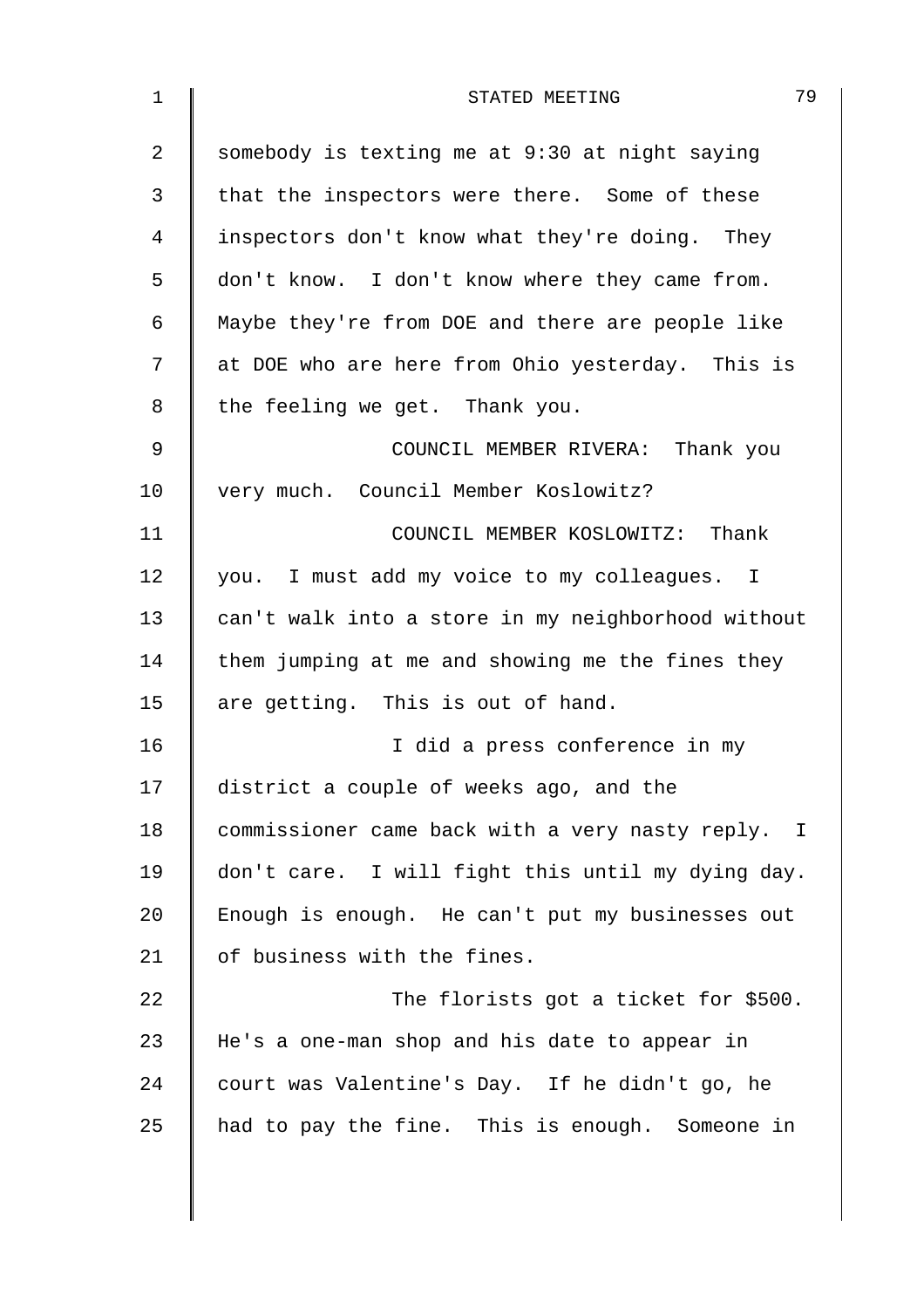| 1  | 80<br>STATED MEETING                               |
|----|----------------------------------------------------|
| 2  | my district went to pay the fine and they were     |
| 3  | told they shouldn't go see the judge because if    |
| 4  | they saw the judge, they would have to pay the     |
| 5  | full fine. Otherwise, if they give the 250, they   |
| 6  | could leave and that would be that. That's not     |
| 7  | fair. Enough is enough.                            |
| 8  | COUNCIL MEMBER RIVERA: Thank you                   |
| 9  | very much. We now move on to Council Member        |
| 10 | Barron?                                            |
| 11 | COUNCIL MEMBER BARRON: It's good                   |
| 12 | to see that my colleagues are getting militant up  |
| 13 | in here.                                           |
| 14 | [Laughter]                                         |
| 15 | COUNCIL MEMBER BARRON: I get to                    |
| 16 | see this. Thank you for the company. It's been     |
| 17 | lonely. I do want to say I absolutely agree with   |
| 18 | you. We have a restaurant in Brooklyn called Bush  |
| 19 | Baby. Bush Baby restaurant is impeccably clean,    |
| 20 | delicious food and they're being harassed as we    |
| 21 | speak, on tedious little things, and these are big |
| 22 | fines. So I couldn't agree with you more.          |
| 23 | I also want to say that on this day                |
| 24 | I want to honor Phil Reed [phonetic]. Phil Reed    |
| 25 | worked very, very hard. When I first came in the   |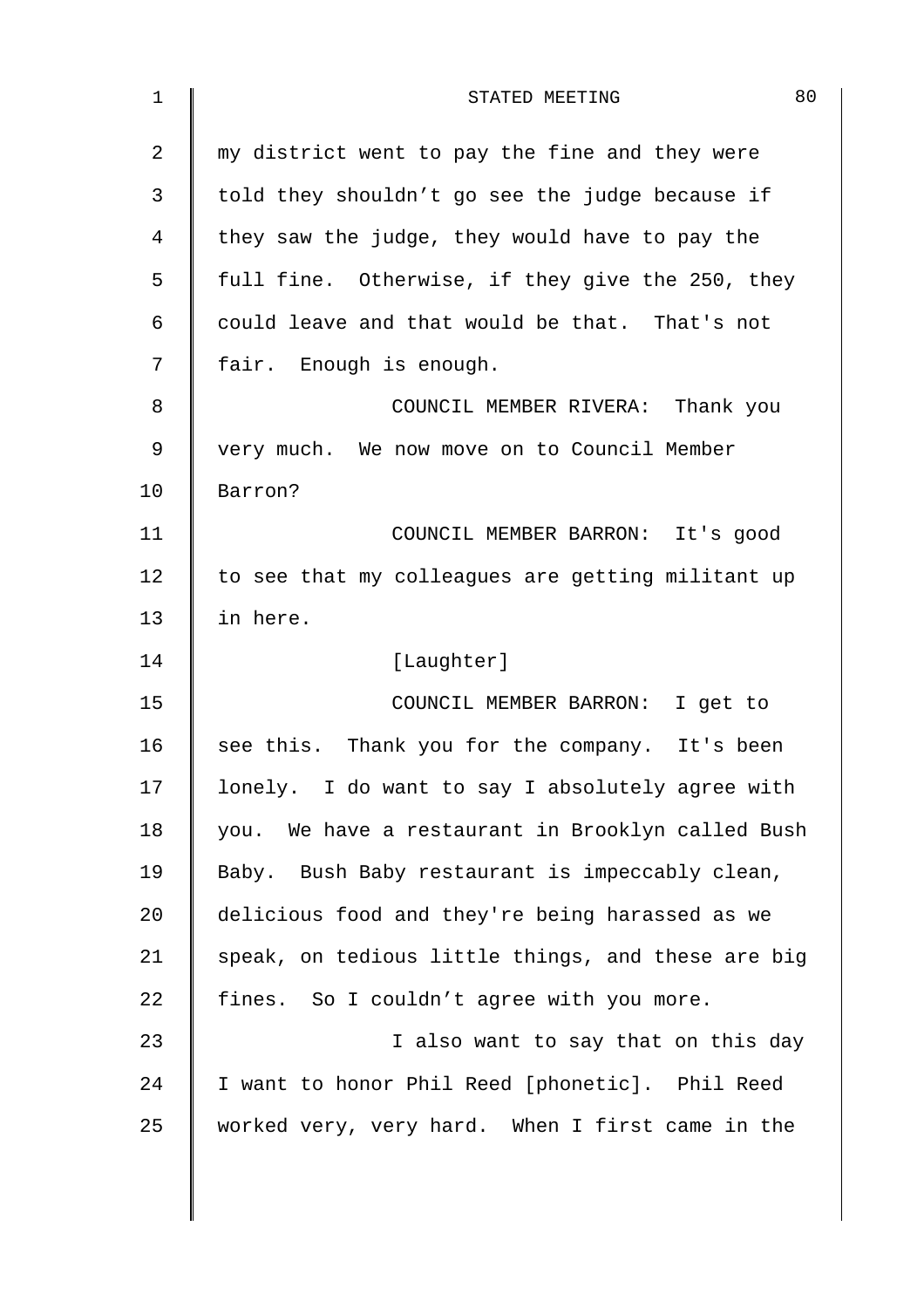| $\mathbf{1}$ | 81<br>STATED MEETING                               |
|--------------|----------------------------------------------------|
| 2            | Council, he was chair of the Consumer Affairs      |
| 3            | Committee. He's passed on now. But I know Phil     |
| 4            | is looking down on this day to se that some of the |
| 5            | legislation that he worked very hard on with the   |
| 6            | vendors over the years, to see passed. I'm         |
| 7            | certain Phil would also like to see, along with    |
| 8            | Council Member Comrie and I, the cap raised. We    |
| $\mathsf 9$  | have to have the cap raised so we can have more    |
| 10           | vendors. There are not enough vendors that have    |
| 11           | the opportunity to vend in this city.              |
| 12           | [Applause]                                         |
| 13           | COUNCIL MEMBER BARRON: Now that                    |
| 14           | we're prohibiting them from vending in places that |
| 15           | might cause congestion, and I know there's some    |
| 16           | differences on those bills, now that all of that's |
| 17           | in place, and I think the fines should be reduced  |
| 18           | to \$100 next piece of legislation, instead of     |
| 19           | \$500. But anyway, we'll take the five now. We     |
| 20           | need the cap raised, because too many people who   |
| 21           | have decided to make income for themselves in a    |
| 22           | very creative way are now not able to do that      |
| 23           | because they can't get a license to vend. So       |
| 24           | let's pass that one next. Raise the cap.           |
| 25           | COUNCIL MEMBER RIVERA: Thank you                   |
|              |                                                    |
|              |                                                    |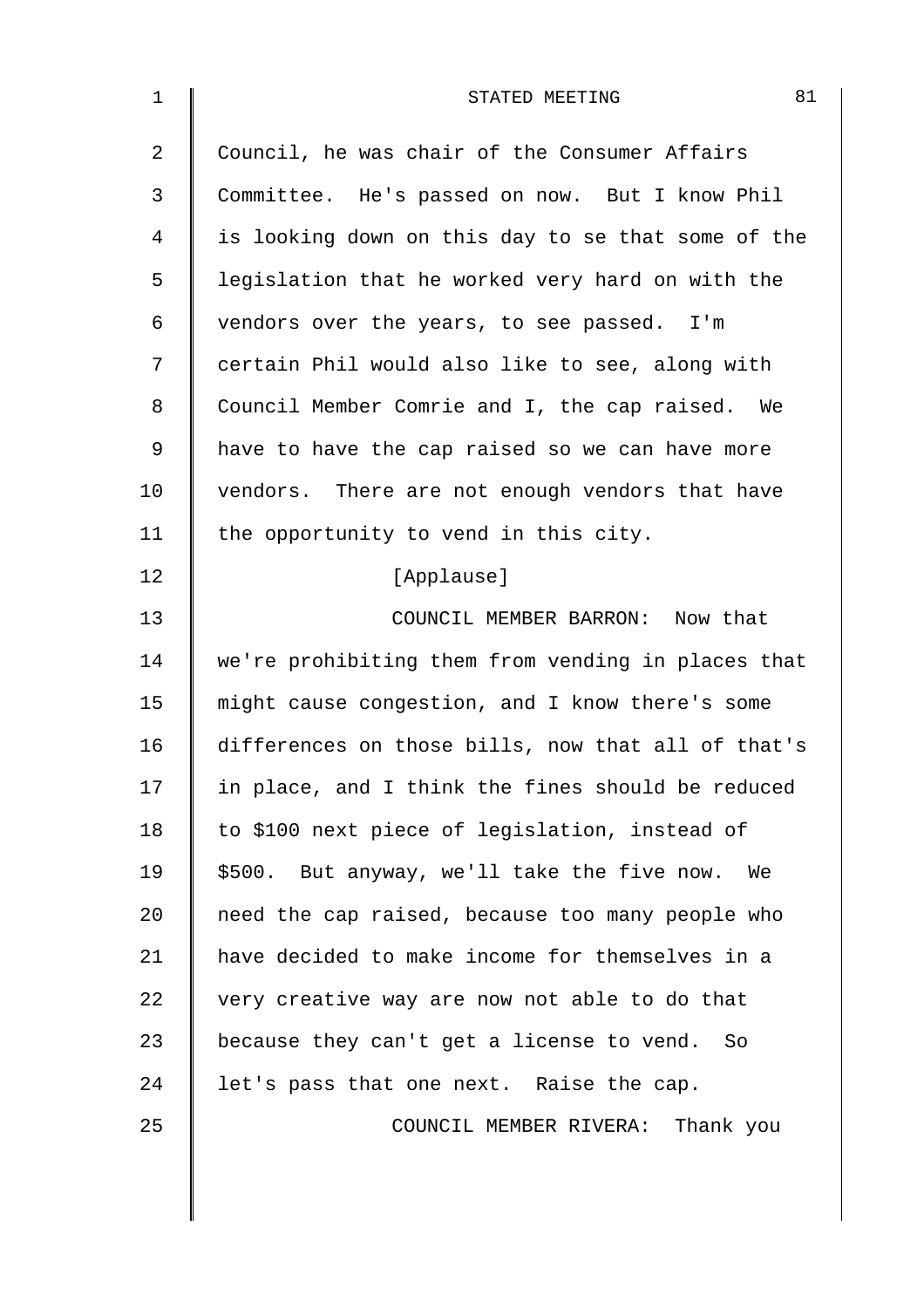| $\mathbf 1$    | 82<br>STATED MEETING                               |
|----------------|----------------------------------------------------|
| $\overline{2}$ | very much, Council Member.                         |
| 3              | [Applause]                                         |
| 4              | COUNCIL MEMBER RIVERA: Finally, we                 |
| 5              | have Council Member Ulrich.                        |
| 6              | COUNCIL MEMBER ULRICH: Thank you,                  |
| 7              | Mr. Majority Leaders. My colleagues, I join the    |
| 8              | chorus of support for the small business community |
| 9              | in this city. I too have a horror story. Karen     |
| 10             | Koslowitz had one about Valentine's Day and a      |
| 11             | florist. I have a barber around the corner from    |
| 12             | my district office that received a \$250 fine from |
| 13             | the Department of Consumer Affairs because he      |
| 14             | didn't have a sign on the wall that said "all      |
| 15             | sales are final." Now I don't know about you, but  |
| 16             | after you get a haircut--                          |
| 17             | [Laughter]                                         |
| 18             | COUNCIL MEMBER ULRICH: After you                   |
| 19             | get a haircut, whether you like it or not, they    |
| 20             | can't pick the hair off the floor and put it back  |
| 21             | on your head.                                      |
| 22             | SPEAKER QUINN: God knows Jimmy's                   |
| 23             | tried.                                             |
| 24             | [Laughter]                                         |
| 25             | SPEAKER QUINN: So give Eric a                      |
|                |                                                    |
|                |                                                    |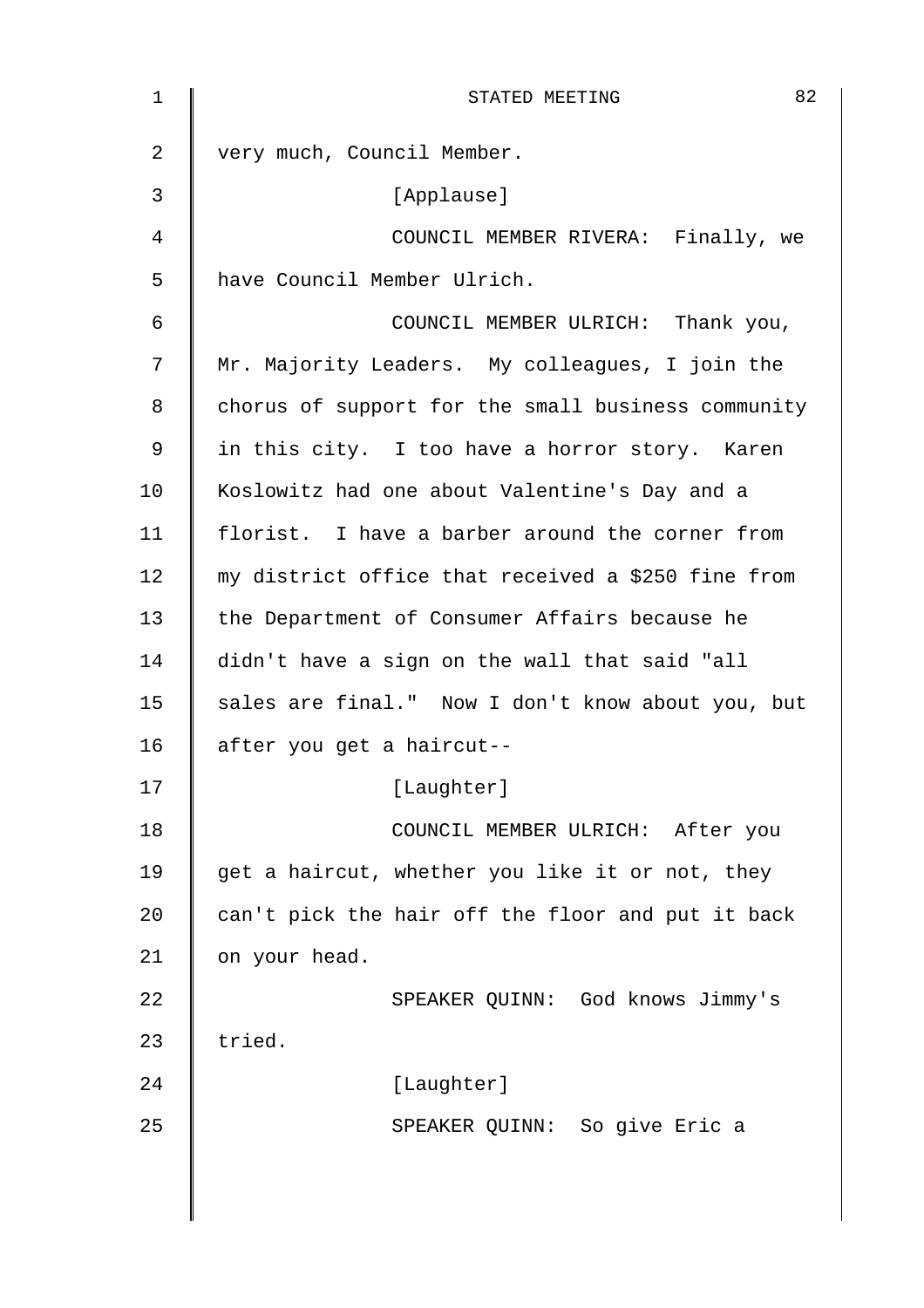| 1  | 83<br>STATED MEETING                                |
|----|-----------------------------------------------------|
| 2  | little more time, sir.                              |
| 3  | COUNCIL MEMBER ULRICH: So just in                   |
| 4  | case you were unaware, when you go to the barber    |
| 5  | shop and you get a haircut, all sales are final.    |
| 6  | Otherwise, if you own and operate a barbershop, a   |
| 7  | very small hole in the wall, a two-man operation    |
| 8  | there, he received a \$250 fine. That's not right.  |
| 9  | There are stories like that across the five         |
| 10 | boroughs.                                           |
| 11 | What about the story when Speaker                   |
| 12 | Quinn came to my district and we met a restaurant   |
| 13 | owner in Howard Beach on Cross Bay Boulevard and    |
| 14 | he received a \$300 or \$500 fine for a fly.        |
| 15 | SPEAKER QUINN: Yep.                                 |
| 16 | COUNCIL MEMBER ULRICH: That was in                  |
| 17 | a restaurant.                                       |
| 18 | SPEAKER QUINN: \$350.                               |
| 19 | COUNCIL MEMBER ULRICH: \$350 fine                   |
| 20 | from the Department of Health for a fly. Then he    |
| 21 | went into the kitchen and he gave him another \$350 |
| 22 | fine for a fly. And he said, well how do you know   |
| 23 | it's a different fly? How do you know it's not      |
| 24 | the same fly?                                       |
| 25 | [Laughter]                                          |
|    |                                                     |
|    |                                                     |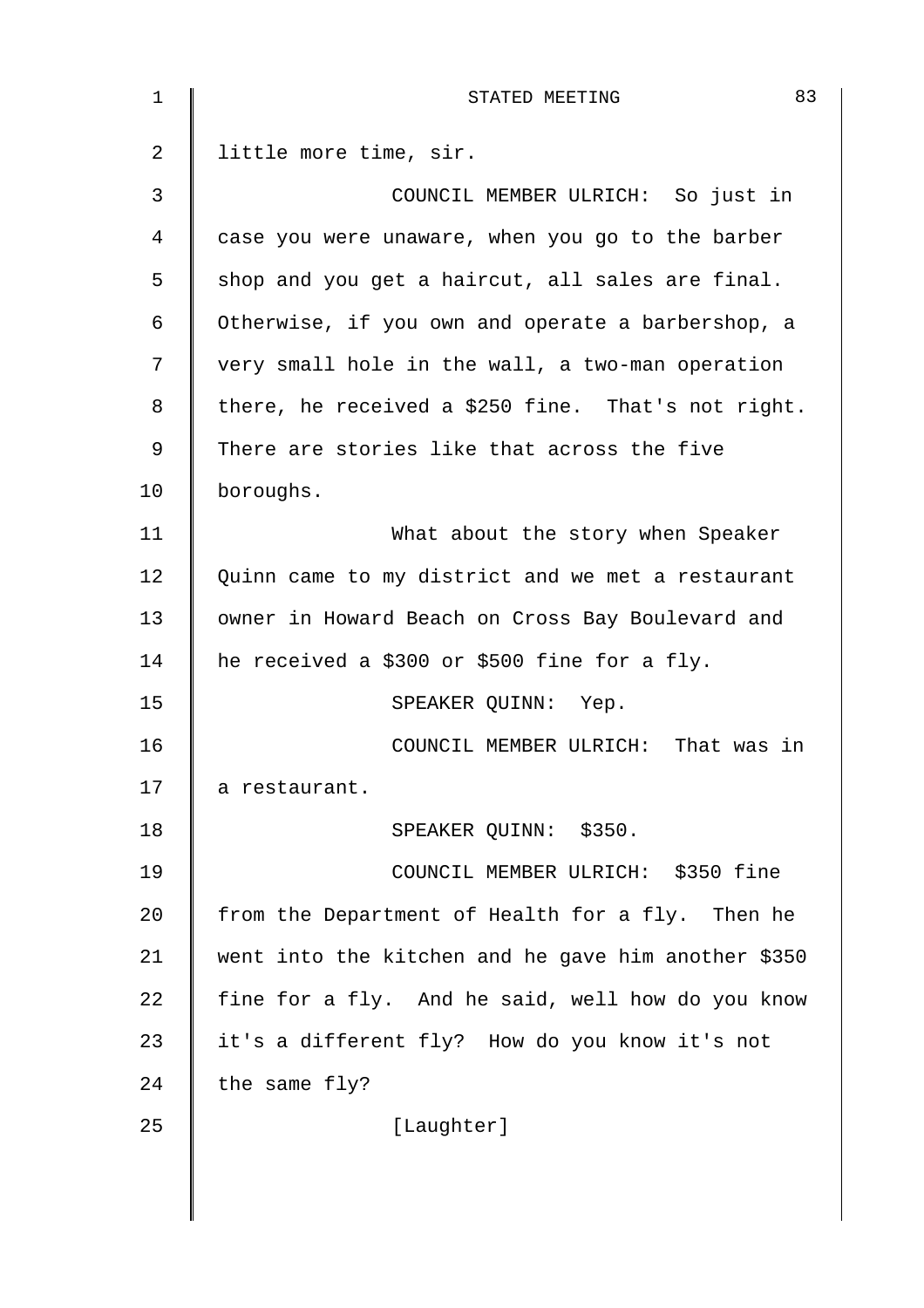| 1  | 84<br>STATED MEETING                               |
|----|----------------------------------------------------|
| 2  | COUNCIL MEMBER ULRICH: The reality                 |
| 3  | is he's right, it could have been the same fly.    |
| 4  | He received two violations for flies in the        |
| 5  | restaurant when in reality it could have--maybe we |
| 6  | could put trackers on the fly and then we'd know.  |
| 7  | COUNCIL MEMBER: [off mic]                          |
| 8  | COUNCIL MEMBER ULRICH: Exactly.                    |
| 9  | No, that's true. Anyway, the point is that we are  |
| 10 | not business friendly in this city. Because of     |
| 11 | that, businesses are fleeing. When businesses      |
| 12 | leave our city, they take their tax revenue and    |
| 13 | their jobs with them. If our focus is on           |
| 14 | revitalizing our economy, creating jobs and        |
| 15 | keeping people in New York, then we have to do     |
| 16 | more to support the small businesses in our        |
| 17 | communities. Thank you.                            |
| 18 | COUNCIL MEMBER RIVERA: Thank you                   |
| 19 | very much. Seeing no others on this particular     |
| 20 | item, I'm going to have the last word. I have to   |
| 21 | concur with Council Member Ulrich. All sales on    |
| 22 | barbershops are final. Actually, when I first got  |
| 23 | my head shaved, I asked for the hair to be put     |
| 24 | back and they said sorry, couldn't do it. So I     |
| 25 | just want to concur with you on that one. We now   |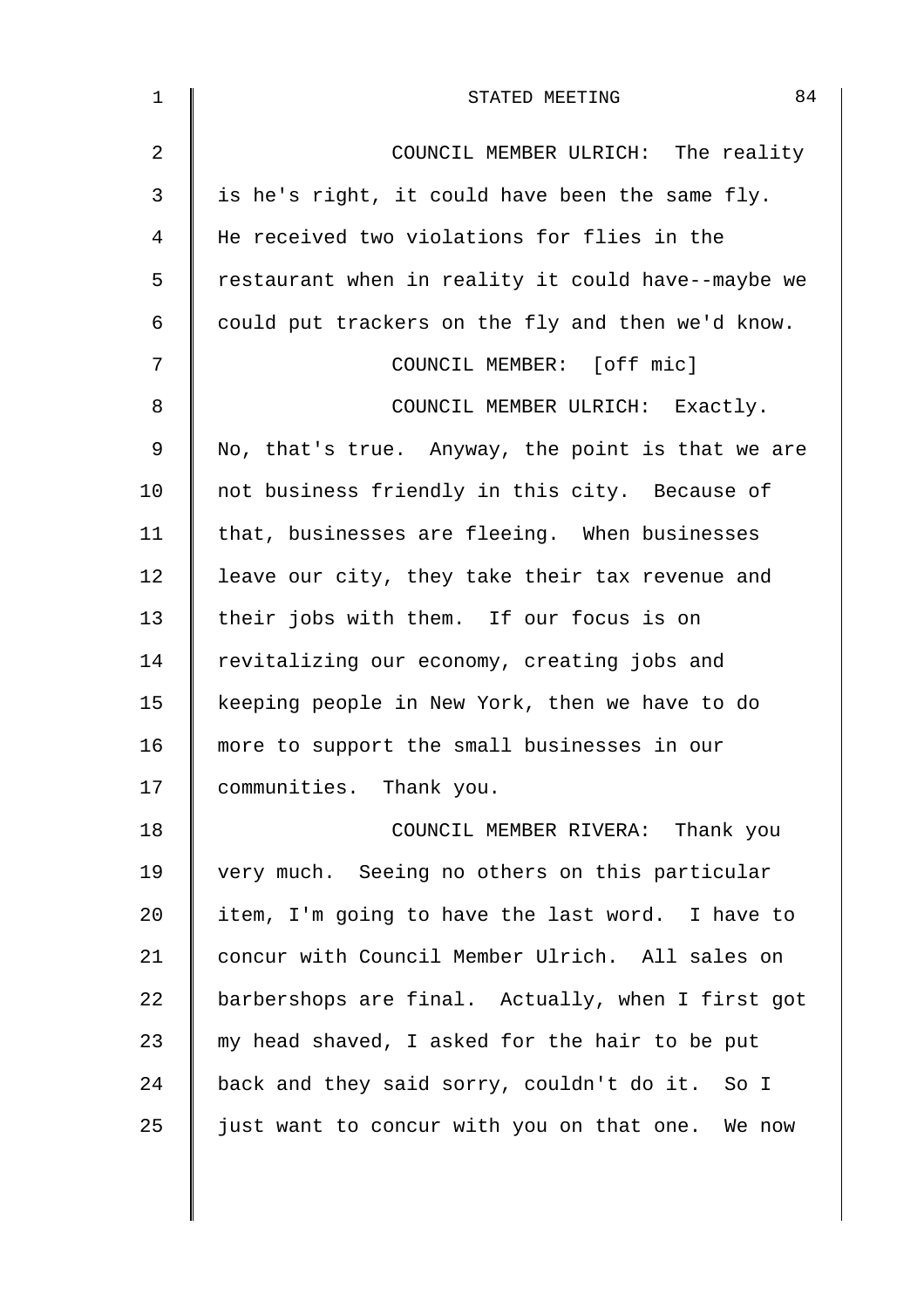| $\mathbf 1$    | 85<br>STATED MEETING                           |
|----------------|------------------------------------------------|
| $\overline{2}$ | move on to reports of special communicates.    |
| 3              | CLERK: Report on the Committee on              |
| 4              | Consumer Affairs, Introduction 16-1, requiring |
| 5              | reports on vendor adjudications.               |
| 6              | SPEAKER QUINN: Amended and coupled             |
| 7              | on General Orders.                             |
| 8              | CLERK: Excuse me. The report of                |
| 9              | special committees, there's none.              |
| 10             | COUNCIL MEMBER RIVERA: Reports on              |
| 11             | standing committees.                           |
| 12             | CLERK: Report on the Committee on              |
| 13             | Consumer Affairs, Introduction 16-A, requiring |
| 14             | reports on vendor adjudications.               |
| 15             | SPEAKER QUINN: Amended and coupled             |
| 16             | on General Orders.                             |
| 17             | CLERK: Introduction 434-A, vending             |
| 18             | rules.                                         |
| 19             | SPEAKER QUINN: Amended and coupled             |
| 20             | on General Orders.                             |
| 21             | CLERK: Introduction 684-A, vending             |
| 22             | against or within taxi stands.                 |
| 23             | SPEAKER QUINN: Amended and coupled             |
| 24             | on General Orders.                             |
| 25             | CLERK: Introduction 727-A, vending             |
|                |                                                |
|                |                                                |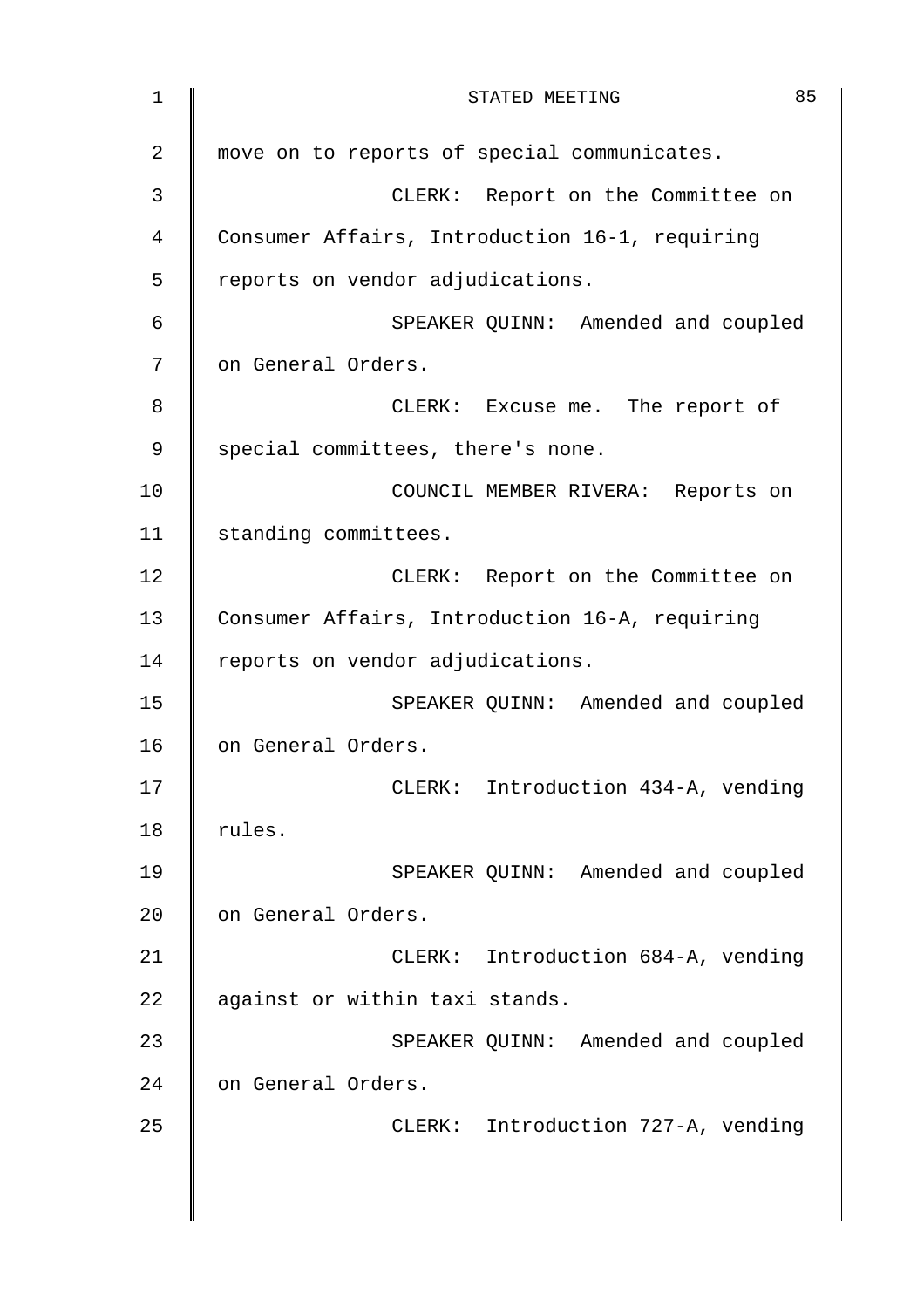| $\mathbf 1$ | 86<br>STATED MEETING                       |
|-------------|--------------------------------------------|
| 2           | in front of building entrances and exits.  |
| 3           | SPEAKER QUINN: Amended and coupled         |
| 4           | on General Orders.                         |
| 5           | CLERK: Introduction 789-A,                 |
| $\epsilon$  | prohibiting vending adjacent to hospitals. |
| 7           | SPEAKER QUINN: Amended and coupled         |
| 8           | on General Orders.                         |
| 9           | CLERK: Introduction 817-A, notices         |
| 10          | of violation issued to food vendors.       |
| 11          | SPEAKER QUINN: Amended and coupled         |
| 12          | on General Orders.                         |
| 13          | CLERK: Report of the Committee on          |
| 14          | Finance, Preconsidered Resolution 1664,    |
| 15          | organizational funding.                    |
| 16          | SPEAKER QUINN: Coupled on General          |
| 17          | Orders.                                    |
| 18          | CLERK: Preconsidered Resolution            |
| 19          | 1665, SoHo BID.                            |
| 20          | SPEAKER QUINN: Coupled on General          |
| 21          | Orders.                                    |
| 22          | CLERK: Proposed Resolution 1651-A,         |
| 23          | Hub Third Avenue BID.                      |
| 24          | SPEAKER QUINN: Amended and coupled         |
| 25          | on General Orders.                         |
|             |                                            |
|             |                                            |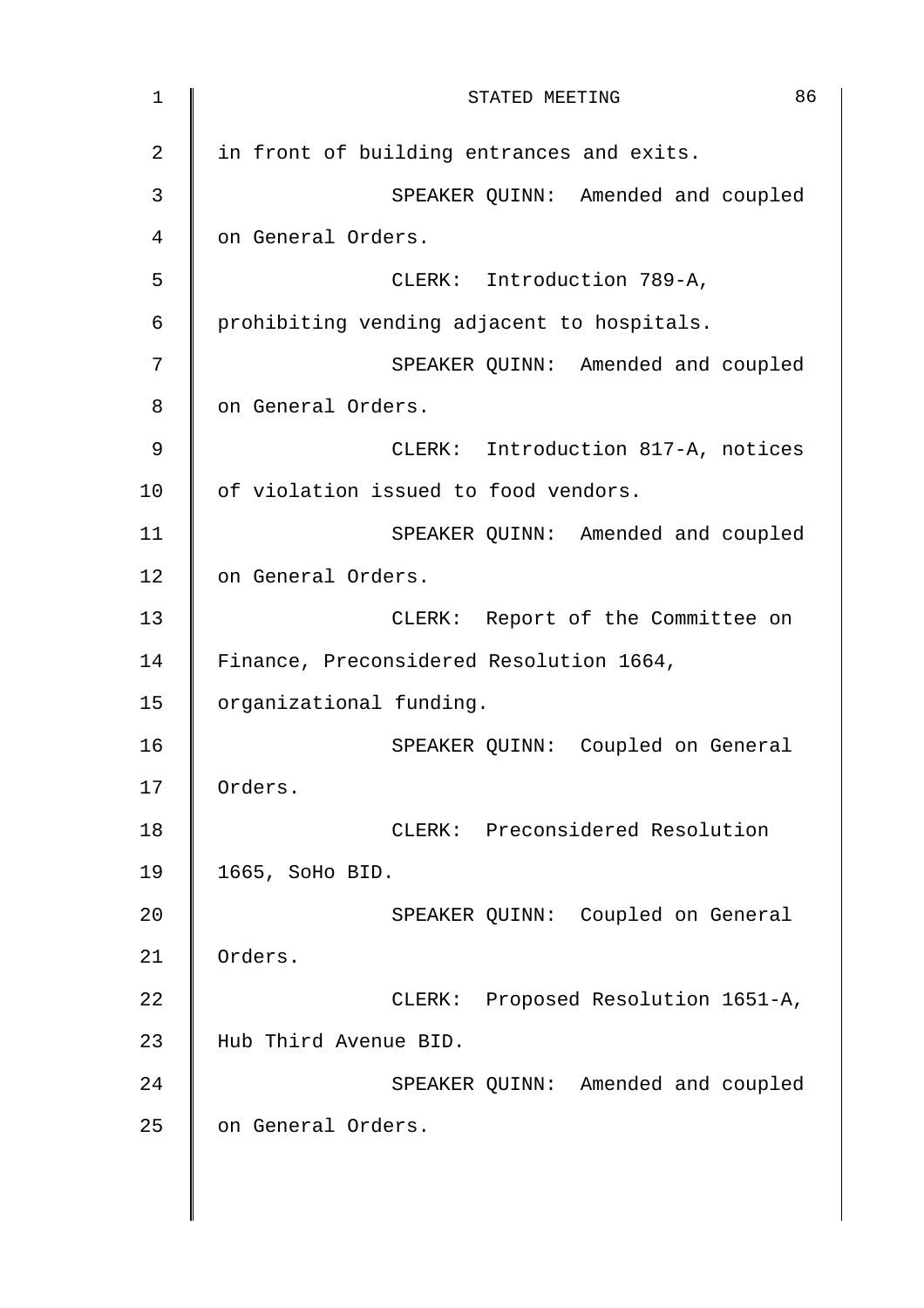| 1              | 87<br>STATED MEETING                               |
|----------------|----------------------------------------------------|
| $\overline{2}$ | CLERK: Proposed Resolution 1652-A,                 |
| 3              | Myrtle Avenue BID.                                 |
| 4              | SPEAKER QUINN: Amended and coupled                 |
| 5              | on General Orders.                                 |
| 6              | CLERK: Preconsidered Land Use 764                  |
| 7              | and companion Resolution 1666, multi-family        |
| 8              | preservation loan program, Brooklyn.               |
| 9              | SPEAKER QUINN: Coupled on General                  |
| 10             | Orders.                                            |
| 11             | CLERK: Report on the Committee on                  |
| 12             | Immigration, Introduction 982-A, persons not to be |
| 13             | detained by the Police Department.                 |
| 14             | SPEAKER QUINN: Amended and coupled                 |
| 15             | on General Orders.                                 |
| 16             | CLERK: Introduction 989-A, persons                 |
| 17             | not to be detained by the Department of            |
| 18             | Correction.                                        |
| 19             | SPEAKER QUINN: Amended and coupled                 |
| 20             | on General Orders.                                 |
| 21             | CLERK: Report on the Committee on                  |
| 22             | Land Use, LU 756 and Resolution 1667, zoning map   |
| 23             | change, Brooklyn.                                  |
| 24             | SPEAKER QUINN: Coupled on General                  |
| 25             | Orders.                                            |
|                |                                                    |
|                |                                                    |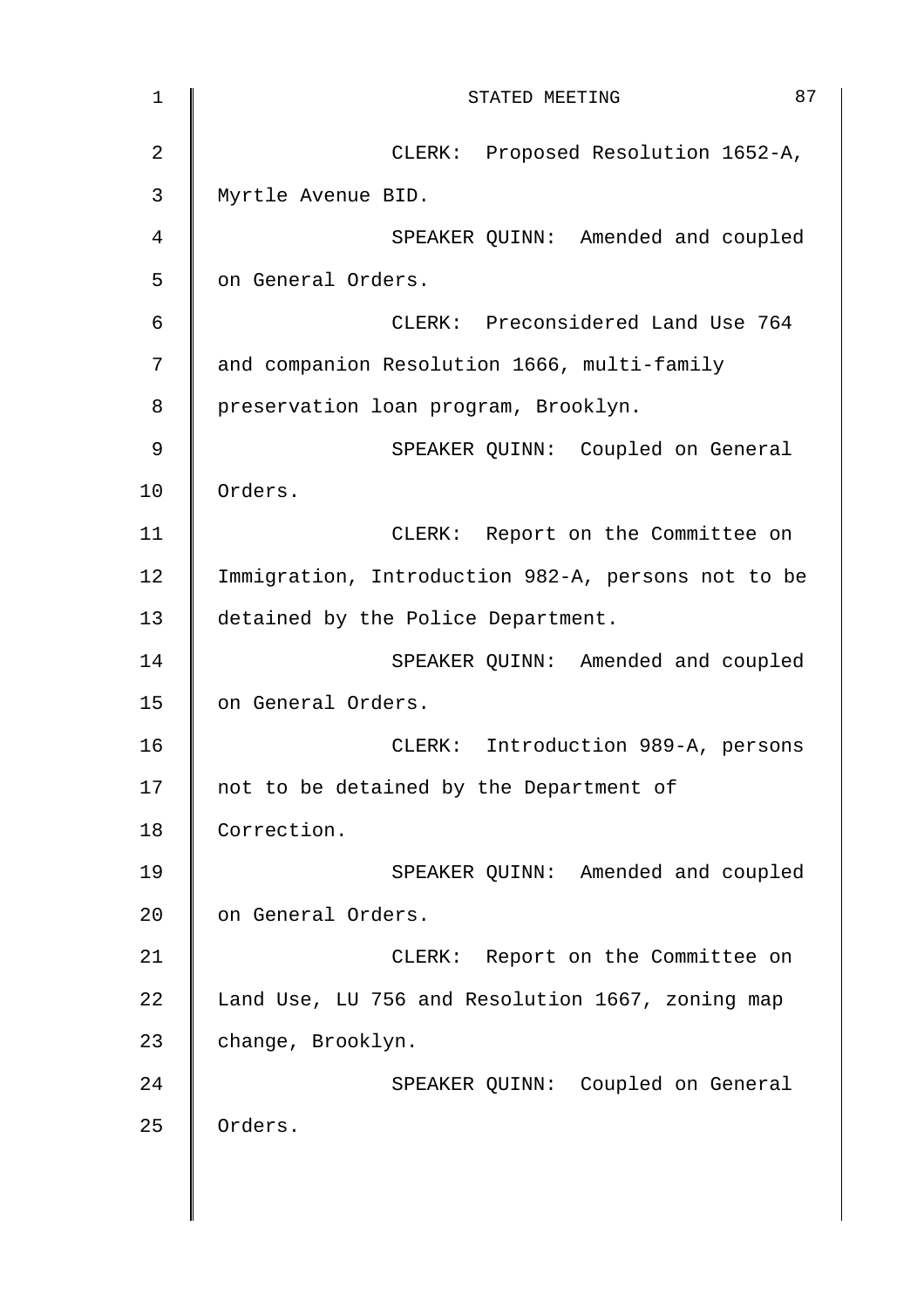| $\mathbf 1$ | 88<br>STATED MEETING                               |
|-------------|----------------------------------------------------|
| 2           | CLERK: Land Use 760 and Resolution                 |
| 3           | 1668, JFK Industrial Business Zone.                |
| 4           | SPEAKER QUINN: Coupled on General                  |
| 5           | Orders.                                            |
| 6           | CLERK: Report of the Committee on                  |
| 7           | Rules, Privileges and Elections, Preconsidered     |
| 8           | M1056 and companion Resolution 1669, approving the |
| $\mathsf 9$ | designation of Joseph A. Puma as member of the     |
| 10          | New York City Civilian Complaint Review Board.     |
| 11          | SPEAKER QUINN: Coupled on General                  |
| 12          | Orders.                                            |
| 13          | COUNCIL MEMBER RIVERA: General                     |
| 14          | Order Calendar.                                    |
| 15          | CLERK: Resolution approving                        |
| 16          | various persons commissioner of deeds.             |
| 17          | SPEAKER QUINN: Coupled on General                  |
| 18          | Orders. At this point, I'd like to ask for a roll  |
| 19          | call on all items that have been coupled on the    |
| 20          | General Order Calendar please. If we could get a   |
| 21          | little quiet for the vote on the General Calendar. |
| 22          | COUNCIL MEMBER RIVERA: So ordered.                 |
| 23          | CLERK: Arroyo?                                     |
| 24          | COUNCIL MEMBER ARROYO: Aye on all                  |
| 25          | CLERK: Barron?                                     |
|             |                                                    |
|             |                                                    |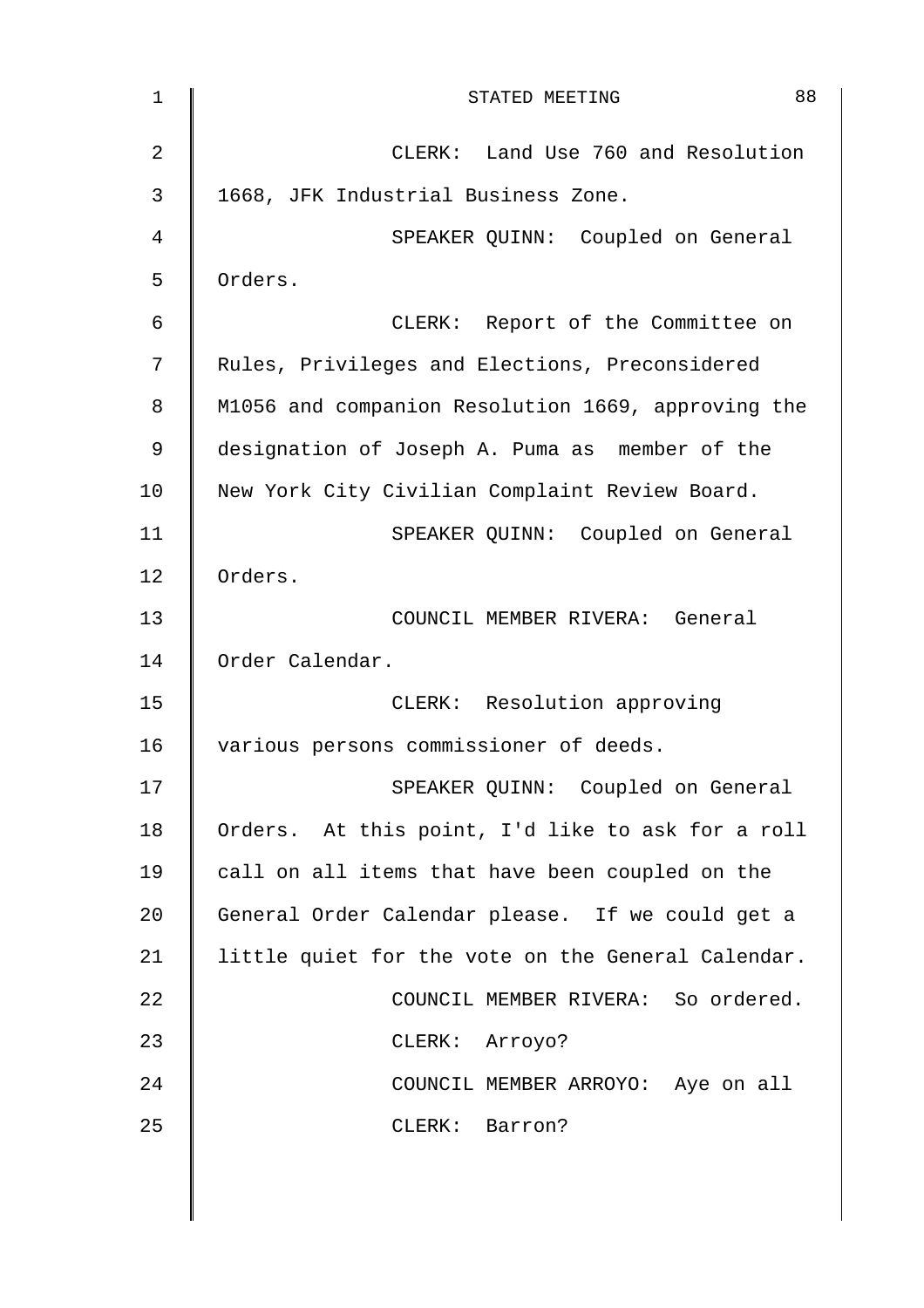| 1  | 89<br>STATED MEETING                               |
|----|----------------------------------------------------|
| 2  | COUNCIL MEMBER BARRON: Aye on all.                 |
| 3  | CLERK: Brewer?                                     |
| 4  | COUNCIL MEMBER BREWER: I'm going                   |
| 5  | to vote aye on all. I do want to point out in      |
| 6  | terms of small business that the Department of     |
| 7  | Consumer Affairs, and we've all walked with them   |
| 8  | on the streets, does education before they give    |
| 9  | out a ticket. I think that's exactly what we       |
| 10 | want. They go and they say to the storekeeper,     |
| 11 | the sign isn't like this, you don't have a price   |
| 12 | tag there. And then they don't come back until     |
| 13 | maybe a month later, and the person has at least   |
| 14 | been advised. Those storekeepers change managers.  |
| 15 | They don't know some of these silly little laws.   |
| 16 | The fact of the matter is, education, they want to |
| 17 | comply. That's what I would suggest for all of     |
| 18 | our businesses. Thank you very much.               |
| 19 | CLERK: Chin?                                       |
| 20 | COUNCIL MEMBER CHIN: Aye on all.                   |
| 21 | CLERK: Comrie?                                     |
| 22 | COUNCIL MEMBER COMRIE: I'm sorry.                  |
| 23 | [Laughter]                                         |
| 24 | COUNCIL MEMBER COMRIE: I'm voting                  |
| 25 | aye on all. I just want to echo the sentiments of  |
|    |                                                    |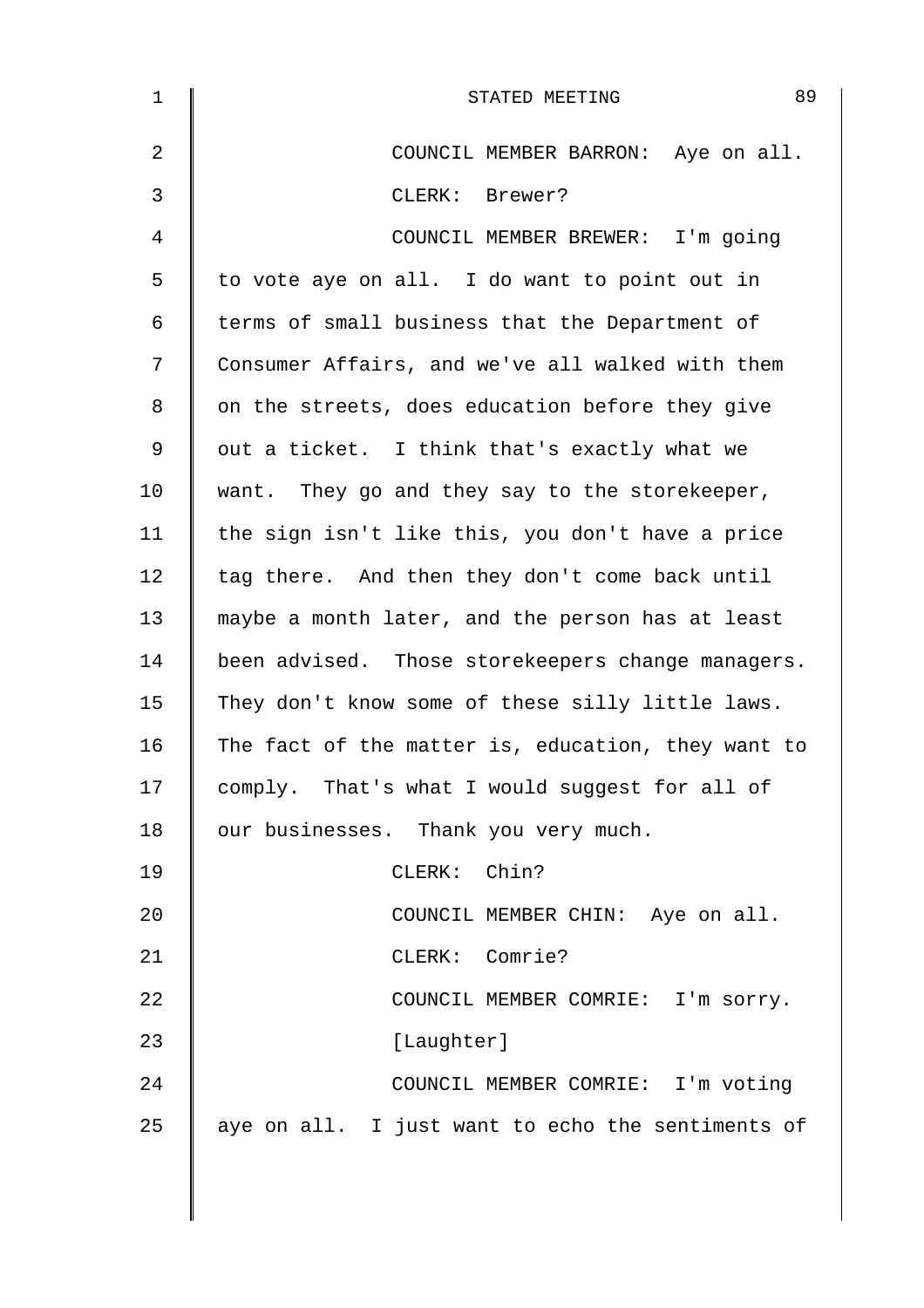| $\mathbf 1$ | 90<br>STATED MEETING                               |
|-------------|----------------------------------------------------|
| 2           | my colleagues regarding horror stories with small  |
| 3           | businesses. I think that the Council has spoken    |
| 4           | in one voice on this issue and is working together |
| 5           | with Council Member Oddo on the small business     |
| 6           | taskforce a couple of years ago, I think that it's |
| 7           | necessary that we revive that and make sure that   |
| 8           | we go with renewed vigor into trying to save our   |
| 9           | small businesses. I know many of my restaurants    |
| 10          | have come to me with the same horror stories. I    |
| 11          | know that Rob Bookman, also from the nightlife     |
| 12          | industry has started a new association to deal     |
| 13          | with the fact that small businesses in this city   |
| 14          | are being picked on by government.                 |
| 15          | We as elected officials need to                    |
| 16          | really focus on how to help them as soon as        |
| 17          | possible. Because if this city is changing and     |
| 18          | evolving, it's the restaurant industry, it's the   |
| 19          | nightlife industry that sparks the tourism that    |
| 20          | someone across the hall is highlighting. If you    |
| 21          | can't have places for the tourists to go, we're    |
| 22          | not going to continue to have a vibrant city.      |
| 23          | That's all over in five boroughs.                  |
| 24          | I just want to take the opportunity                |
| 25          | to thank also Alix Pustilnik for everything that   |
|             |                                                    |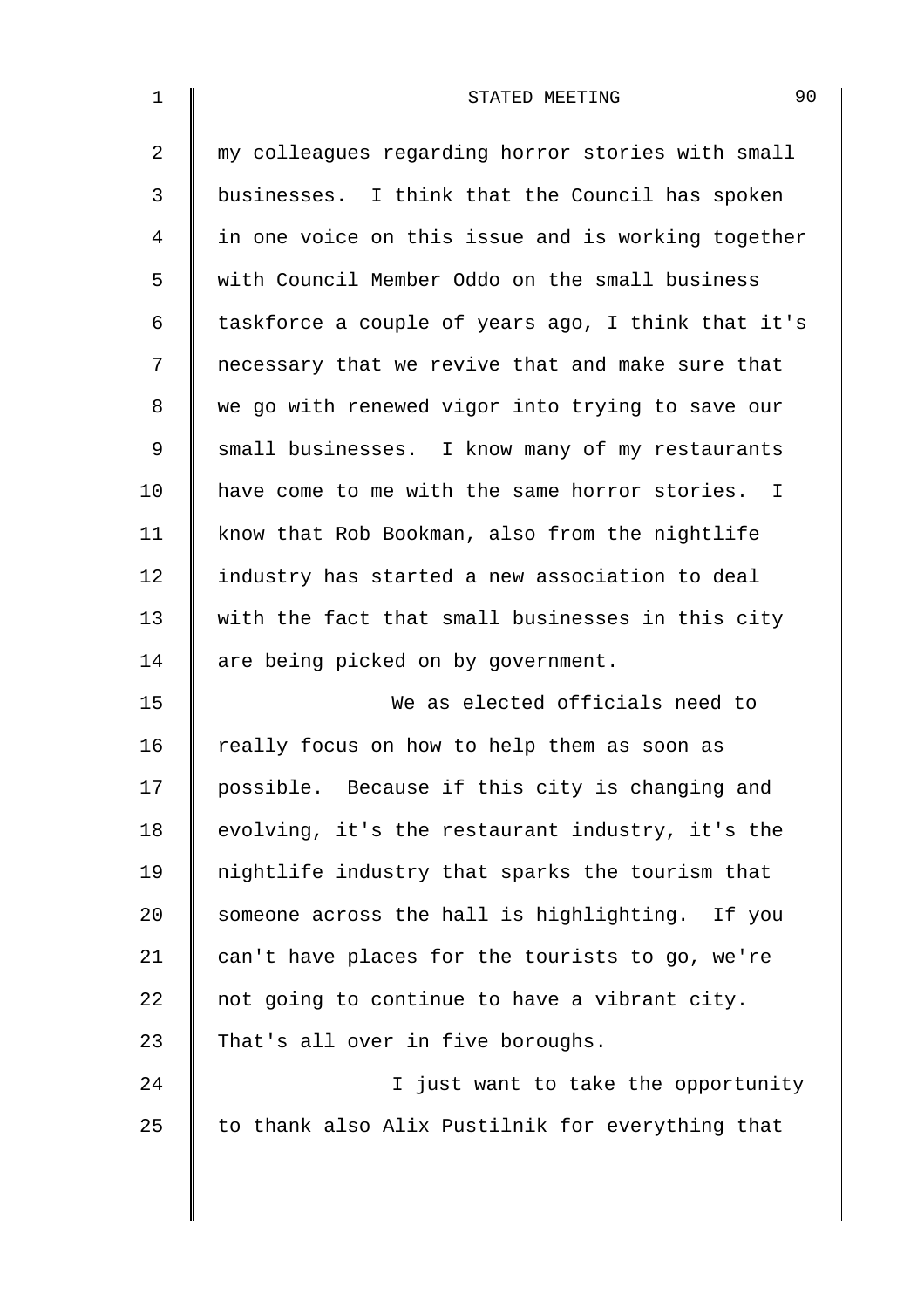| 1  | 91<br>STATED MEETING                              |
|----|---------------------------------------------------|
| 2  | she did for today's agenda, and also to thank all |
| 3  | of the Council Members for the bills that are     |
| 4  | passed today.                                     |
| 5  | I do want to just end up on we do                 |
| 6  | need to look at opening up the vendor cap. I hope |
| 7  | that that is a discussion that will be had as     |
| 8  | well. We need to encourage business. We need to   |
| 9  | encourage entrepreneurs. We need to also move     |
| 10 | from having New York as one of the ten worst      |
| 11 | places for businesses to be evolved at or to work |
| 12 | from. We need to change that image.               |
| 13 | I think today's response from the                 |
| 14 | members here will go a long way to making sure    |
| 15 | that that happens faster, with cooperation        |
| 16 | hopefully from both sides and an acknowledgement  |
| 17 | that this city can only grow when we help our     |
| 18 | small businesses. As our forefathers had before   |
| 19 | us, this city was based on small business, based  |
| 20 | on immigrants, based on entrepreneurs and we need |
| 21 | to refocus on that. Thank you.                    |
| 22 | CLERK: Crowley?                                   |
| 23 | COUNCIL MEMBER CROWLEY: I vote                    |
| 24 | aye.                                              |
| 25 | CLERK: Dickens?                                   |
|    |                                                   |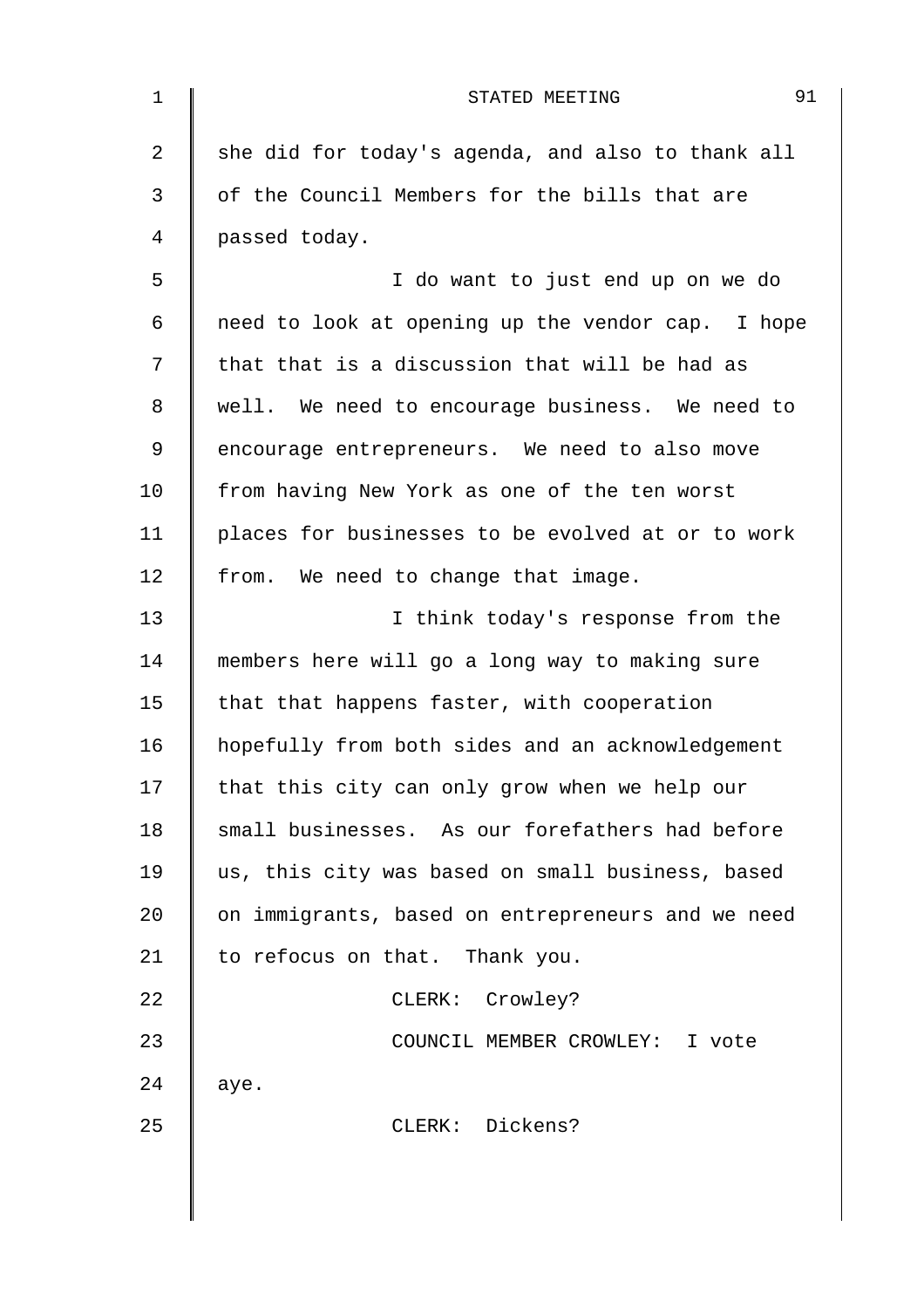| $\mathbf{1}$   | 92<br>STATED MEETING                               |
|----------------|----------------------------------------------------|
| $\overline{2}$ | COUNCIL MEMBER DICKENS: Ditto on                   |
| 3              | all that Council Member Comrie said. I agree that  |
| 4              | the taskforce needs to be reinstated and the fines |
| 5              | need to be reduced that's impacting upon our small |
| 6              | businesses. I vote aye.                            |
| 7              | CLERK: Dilan?                                      |
| 8              | COUNCIL MEMBER DILAN: Aye on all.                  |
| 9              | CLERK: Dromm?                                      |
| 10             | COUNCIL MEMBER DROMM: Aye on all.                  |
| 11             | CLERK: Eugene?                                     |
| 12             | COUNCIL MEMBER EUGENE: Aye.                        |
| 13             | CLERK: Ferreras?                                   |
| 14             | COUNCIL MEMBER FERRERAS: Aye on                    |
| 15             | all.                                               |
| 16             | CLERK: Fidler?                                     |
| 17             | COUNCIL MEMBER FIDLER: We got some                 |
| 18             | tough ones today. Majority Leader Rivera, may I    |
| 19             | be briefly excused to explain my vote?             |
| 20             | COUNCIL MEMBER RIVERA: Yes.                        |
| 21             | COUNCIL MEMBER FIDLER: I was so                    |
| 22             | compelled by the words of Council Member Gentile   |
| 23             | that for a moment I was tempted to vote no. I      |
| 24             | don't think that's a good idea. I think, frankly,  |
| 25             | he's so right that if we don't do what we've all,  |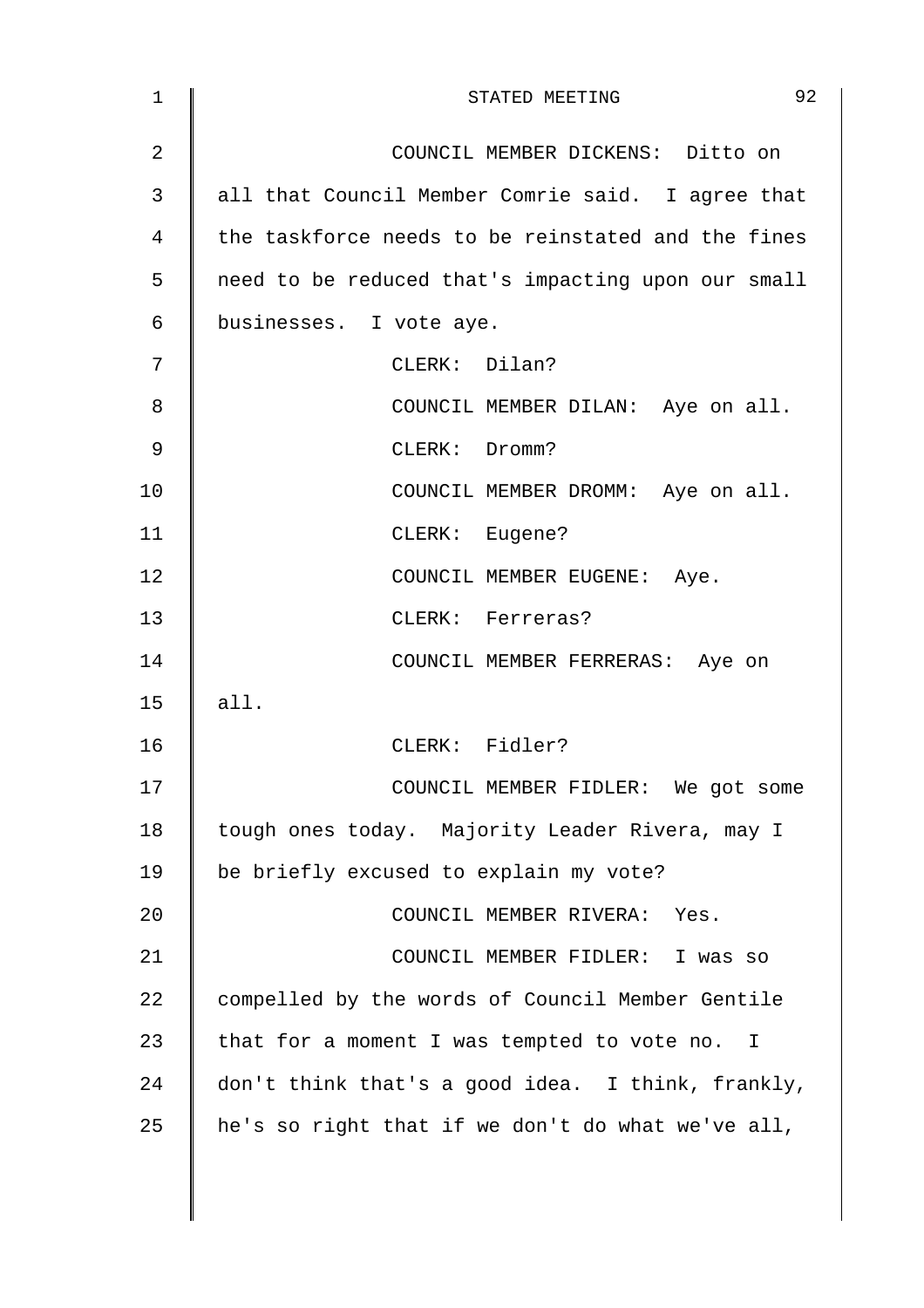| $\mathbf 1$    | 93<br>STATED MEETING                               |
|----------------|----------------------------------------------------|
| $\overline{a}$ | you know, said here has to be done, then they'll   |
| 3              | be words without deeds. Ad I know it will give     |
| $\overline{4}$ | our Mayor a spasm but I think we need to look at   |
| 5              | the fine structure for all of our businesses in    |
| 6              | the city and not just complain about it. I look    |
| 7              | forward to working with everybody on that.         |
| 8              | On the ICE bills, I don't know,                    |
| 9              | some of you may know that I spent about 18 years   |
| 10             | as a partner in a law firm with a concentration of |
| 11             | practice in the immigration law. During those 18   |
| 12             | years, we never looked at immigration detainers as |
| 13             | requests. We kind of looked at them as orders.     |
| 14             | We had to go to seek relief from judges from       |
| 15             | detainers during that time. I am assured by our    |
| 16             | crackerjack legal staff here that the legal effect |
| 17             | of a detainer is not in the nature of a federal    |
| 18             | order. Because of that, I'm going to respect that  |
| 19             | opinion, together with the fact that I also        |
| 20             | appreciate the policy of not ripping families      |
| 21             | apart for nonviolent and inconsequential minor     |
| 22             | criminal acts. I don't think that--the federal     |
| 23             | government needs to get their act together in that |
| 24             | regard and the immigration court needs to get its  |
| 25             | act together in that regard.                       |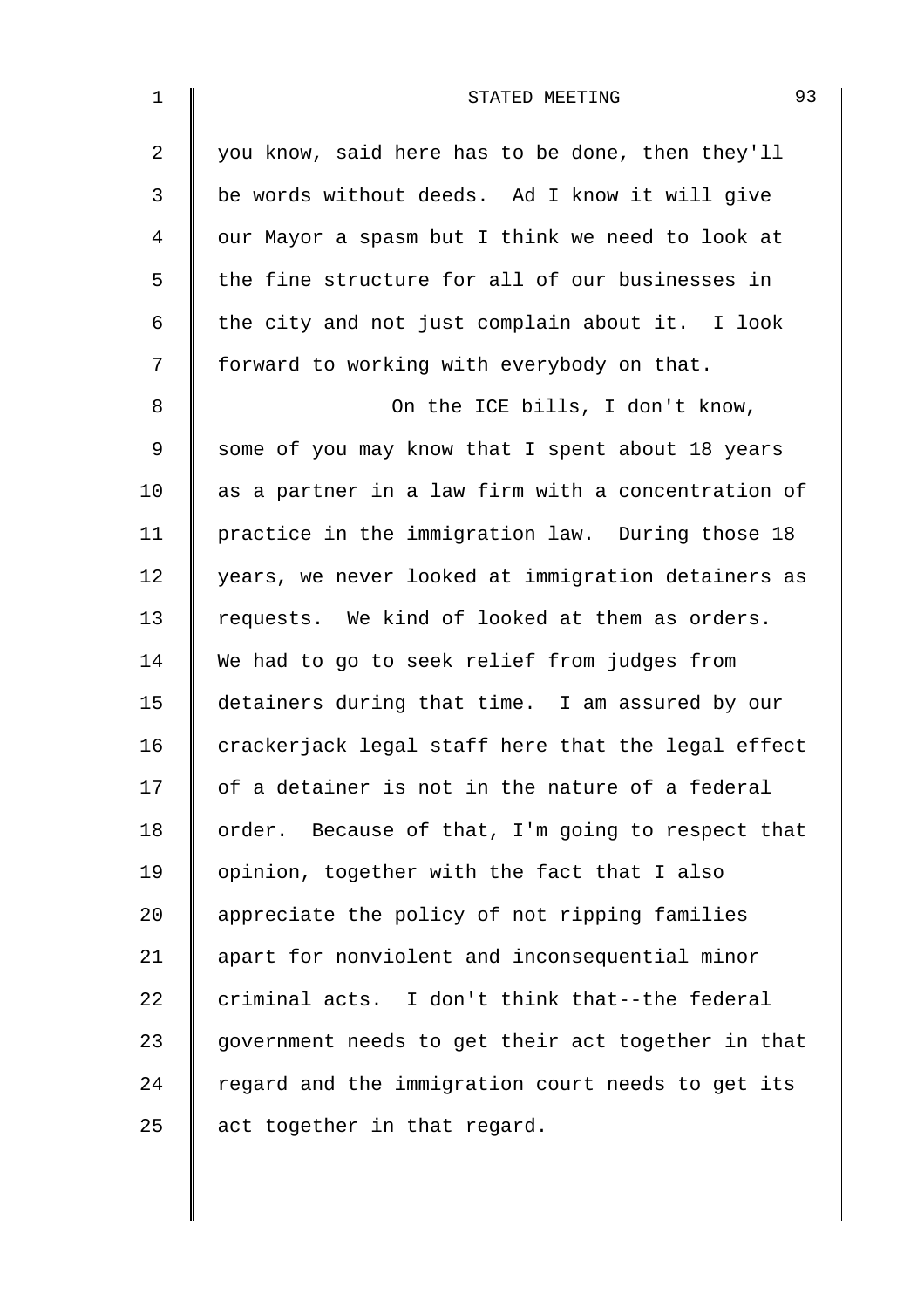| 1  | 94<br>STATED MEETING                               |
|----|----------------------------------------------------|
| 2  | So I'm going to vote aye on all,                   |
| 3  | and hope that explains my vote.                    |
| 4  | CLERK: Foster?                                     |
| 5  | COUNCIL MEMBER FOSTER: I'd like to                 |
| 6  | vote aye on all and vote aye on the Land Use Call- |
| 7  | ups please.                                        |
| 8  | COUNCIL MEMBER RIVERA: So ordered.                 |
| 9  | CLERK: Garodnick?                                  |
| 10 | COUNCIL MEMBER GARODNICK: Aye.                     |
| 11 | CLERK: Gennaro?                                    |
| 12 | COUNCIL MEMBER GENNARO: Yes on the                 |
| 13 | General Order Calendar and yes on the Land Use     |
| 14 | Call-ups.                                          |
| 15 | CLERK: Gentile?                                    |
| 16 | COUNCIL MEMBER GENTILE: I vote aye                 |
| 17 | on all, except for Intro 434-A and Intros 982-A    |
| 18 | and 989-A, I vote no.                              |
| 19 | CLERK: Greenfield?                                 |
| 20 | COUNCIL MEMBER GREENFIELD: May I                   |
| 21 | be excused to explain my vote?                     |
| 22 | COUNCIL MEMBER RIVERA: Yes.                        |
| 23 | COUNCIL MEMBER GREENFIELD: Thank                   |
| 24 | you, Mr. Leader. I just want to say I'm very       |
| 25 | pleased to be voting in favor of the land use      |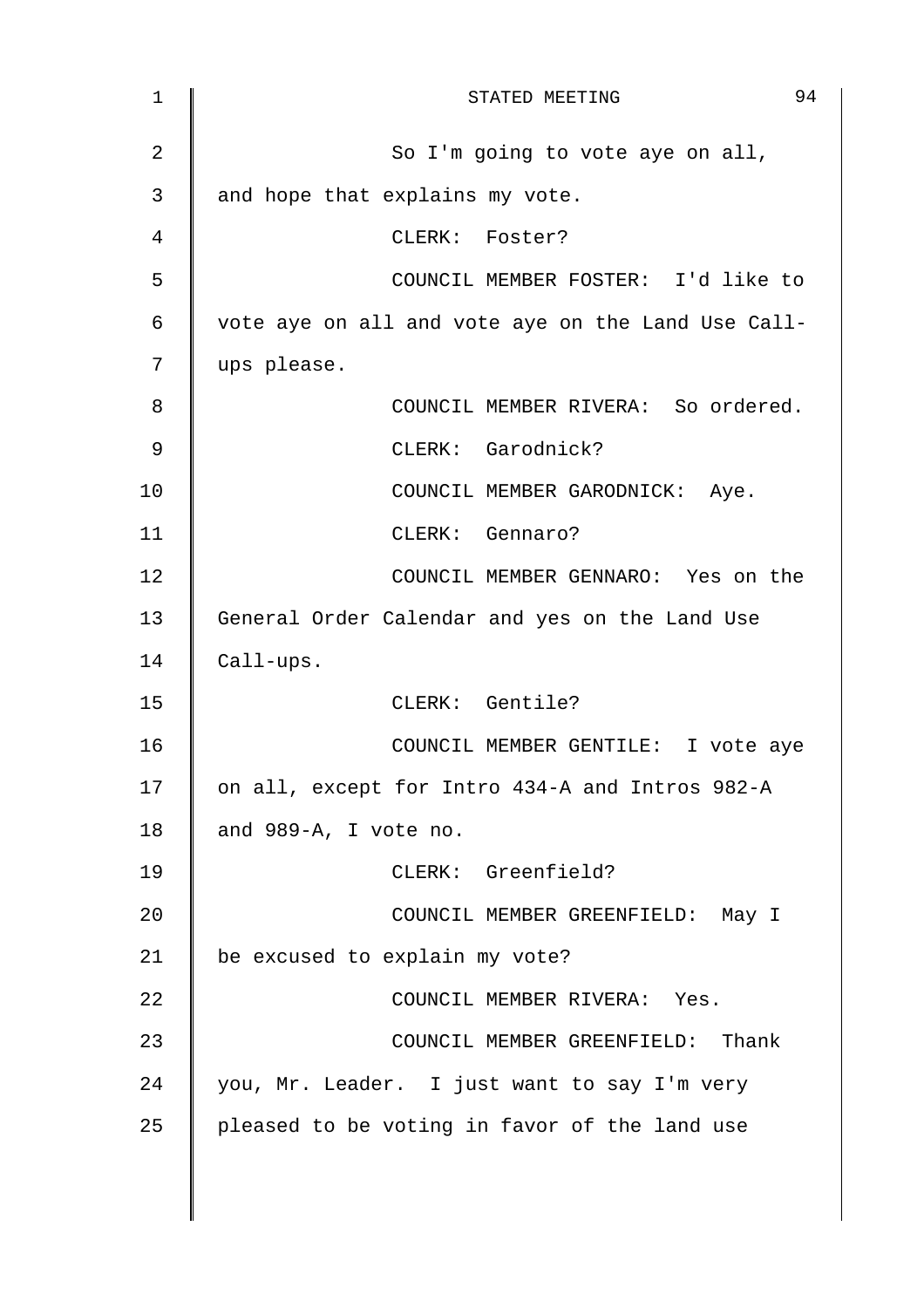| $\mathbf{1}$   | 95<br>STATED MEETING                               |
|----------------|----------------------------------------------------|
| $\overline{a}$ | action, as submitted by Fairmont Lanes, LLC, which |
| 3              | will allow the conversion from an M-1-1 district   |
| 4              | to R-6-A, which will build desperately needed      |
| 5              | housing in the communities of Borough Park.        |
| 6              | I also, obviously, agree with my                   |
| 7              | colleagues as to the onerous nature of the fine    |
| 8              | structure and how wanton they are in fining small  |
| 9              | businesses in the city. I would like to disclose   |
| 10             | that Sean Basinksy, who is the director of the     |
| 11             | Street Vendor Project, was my classmate at         |
| 12             | Georgetown University Law Center. I want to        |
| 13             | congratulate him for his hard work. This is a      |
| 14             | terrific, terrific bill. We're very excited to     |
| 15             | pass it. Hopefully, this can be the beginning of   |
| 16             | much more sorely needed relief for small           |
| 17             | businesses and hard working men and women in New   |
| 18             | York City. I vote aye on all.                      |
| 19             | CLERK: Halloran?                                   |
| 20             | COUNCIL MEMBER HALLORAN: May I be                  |
| 21             | excused to explain my vote?                        |
| 22             | COUNCIL MEMBER RIVERA: Yes.                        |
| 23             | COUNCIL MEMBER HALLORAN: I vote                    |
| 24             | aye to all except Intros 982-A and 989-A. Having   |
| 25             | served in the prosecutors offices in this city and |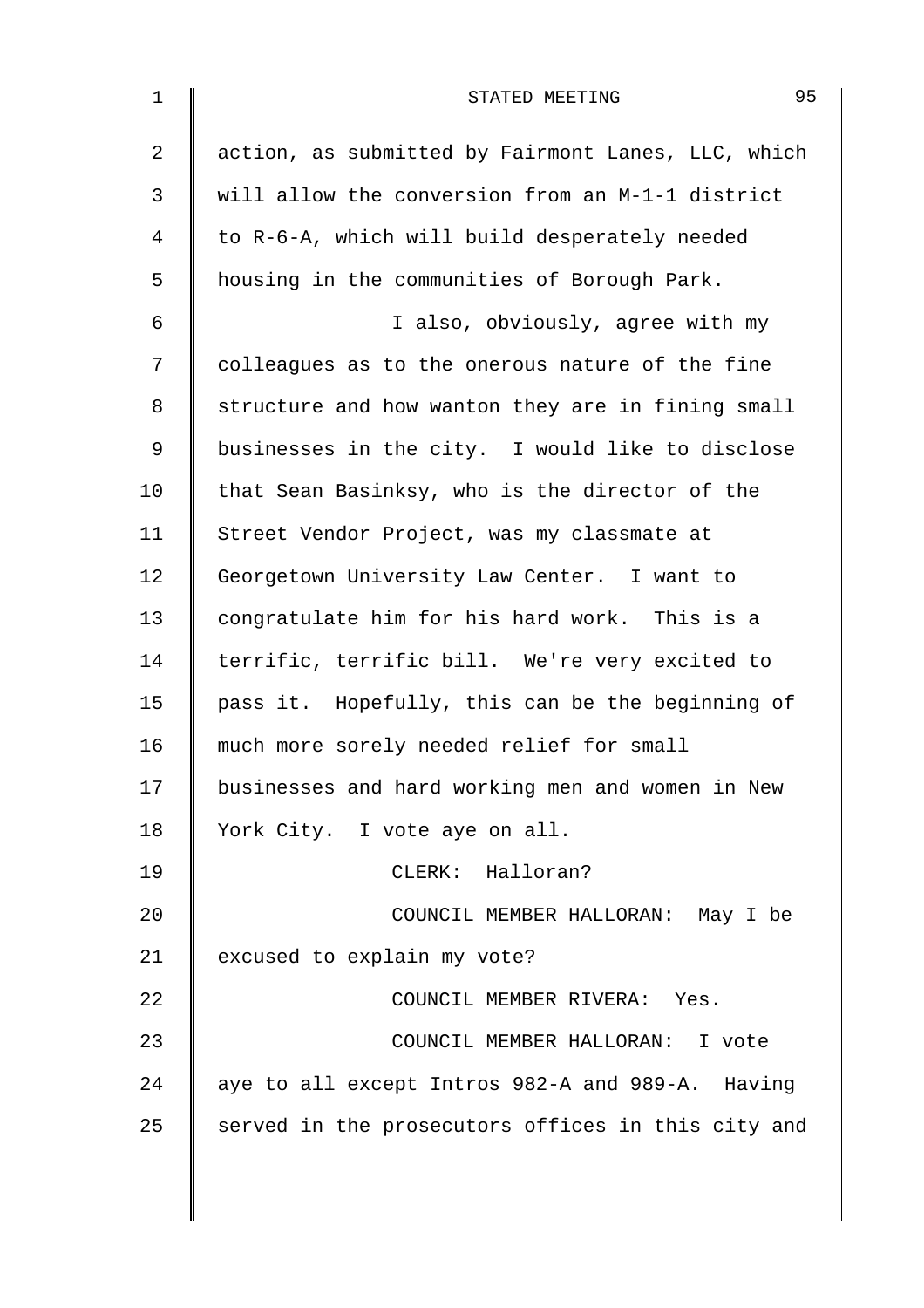| $\mathbf 1$    | 96<br>STATED MEETING                               |
|----------------|----------------------------------------------------|
| $\overline{2}$ | also having been a defense attorney, I do not      |
| 3              | doubt for a minute that there are many people who  |
| 4              | are subject to immigration detainers who do not    |
| 5              | belong in the system. The problem is not the       |
| 6              | NYPD. The problem is not the local ICE office.     |
| 7              | The problem is the U.S. government's failure to    |
| 8              | act on immigration reform.                         |
| 9              | At the end of the day, by us taking                |
| 10             | it within our province to determine on behalf of   |
| 11             | the entire city what is or isn't a serious         |
| 12             | offense--with all due respect to any colleague of  |
| 13             | mine who characterizes a crime committed in the    |
| 14             | city is not serious--I would say to you we are     |
| 15             | taking a step backwards when we talk about quality |
| 16             | of life.                                           |
| 17             | At the end of the day, if it's in                  |
| 18             | the Penal Code of the State of New York, it's a    |
| 19             | crime. Whether that crime is a B misdemeanor or    |
| 20             | an A misdemeanor, it is a crime. If we're going    |
| 21             | to protect the immigrants who come here, even in   |
| 22             | an illegal fashion, who do the right thing, we     |
| 23             | cannot reward the people who come here and do not  |
| 24             | do the right thing.                                |
| 25             | At the end of the day, if you are a                |
|                |                                                    |
|                |                                                    |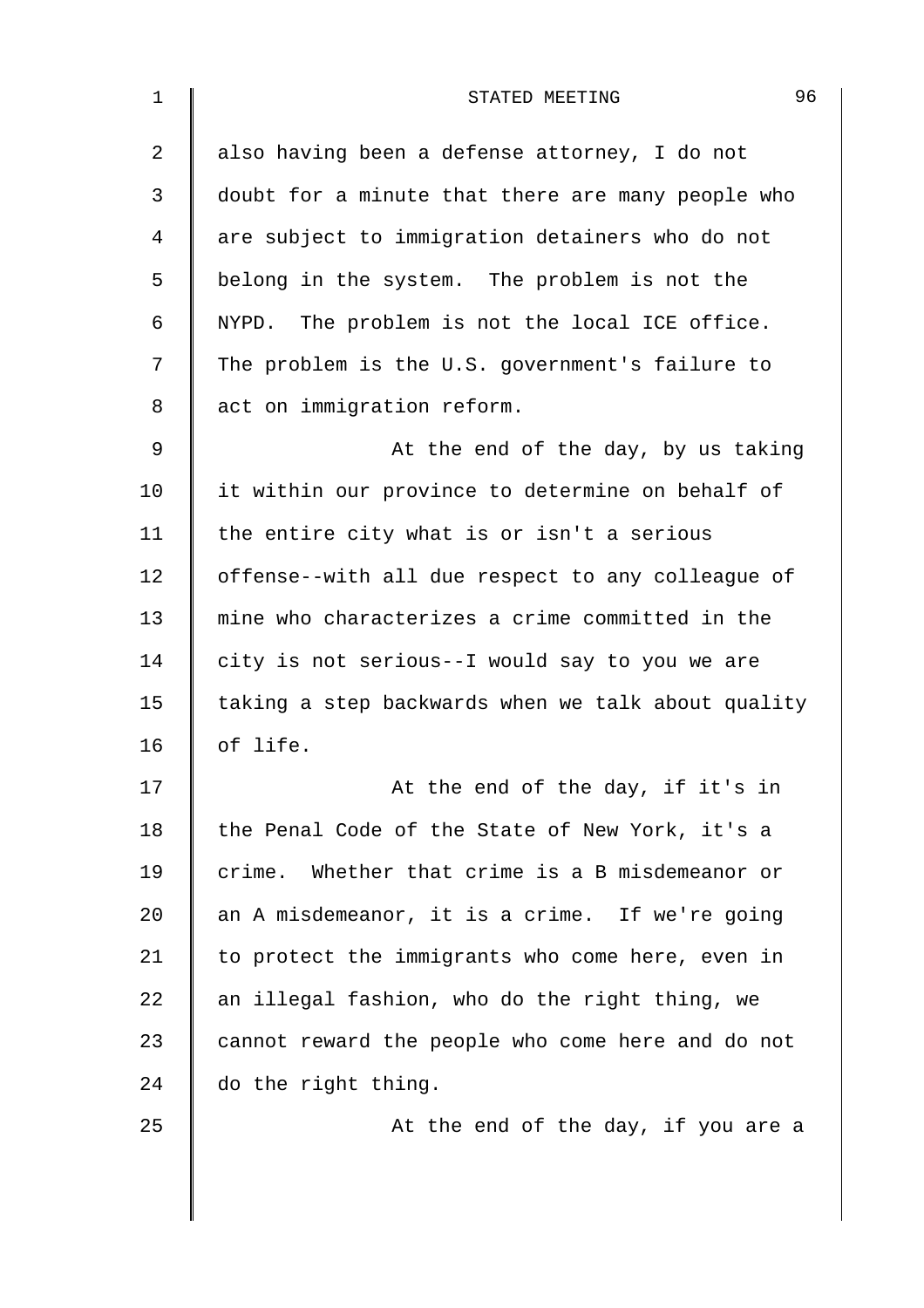| 1  | 97<br>STATED MEETING                               |
|----|----------------------------------------------------|
| 2  | guest of this nation and you cannot abide her      |
| 3  | laws, you do not belong here. Period, the end of   |
| 4  | discussion. If, however, you've come here through  |
| 5  | no fault of your own or through your own           |
| 6  | mechanisms and we can find a way to normalize your |
| 7  | status, I am all for that at the federal level,    |
| 8  | because we have millions of people contributing    |
| 9  | positively. They should not be tarnished with the  |
| 10 | brush of people who come here and commit crimes.   |
| 11 | At the end of the day, if it's in                  |
| 12 | the Penal Law, it's a crime. We're not talking     |
| 13 | about administrative violations. We're not         |
| 14 | talking about Administrative Code law. We're       |
| 15 | talking about the Penal Law of the State of New    |
| 16 | York.                                              |
| 17 | So, my colleagues, while I                         |
| 18 | appreciate the sentiment with which you've passed  |
| 19 | this bill, and I know it will pass, it nonetheless |
| 20 | undermines the very point immigration advocate     |
| 21 | make, that immigrants who come here don't commit   |
| 22 | crimes. Well now we've just exempted a whole       |
| 23 | bunch of criminals from due process. Thank you     |
| 24 | very much, Mr. Speaker.                            |
| 25 | CLERK: Barron?                                     |
|    |                                                    |
|    |                                                    |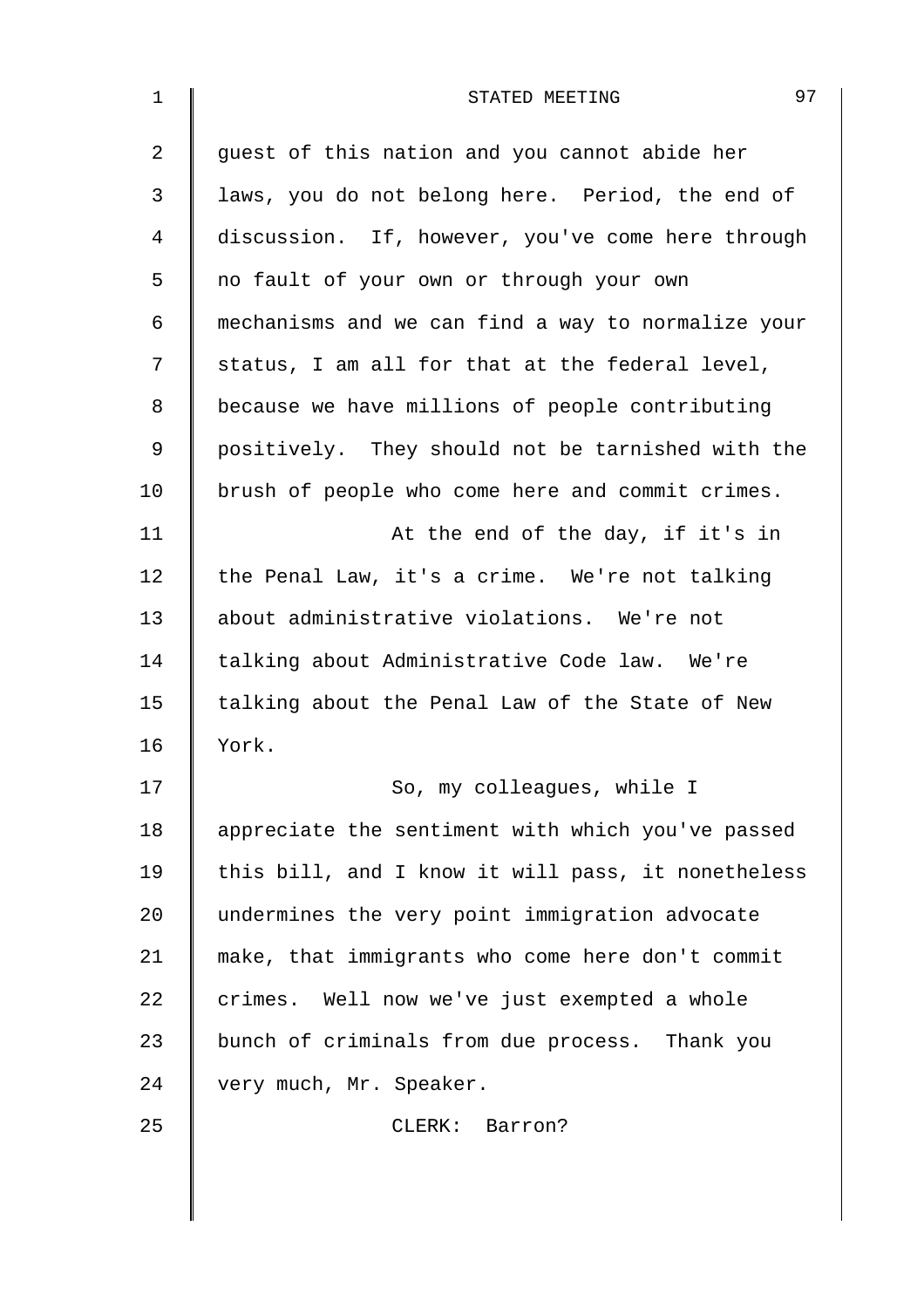| $\mathbf 1$    | 98<br>STATED MEETING                               |
|----------------|----------------------------------------------------|
| $\overline{2}$ | COUNCIL MEMBER BARRON: Yes. I                      |
| 3              | just wanted to adjust my vote. I vote no on the    |
| $\overline{4}$ | Fairmont Lanes project, land use project, because  |
| 5              | they don't allow for any affordable housing. I     |
| $\epsilon$     | voted no in the Land Use Committee, so I wanted to |
| 7              | be consistent and vote no on that item, LU 756 and |
| 8              | the accompanying Reso 1667.                        |
| $\mathsf 9$    | CLERK: Ignizio?                                    |
| 10             | COUNCIL MEMBER IGNIZIO: Yes. I                     |
| 11             | just wanted to just clarify. Before the social     |
| 12             | engineers at Department of Health have their way   |
| 13             | with my colleagues in the press and alter what     |
| 14             | we're saying here in the Council, speaking on      |
| 15             | Department of Health violations. What I was        |
| 16             | saying was for critical violations that are a      |
| 17             | threat to public health, the fines ought to remain |
| 18             | what they are. For all other ancillary             |
| 19             | violations, there need be a review, warnings       |
| 20             | issued and to have a much better system than it is |
| 21             | to issue the exorbitant fines that they currently  |
| 22             | are. With that, I vote no on 982-A, 989-A and aye  |
| 23             | on all others. Thank you.                          |
| 24             | CLERK: Jackson?                                    |
| 25             | COUNCIL MEMBER JACKSON: I vote aye                 |
|                |                                                    |
|                |                                                    |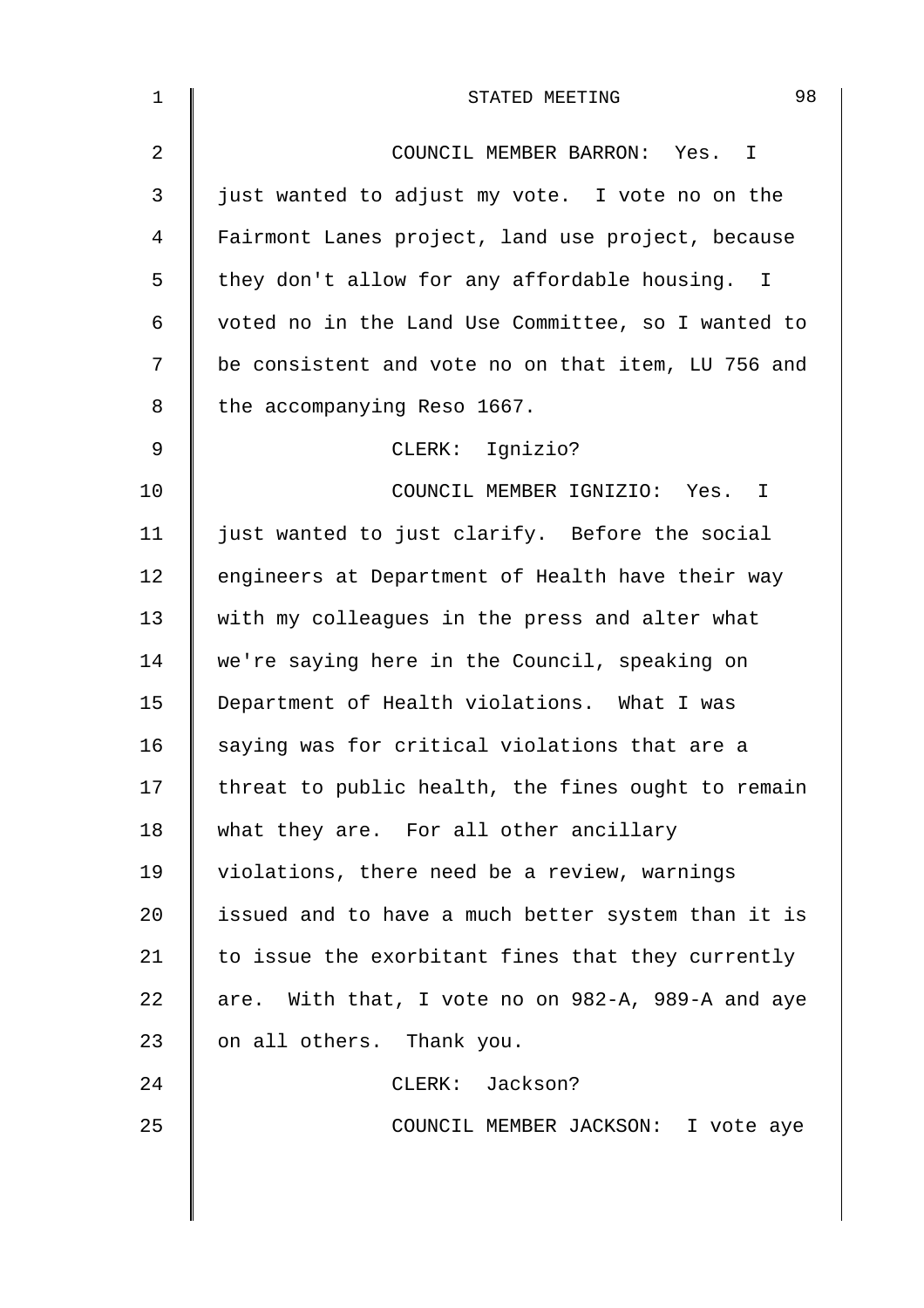1 || STATED MEETING 99  $2 \parallel$  on all. 3 CLERK: King? 4 | COUNCIL MEMBER KING: Aye on all. 5 CLERK: Koo? 6 || COUNCIL MEMBER KOO: Aye on all. 7 | CLERK: Koslowitz? 8 COUNCIL MEMBER KOSLOWITZ: Aye on  $9 \parallel$  all. 10 || CLERK: Lander? 11 | COUNCIL MEMBER LANDER: Aye on all. 12 CLERK: Lappin? 13 COUNCIL MEMBER LAPPIN: [off mic] 14 Aye on all and... 15 CLERK: Levin? 16 COUNCIL MEMBER LEVIN: Thank you 17 | for all your support on 434-A, and with that I 18 vote aye on all. 19 CLERK: Mark-Viverito? 20 | COUNCIL MEMBER MARK-VIVERITO: Aye  $21$  on all. 22 **CLERK:** Mealy? 23 | COUNCIL MEMBER MEALY: I want to 24  $\parallel$  salute my colleagues for their legislation today. 25  $\parallel$  Can I have permission to vote on all general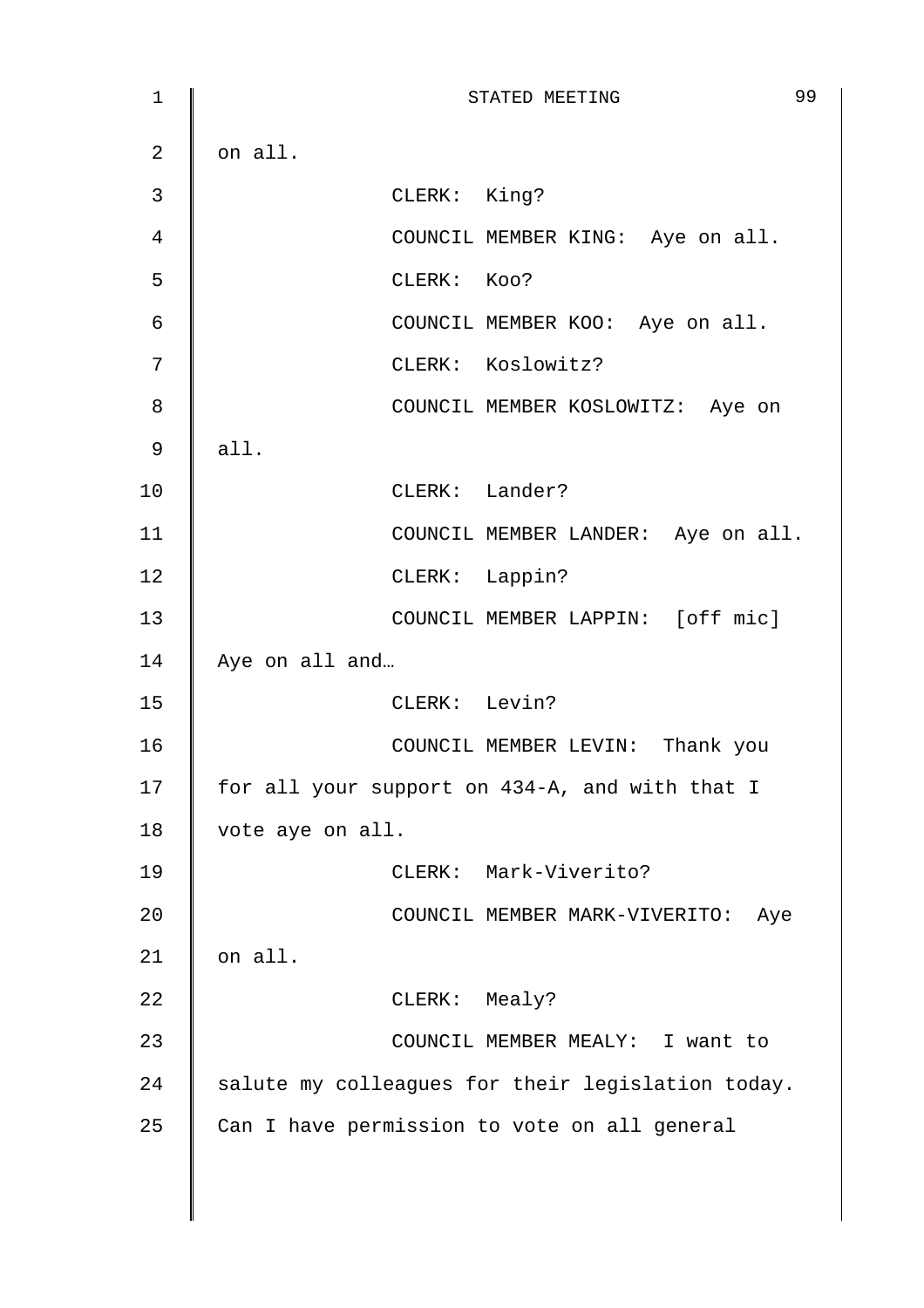| 1  | 100<br>STATED MEETING                              |
|----|----------------------------------------------------|
| 2  | orders and land use call-ups?                      |
| 3  | COUNCIL MEMBER RIVERA: Yes.                        |
| 4  | COUNCIL MEMBER MEALY: I vote aye                   |
| 5  | on all. Thank you.                                 |
| 6  | CLERK: Mendez?                                     |
| 7  | COUNCIL MEMBER MENDEZ: Aye on all.                 |
| 8  | CLERK: Palma?                                      |
| 9  | COUNCIL MEMBER PALMA: Aye.                         |
| 10 | COUNCIL MEMBER RIVERA: You okay                    |
| 11 | there?                                             |
| 12 | [laughter]                                         |
| 13 | CLERK: Recchia?                                    |
| 14 | COUNCIL MEMBER RECCHIA: I vote no                  |
| 15 | on 434, vote no on 982-A, vote no on 989-A and aye |
| 16 | on everything else.                                |
| 17 | CLERK: Reyna?                                      |
| 18 | COUNCIL MEMBER REYNA: Aye on all.                  |
| 19 | CLERK: Ulrich?                                     |
| 20 | COUNCIL MEMBER ULRICH: I am voting                 |
| 21 | no on Intros 982-A and 989-A and I am voting aye   |
| 22 | on all others. I support comprehensive             |
| 23 | immigration reform but I cannot support these      |
| 24 | bills for a variety of reasons, some of which were |
| 25 | already articulated by Council Member Halloran.    |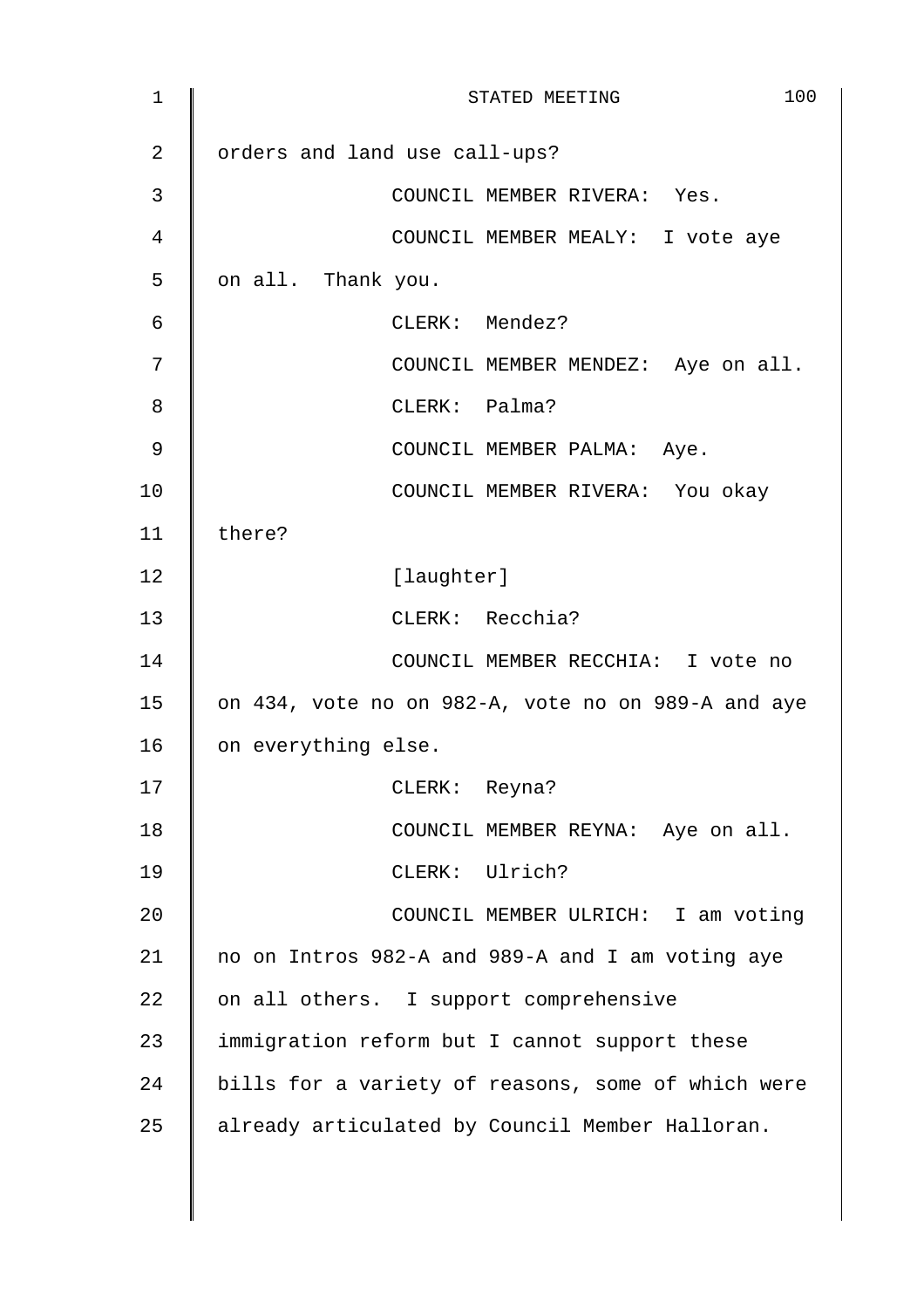| $\mathbf 1$    | 101<br>STATED MEETING                             |
|----------------|---------------------------------------------------|
| $\overline{2}$ | CLERK: Vacca?                                     |
| $\mathbf{3}$   | COUNCIL MEMBER VACCA: Aye on all.                 |
| 4              | CLERK: Van Bramer?                                |
| 5              | COUNCIL MEMBER VAN BRAMER: Aye on                 |
| 6              | all.                                              |
| 7              | CLERK: Vann?                                      |
| 8              | COUNCIL MEMBER VANN: To explain my                |
| 9              | vote.                                             |
| 10             | COUNCIL MEMBER RIVERA: Yes.                       |
| 11             | COUNCIL MEMBER VANN: Basically,                   |
| 12             | I'd like to be associated with the remarks of so  |
| 13             | many of my colleagues who spoke very passionately |
| 14             | against relieving and eliminating the burden, the |
| 15             | policies and actions that constitute a burden on  |
| 16             | our small business people. I feel strongly about  |
| 17             | that. I also support the comments that we should  |
| 18             | do even more than we've done today. I withdraw my |
| 19             | request and vote aye on all.                      |
| 20             | CLERK: Weprin?                                    |
| 21             | COUNCIL MEMBER WEPRIN: I vote no                  |
| 22             | on 434-A and aye on the rest.                     |
| 23             | CLERK: Williams?                                  |
| 24             | COUNCIL MEMBER WILLIAMS: May I be                 |
| 25             | excused to explain my vote?                       |
|                |                                                   |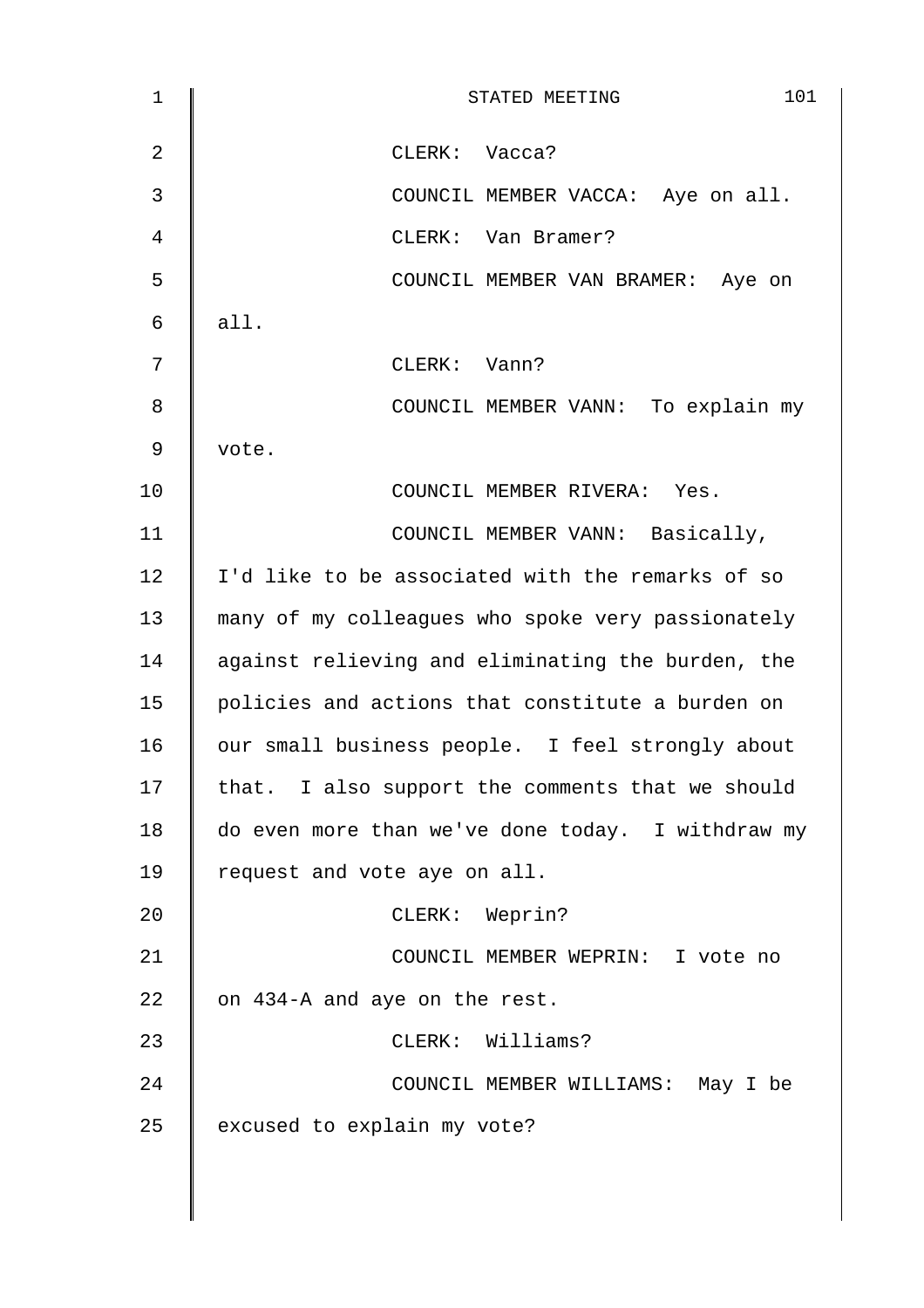| $\mathbf{1}$   | 102<br>STATED MEETING                              |
|----------------|----------------------------------------------------|
| $\overline{2}$ | COUNCIL MEMBER RIVERA: Yes.                        |
| 3              | COUNCIL MEMBER WILLIAMS: I just                    |
| 4              | wanted to say congratulations to Council Members   |
| 5              | Garodnick, Brewer, Levin and Melissa Mark-         |
| 6              | Viverito. I'm very proud of the leadership the     |
| 7              | Speaker has shown on these two issues. The         |
| 8              | immigration, in particular, is very important.     |
| 9              | Unfortunately, with ICE Secure Communities in      |
| 10             | combination with the failed policies of stop,      |
| 11             | question and frisk are particularly onerous for    |
| 12             | immigrants. In my community, I have an additional  |
| 13             | burden that many of the immigrants are from Haiti  |
| 14             | and have a language barrier. So that's even a      |
| 15             | double and triple whammy. I'm very proud that      |
| 16             | we're dealing with this situation now.             |
| 17             | To my colleagues, I just want to                   |
| 18             | say that there are many laws on the books that are |
| 19             | not just, and even the laws that are on the books, |
| 20             | not every law makes a crime equal and not all      |
| 21             | crimes should be treated as such. So I'm proud     |
| 22             | that we're doing this.                             |
| 23             | I'm also proud about the vendor                    |
| 24             | bills. Having the honor of co-chairing the         |
| 25             | restaurant hearings, it was made quite clear that  |
|                |                                                    |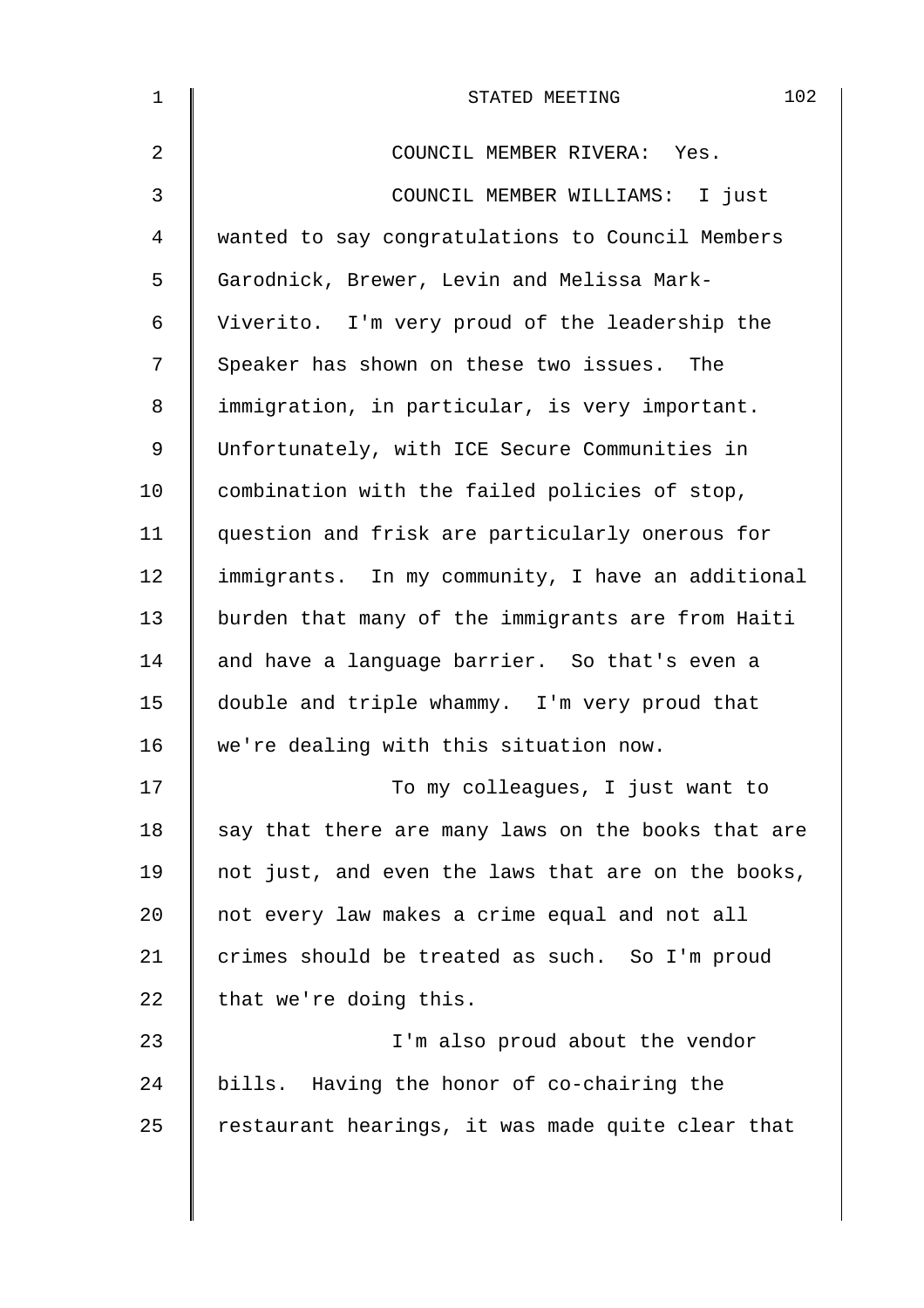| $\mathbf 1$    | 103<br>STATED MEETING                             |
|----------------|---------------------------------------------------|
| $\overline{a}$ | most of these fines, even on the restaurants, are |
| 3              | for revenue building and not to solve any kind of |
| 4              | health problem. We're burdening our vendors. Of   |
| 5              | course, everything has been said. I'd like to     |
| 6              | associate myself with that as well. I'm looking   |
| 7              | forward now to seeing more flattering pictures of |
| 8              | the Speaker splashed across vendor trucks across  |
| 9              | the city. I vote aye on all.                      |
| 10             | CLERK: Wills?                                     |
| 11             | COUNCIL MEMBER WILLS: I echo the                  |
| 12             | sentiments of my colleagues. Aye on all.          |
| 13             | CLERK: Oddo?                                      |
| 14             | COUNCIL MEMBER ODDO: No on Intro                  |
| 15             | 982-A and no on 989-A. I would just like to thank |
| 16             | Council Member Barron for invoking the memory of  |
| 17             | Phil Reed. Phil was my friend and we often sat    |
| 18             | next to each other during the Health Committee    |
| 19             | hearings many years ago. He taught me a lot about |
| 20             | people, and he's missed. If these bills honor his |
| 21             | memory, that's just an added bonus. I vote aye on |
| 22             | all others, except for 982-A and 989-A.           |
| 23             | CLERK: Rivera?                                    |
| 24             | COUNCIL MEMBER RIVERA: I vote aye                 |
| 25             | on all.                                           |
|                |                                                   |
|                |                                                   |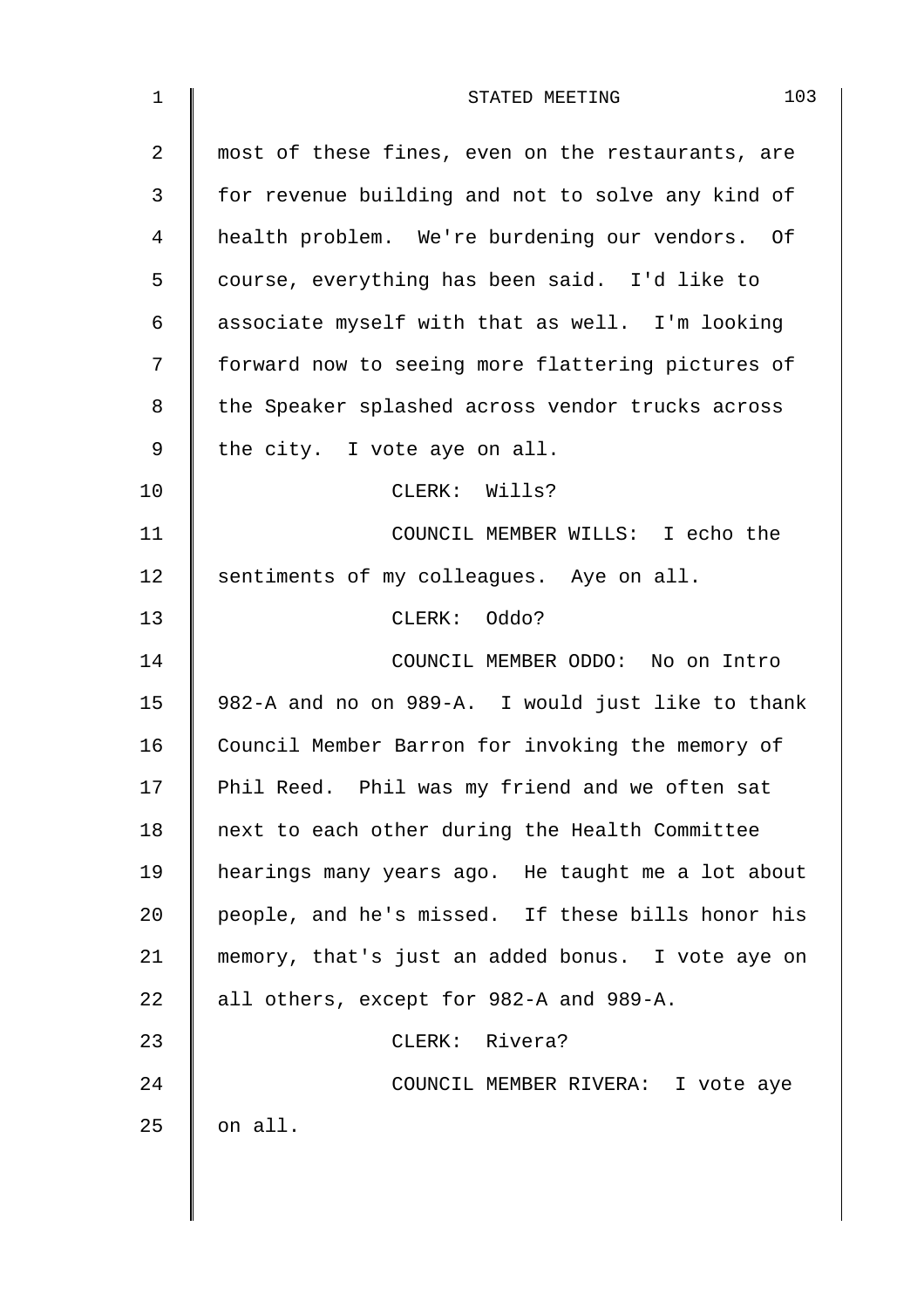| $\mathbf 1$    | 104<br>STATED MEETING                              |
|----------------|----------------------------------------------------|
| $\overline{2}$ | CLERK: Speaker Quinn?                              |
| $\mathfrak{Z}$ | SPEAKER QUINN: I vote aye on all.                  |
| 4              | I just want to note for my colleagues that in the  |
| 5              | next few weeks, in the near future, please check   |
| 6              | the calendar. We have having a regulatory review   |
| 7              | oversight hearing. Folks will remember that the    |
| 8              | regulatory review--oh, tomorrow actually. The      |
| 9              | Government Operations Committee, chaired by        |
| 10             | Council Member Brewer, with the Small Business     |
| 11             | Committee, chaired by Diana Reyna, are going to be |
| 12             | having a regulatory review hearing that will, in   |
| 13             | part, look at some of the issues that were raised  |
| 14             | today around fines.                                |
| 15             | Folks will remember the regulatory                 |
| 16             | review work of Council Members Oddo and Comrie and |
| 17             | former council member Yassky. So I just wanted to  |
| 18             | note that as part of our ongoing work in this      |
| 19             | Thank Diana and Gale in advance. I think,<br>area. |
| 20             | Diana, it's going to be a heated hearing, to say   |
| 21             | the least. And just to say, we will continue to    |
| 22             | do work on this area as it relates to vendors and  |
| 23             | internal small businesses, too, for lack of a      |
| 24             | better description. So folks should go to Gale     |
| 25             | and Diana's hearing tomorrow. I vote aye on all.   |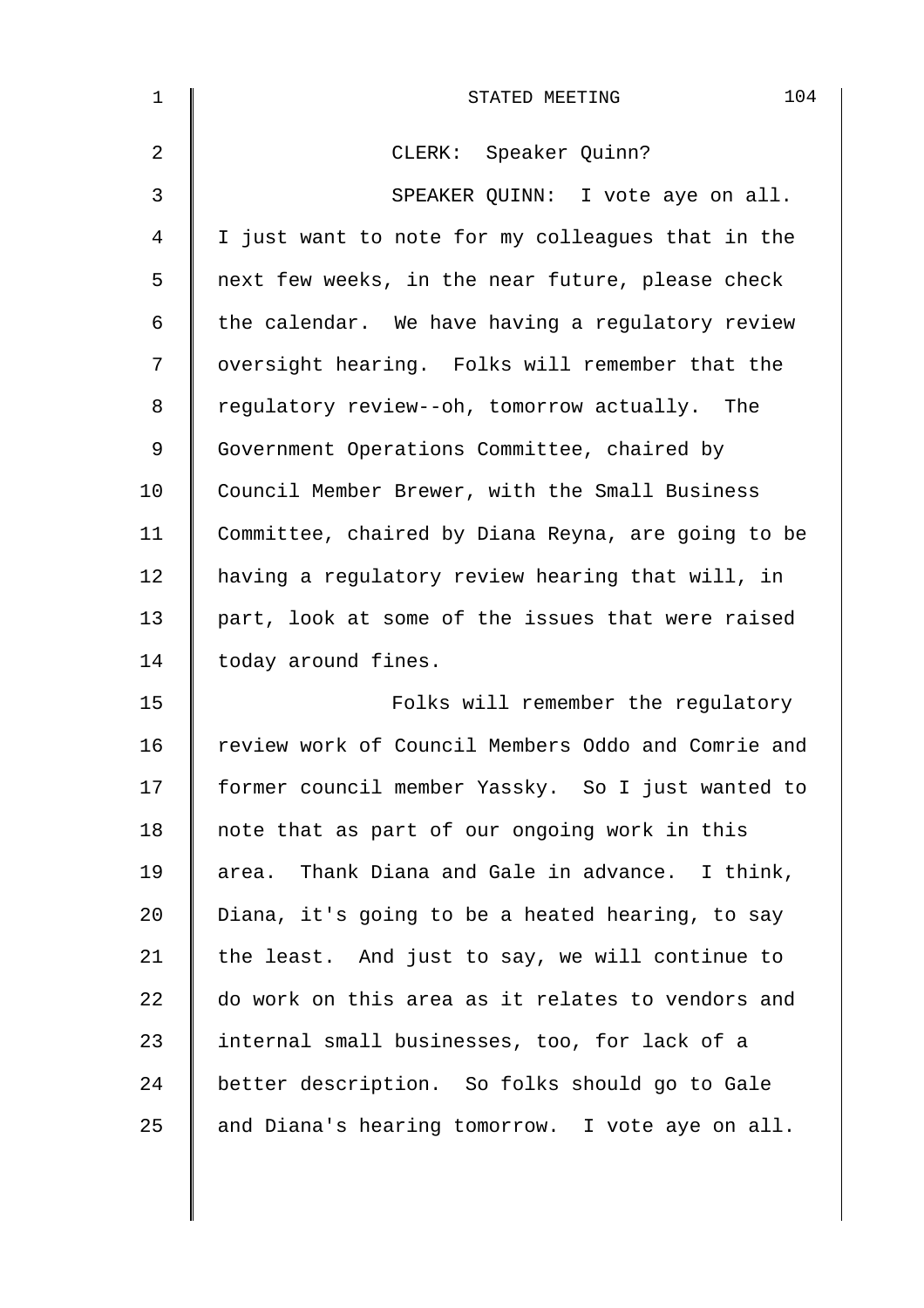| 1  | 105<br>STATED MEETING                              |
|----|----------------------------------------------------|
| 2  | Thank you.                                         |
| 3  | [Applause]                                         |
| 4  | COUNCIL MEMBER RIVERA: All items                   |
| 5  | on today's General Order Calendar were adopted by  |
| 6  | a vote of 47 in the affirmative with zero in the   |
| 7  | negative and zero abstentions. With the exception  |
| 8  | of Intro 982-A, which was adopted by a vote of 40  |
| 9  | in the affirmative, with seven in the negative and |
| 10 | zero abstentions. And Intro 989-A, which was       |
| 11 | adopted by a vote of 40 in the affirmative and     |
| 12 | seven in the negative and zero abstentions. And    |
| 13 | Intro 434-A, which was adopted by a vote of 44 in  |
| 14 | the affirmative, three in the negative and zero    |
| 15 | abstentions. LU 757 and Reso 1667, which was       |
| 16 | adopted by a vote of 46 in the affirmative, one in |
| 17 | the negative and zero abstentions. The revised     |
| 18 | Land Use Call-ups were voted with 47 in the        |
| 19 | affirmative and zero in the negative.              |
| 20 | We now move on to introduction and                 |
| 21 | reading of the bills.                              |
| 22 | SPEAKER QUINN: All bills have been                 |
| 23 | referred to committees, as indicated on the        |
| 24 | agenda. I also just want to note that attached to  |
| 25 | your agenda is the most up to date schedule on the |
|    |                                                    |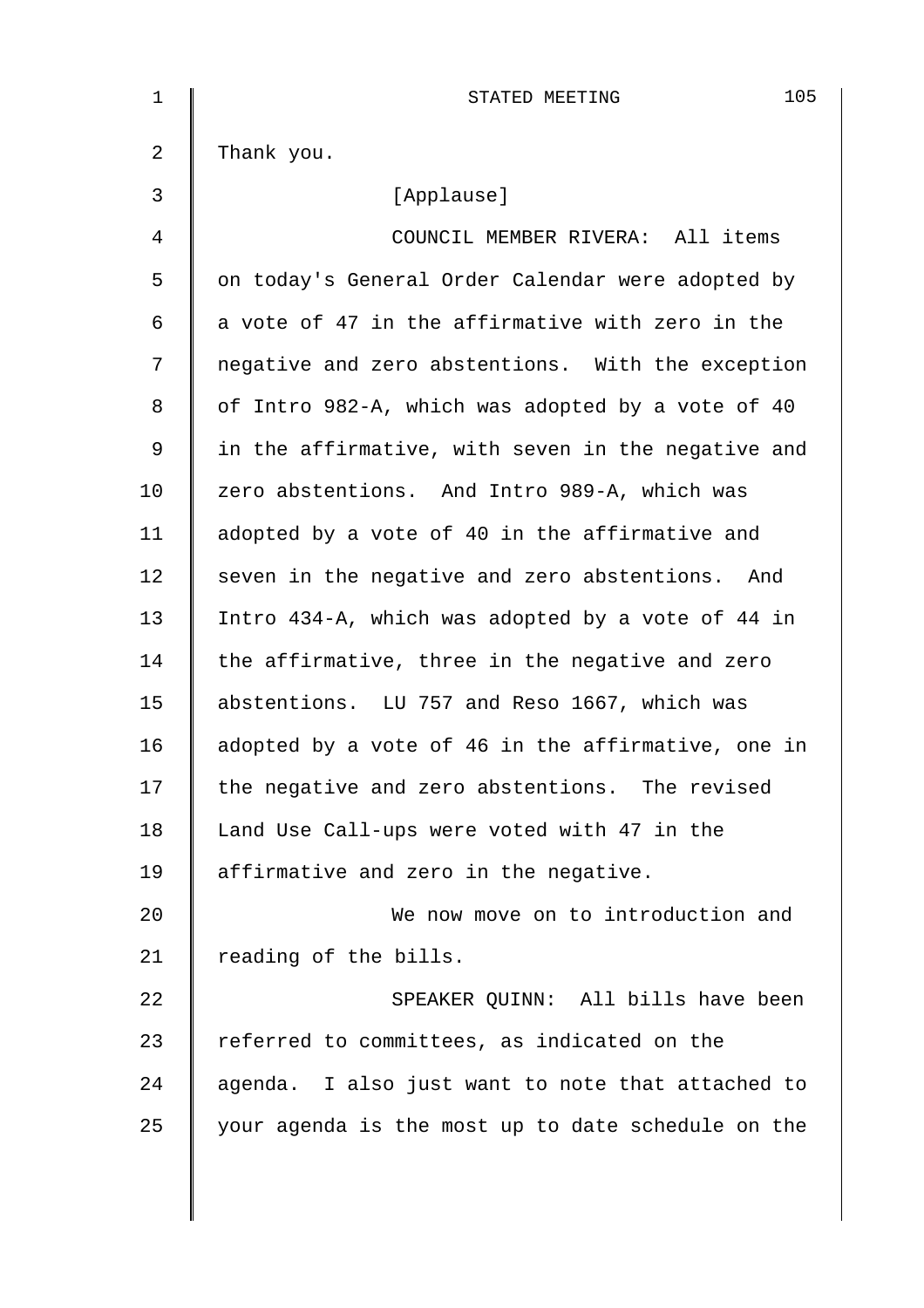| $\mathbf 1$    | 106<br>STATED MEETING                              |
|----------------|----------------------------------------------------|
| $\overline{2}$ | preliminary budget hearings. Please note those     |
| 3              | and please note the calendar on the Council's      |
| 4              | website in case there are any changes. The most    |
| 5              | up to date schedule is attached. Thank you.        |
| 6              | COUNCIL MEMBER RIVERA: Thank you                   |
| 7              | very much. We still have other items on the        |
| 8              | agenda, so please, silence in the chambers. We     |
| $\mathsf 9$    | have discussion of resolutions. We have one        |
| 10             | resolution on today's agenda, Reso 81-A, an        |
| 11             | amended resolution calling on the City of New York |
| 12             | to acknowledge the years of suffering of all those |
| 13             | involved in the Central Park jogger case,          |
| 14             | including both the five men whose convictions were |
| 15             | vacated and the jogger herself. By settling this   |
| 16             | matter out of court as expeditiously as possible-- |
| 17             | SPEAKER QUINN: [interposing] If we                 |
| 18             | could get--shh. Thank you.                         |
| 19             | COUNCIL MEMBER RIVERA: Thank you.                  |
| 20             | Expeditiously as possible, in order to avoid a     |
| 21             | continuation of this painful, lengthy and costly   |
| 22             | legal proceeding that will only cause further      |
| 23             | anguish for all parties. We have Council Member    |
| 24             | Barron speaking first on this item.                |
| 25             | COUNCIL MEMBER BARRON: Thank you                   |
|                |                                                    |
|                |                                                    |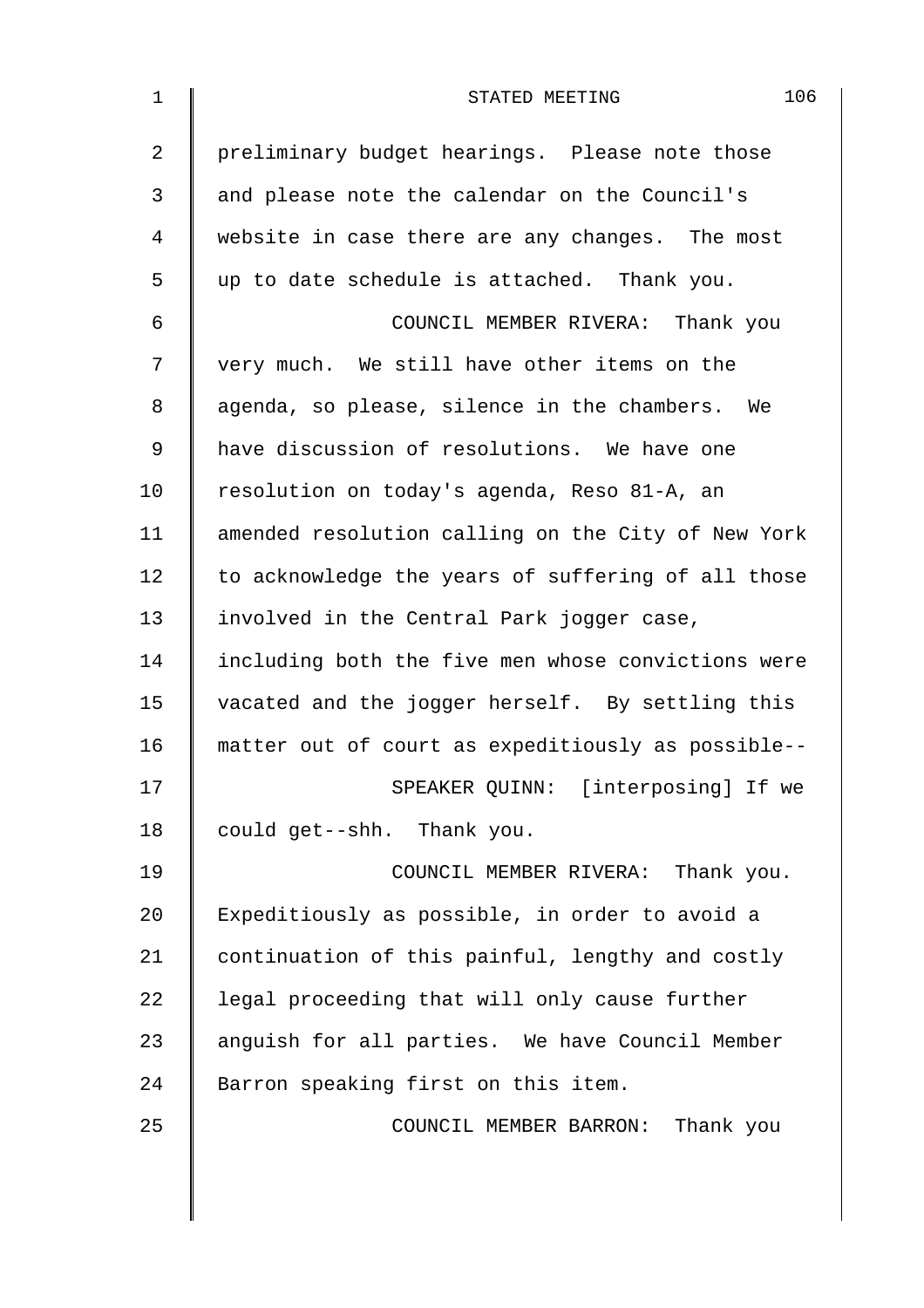| $\mathbf 1$    | 107<br>STATED MEETING                              |
|----------------|----------------------------------------------------|
| $\overline{a}$ | very much. I would just like those in the          |
| 3              | balcony, to our vendors, these young men supported |
| 4              | you. You need to sit down and support them on      |
| 5              | this resolution. It'll take a minute. You need     |
| 6              | to have a seat because these are the same young    |
| 7              | men who supported you in your legislation. So if   |
| 8              | you could just have a seat for a minute, I'd       |
| $\mathsf 9$    | appreciate it.                                     |
| 10             | I just wanted to bring attention                   |
| 11             | and thank my colleagues in the City Council. It's  |
| 12             | often said that you're innocent until proven       |
| 13             | guilty. Well, in our case, black and Latino youth  |
| 14             | were guilty until they can prove their innocence.  |
| 15             | These young men suffered some of the best years of |
| 16             | their lives, 6 to 13 years in prison. They were    |
| 17             | wrongly convicted. There was nothing connecting    |
| 18             | them to this crime. No semen. No hairs. Nothing    |
| 19             | connecting them to this crime. Hours of            |
| 20             | interrogation by the police department forced      |
| 21             | statements, not confessions, forced statements.    |
| 22             | And even in these statements, they were            |
| 23             | inconsistent with the evidence. So I just want to  |
| 24             | have--two of them are here today--                 |
| 25             | COUNCIL MEMBER RIVERA:                             |
|                |                                                    |
|                |                                                    |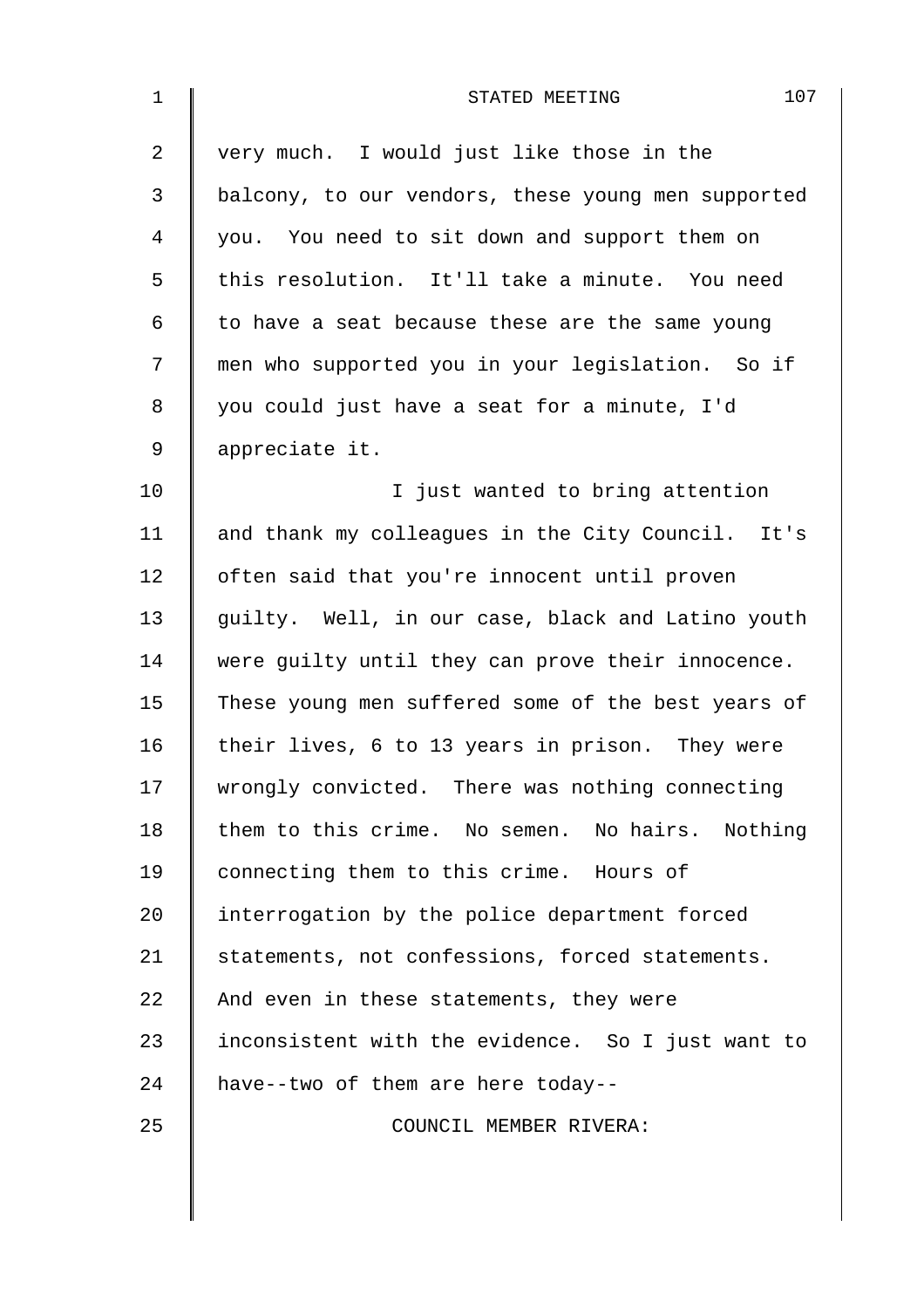| 1              | 108<br>STATED MEETING                             |
|----------------|---------------------------------------------------|
| $\overline{a}$ | [interposing] Council Member?                     |
| 3              | COUNCIL MEMBER BARRON: If they                    |
| 4              | could just stand for a moment. Raymond Santana    |
| 5              | and Korey Wise is here. Please stand. These       |
| 6              | young men suffered. Today, we'll passing a        |
| 7              | resolution that really calls for the mayor to     |
| 8              | settle out of court.                              |
| 9              | [Applause]                                        |
| 10             | COUNCIL MEMBER BARRON: I want to                  |
| 11             | thank the Black and Latino and Asian Caucus for   |
| 12             | your support on this and all that involved and    |
| 13             | this even brings relief for the Central Park      |
| 14             | jogger herself.                                   |
| 15             | COUNCIL MEMBER RIVERA: Council                    |
| 16             | Member?                                           |
| 17             | COUNCIL MEMBER BARRON: That we can                |
| 18             | bring some closure to this by having the mayor    |
| 19             | settle out of court. Thank you.                   |
| 20             | COUNCIL MEMBER RIVERA: Thank you                  |
| 21             | very much. We now move on to Council Member       |
| 22             | Jackson.                                          |
| 23             | COUNCIL MEMBER JACKSON: Thank you.                |
| 24             | My colleagues, I rise and ask you to support this |
| 25             | resolution. I appreciate the leadership that our  |
|                |                                                   |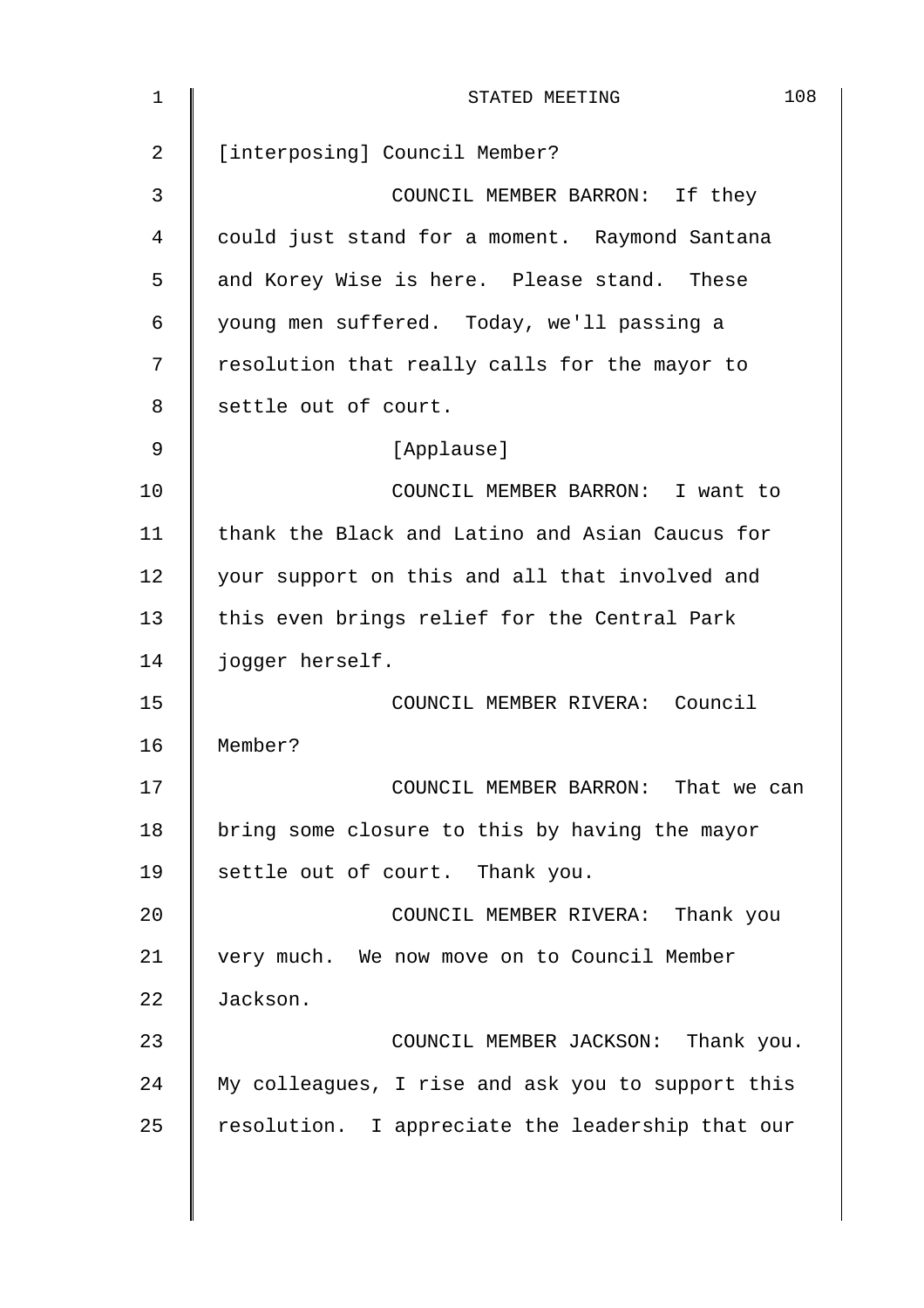| $\mathbf 1$    | 109<br>STATED MEETING                              |
|----------------|----------------------------------------------------|
| $\overline{2}$ | colleague Charles Barron has taken on this         |
| 3              | particular resolution. Clearly, I appreciate the   |
| 4              | Speaker's involvement in helping to move this      |
| 5              | along. One of the things I say to all of you, if   |
| 6              | you have not been in prison for years, then you    |
| 7              | don't know what it's like.                         |
| 8              | Clearly, these individuals have                    |
| 9              | spent years in prison for something they did not   |
| 10             | do and commit. Not one piece of physical           |
| 11             | evidence, no blood, no semen, no hair, no dirt     |
| 12             | relating to the crime, no clothes, fabrics,        |
| 13             | anything, not one piece. They were railroaded by   |
| 14             | the system. Justice needs to be had not next year  |
| 15             | but now. We need to resolve this particular        |
| 16             | matter. I thank the members of this body in        |
| 17             | passing this resolution today.                     |
| 18             | COUNCIL MEMBER RIVERA: Thank you                   |
| 19             | very much, Council Member. We now move on to       |
| 20             | Council Member Brewer.                             |
| 21             | COUNCIL MEMBER BREWER: Thank you                   |
| 22             | very much. I just want to thank Council Member     |
| 23             | Barron and the amazing hearing that we had in      |
| 24             | Governmental Operations with the families who came |
| 25             | forward and all of the testifiers. I know I was    |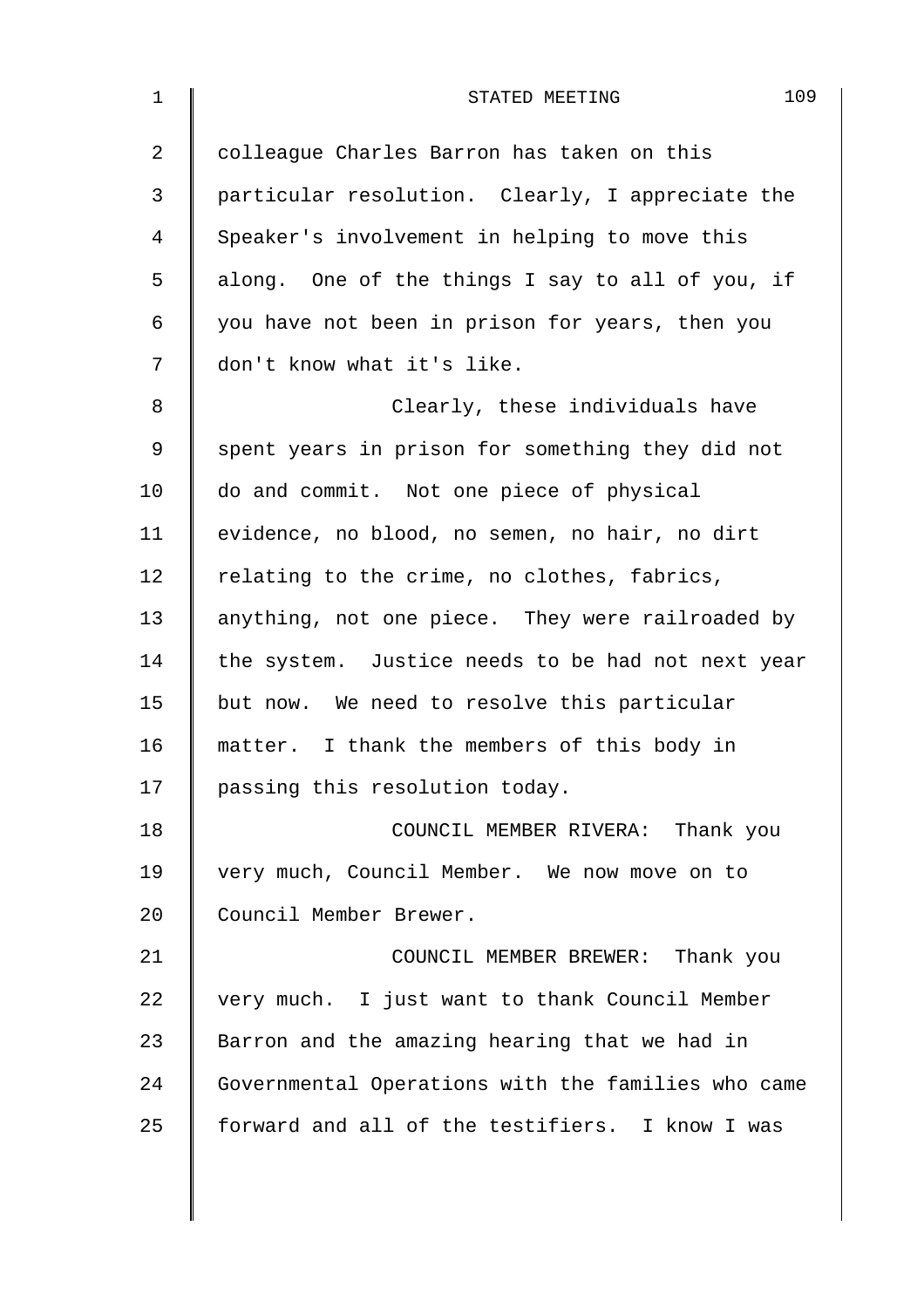| $\mathbf{1}$   | 110<br>STATED MEETING                              |
|----------------|----------------------------------------------------|
| $\overline{2}$ | around and stood with State Senator Perkins, I     |
| 3              | think it was in the City Council at the time, or   |
| 4              | even maybe not in office, and I was head of the    |
| 5              | National Women's Political Caucus when we stood in |
| 6              | support of these young men many years ago. So I    |
| 7              | am quite familiar with the case. I'm glad that     |
| 8              | this resolution is passing, and we look forward to |
| 9              | a resolution so there's not many hours of trial    |
| 10             | and challenges for the families. Thank you.        |
| 11             | COUNCIL MEMBER RIVERA: Thank you                   |
| 12             | very much. Council Member Dromm?                   |
| 13             | COUNCIL MEMBER DROMM: I also want                  |
| 14             | to stand in support of this resolution. I want to  |
| 15             | thank Council Member Barron for all his work that  |
| 16             | he did on this. I attended the hearing. To see     |
| 17             | those young men in the audience was very moving,   |
| 18             | but to hear the words of Yusef Salaam's mother was |
| 19             | even more moving. I look forward to going to       |
| 20             | Washington, D.C. with Council Member Barron to     |
| 21             | also continue the fight for justice and find out   |
| 22             | if this was in fact malicious prosecution, as I do |
| 23             | believe that it was. Congratulations and I look    |
| 24             | forward to voting in favor of this resolution.     |
| 25             | Thank you.                                         |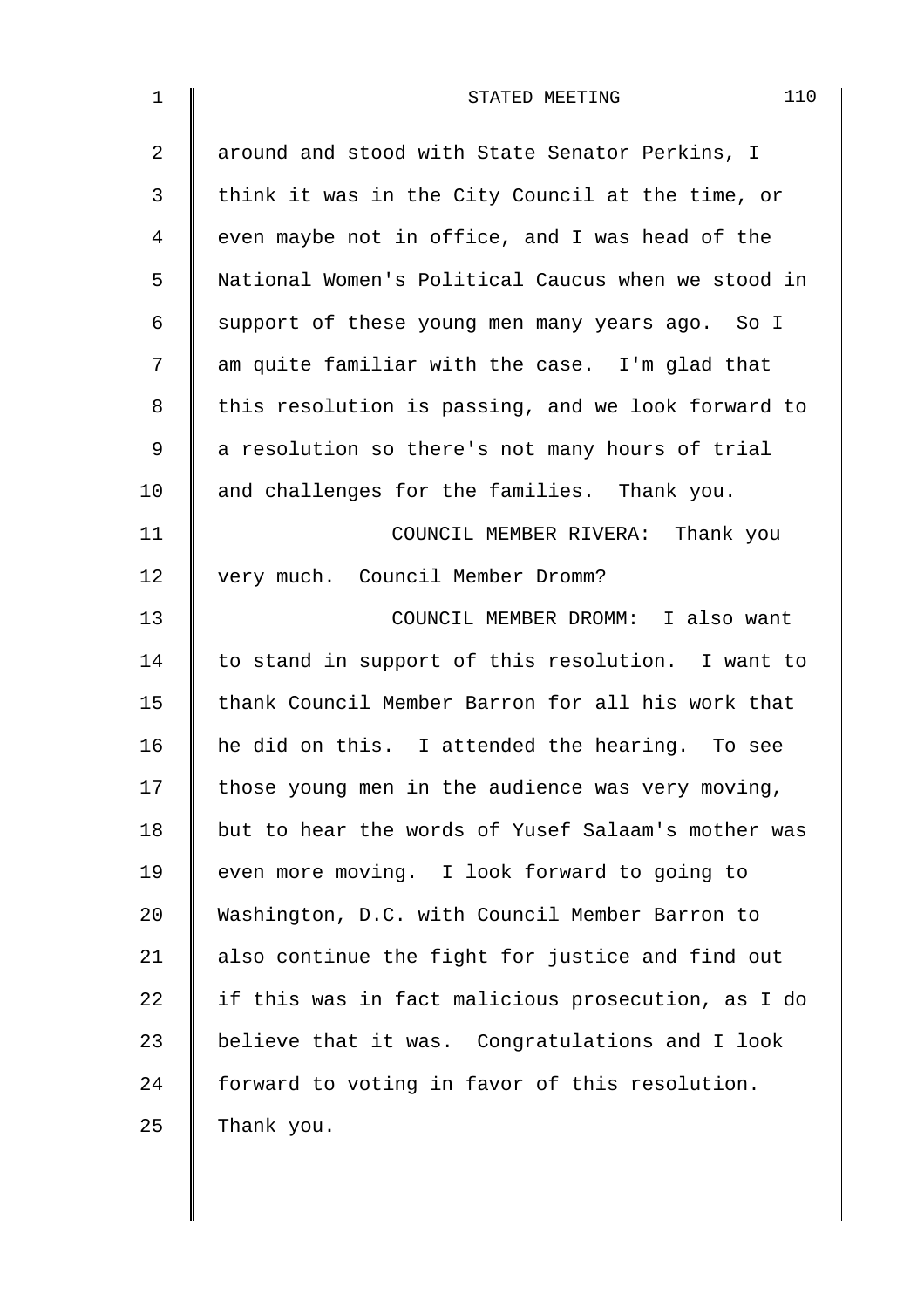| $\mathbf{1}$   | 111<br>STATED MEETING                              |
|----------------|----------------------------------------------------|
| $\overline{2}$ | COUNCIL MEMBER RIVERA: Thank you                   |
| 3              | very much. Seeing no others, we'll call on a vote  |
| 4              | for Resolution 81-A. All in favor say aye.         |
| 5              | COUNCIL MEMBERS: Aye.                              |
| 6              | COUNCIL MEMBER RIVERA: All opposed                 |
| 7              | say nay. Any abstentions? The ayes have it. At     |
| 8              | this point in time--                               |
| 9              | [Applause]                                         |
| 10             | COUNCIL MEMBER RIVERA: We now move                 |
| 11             | on to general discussion. Back to Council Member   |
| 12             | Barron.                                            |
| 13             | COUNCIL MEMBER BARRON: I want to                   |
| 14             | give attention to my colleagues on a commission    |
| 15             | bill that Council Member Wills is coming up with.  |
| 16             | I think it's critical that we support this piece   |
| 17             | of legislation to put a commission together to     |
| 18             | look at the root causes of violence. You know,     |
| 19             | oftentimes we say violence, and the minute you     |
| 20             | mentioned violence, you want gun control laws.     |
| 21             | Yes, we should ban assault rifles and the          |
| 22             | magazines that go with them. But in our            |
| 23             | neighborhoods, that's not what's killing us.       |
| 24             | What's killing us more than anything else is       |
| 25             | poverty. What's killing us is unemployment.<br>You |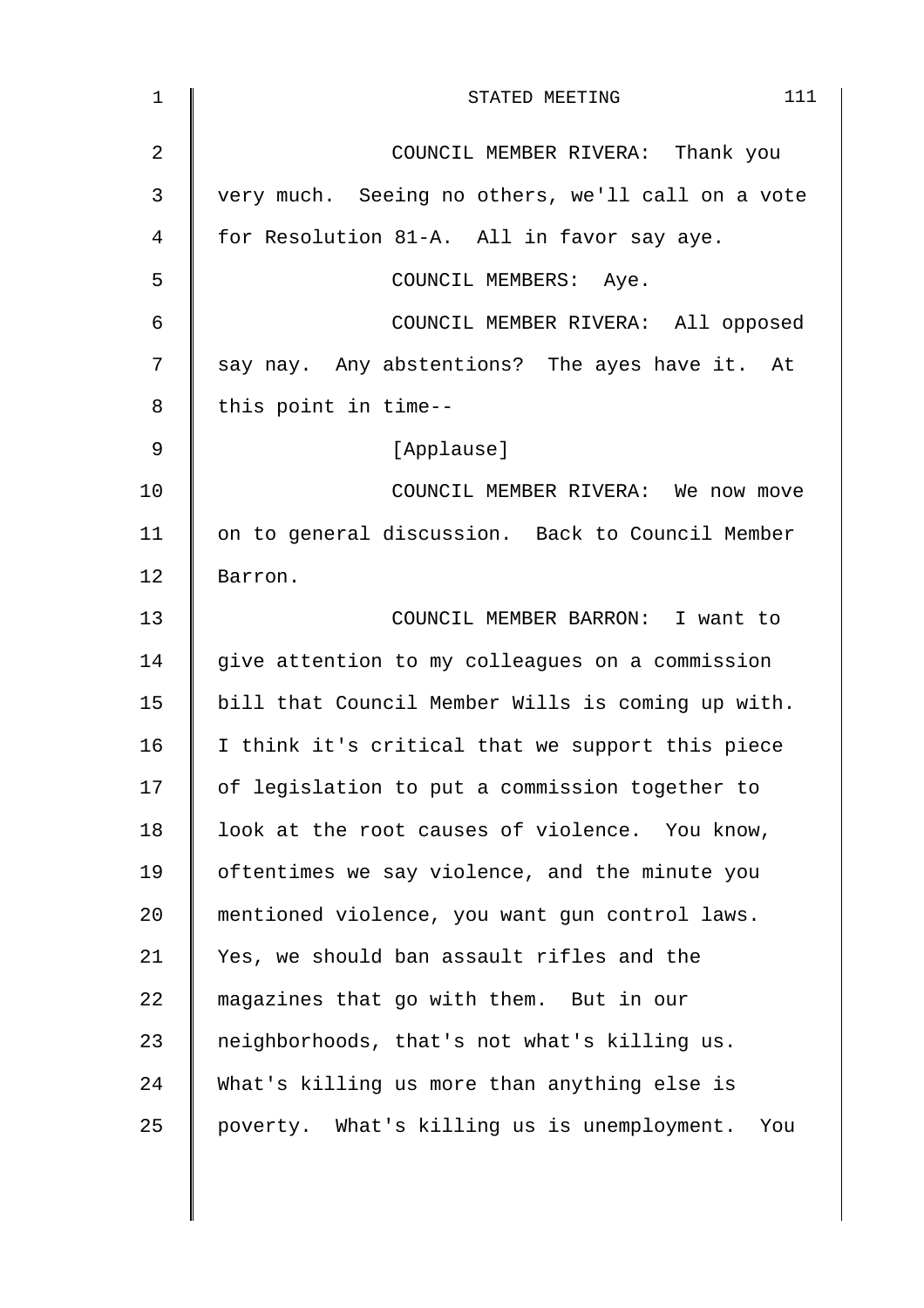| $\mathbf 1$    | 112<br>STATED MEETING                              |
|----------------|----------------------------------------------------|
| $\overline{2}$ | can find any weapon when you lose hope and decide  |
| 3              | that you want to end your life or someone else's   |
| 4              | life. So if we're going to get serious about       |
| 5              | ending violence, we need to look at the root       |
| 6              | causes of racism and economic and justice as it    |
| 7              | relates to violence. I think this commission will  |
| 8              | be very, very--a big step in the right direction   |
| 9              | for that. I applaud Council Member Wills for       |
| 10             | putting forth this piece of legislation.           |
| 11             | COUNCIL MEMBER RIVERA: Thank you                   |
| 12             | very much. Council Member Jackson? Can we get      |
| 13             | silence in the chambers?                           |
| 14             | COUNCIL MEMBER JACKSON: My                         |
| 15             | colleagues, I rise to bring to your attention some |
| 16             | terrible news. In fact, you knew that as a result  |
| 17             | of no teacher evaluation being reached, the City   |
| 18             | of New York lost \$250 million that our children   |
| 19             | did not receive. In fact, Mayor Bloomberg in his   |
| 20             | State of the City address stated that they         |
| 21             | announced that as result of that loss, the city    |
| 22             | was going to be losing approximately 700 guidance  |
| 23             | counselors and teacher lines, increases in class   |
| 24             | size was going to occur, cuts in after school      |
| 25             | programs and anti-bullying programs, cuts in pre-  |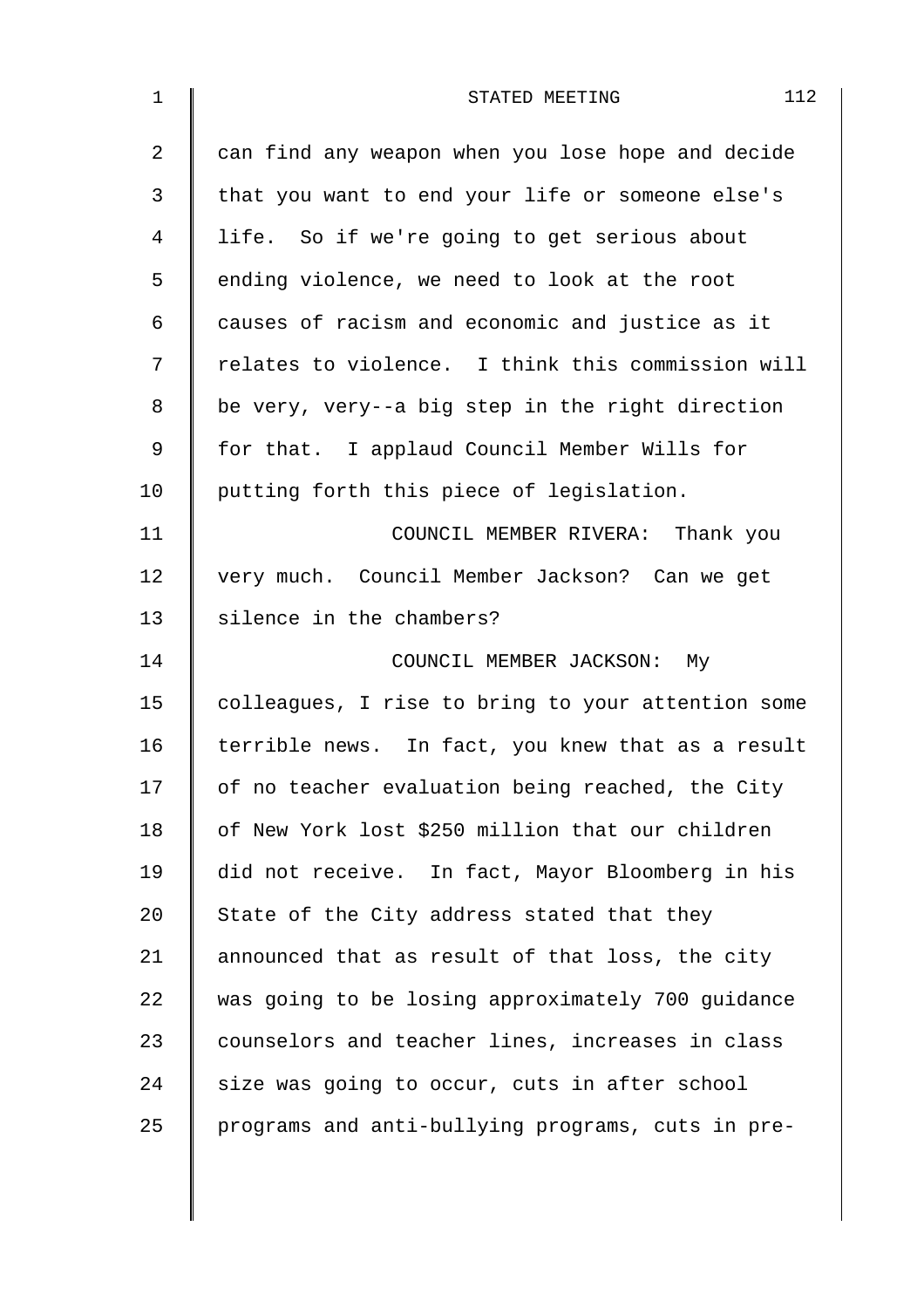| $\mathbf 1$    | 113<br>STATED MEETING                              |
|----------------|----------------------------------------------------|
| $\overline{2}$ | kindergarten, special education and cuts in test   |
| 3              | preparation as a result of that loss.              |
| 4              | Well, the terrible news that I                     |
| 5              | received this afternoon from our attorney Michael  |
| 6              | Rebell, and he tweeted from the Campaign for       |
| 7              | Educational Equity, "New York City Department of   |
| 8              | Education plans to go ahead with the school cuts,  |
| 9              | despite an injunction preventing the state from    |
| 10             | penalizing our city kids." That's absurd. I        |
| 11             | don't understand the logic behind that.            |
| 12             | Then he said, "cutting services to                 |
| 13             | students at this point is unreasonable,            |
| 14             | irresponsible and illegal." In fact, we're going   |
| 15             | to go back in court Friday morning to enjoin the   |
| 16             | City of New York in implementing these cuts.       |
| 17             | Mayor Bloomberg, Joel Klein--Dennis Walcott,       |
| 18             | Chancellor, please don't hurt our children         |
| 19             | anymore. They've been hurt enough. We need more    |
| 20             | money and not less money. You don't have to        |
| 21             | implement these cuts because we have a preliminary |
| 22             | injunction. Please understand that. Do no more     |
| 23             | harm to our children. Thank you.                   |
| 24             | COUNCIL MEMBER RIVERA: Thank you                   |
| 25             | very much. We now move on to Council Member        |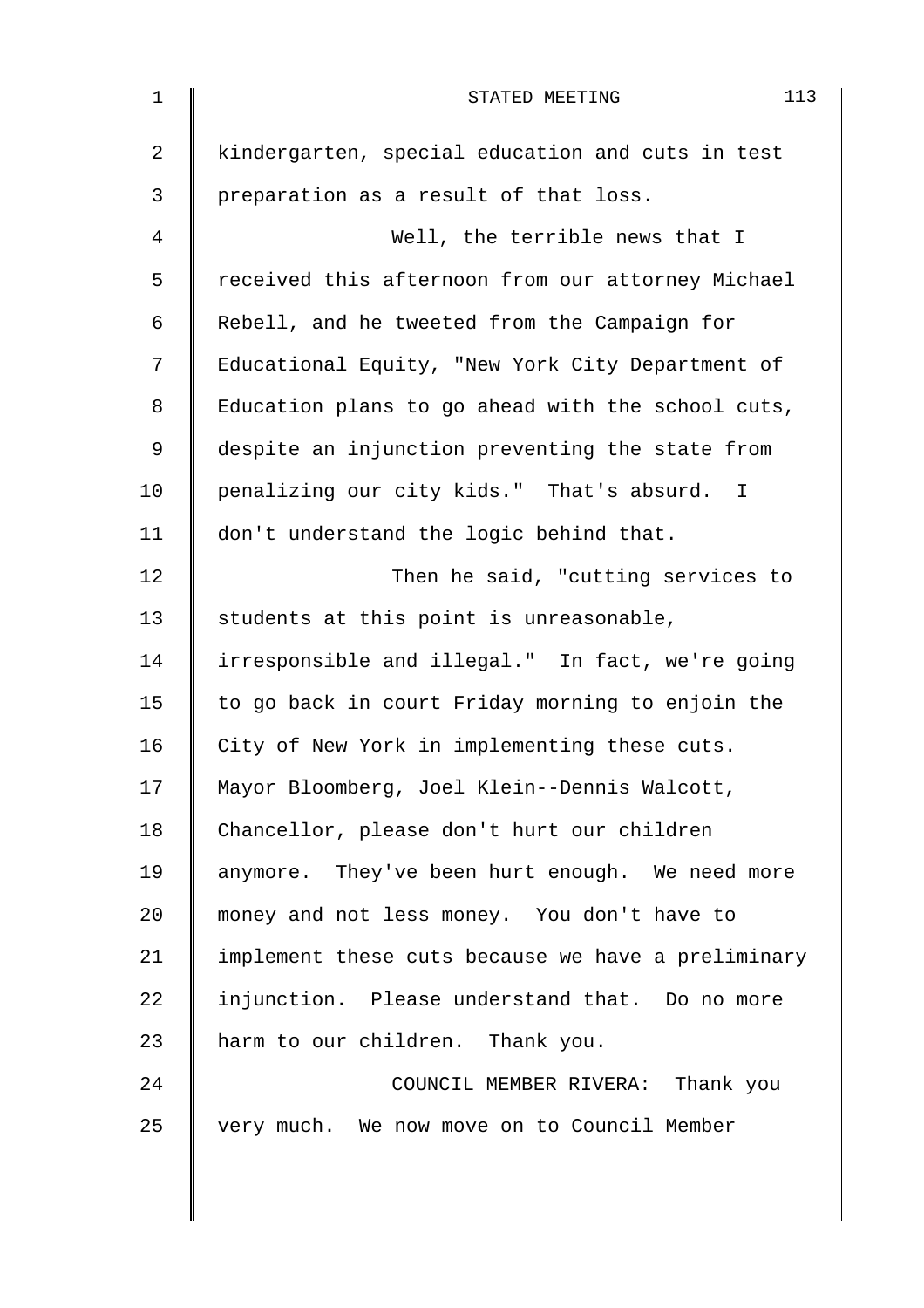| $\mathbf 1$    | 114<br>STATED MEETING                              |
|----------------|----------------------------------------------------|
| $\overline{a}$ | Comrie, followed by Council Member Williams.       |
| 3              | COUNCIL MEMBER COMRIE: I want to                   |
| 4              | just join Council Member Robert Jackson's          |
| 5              | sentiments of asking the Mayor's Office and DOE    |
| 6              | not to institute these cuts until every            |
| 7              | opportunity is to replace the money. Speaker       |
| 8              | Silver and the legislature has indicated and       |
| 9              | intimated that they are serious about putting the  |
| 10             | money back in the budget. I think it only          |
| 11             | behooves the mayor to not harm our kids in doing   |
| 12             | so. By trying to remove these dollars now makes    |
| 13             | absolutely no sense.                               |
| 14             | I just wanted to acknowledge and                   |
| 15             | thank, I have three interns that are here in the   |
| 16             | chambers with me today. I've been honored with     |
| 17             | Nancy Iaden [phonetic] and Curt Benson [phonetic]  |
| 18             | and Daniel Kim [phonetic], who are interning with  |
| 19             | my office this semester. I hope that we will not   |
| 20             | run them away after today's meeting, but only      |
| 21             | further engage them in public service.             |
| 22             | With that, I also want to, again,                  |
| 23             | thank--those are not for me--I also want to thank  |
| 24             | Council Member Wills for putting together the      |
| 25             | Intro 1012 and ask my colleagues to seriously look |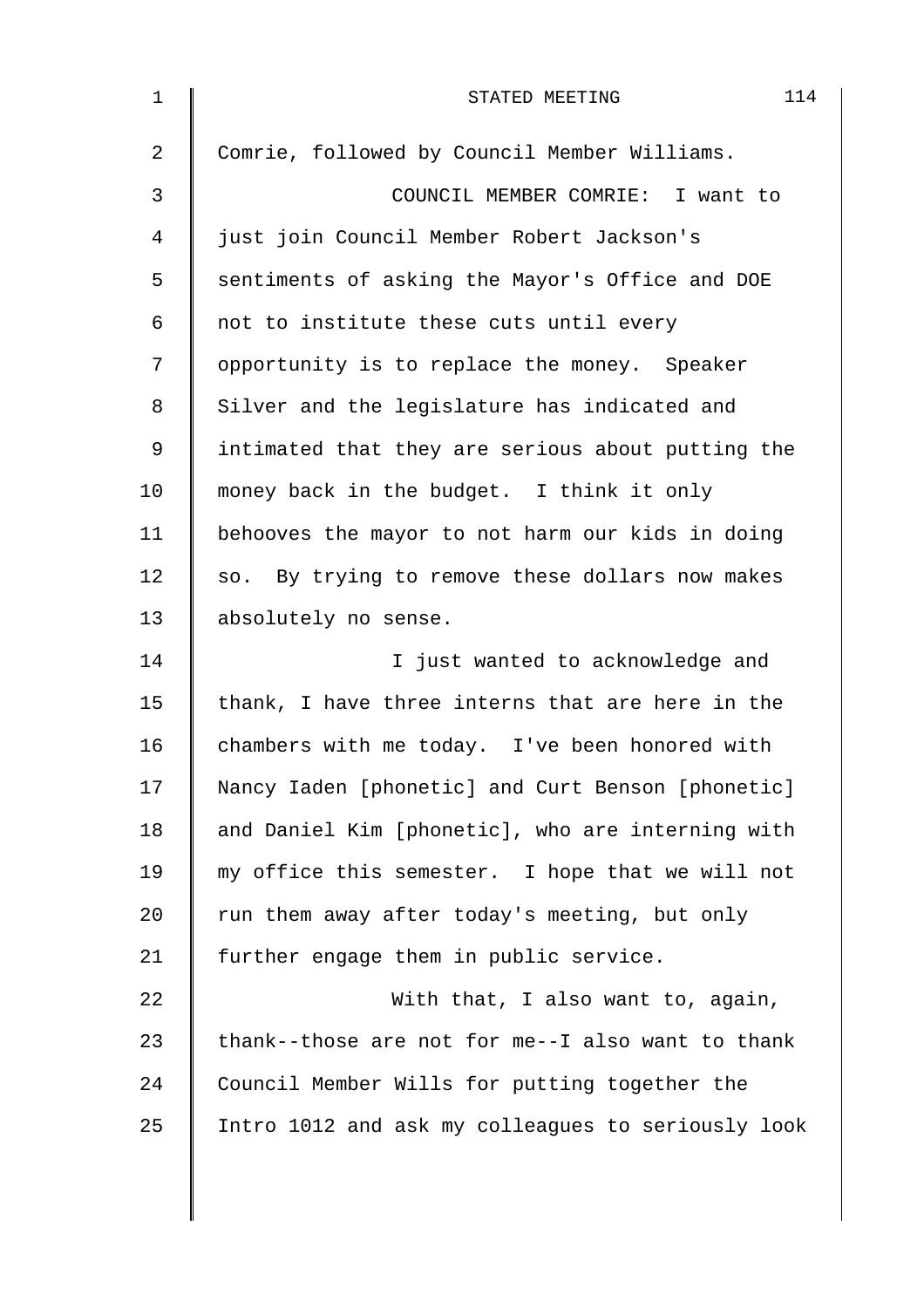| $\mathbf 1$    | 115<br>STATED MEETING                              |
|----------------|----------------------------------------------------|
| $\overline{2}$ | at it. The root causes of what are going on out    |
| 3              | here in the city with our young people is only due |
| 4              | to the fact that they are being under educated and |
| 5              | if we try to continue to cut education dollars on  |
| 6              | one end, we're going to continue to have an        |
| 7              | increase on crime on the other end.                |
| 8              | The root causes of crime and the                   |
| 9              | root causes that create violence in this city are  |
| 10             | something that we seriously need to look at in a   |
| 11             | holistic manner so that we can be preventative and |
| 12             | also give children other real alternatives that we |
| 13             | had growing up. We need to go back to those        |
| 14             | rubrics, go back to that time when we had          |
| 15             | opportunities for people to be engaged, especially |
| 16             | now when we have so many people that are           |
| 17             | disengaged from reality. Thank you.                |
| 18             | COUNCIL MEMBER RIVERA: Thank you                   |
| 19             | very much. Council Member Williams, followed by    |
| 20             | Council Member Brewer.                             |
| 21             | COUNCIL MEMBER WILLIAMS: Thank                     |
| 22             | you. I wanted to make sure I gave some time.       |
| 23             | Council Member Barron inadvertently forgot to      |
| 24             | mention the mother of Yusef Salaam, one of the     |
| 25             | Central Park five's Ms. Sharon Salaam is here as   |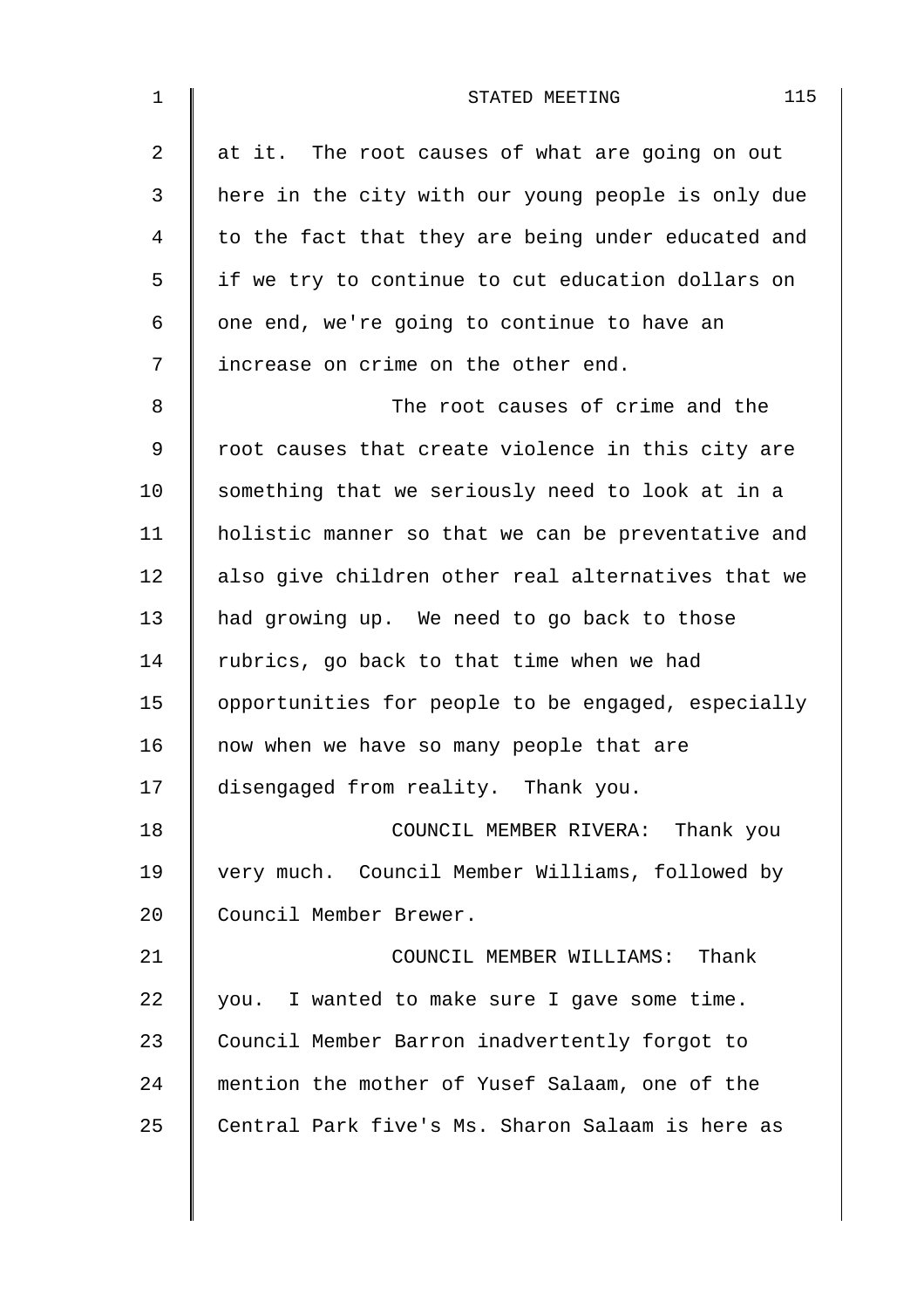| $\mathbf 1$ | 116<br>STATED MEETING                              |
|-------------|----------------------------------------------------|
| 2           | well. I just want to thank her.                    |
| 3           | [Applause]                                         |
| 4           | COUNCIL MEMBER WILLIAMS: Also, I'm                 |
| 5           | very proud that we passed that resolution. It's    |
| 6           | very important that we did so to provide just a    |
| 7           | little bit of balance. We still have a long way    |
| 8           | to go. I wanted to also say I'm proud to co-       |
| 9           | sponsor Intro 1012, Council Member Wills' bill.    |
| 10          | It's very important. Too often, the policies that  |
| 11          | we make to try to bring crime down involve locking |
| 12          | up as many black and brown men as humanely         |
| 13          | possible. We know that that does not work, has     |
| 14          | never worked and will never work. There is a more  |
| 15          | comprehensive approach that is needed. I think     |
| 16          | this bill begins to lend to that.                  |
| 17          | I'm always appalled at every                       |
| 18          | meeting where a commissioner, DYCD, NYCHA, other,  |
| 19          | NYPD, come and I always ask have you discussed     |
| 20          | with each other better practices to deal with the  |
| 21          | crime issue and the answer has always been no,     |
| 22          | which was frustrating to me. So I'm very happy     |
| 23          | about this bill. I think it will take us further   |
| 24          | to really bringing the crime issue under control,  |
| 25          | particularly around gun violence.                  |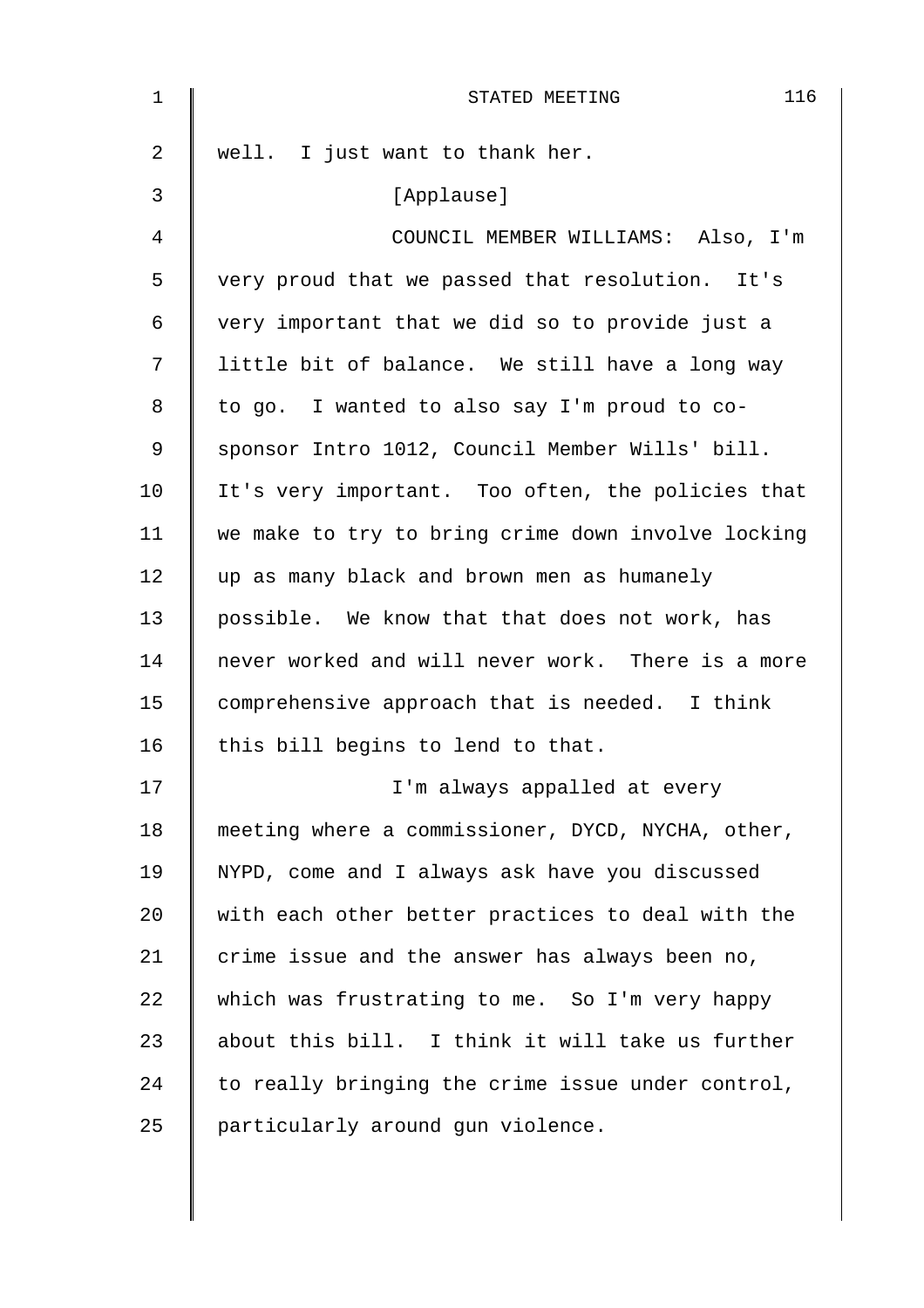| 1              | 117<br>STATED MEETING                              |
|----------------|----------------------------------------------------|
| $\overline{2}$ | Lastly, I wanted to say                            |
| 3              | congratulations to my media relations director     |
| 4              | Stephen Rengel [phonetic], who was elected as      |
| 5              | president of the Brooklyn Young Democrats. Thank   |
| 6              | you.                                               |
| 7              | COUNCIL MEMBER RIVERA: Thank you                   |
| 8              | very much. Council Member Brewer?                  |
| 9              | COUNCIL MEMBER BREWER: Thank you.                  |
| 10             | I just want to thank Sarah Renko [phonetic], who's |
| 11             | an intern, Zach Broadkin [phonetic] and Michael    |
| 12             | Lansey [phonetic] in my office. I just want to     |
| 13             | talk just for one minute. Richard Murphy was the   |
| 14             | one who did Cops and Kids, the kids portion during |
| 15             | the Dinkins administration. So I just think that   |
| 16             | this is a great time to be reuniting with that     |
| 17             | concept. If we're talking about guns, we also      |
| 18             | need to talk about young people, and certainly in  |
| 19             | his memory it would be great. Thank you.           |
| 20             | COUNCIL MEMBER RIVERA: Thank you                   |
| 21             | very much. Seeing no others, this meeting is       |
| 22             | adjourned.                                         |
|                |                                                    |
|                |                                                    |